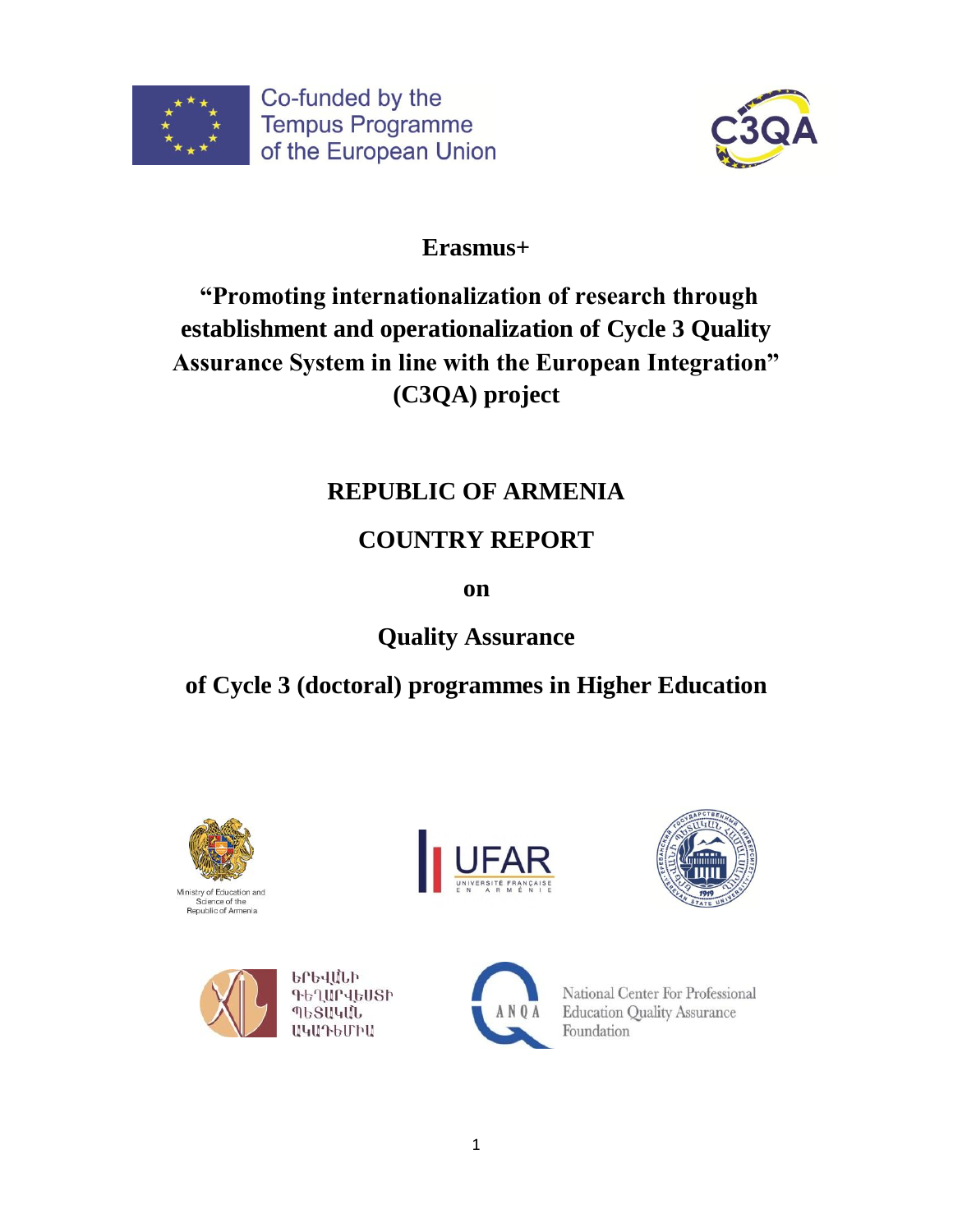## **Yerevan 2018**

## **Contents**

<span id="page-1-0"></span>The European Commission's support for the production of this publication does not constitute an endorsement of the contents, which reflect the views only of the authors, and the Commission cannot be held responsible for any use which may be made of the information contained therein.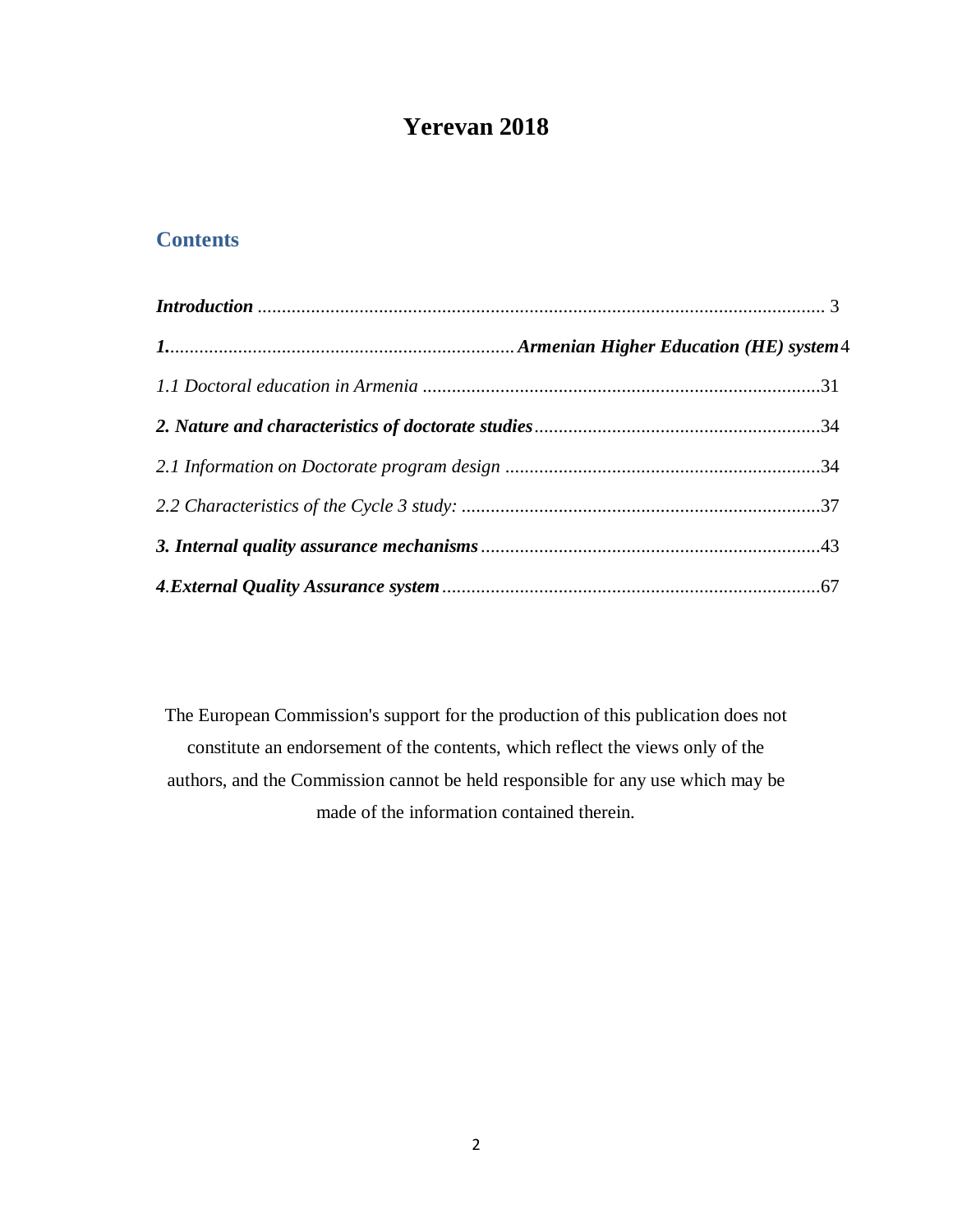## *Introduction*

The report is produced in the framework of the Erasmus+ "Promoting internationalization of research through establishment and operationalization of Cycle 3 Quality Assurance System in line with the European Integration" (C3QA) project.

The findings in this report are derived from the fact-finding analyses which has been carried out by 3 partner higher education institutions (HEIs) functioning in Armenia

The fact-finding on the current situation of doctoral education in the Republic of Armenia (RA) is a good platform to identify the major issues in this field.

The awareness of the state of arts in the RA on the doctoral education gives us a holistic view, which in the future might be helpful in reconstructing doctoral education at the Armenian HEIs and formulating models of PhD education that best fit the Armenian context and meet societal needs.

This report is a collaborative work implemented by all the partner institutions (French University in Armenia; Ministry of Education and Science of the Republic of Armenia; National Centre for Professional Education Quality Assurance, Foundation; [State Academy of Fine Arts of Armenia;](http://www.yafa.am/en/) Yerevan State University) and has been summarized by the National Centre for Professional Education Quality Assurance, Foundation.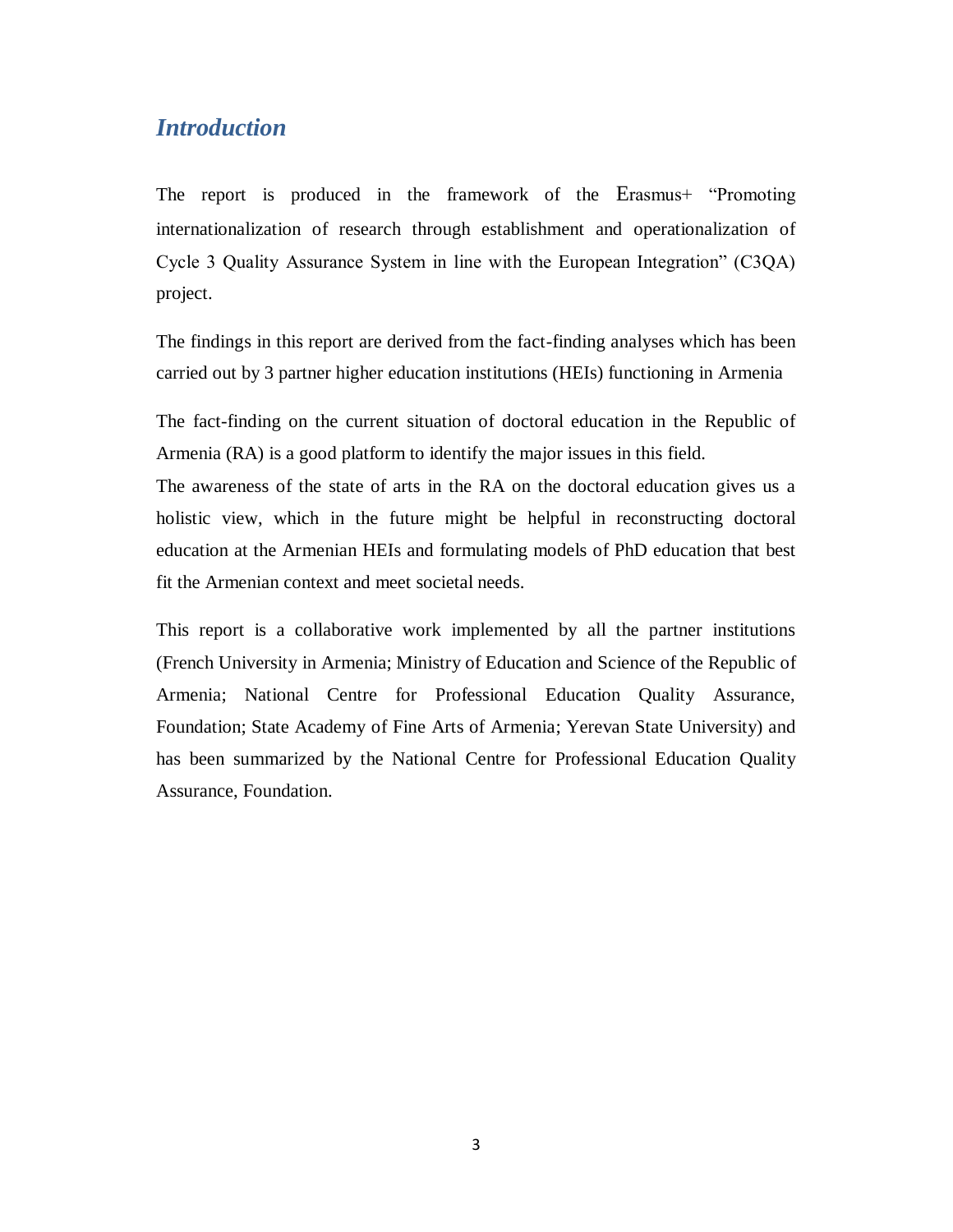### <span id="page-3-0"></span>*1. Armenian Higher Education (HE) system*

The history of higher education system of the Republic of Armenia goes back to the 14<sup>th</sup> century. The basis of the contemporary higher education was laid during the two-year existence of the first Republic of Armenia/1918-1920/ which was further developed during the 70 years of the Soviet Union and the 25 years of independence of the Republic of Armenia.

Republic of Armenia is a country with 29.743 sq. km area and with population of about 3 million (according to 2011 census – 3.019.000). After independence from the Soviet Union, the number of higher education institutions has continuously grown, reaching its peak in 1997 with 107 HEIs. Currently there are 23 state Higher education institutions with their 14 branches, 31 private HEIs, 5 HEIs with intergovernmental agreements, 7 branches of foreign public and private HEIs. About 80 % of the Armenian HEIs are located in Yerevan, the capital of Armenia. The overall number of HEI students in all 3 cycles is approximately 100 thousands. The types of Higher Education institutions (HEIs) functioning in the Republic of Armenia (RA) are the following: Universities, Institutes, Academies, Conservatory.

- **University:** HEI providing higher, postgraduate and supplementary education in different branches of natural and sociological fields, science, technology, and culture, as well as providing opportunities for scientific research and studies.
- **Institute:** HEI conducting specialized and postgraduate academic programs and scientific research in a number of scientific, economic and cultural branches.
- **Academy (educational):** HEI, the activity of which is aimed at the development of education, science, technology and culture in an individual sphere; it conducts programs preparing and re-training highly qualified specialists in an individual field, as well as postgraduate academic programs.
- **Conservatory**: HEI preparing specialists in the field of music, providing qualification development and postgraduate academic programs. The state HEIs in Armenia are autonomous, non -profit legal state entities which possess, utilize and manage the property allocated to them according to their mission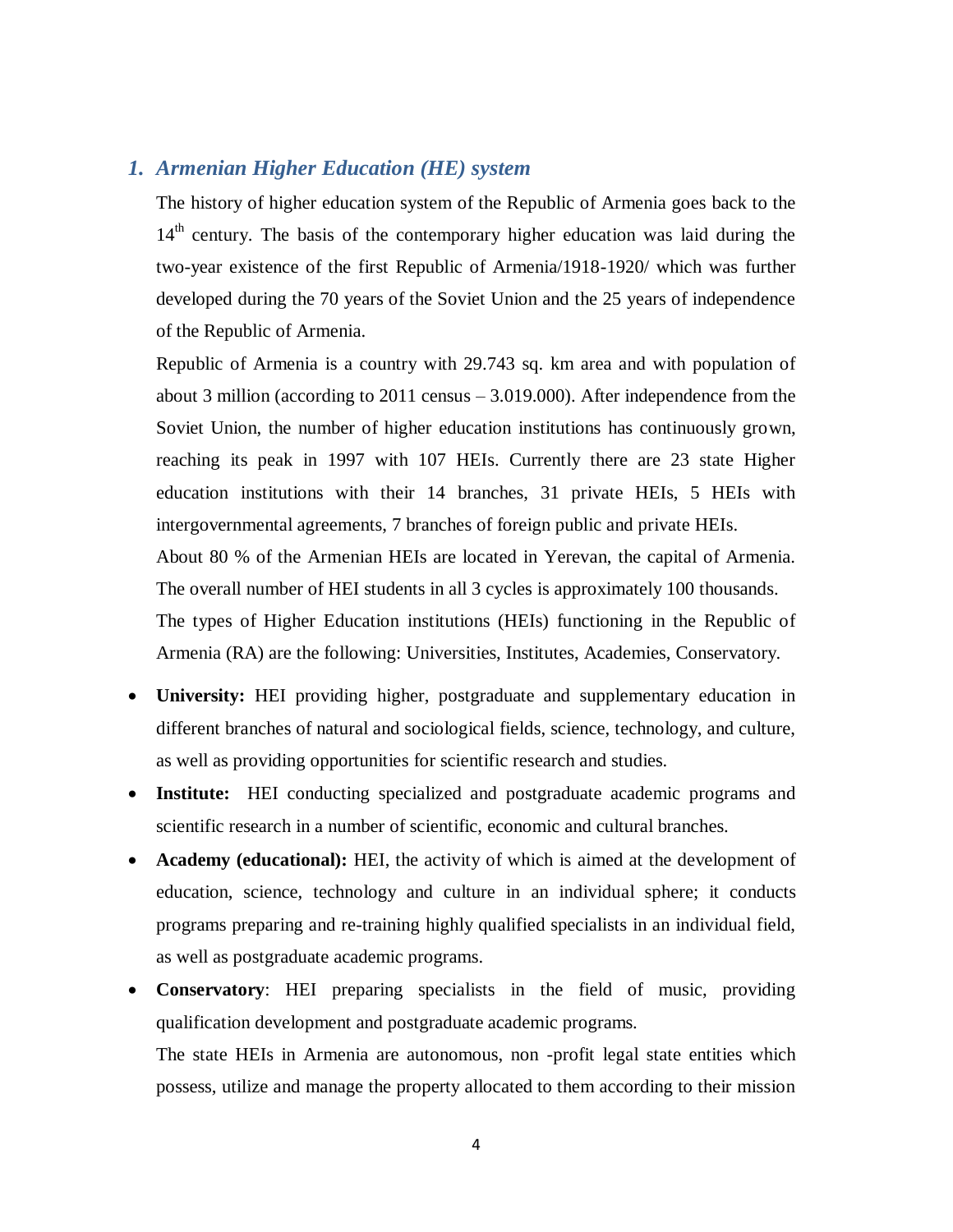and policies developed by the founder (the government). The HEI independently defines its budget and the usage of the funds received from other non-state sources, including the size and amount of salaries and remunerations to be paid to the faculty and staff. The funds received from the state budget constitute only part of the HEI's overall budget and can be used for a specified purpose according to the regulations assigned by the legislation. The HEIs are also free in forming their internal organizational structure.

Tuition fee levels for both domestic and international students can be set freely by the institutions and money is retained without affecting the budget allocation from the government.

The state budgeting of HEIs in Armenia is around 15-25 percent. In recent years, about 10 percent of state budget expenditure has been allocated to education in Armenia.



The Government expenditure on education as percentage of GDP is 2.4%.

Missions of the Armenian HEIs mainly refer to the implementation of high quality education programs and scientific research on socio-economic, humanities, science, medicine, engineering, culture, fine arts, armenology and other disciplines. Innovation, student-centred teaching and learning are other mission components for some universities in Armenia.

Prior to the 1999-2004 reforms, the Armenian higher education qualification was a one-tier: Specialist Diploma (five-year programme). The content for this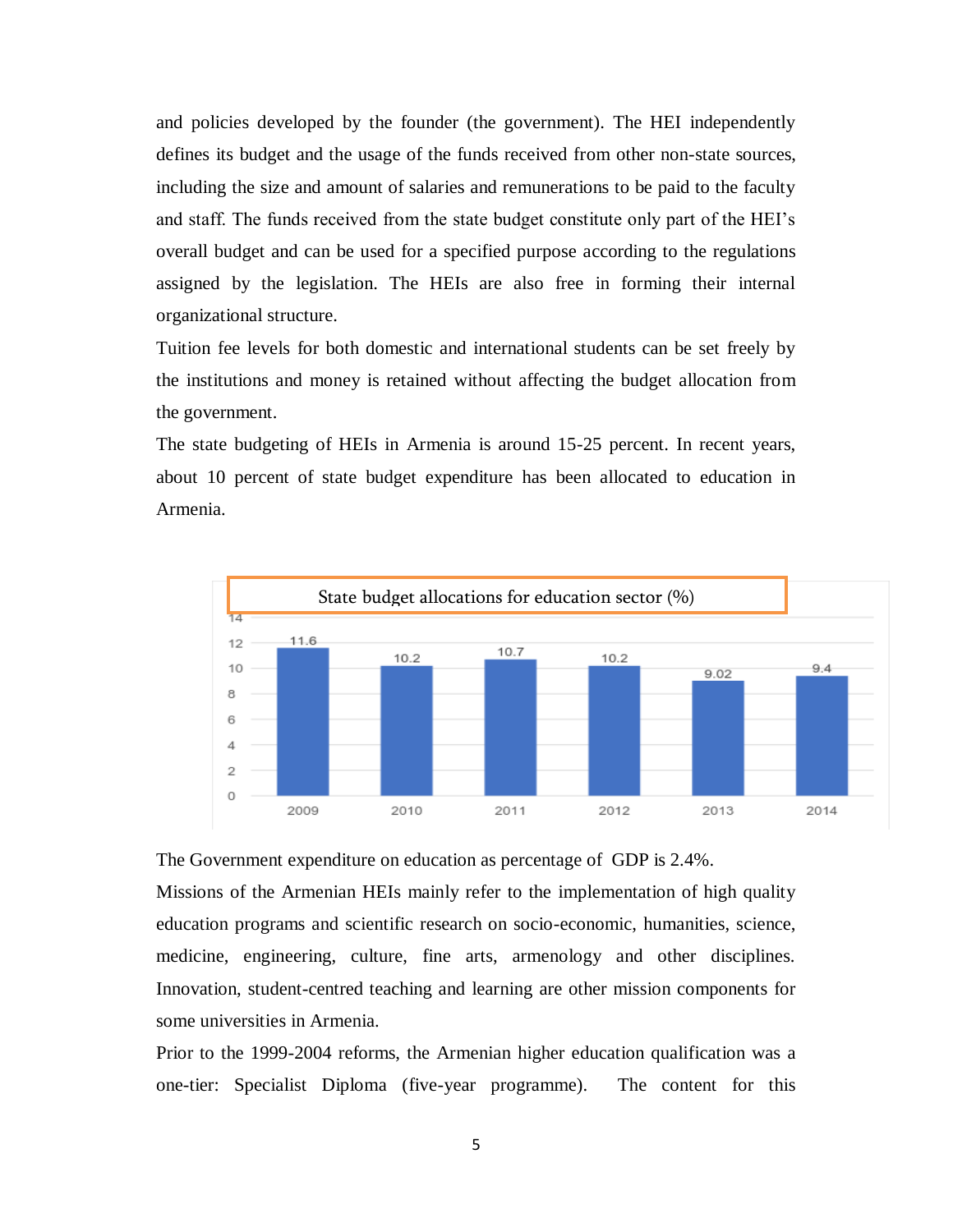qualification was based on a state educational standard for the given discipline or professional sector. At the postgraduate level, there were two research degrees: the Candidate of Sciences (3 years of full-time studies) and Doctor of Sciences degrees. The Doctor of Sciences degree programme did not have a set duration.

The Armenian Law on Education (1999), Law on Higher and Postgraduate Professional Education (2004) (HPPE) which is currently under revision, as well as Law on Scientific and Scientific-Technical Activities (2000) constituted the legal framework for transition from a one-tier structure to multi-tier (three-tier) higher education qualifications.

The three-cycle higher education system with its bachelor's, master's, and research programs has been implemented in Armenian state and non-state educational institutions. This system provides both full-time and part-time learning and operates based on tuition-free and paid models. The educational institution is granted the opportunity to decide on the amount of tuition fees in accordance with the RA Government decision N163 "The maximum amount of tuition fees per academic degree and in accordance with accreditation results" adopted on February 19, 2015. The student's full annual workload is equivalent to 60 credits (ECTS). In order to be awarded the bachelor's degree students must meet the requirements of 240 credits for the whole programme (4 years of full-time studies), for police specializations minimum 180 credits (minimum 3 years), and for medical education-300 credits (5 years). To be awarded the master's degree students must meet the requirements of 60-120 credits, and 240 credits for medical education. Whenever part-time education is concerned, one academic year is added to the overall duration of courses. The postgraduate education is conducted through two scientific degree systems: aspirantura (candidate of science) and doctorantura (doctor of science), three to five years for fulltime and distance studies respectively.

Since 2005 under the Law on HPPE, admission to the five-year education programme of Diploma Specialist has been phased out and those awarded before 2011 have been deemed equivalent to a Master's degree.

To improve international compatibility and recognition of qualifications awarded in Armenia, the new list of Armenian higher education specializations and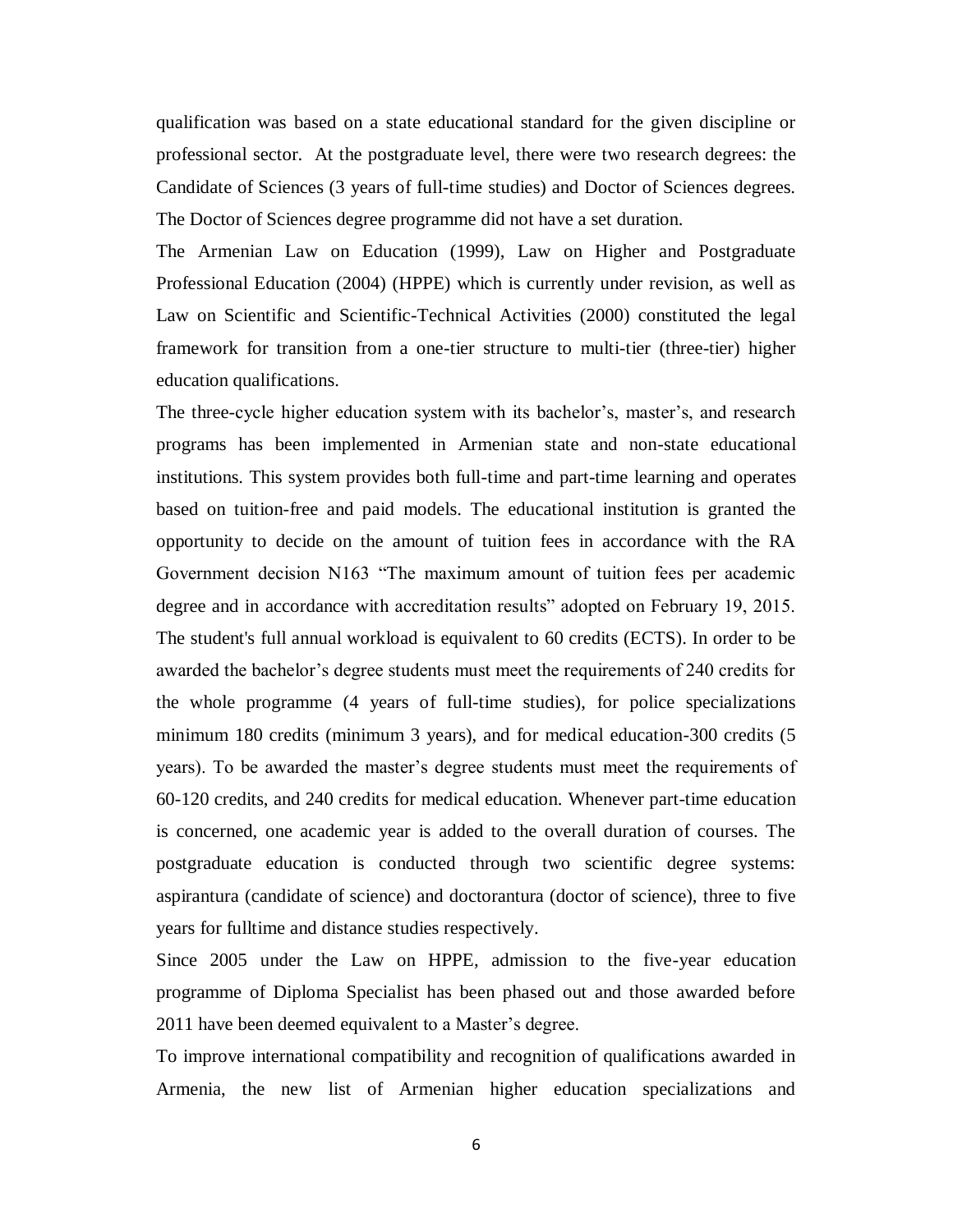qualifications, harmonized with the International Standard Classifications of Education, was developed and

approved by the Government in 2014. Currently there are 50 qualifications in 100 specialties on the Bachelor's level and 60 qualifications in 110 specialties on the Master's level. On the third level, there are 20 qualifications in 190 specialties.

The breakdown of students by degree level is as follows: Bachelor studies involve about 82.5% of total student population, Master's studies –16.3%, and Postgraduate (Doctoral) studies-1.2%.

Over the last 5 years, on average 67% of the graduates with secondary education were admitted to the HEIs. During the same period, on average, 28% of Bachelor's graduates went on to Master's programmes, while 7% of Master's graduates continued to Doctoral studies. Although the Bachelor's degree is mainly sufficient to enter into the labour market in Armenia, the Master's degree is in growing demand.

## **Number of postgraduate students admitted to doctoral programmes (Aspirantura, Cycle 3) in 2016 with full state funding and without state funding (persons)<sup>1</sup>**

|          | Admitted | Including |              |   |             |
|----------|----------|-----------|--------------|---|-------------|
|          |          |           | Full state   |   | No state    |
|          |          |           | funding      |   | funding     |
| T        | u        |           |              |   | $\mathbf C$ |
| $\Omega$ |          | T         | u            | T | u           |
|          |          |           |              | O |             |
| a        | $\Omega$ |           |              |   |             |
|          |          | a         | $\mathbf{O}$ | a | O           |
|          |          |           |              |   |             |
|          | W        |           |              |   |             |
|          | h        |           | W            |   | W           |
|          |          |           | h            |   | h           |
|          | c        |           |              |   |             |

<sup>&</sup>lt;sup>1</sup> National Statistical Service of the Republic of Armenia, *Socio-Economic State of RA, J*anuary-March 2017 (in Armenian), 5. Sociodemographic Sector 5.20, Post-graduate education in 2016, p. 235, available at [http://www.armstat.am/file/article/sv\\_03\\_17r\\_5200.pdf](http://www.armstat.am/file/article/sv_03_17r_5200.pdf)

 $\overline{\phantom{a}}$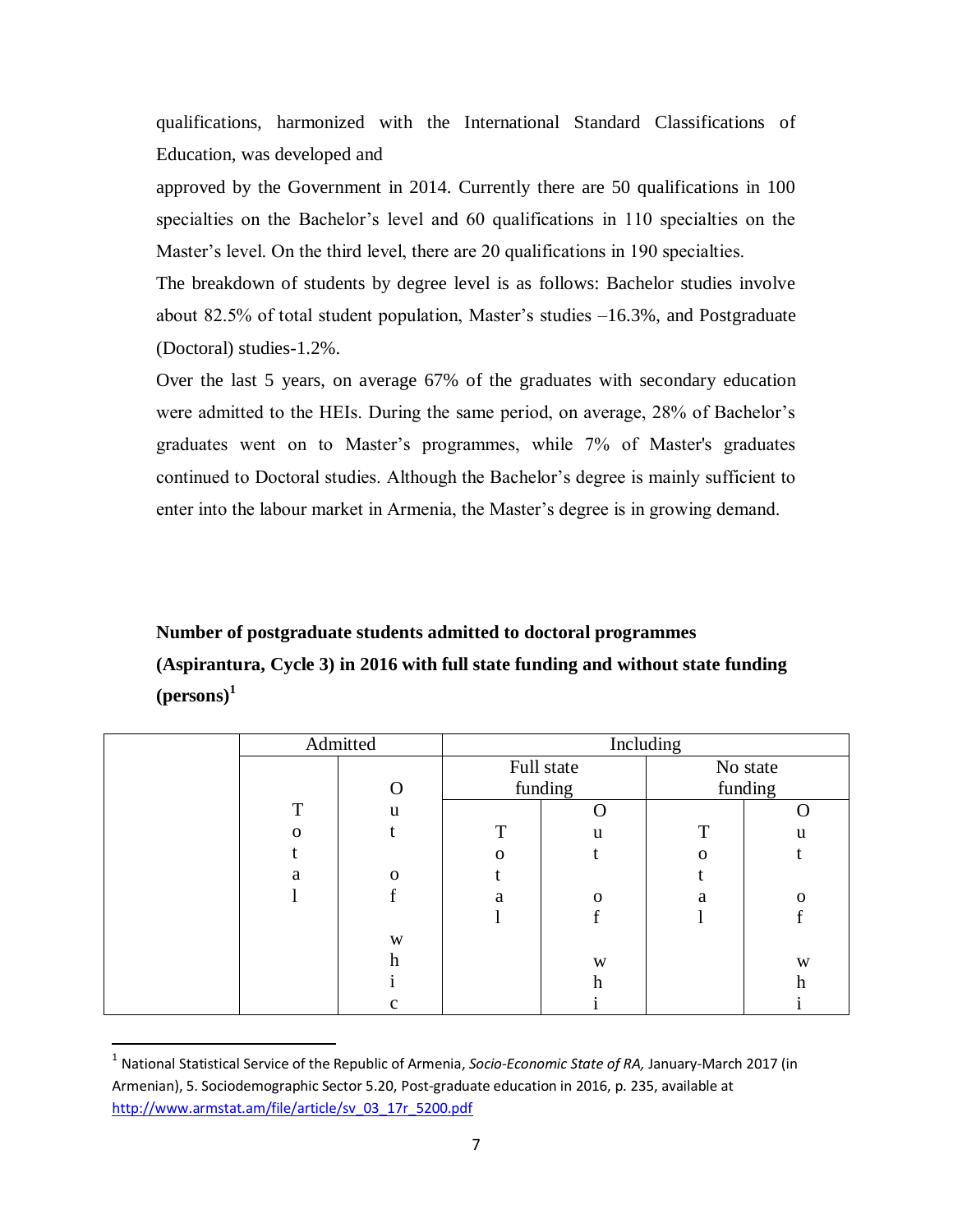|                                                                                                                                                                                                            |                                     | $\boldsymbol{\textbf{h}}$<br>$\mathbf f$<br>$\mathbf{e}% _{B}=\mathbf{e}_{B}+\mathbf{e}_{B}+\mathbf{e}_{B}+\mathbf{e}_{B}$<br>${\bf m}$<br>$\mathbf{a}$<br>$\bf{l}$<br>${\bf e}$ |                                           | $\mathbf c$<br>$\boldsymbol{\textbf{h}}$<br>$\mathbf f$<br>${\bf e}$<br>${\bf m}$<br>$\mathbf{a}$<br>$\bf{l}$<br>${\bf e}$ |                                | $\mathbf c$<br>$\boldsymbol{\textbf{h}}$<br>$\mathbf f$<br>$\mathbf e$<br>${\bf m}$<br>$\mathbf{a}$<br>$\bf{l}$<br>$\frac{e}{1}$ |
|------------------------------------------------------------------------------------------------------------------------------------------------------------------------------------------------------------|-------------------------------------|----------------------------------------------------------------------------------------------------------------------------------------------------------------------------------|-------------------------------------------|----------------------------------------------------------------------------------------------------------------------------|--------------------------------|----------------------------------------------------------------------------------------------------------------------------------|
| At<br>the<br>scie<br>$\mathop{\mathsf{ntif}}$<br>$\rm ic$<br>org<br>anis<br>atio<br>ns                                                                                                                     | $\overline{8}$<br>$\boldsymbol{0}$  | $\overline{2}$<br>$\sqrt{6}$                                                                                                                                                     | $\frac{7}{7}$                             | $\frac{1}{2}$                                                                                                              | $\overline{3}$                 |                                                                                                                                  |
| Out<br>$% \left( \left( \mathcal{A},\mathcal{A}\right) \right) =\left( \mathcal{A},\mathcal{A}\right)$ of<br>whi<br>ch<br>stu<br>$dyi$<br>ng<br>full<br>$\overline{\phantom{0}}$<br>$\lim$<br>$\mathbf{e}$ | $\overline{4}$<br>$\overline{2}$    | $\overline{3}$                                                                                                                                                                   | $\overline{4}$<br>$\mathbf{1}$            | $\overline{3}$                                                                                                             | $\overline{1}$                 |                                                                                                                                  |
| At<br>the<br>hig<br>her<br>${\rm edu}$<br>cati<br>on<br>$\operatorname{inst}$<br>ituti<br>ons                                                                                                              | $\mathfrak{Z}$<br>$\mathbf{1}$<br>6 | $\mathbf{1}$<br>$\sqrt{6}$<br>$\overline{4}$                                                                                                                                     | $\begin{matrix} 3 \\ 0 \end{matrix}$<br>2 | $\mathbf{1}$<br>5<br>$\mathbf{1}$                                                                                          | $\mathbf{1}$<br>$\overline{4}$ | $\frac{1}{3}$                                                                                                                    |
| Out<br>$\mathrm{of}$<br>whi<br>ch<br>$\operatorname{\mathsf{stu}}$<br>dyi<br>ng                                                                                                                            | $\,1\,$<br>$\frac{2}{4}$            | $\mathbf{1}$<br>$\mathbf{9}$                                                                                                                                                     | $\,1\,$<br>$\mathbf{1}$<br>$\,8\,$        | $\,1\,$<br>$\overline{3}$                                                                                                  | $\overline{6}$                 | $\sqrt{6}$                                                                                                                       |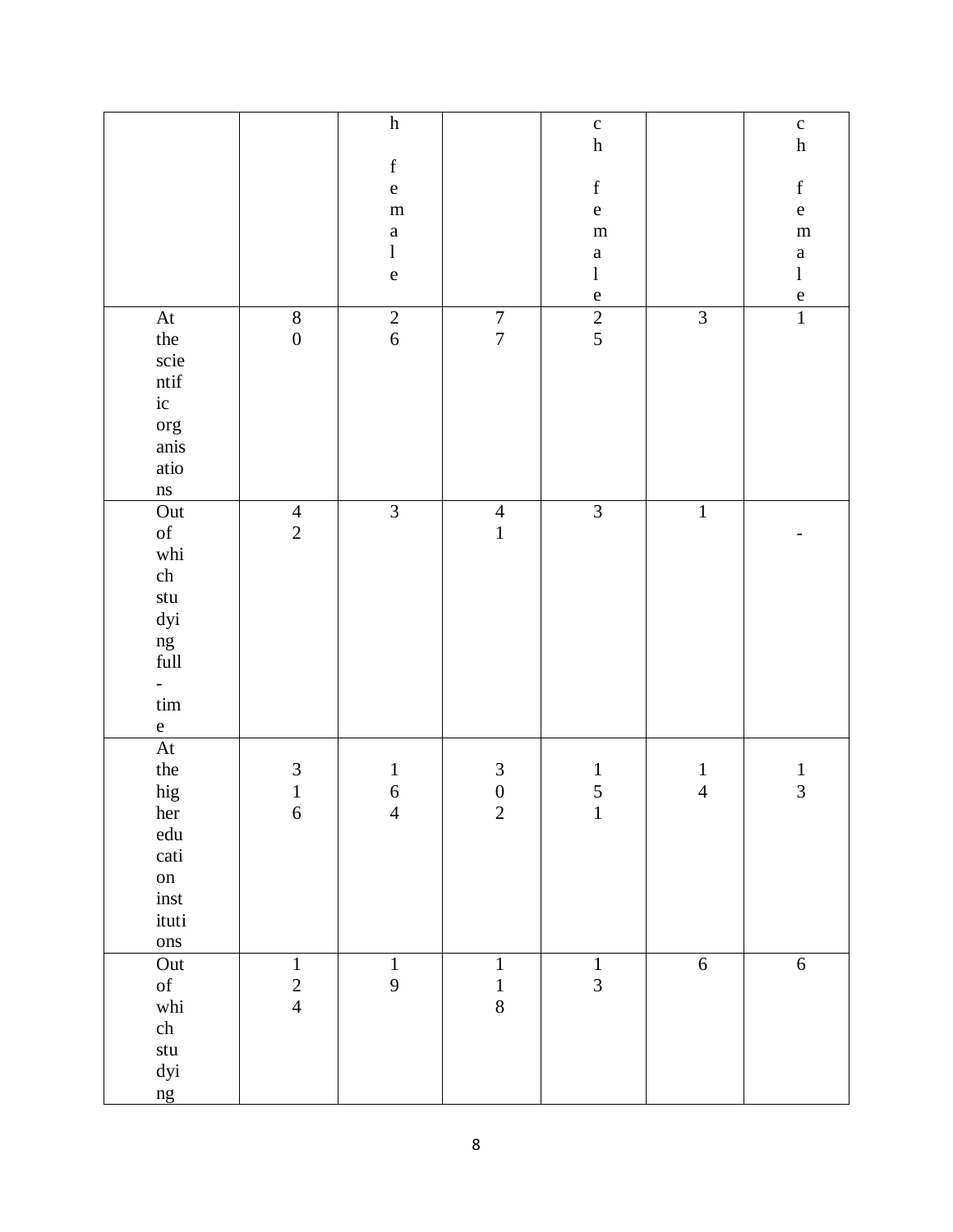| $\overline{\mathbf{full}}$                                                                         |                                       |                                       |                                            |                                       |                |               |
|----------------------------------------------------------------------------------------------------|---------------------------------------|---------------------------------------|--------------------------------------------|---------------------------------------|----------------|---------------|
| $\overline{\phantom{0}}$                                                                           |                                       |                                       |                                            |                                       |                |               |
| $\lim$                                                                                             |                                       |                                       |                                            |                                       |                |               |
| e                                                                                                  |                                       |                                       |                                            |                                       |                |               |
| $\operatorname{Do}$                                                                                | $\mathfrak{Z}$                        | $\mathbf 1$                           | $\begin{array}{c} 3 \\ 7 \\ 9 \end{array}$ | $\,1\,$                               | $\frac{1}{7}$  |               |
| ctor                                                                                               | $\frac{9}{6}$                         | $\begin{array}{c} 9 \\ 0 \end{array}$ |                                            | $\begin{array}{c} 7 \\ 6 \end{array}$ |                | $\frac{1}{4}$ |
| $\mathbf{a}\mathbf{l}$                                                                             |                                       |                                       |                                            |                                       |                |               |
| $\operatorname{\mathsf{stu}}$                                                                      |                                       |                                       |                                            |                                       |                |               |
| den                                                                                                |                                       |                                       |                                            |                                       |                |               |
| $\mathop{\text{ts}}$                                                                               |                                       |                                       |                                            |                                       |                |               |
| (as                                                                                                |                                       |                                       |                                            |                                       |                |               |
| pira                                                                                               |                                       |                                       |                                            |                                       |                |               |
| nts)                                                                                               |                                       |                                       |                                            |                                       |                |               |
| ,                                                                                                  |                                       |                                       |                                            |                                       |                |               |
| tota                                                                                               |                                       |                                       |                                            |                                       |                |               |
| $\mathbf{1}$                                                                                       |                                       |                                       |                                            |                                       |                |               |
| Out                                                                                                | $\mathbf 1$                           | $\frac{2}{2}$                         | $\begin{array}{c} 1 \\ 5 \\ 9 \end{array}$ | $\,1\,$                               | $\overline{7}$ | $\sqrt{6}$    |
| $% \left( \left( \mathcal{A},\mathcal{A}\right) \right) =\left( \mathcal{A},\mathcal{A}\right)$ of | $\begin{array}{c} 6 \\ 6 \end{array}$ |                                       |                                            | $\overline{6}$                        |                |               |
| whi                                                                                                |                                       |                                       |                                            |                                       |                |               |
| ch                                                                                                 |                                       |                                       |                                            |                                       |                |               |
| $\operatorname{\mathsf{stu}}$                                                                      |                                       |                                       |                                            |                                       |                |               |
| dyi                                                                                                |                                       |                                       |                                            |                                       |                |               |
| ng<br>full                                                                                         |                                       |                                       |                                            |                                       |                |               |
|                                                                                                    |                                       |                                       |                                            |                                       |                |               |
| $\overline{\phantom{a}}$                                                                           |                                       |                                       |                                            |                                       |                |               |
| $\ensuremath{\mathrm{tim}}$                                                                        |                                       |                                       |                                            |                                       |                |               |
| ${\bf e}$                                                                                          |                                       |                                       |                                            |                                       |                |               |

### **Number of postgraduate students enrolled in doctoral programmes (Aspirantura, Cycle 3) in 2016 with full state funding and without state funding (persons)<sup>2</sup>**

|   | Enrolled | Including  |   |   |          |
|---|----------|------------|---|---|----------|
|   |          | Full state |   |   | No state |
|   |          | funding    |   |   | funding  |
| ፐ | u        |            |   |   |          |
|   |          | m          | u | m | u        |
|   |          |            |   |   |          |
| а | Ω        |            |   |   |          |
|   |          |            |   |   |          |

 2 National Statistical Service of the Republic of Armenia, *Socio-Economic State of RA,* January-March 2017 (in Armenian), 5. Sociodemographic Sector 5.20, Post-graduate education in 2016, p. 235, available at [http://www.armstat.am/file/article/sv\\_03\\_17r\\_5200.pdf](http://www.armstat.am/file/article/sv_03_17r_5200.pdf)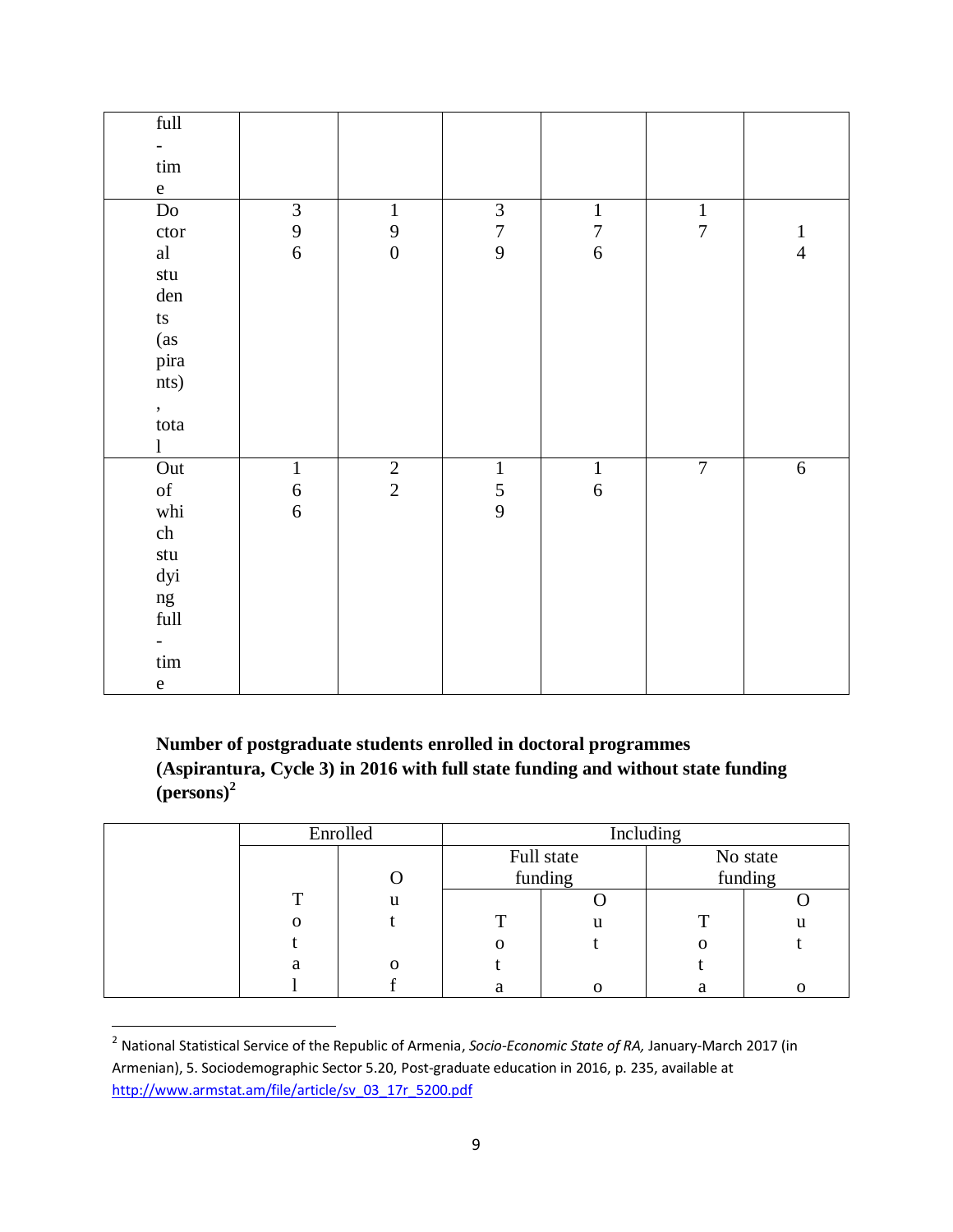|                            |                                            |                                   | $\mathbf{l}$                               | $\mathbf f$                                | $\mathbf{l}$   | $\mathbf f$                                                                                                                                                                                                                                                                                                                                                                                                                    |
|----------------------------|--------------------------------------------|-----------------------------------|--------------------------------------------|--------------------------------------------|----------------|--------------------------------------------------------------------------------------------------------------------------------------------------------------------------------------------------------------------------------------------------------------------------------------------------------------------------------------------------------------------------------------------------------------------------------|
|                            |                                            | W<br>$\boldsymbol{\textbf{h}}$    |                                            | $\mathbf W$                                |                | $\mathbf W$                                                                                                                                                                                                                                                                                                                                                                                                                    |
|                            |                                            | $\mathbf{i}$                      |                                            | $\boldsymbol{\textbf{h}}$                  |                |                                                                                                                                                                                                                                                                                                                                                                                                                                |
|                            |                                            | $\mathbf{C}$                      |                                            | $\mathbf{i}$                               |                | $\frac{h}{i}$                                                                                                                                                                                                                                                                                                                                                                                                                  |
|                            |                                            | $\boldsymbol{\textbf{h}}$         |                                            | $\mathbf c$                                |                |                                                                                                                                                                                                                                                                                                                                                                                                                                |
|                            |                                            |                                   |                                            | $\boldsymbol{\textbf{h}}$                  |                | $\frac{\rm c}{\rm h}$                                                                                                                                                                                                                                                                                                                                                                                                          |
|                            |                                            | $\mathbf f$                       |                                            |                                            |                |                                                                                                                                                                                                                                                                                                                                                                                                                                |
|                            |                                            | $\mathbf{e}% _{t}\left( t\right)$ |                                            | $\mathbf f$                                |                | $\mathbf f$                                                                                                                                                                                                                                                                                                                                                                                                                    |
|                            |                                            | ${\bf m}$                         |                                            | $\mathbf e$                                |                | $\mathbf{e}% _{B}=\mathbf{e}_{B}+\mathbf{e}_{B}+\mathbf{e}_{B}+\mathbf{e}_{B}+\mathbf{e}_{B}+\mathbf{e}_{B}+\mathbf{e}_{C}+\mathbf{e}_{C}+\mathbf{e}_{D}+\mathbf{e}_{D}+\mathbf{e}_{D}+\mathbf{e}_{D}+\mathbf{e}_{D}+\mathbf{e}_{D}+\mathbf{e}_{D}+\mathbf{e}_{D}+\mathbf{e}_{D}+\mathbf{e}_{D}+\mathbf{e}_{D}+\mathbf{e}_{D}+\mathbf{e}_{D}+\mathbf{e}_{D}+\mathbf{e}_{D}+\mathbf{e}_{D}+\mathbf{e}_{D}+\mathbf{e}_{D}+\math$ |
|                            |                                            | $\mathbf{a}$                      |                                            | ${\bf m}$                                  |                | ${\bf m}$                                                                                                                                                                                                                                                                                                                                                                                                                      |
|                            |                                            | $\bf{l}$                          |                                            | $\mathbf{a}$                               |                | $\mathbf{a}$                                                                                                                                                                                                                                                                                                                                                                                                                   |
|                            |                                            | ${\bf e}$                         |                                            | $\mathbf{l}$                               |                | $\bf{l}$                                                                                                                                                                                                                                                                                                                                                                                                                       |
|                            |                                            |                                   |                                            | $\mathbf e$                                |                | $\mathbf e$                                                                                                                                                                                                                                                                                                                                                                                                                    |
| $\mathop{\rm At}\nolimits$ | $\sqrt{2}$                                 | $\overline{7}$                    | $\begin{array}{c} 2 \\ 3 \\ 7 \end{array}$ | $\sqrt{6}$                                 | $\mathbf{9}$   |                                                                                                                                                                                                                                                                                                                                                                                                                                |
| the                        | $\frac{4}{6}$                              | $\mathbbm{1}$                     |                                            | $8\,$                                      |                | $\mathfrak{Z}$                                                                                                                                                                                                                                                                                                                                                                                                                 |
| scie                       |                                            |                                   |                                            |                                            |                |                                                                                                                                                                                                                                                                                                                                                                                                                                |
| $\mathop{\mathsf{ntif}}$   |                                            |                                   |                                            |                                            |                |                                                                                                                                                                                                                                                                                                                                                                                                                                |
| ic                         |                                            |                                   |                                            |                                            |                |                                                                                                                                                                                                                                                                                                                                                                                                                                |
| org<br>anis                |                                            |                                   |                                            |                                            |                |                                                                                                                                                                                                                                                                                                                                                                                                                                |
| atio                       |                                            |                                   |                                            |                                            |                |                                                                                                                                                                                                                                                                                                                                                                                                                                |
| $\rm ns$                   |                                            |                                   |                                            |                                            |                |                                                                                                                                                                                                                                                                                                                                                                                                                                |
| Out                        | $\,1\,$                                    | $\overline{8}$                    | $\mathbf 1$                                | $\sqrt{6}$                                 | $\overline{3}$ | $\overline{2}$                                                                                                                                                                                                                                                                                                                                                                                                                 |
| $\mathrm{of}$              |                                            |                                   |                                            |                                            |                |                                                                                                                                                                                                                                                                                                                                                                                                                                |
| whi                        | $\begin{array}{c} 2 \\ 6 \end{array}$      |                                   | $\frac{2}{3}$                              |                                            |                |                                                                                                                                                                                                                                                                                                                                                                                                                                |
| ch                         |                                            |                                   |                                            |                                            |                |                                                                                                                                                                                                                                                                                                                                                                                                                                |
| $\operatorname{stu}$       |                                            |                                   |                                            |                                            |                |                                                                                                                                                                                                                                                                                                                                                                                                                                |
| dyi                        |                                            |                                   |                                            |                                            |                |                                                                                                                                                                                                                                                                                                                                                                                                                                |
|                            |                                            |                                   |                                            |                                            |                |                                                                                                                                                                                                                                                                                                                                                                                                                                |
| ng<br>full                 |                                            |                                   |                                            |                                            |                |                                                                                                                                                                                                                                                                                                                                                                                                                                |
| $\overline{\phantom{0}}$   |                                            |                                   |                                            |                                            |                |                                                                                                                                                                                                                                                                                                                                                                                                                                |
| tim                        |                                            |                                   |                                            |                                            |                |                                                                                                                                                                                                                                                                                                                                                                                                                                |
| $\mathbf{e}$               |                                            |                                   |                                            |                                            |                |                                                                                                                                                                                                                                                                                                                                                                                                                                |
| At                         |                                            |                                   |                                            |                                            |                |                                                                                                                                                                                                                                                                                                                                                                                                                                |
| the                        |                                            | $\sqrt{5}$                        | 9                                          |                                            | $\overline{4}$ |                                                                                                                                                                                                                                                                                                                                                                                                                                |
| hig                        | $\begin{array}{c} 9 \\ 5 \\ 6 \end{array}$ | $\overline{4}$                    | $\mathbf 1$                                | $\begin{array}{c} 5 \\ 1 \\ 2 \end{array}$ | $\overline{4}$ | $\mathfrak{Z}$                                                                                                                                                                                                                                                                                                                                                                                                                 |
| her                        |                                            | $\overline{2}$                    | $\overline{2}$                             |                                            |                | $\overline{0}$                                                                                                                                                                                                                                                                                                                                                                                                                 |
| ${\rm edu}$                |                                            |                                   |                                            |                                            |                |                                                                                                                                                                                                                                                                                                                                                                                                                                |
| cati                       |                                            |                                   |                                            |                                            |                |                                                                                                                                                                                                                                                                                                                                                                                                                                |
| on                         |                                            |                                   |                                            |                                            |                |                                                                                                                                                                                                                                                                                                                                                                                                                                |
| inst                       |                                            |                                   |                                            |                                            |                |                                                                                                                                                                                                                                                                                                                                                                                                                                |
| ituti                      |                                            |                                   |                                            |                                            |                |                                                                                                                                                                                                                                                                                                                                                                                                                                |
| ons                        |                                            |                                   |                                            |                                            |                |                                                                                                                                                                                                                                                                                                                                                                                                                                |
| Out                        | $\frac{3}{3}$                              | $\overline{4}$                    | $\frac{1}{2}$                              | $\overline{3}$                             | $\overline{7}$ |                                                                                                                                                                                                                                                                                                                                                                                                                                |
| $\sigma f$                 |                                            | $\overline{2}$                    |                                            | $\boldsymbol{6}$                           |                | $6\phantom{.0}$                                                                                                                                                                                                                                                                                                                                                                                                                |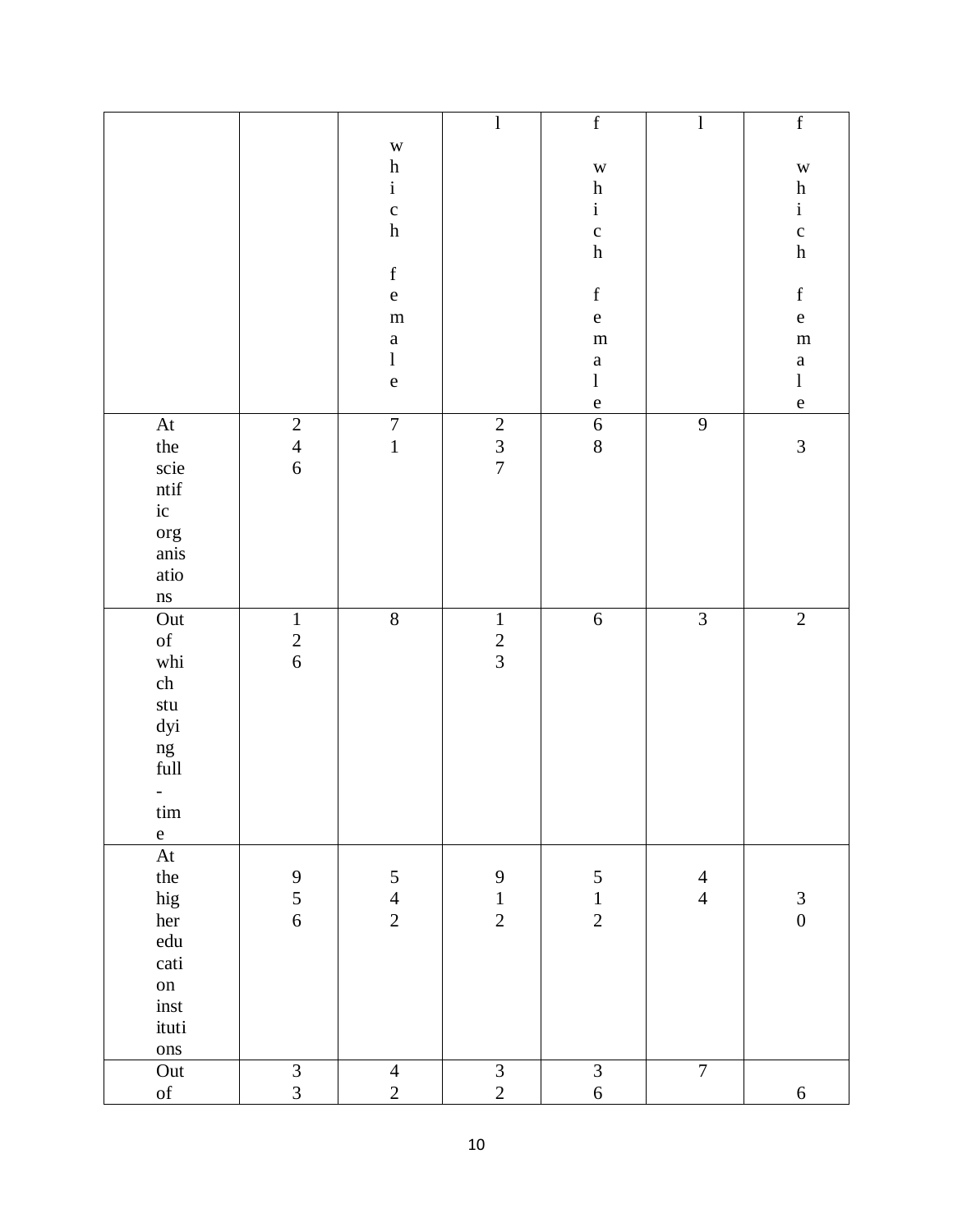| whi                        | $\overline{0}$                             |                  | $\overline{3}$                        |                                            |                  |               |
|----------------------------|--------------------------------------------|------------------|---------------------------------------|--------------------------------------------|------------------|---------------|
| ${\rm ch}$                 |                                            |                  |                                       |                                            |                  |               |
| stu                        |                                            |                  |                                       |                                            |                  |               |
| dyi                        |                                            |                  |                                       |                                            |                  |               |
|                            |                                            |                  |                                       |                                            |                  |               |
| ng<br>full                 |                                            |                  |                                       |                                            |                  |               |
| $\mathbb{Z}^{\mathbb{Z}}$  |                                            |                  |                                       |                                            |                  |               |
| $\lim$                     |                                            |                  |                                       |                                            |                  |               |
| $\mathbf{e}$               |                                            |                  |                                       |                                            |                  |               |
| $\overline{{\rm Do}}$      |                                            |                  |                                       |                                            |                  |               |
| ctor                       | $\,1\,$                                    | $\sqrt{6}$       | $\mathbf 1$                           |                                            | $rac{5}{3}$      |               |
| al                         |                                            | $\frac{1}{3}$    |                                       | $\begin{array}{c} 5 \\ 8 \\ 0 \end{array}$ |                  | $\frac{3}{3}$ |
| stu                        | $\begin{array}{c} 2 \\ 0 \\ 2 \end{array}$ |                  | $\boldsymbol{1}$                      |                                            |                  |               |
| den                        |                                            |                  | $\frac{4}{9}$                         |                                            |                  |               |
| $\mathop{\rm ts}\nolimits$ |                                            |                  |                                       |                                            |                  |               |
| (as<br>pira                |                                            |                  |                                       |                                            |                  |               |
|                            |                                            |                  |                                       |                                            |                  |               |
| nts)                       |                                            |                  |                                       |                                            |                  |               |
|                            |                                            |                  |                                       |                                            |                  |               |
| ,<br>tota                  |                                            |                  |                                       |                                            |                  |               |
| $\mathbf{l}$               |                                            |                  |                                       |                                            |                  |               |
| Out                        | $\begin{array}{c} 4 \\ 5 \\ 6 \end{array}$ | $\overline{5}$   | $\overline{4}$                        | $\frac{4}{2}$                              | $\,1\,$          |               |
| $\mathrm{of}$              |                                            | $\boldsymbol{0}$ | $\begin{array}{c} 4 \\ 6 \end{array}$ |                                            | $\boldsymbol{0}$ | $\,8\,$       |
| whi                        |                                            |                  |                                       |                                            |                  |               |
| ${\rm ch}$                 |                                            |                  |                                       |                                            |                  |               |
| stu                        |                                            |                  |                                       |                                            |                  |               |
| dyi                        |                                            |                  |                                       |                                            |                  |               |
| ng<br>full                 |                                            |                  |                                       |                                            |                  |               |
|                            |                                            |                  |                                       |                                            |                  |               |
| $\qquad \qquad -$          |                                            |                  |                                       |                                            |                  |               |
| $\lim$                     |                                            |                  |                                       |                                            |                  |               |
| $\mathbf e$                |                                            |                  |                                       |                                            |                  |               |

|                                                                           | 2012   | 2013   | 2014   |    |
|---------------------------------------------------------------------------|--------|--------|--------|----|
| Nb of students starting a<br>doctorate                                    | 373    | 395    | 321    |    |
| % of students coming directly<br>after a Master of the same<br>university |        |        |        |    |
| % of Male starting doctorate                                              | 61.93% | 49.62% | 55.14% | 60 |
| % of Female starting doctorate                                            | 38.07% | 50.38% | 44.86% | 39 |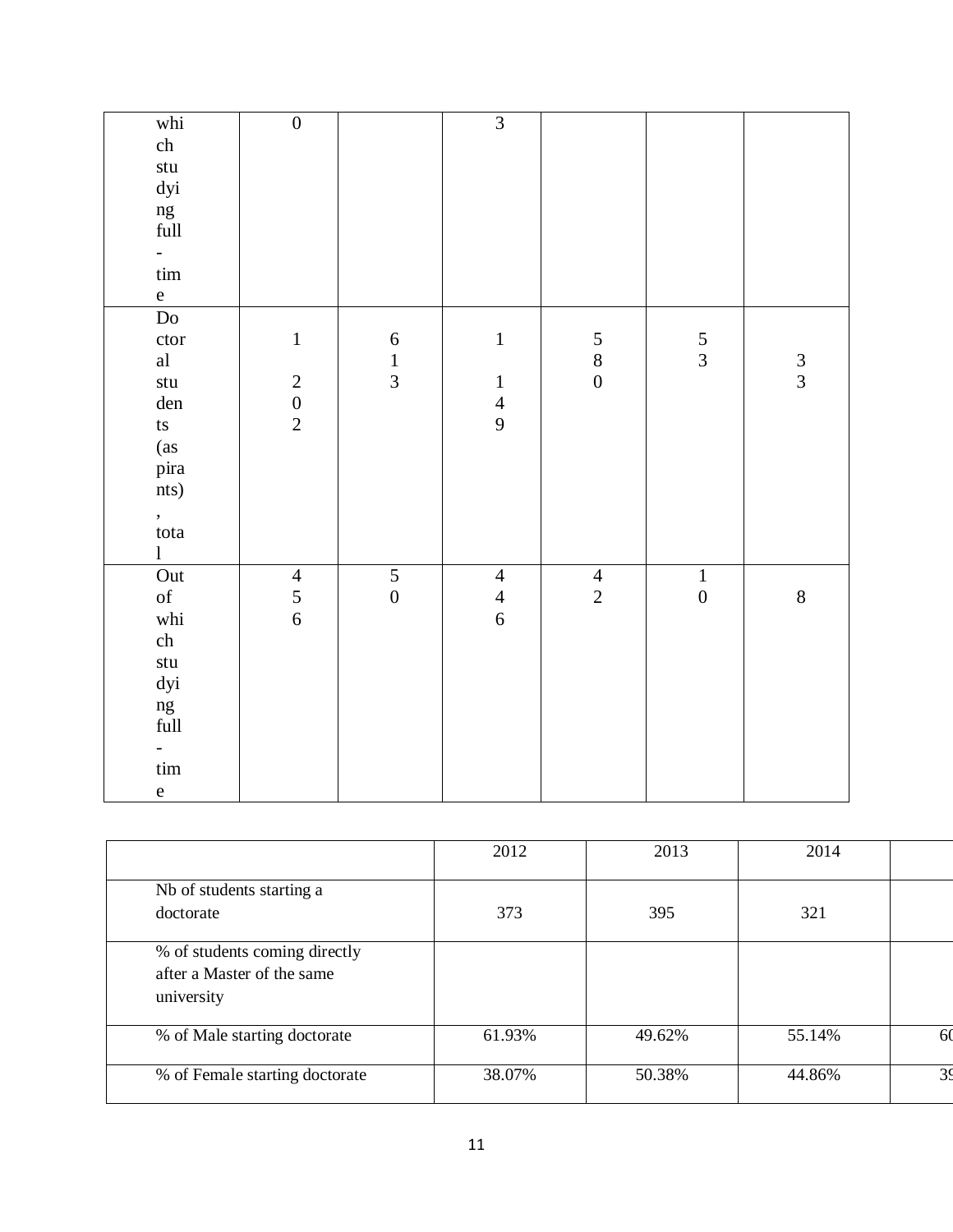| Nb of graduates                                            | 368    | 239    | 314    |                |
|------------------------------------------------------------|--------|--------|--------|----------------|
| % of Male graduates                                        | 71.19% | 69.46% | 63.69% | 62             |
| % of Female graduates                                      | 28.80% | 30.54% | 45.86% | 3 <sup>7</sup> |
| Nb of thesis in co-direction or<br>bi-national direction   |        |        |        |                |
| Nb of students (starting a<br>doctorate) having fundings   | 368    | 373    | 304    |                |
| Nb of students becoming teacher<br>at the end of Cycle 3   |        |        |        |                |
| Nb of sudents becoming<br>professors at the end of Cycle 3 |        |        |        |                |

**Number of postgraduate students graduated from doctoral programmes (Aspirantura, Cycle 3) in 2016 with full state funding and without state funding (persons)<sup>3</sup>**

|             |                           |              |                           |                       | No state         |
|-------------|---------------------------|--------------|---------------------------|-----------------------|------------------|
|             | $\Omega$                  |              |                           |                       | funding          |
| $\mathbf T$ | u                         |              | O                         |                       | O                |
| $\Omega$    |                           | T            | u                         | T                     | u                |
|             |                           | $\mathbf{O}$ | t                         | $\mathbf{O}$          |                  |
| a           | $\mathbf 0$               |              |                           |                       |                  |
|             |                           | a            | $\mathbf 0$               | a                     | $\mathbf{O}$     |
|             |                           |              | $\mathbf f$               |                       | f                |
|             | W                         |              |                           |                       |                  |
|             | h                         |              | W                         |                       | W                |
|             |                           |              | h                         |                       | h                |
|             | $\mathbf{C}$              |              |                           |                       |                  |
|             | $\boldsymbol{\mathrm{h}}$ |              | $\mathbf{C}$              |                       | c                |
|             |                           |              | $\boldsymbol{\mathrm{h}}$ |                       | $\boldsymbol{h}$ |
|             | £                         |              |                           |                       |                  |
|             | e                         |              |                           |                       |                  |
|             |                           | Graduated    |                           | Full state<br>funding | Including        |

 3 National Statistical Service of the Republic of Armenia, *Socio-Economic State of RA,* January-March 2017 (in Armenian), 5. Sociodemographic Sector 5.20, Post-graduate education in 2016, p. 236, available at [http://www.armstat.am/file/article/sv\\_03\\_17r\\_5200.pdf](http://www.armstat.am/file/article/sv_03_17r_5200.pdf)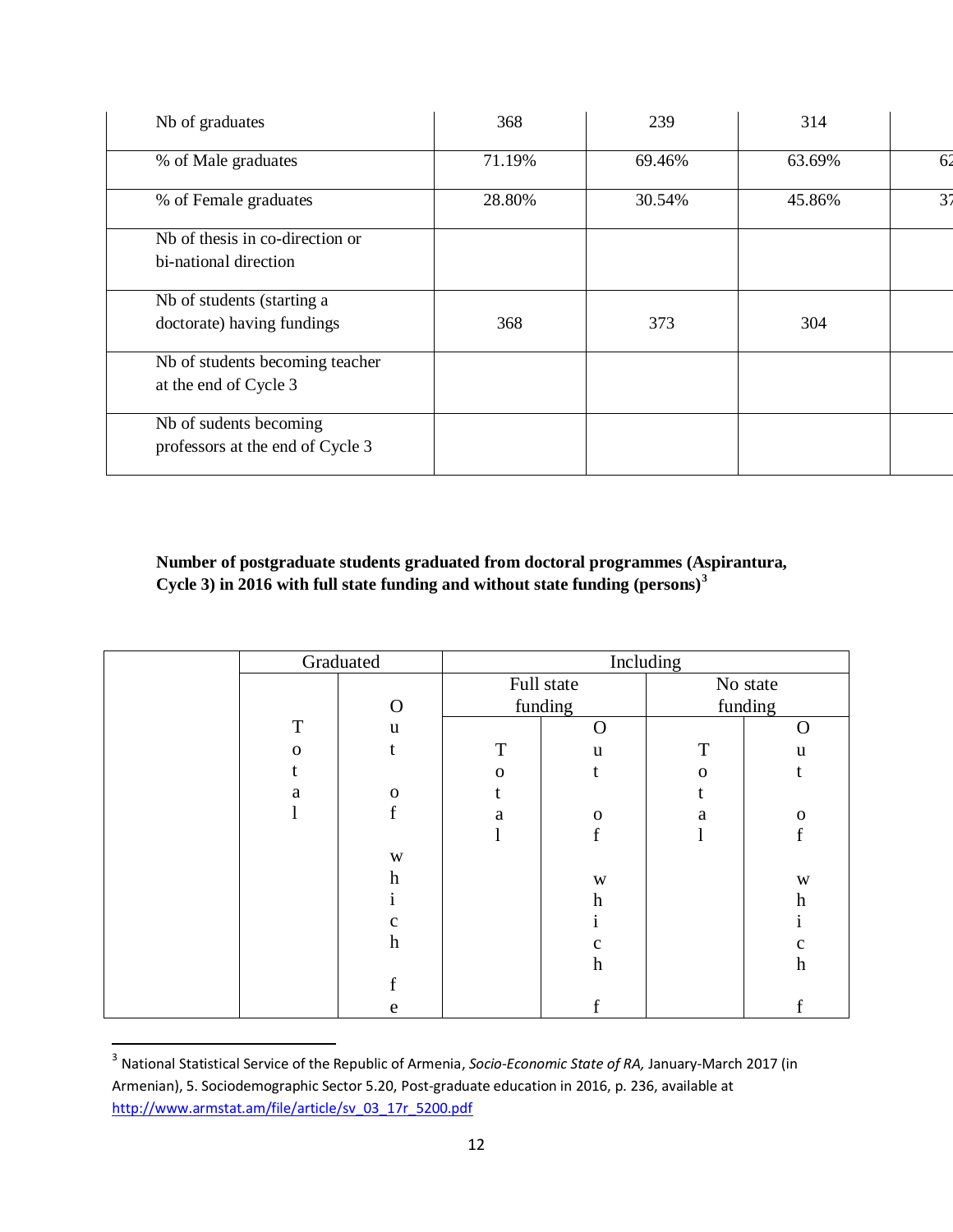|                                                                                                                                                                                                                                                                  |                                            | ${\bf m}$<br>$\mathbf{a}$<br>$\mathbf{l}$<br>${\bf e}$ |                                            | ${\bf e}$<br>${\bf m}$<br>$\mathbf{a}$<br>$\bf{l}$<br>${\bf e}$ |              | ${\bf e}$<br>${\bf m}$<br>$\mathbf{a}$<br>$\bf{l}$<br>$\mathbf{e}% _{B}=\mathbf{e}_{B}+\mathbf{e}_{B}+\mathbf{e}_{B}+\mathbf{e}_{B}+\mathbf{e}_{B}+\mathbf{e}_{B}+\mathbf{e}_{C}+\mathbf{e}_{C}+\mathbf{e}_{D}+\mathbf{e}_{D}+\mathbf{e}_{D}+\mathbf{e}_{D}+\mathbf{e}_{D}+\mathbf{e}_{D}+\mathbf{e}_{D}+\mathbf{e}_{D}+\mathbf{e}_{D}+\mathbf{e}_{D}+\mathbf{e}_{D}+\mathbf{e}_{D}+\mathbf{e}_{D}+\mathbf{e}_{D}+\mathbf{e}_{D}+\mathbf{e}_{D}+\mathbf{e}_{D}+\mathbf{e}_{D}+\math$ |
|------------------------------------------------------------------------------------------------------------------------------------------------------------------------------------------------------------------------------------------------------------------|--------------------------------------------|--------------------------------------------------------|--------------------------------------------|-----------------------------------------------------------------|--------------|--------------------------------------------------------------------------------------------------------------------------------------------------------------------------------------------------------------------------------------------------------------------------------------------------------------------------------------------------------------------------------------------------------------------------------------------------------------------------------------|
| $\mathop{\rm At}\nolimits$<br>the<br>scie<br>$\mathop{\mathsf{ntif}}$<br>ic<br>org<br>$\,$ anis<br>atio<br>$\rm ns$                                                                                                                                              | $\overline{7}$<br>$\mathbf 1$              | $\,1\,$<br>9                                           | $\begin{array}{c} 7 \\ 1 \end{array}$      | $\overline{1}$<br>$\mathbf{9}$                                  | -            |                                                                                                                                                                                                                                                                                                                                                                                                                                                                                      |
| Out<br>$% \left( \left( \mathcal{A},\mathcal{A}\right) \right) =\left( \mathcal{A},\mathcal{A}\right)$ of<br>whi<br>${\rm ch}$<br>$\operatorname{stu}$<br>dyi<br>ng<br>full<br>-<br>$\lim$<br>$\mathbf{e}% _{t}\left( t\right)$                                  | $\overline{4}$<br>$\overline{0}$           | $\,1\,$                                                | $\overline{4}$<br>$\boldsymbol{0}$         | $\mathbf 1$                                                     |              |                                                                                                                                                                                                                                                                                                                                                                                                                                                                                      |
| $\mathop{\rm At}\nolimits$<br>the<br>hig<br>her<br>${\rm edu}$<br>cati<br>${\rm on}$<br>inst<br>ituti<br>ons                                                                                                                                                     | $\begin{array}{c} 2 \\ 6 \\ 3 \end{array}$ | $\,1$<br>$\frac{2}{8}$                                 | $\begin{array}{c} 2 \\ 5 \\ 4 \end{array}$ | $\mathbf{1}$<br>$\begin{array}{c} 2 \\ 1 \end{array}$           | $\mathbf{9}$ | $\boldsymbol{7}$                                                                                                                                                                                                                                                                                                                                                                                                                                                                     |
| Out<br>$% \left( \left( \mathcal{A},\mathcal{A}\right) \right) =\left( \mathcal{A},\mathcal{A}\right)$ of<br>$\operatorname{whi}$<br>${\rm ch}$<br>$\operatorname{\mathsf{stu}}$<br>dyi<br>ng<br>$\operatorname{full}$<br>$\frac{1}{2}$<br>$\lim$<br>$\mathbf e$ | $\mathbf 1$<br>$\,1$<br>$\sqrt{6}$         | $\mathbf{1}$<br>$\sqrt{6}$                             | $\mathbf{1}$<br>$\,1\,$<br>5               | $1\,$<br>$\sqrt{6}$                                             | $\,1\,$      |                                                                                                                                                                                                                                                                                                                                                                                                                                                                                      |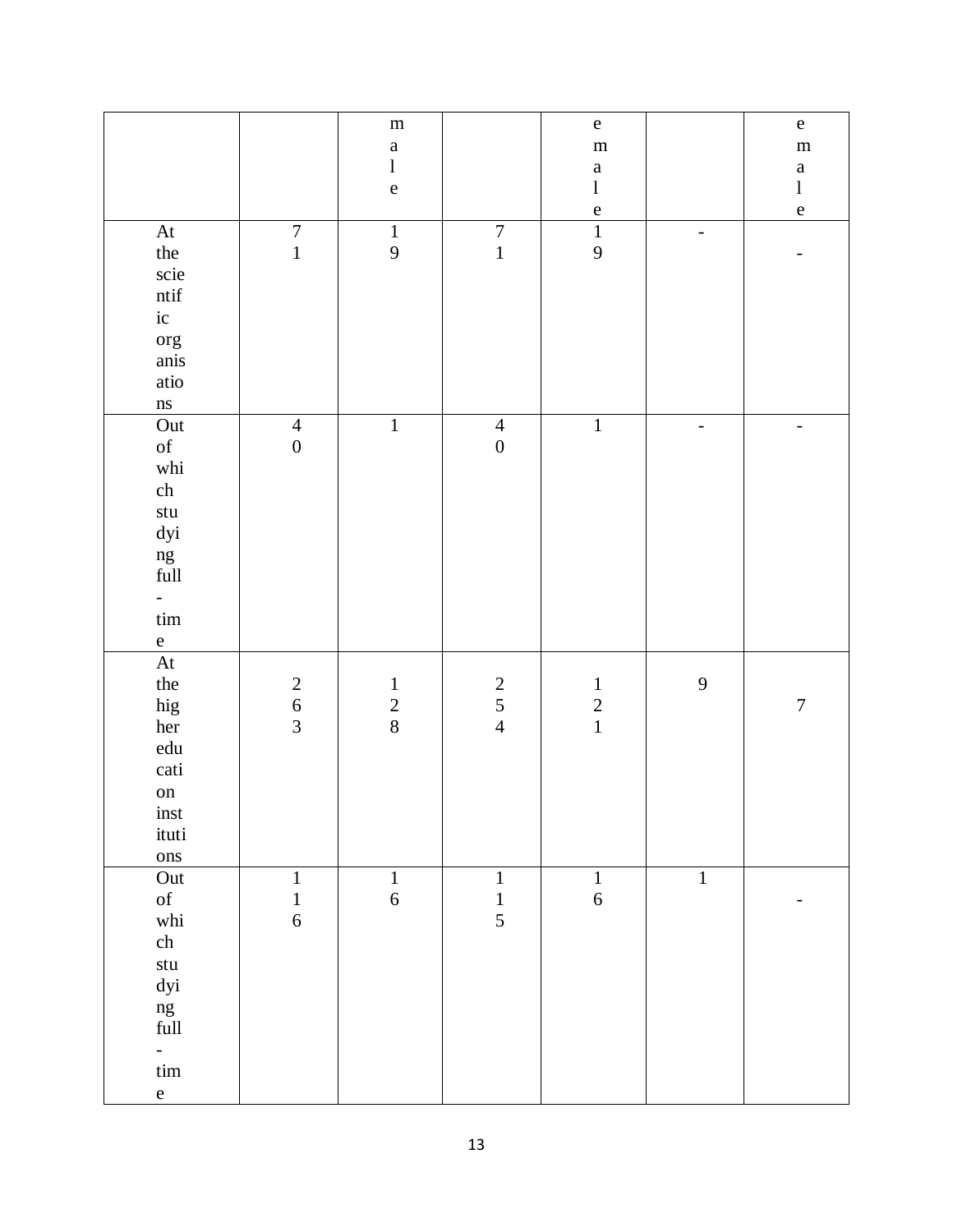| $\overline{\text{Do}}$        |                             |                  |                |                  |             |                  |
|-------------------------------|-----------------------------|------------------|----------------|------------------|-------------|------------------|
| ctor                          | $\ensuremath{\mathfrak{Z}}$ | $\mathbf{1}$     | $\mathfrak{Z}$ | $\mathbf{1}$     | 9           |                  |
| al                            | $\mathfrak{Z}$              | $\overline{4}$   | $\frac{2}{5}$  | $\overline{4}$   |             | $\boldsymbol{7}$ |
| $\operatorname{\mathsf{stu}}$ | $\overline{4}$              | $\overline{7}$   |                | $\boldsymbol{0}$ |             |                  |
| den                           |                             |                  |                |                  |             |                  |
| ts                            |                             |                  |                |                  |             |                  |
| (as                           |                             |                  |                |                  |             |                  |
| pira                          |                             |                  |                |                  |             |                  |
| nts)                          |                             |                  |                |                  |             |                  |
| $\bullet$                     |                             |                  |                |                  |             |                  |
| tota                          |                             |                  |                |                  |             |                  |
| $\mathbf{l}$                  |                             |                  |                |                  |             |                  |
| Out                           | $\mathbf 1$                 | $\,1$            | $\,1\,$        | $\,1\,$          | $\mathbf 1$ |                  |
| of                            | $\sqrt{5}$                  | $\boldsymbol{7}$ | $\frac{5}{5}$  | $\boldsymbol{7}$ |             |                  |
| whi                           | $\sqrt{6}$                  |                  |                |                  |             |                  |
| ch                            |                             |                  |                |                  |             |                  |
| $\operatorname{\mathsf{stu}}$ |                             |                  |                |                  |             |                  |
| dyi                           |                             |                  |                |                  |             |                  |
| ng                            |                             |                  |                |                  |             |                  |
| $\operatorname{full}$         |                             |                  |                |                  |             |                  |
|                               |                             |                  |                |                  |             |                  |
| $\ensuremath{\mathrm{tim}}$   |                             |                  |                |                  |             |                  |
| ${\bf e}$                     |                             |                  |                |                  |             |                  |

|         |                             | Enrolment, Admission and Graduation of Postgraduates by Science Fields (persons) <sup>4</sup> |         |  |  |  |
|---------|-----------------------------|-----------------------------------------------------------------------------------------------|---------|--|--|--|
| 2012    | 2013                        | 2014                                                                                          | 2015    |  |  |  |
|         |                             | Number of postgraduates, total                                                                |         |  |  |  |
| 1 1 0 4 | 1 2 4 1                     | 1 2 2 3                                                                                       | 1 1 7 8 |  |  |  |
|         | of which by science fields: |                                                                                               |         |  |  |  |
|         | physics and mathematics     |                                                                                               |         |  |  |  |
| 160     | 13<br>8                     | 152                                                                                           | 134     |  |  |  |
|         |                             | chemistry                                                                                     |         |  |  |  |
| 8       | 18                          | 16                                                                                            | 13      |  |  |  |

 4 National Statistical Service of the Republic of Armenia, Statistical Yearbook of Armenia (2016), *Science*, Enrolment, Admission and Graduation of Postgraduates by Science Fields, pp. 150-151, available at <http://www.armstat.am/file/doc/99499403.pdf>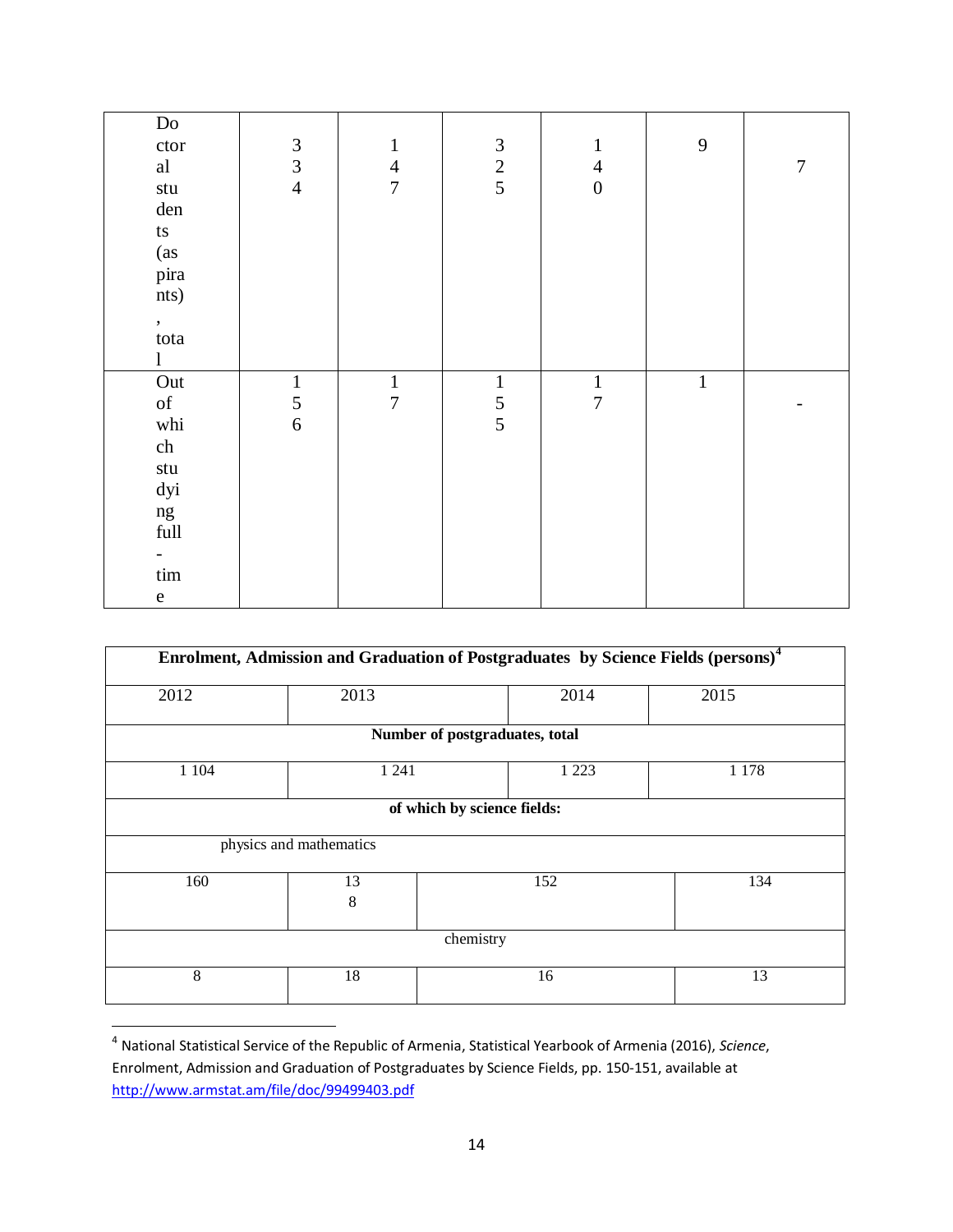| biology      |                                |                           |                 |  |  |  |  |  |
|--------------|--------------------------------|---------------------------|-----------------|--|--|--|--|--|
| 54           | 57                             | 57                        | 43              |  |  |  |  |  |
| geology      |                                |                           |                 |  |  |  |  |  |
| 21           | 16                             | 18                        | 24              |  |  |  |  |  |
|              |                                | technical                 |                 |  |  |  |  |  |
| 190          | $20\,$<br>$\boldsymbol{0}$     | 165                       | 178             |  |  |  |  |  |
|              |                                | agriculture               |                 |  |  |  |  |  |
| 10           | 20                             | 23                        | 13              |  |  |  |  |  |
|              |                                | history                   |                 |  |  |  |  |  |
| 39           | 65                             | 68                        | 70              |  |  |  |  |  |
|              |                                | economics                 |                 |  |  |  |  |  |
| 218          | $\overline{27}$<br>$\mathbf 1$ | 269                       | 256             |  |  |  |  |  |
|              |                                | philosophy                |                 |  |  |  |  |  |
| 34           | $26\,$                         | 24                        | 20              |  |  |  |  |  |
|              |                                | philology                 |                 |  |  |  |  |  |
| 69           | $\overline{10}$<br>$\mathbf 1$ | 96                        | 86              |  |  |  |  |  |
|              |                                | geography                 |                 |  |  |  |  |  |
| $\mathbf{1}$ |                                |                           |                 |  |  |  |  |  |
|              |                                | $\ensuremath{\text{law}}$ |                 |  |  |  |  |  |
| 89           | 11<br>$\overline{c}$           | 107                       | 103             |  |  |  |  |  |
| pedagogics   |                                |                           |                 |  |  |  |  |  |
| 15           | 19                             | 22                        | 39              |  |  |  |  |  |
| medicine     |                                |                           |                 |  |  |  |  |  |
| 34           | $40\,$                         | 37                        | $\overline{26}$ |  |  |  |  |  |
|              | pharmacy                       |                           |                 |  |  |  |  |  |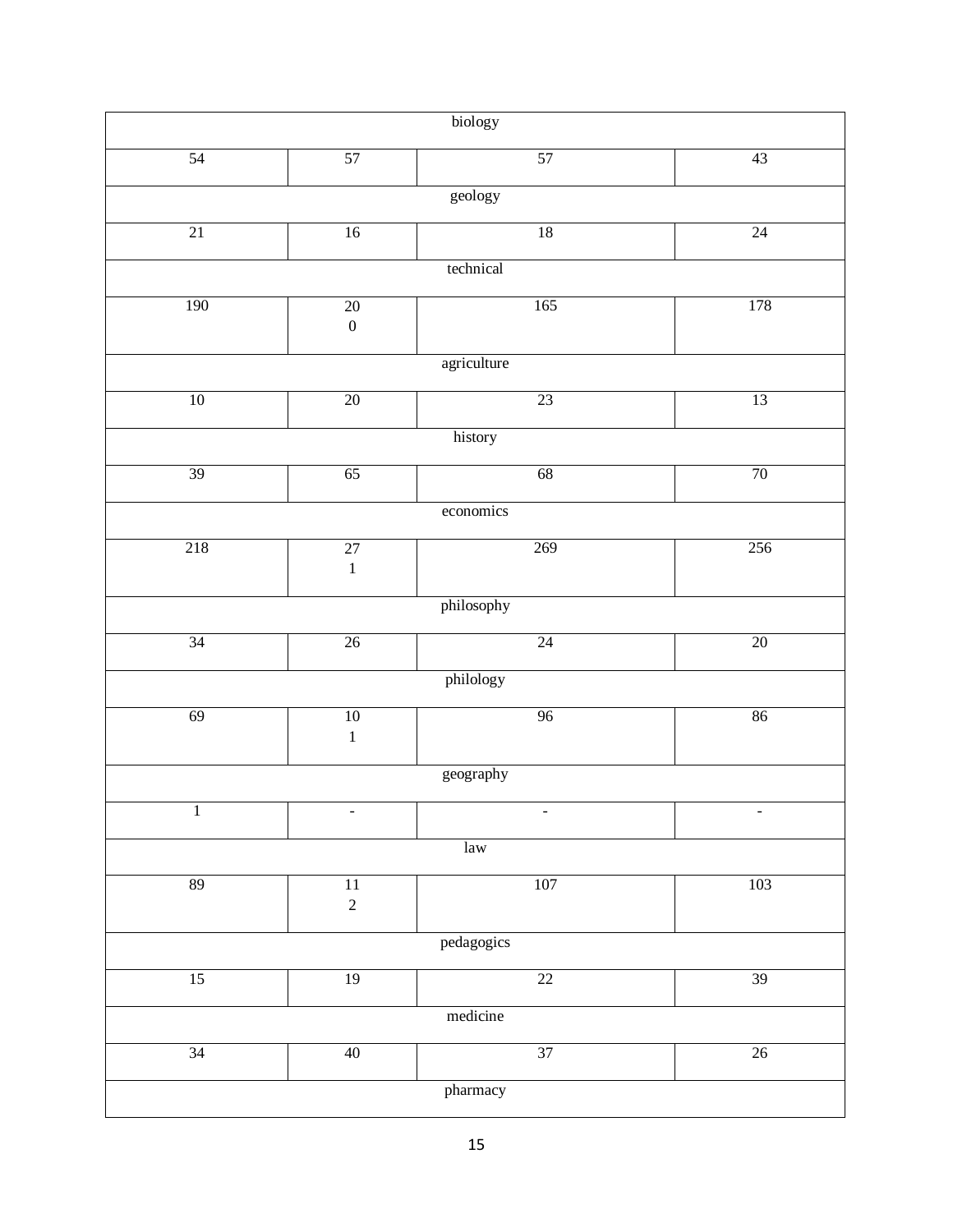| $\overline{2}$                                                                                                                       | $\overline{3}$  | $\,1$                                                            | $\overline{2}$  |  |  |  |  |  |
|--------------------------------------------------------------------------------------------------------------------------------------|-----------------|------------------------------------------------------------------|-----------------|--|--|--|--|--|
| veterinary                                                                                                                           |                 |                                                                  |                 |  |  |  |  |  |
| $\overline{4}$                                                                                                                       | $\overline{4}$  | $\overline{4}$                                                   | 1               |  |  |  |  |  |
| $\operatorname*{art}% \nolimits_{\mathbb{Z}}\left( \mathbb{Z}^{\Sigma\left( 1\right) }% ,\mathbb{Z}^{\Sigma\left( 2\right) }\right)$ |                 |                                                                  |                 |  |  |  |  |  |
| 25                                                                                                                                   | 24              | 24                                                               | $\overline{23}$ |  |  |  |  |  |
|                                                                                                                                      |                 | architecture                                                     |                 |  |  |  |  |  |
| $\overline{38}$                                                                                                                      | $\overline{17}$ | $\overline{17}$                                                  | $\overline{24}$ |  |  |  |  |  |
|                                                                                                                                      |                 | psychology                                                       |                 |  |  |  |  |  |
| 21                                                                                                                                   | 37              | 43                                                               | $\overline{42}$ |  |  |  |  |  |
|                                                                                                                                      |                 | sociology                                                        |                 |  |  |  |  |  |
| $\overline{11}$                                                                                                                      | $\overline{12}$ | 14                                                               | $\overline{13}$ |  |  |  |  |  |
|                                                                                                                                      |                 | political science                                                |                 |  |  |  |  |  |
| 61                                                                                                                                   | 61              | 66                                                               | 68              |  |  |  |  |  |
|                                                                                                                                      |                 | Number of doctoral students (Cycle 3) graduating per year, total |                 |  |  |  |  |  |
| 368                                                                                                                                  | 23              | 314                                                              | 324             |  |  |  |  |  |
|                                                                                                                                      | $\overline{9}$  |                                                                  |                 |  |  |  |  |  |
|                                                                                                                                      |                 | of which by science fields:                                      |                 |  |  |  |  |  |
|                                                                                                                                      |                 | physics and mathematics                                          |                 |  |  |  |  |  |
| 53                                                                                                                                   | 34              | 42                                                               | 39              |  |  |  |  |  |
|                                                                                                                                      |                 | chemistry                                                        |                 |  |  |  |  |  |
| $\mathbf{1}$                                                                                                                         | $\mathbf{1}$    | 6                                                                | $\overline{4}$  |  |  |  |  |  |
| biology                                                                                                                              |                 |                                                                  |                 |  |  |  |  |  |
| 16                                                                                                                                   | 15              | 11                                                               | $\overline{11}$ |  |  |  |  |  |
| geology                                                                                                                              |                 |                                                                  |                 |  |  |  |  |  |
| $\overline{5}$                                                                                                                       | $\overline{3}$  | $\overline{6}$                                                   | $\overline{3}$  |  |  |  |  |  |
|                                                                                                                                      |                 | technical                                                        |                 |  |  |  |  |  |
| 67                                                                                                                                   | 41              | 55                                                               | 55              |  |  |  |  |  |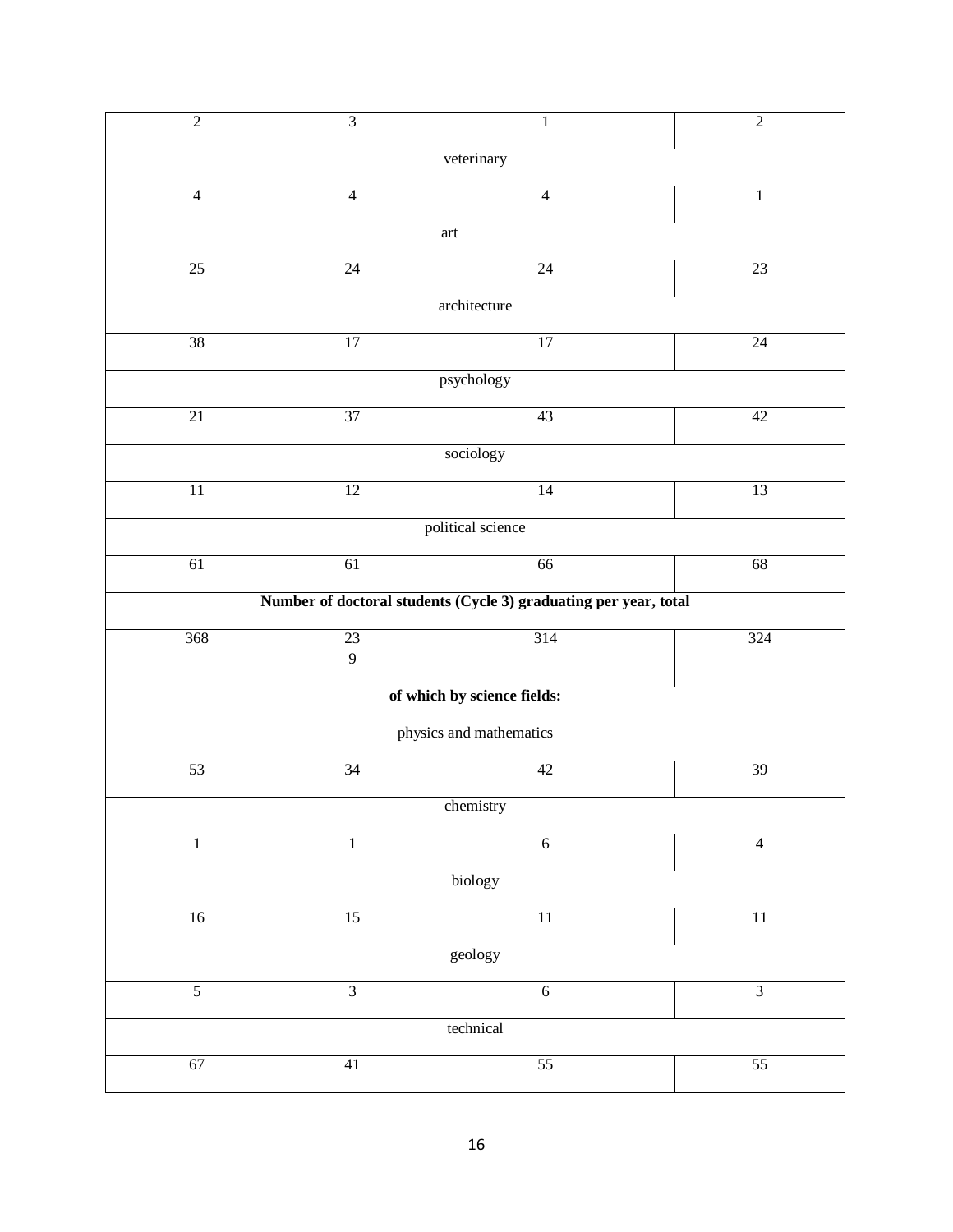| agriculture              |                     |                          |                |  |  |  |
|--------------------------|---------------------|--------------------------|----------------|--|--|--|
| $\overline{2}$           | $\overline{4}$      | $\overline{5}$           | $\overline{5}$ |  |  |  |
|                          |                     | history                  |                |  |  |  |
|                          | $\overline{5}$      | 11                       |                |  |  |  |
| 14                       |                     |                          | 11             |  |  |  |
|                          |                     | economics                |                |  |  |  |
| 97                       | 60                  | 73                       | 83             |  |  |  |
|                          |                     | $\,$ philosophy          |                |  |  |  |
| $\overline{4}$           | $\overline{3}$      | $\overline{5}$           | 11             |  |  |  |
|                          |                     | philology                |                |  |  |  |
| $30\,$                   | 16                  | 18                       | 15             |  |  |  |
|                          |                     | $\,$ geography           |                |  |  |  |
| $\overline{2}$           | $\bar{\phantom{a}}$ | $\bar{\phantom{a}}$      | ä,             |  |  |  |
| law                      |                     |                          |                |  |  |  |
| 25                       | 23                  | $\overline{25}$          | 29             |  |  |  |
|                          |                     | pedagogics               |                |  |  |  |
| $\overline{4}$           | $\overline{6}$      | $\overline{6}$           | $\overline{7}$ |  |  |  |
|                          |                     | medicine                 |                |  |  |  |
| $\overline{8}$           | $\overline{5}$      | $\overline{11}$          | $\overline{9}$ |  |  |  |
|                          |                     | pharmacy                 |                |  |  |  |
|                          |                     |                          |                |  |  |  |
| $\blacksquare$           | $\blacksquare$      | $\overline{2}$           | ÷              |  |  |  |
| veterinary               |                     |                          |                |  |  |  |
| $\blacksquare$           | $\blacksquare$      | $\overline{\phantom{a}}$ | $\overline{3}$ |  |  |  |
| $\operatorname{\sf art}$ |                     |                          |                |  |  |  |
| $\overline{7}$           | $\overline{5}$      | 6                        | $6\,$          |  |  |  |
| architecture             |                     |                          |                |  |  |  |
| $\overline{11}$          | $\overline{3}$      | $\overline{3}$           | $\overline{6}$ |  |  |  |
|                          |                     |                          |                |  |  |  |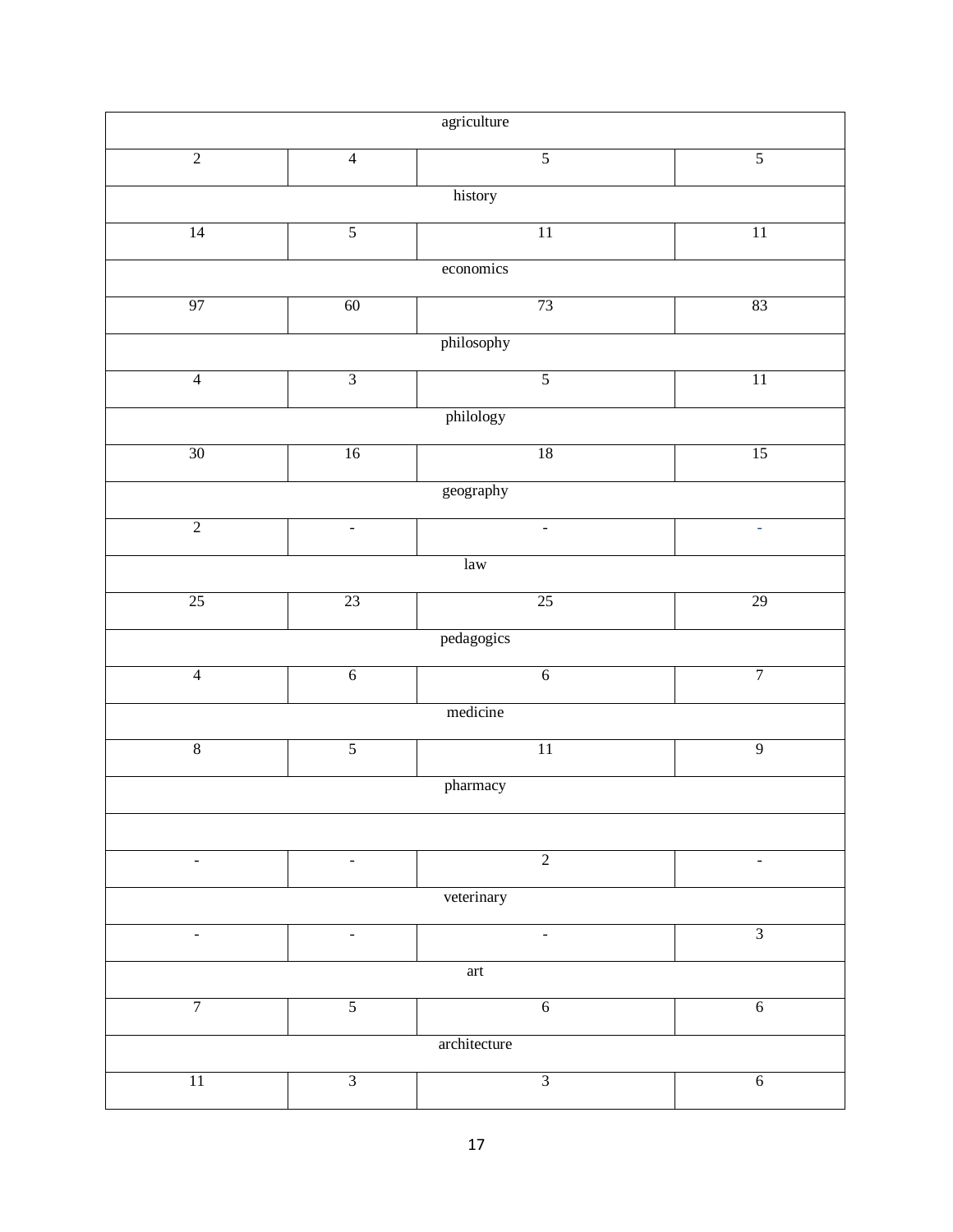| psychology        |    |    |    |  |  |
|-------------------|----|----|----|--|--|
|                   |    | h  | O  |  |  |
| sociology         |    |    |    |  |  |
|                   |    |    |    |  |  |
| political science |    |    |    |  |  |
| 19                | 11 | 18 | 17 |  |  |

#### Number of HEIs:

 $\overline{a}$ 

| Number of higher educational     |                                  |          |    |
|----------------------------------|----------------------------------|----------|----|
| institutions                     |                                  | 60       |    |
| (Cycle 1) as of $2015/2016^5$    |                                  |          |    |
| Number of higher educational     |                                  |          |    |
| institutions                     |                                  | 45       |    |
| (Cycle 2) as of $2015/2016^6$    |                                  |          |    |
| Number of institutions providing |                                  |          |    |
|                                  | postgraduate education (Cycle 3) |          |    |
| as of $2016^7$                   |                                  |          |    |
|                                  |                                  | of which |    |
| Higher                           |                                  |          |    |
| Education                        |                                  |          | 20 |
| Institutions                     |                                  |          |    |
| Institutes                       |                                  |          |    |
| under the                        |                                  |          |    |
| <b>RA</b> National               | 31                               |          |    |
| Academy of                       |                                  |          |    |
| <b>Sciences</b>                  |                                  |          |    |
| Other                            |                                  |          |    |
| Scientific                       |                                  | 7        |    |
| Organisation                     |                                  |          |    |

<sup>&</sup>lt;sup>5</sup> National Statistical Service of the Republic of Armenia, Statistical Yearbook of Armenia (2016), Education and Culture, Education, Higher Educational Institutions by Types of Training (the first stage), p. 124, available at <http://www.armstat.am/file/doc/99499398.pdf>

<sup>&</sup>lt;sup>6</sup> National Statistical Service of the Republic of Armenia, Statistical Yearbook of Armenia (2016), Education and Culture, Education, Organizations Provided Second Stage Educational Program of Higher Education, p. 138, available a[t http://www.armstat.am/file/doc/99499398.pdf](http://www.armstat.am/file/doc/99499398.pdf)

<sup>&</sup>lt;sup>7</sup> National Statistical Service of the Republic of Armenia, Socio-Economic State of RA, January-March 2017 (in Armenian), 5. Sociodemographic Sector 5.20, Post-graduate education in 2016, p. 235, available at [http://www.armstat.am/file/article/sv\\_03\\_17r\\_5200.pdf](http://www.armstat.am/file/article/sv_03_17r_5200.pdf)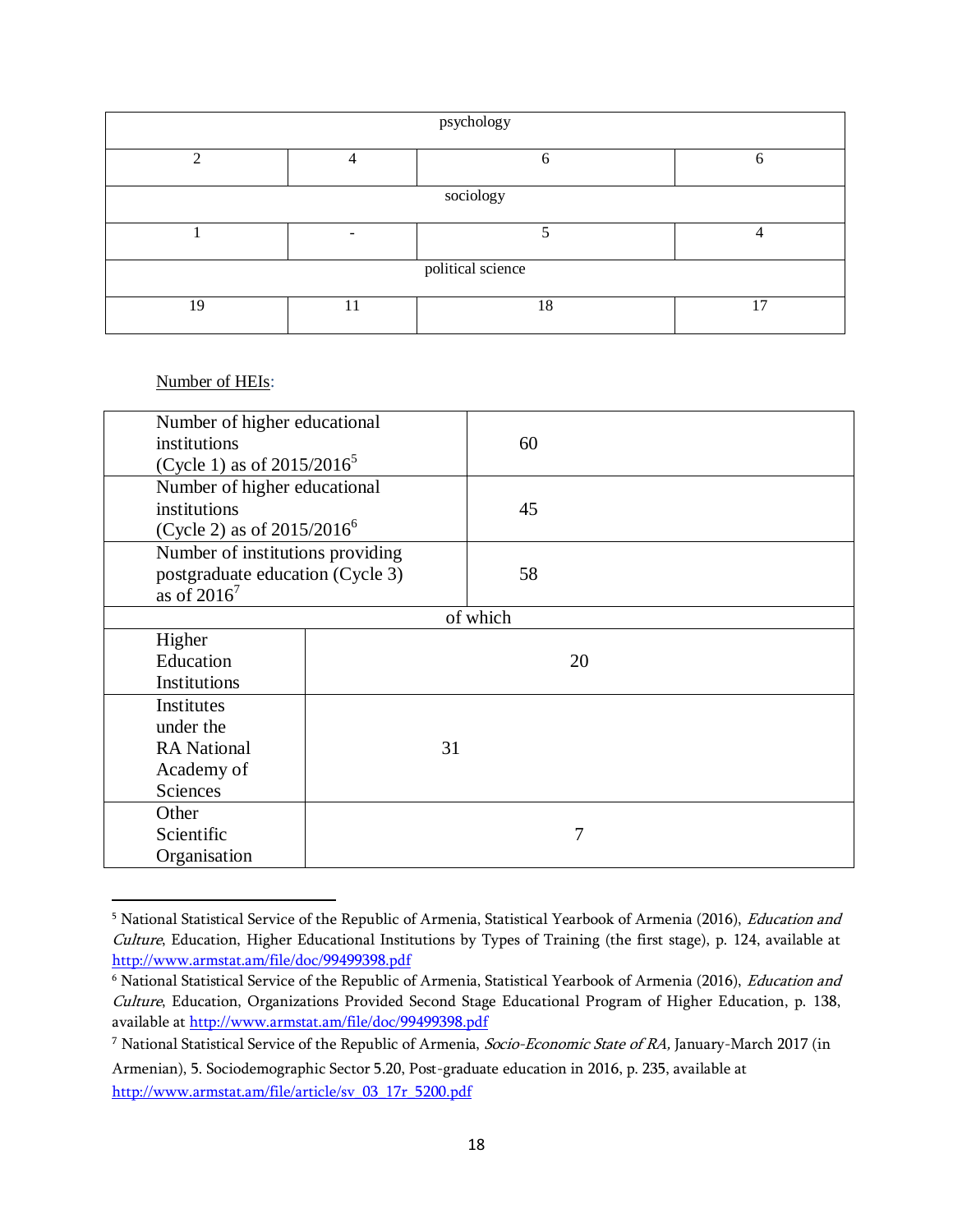Research institutions regardless of their branch identity are engaged in research activities including fundamental and applied researches and developments in all branches of science, and also in rendering scientific and technical services.

An important step in setting up the qualifications system was 2011 Government degree on adoption of the National Qualifications Framework of Armenian (NQFA) with eight education levels. However, the first NQFA has little implications on the higher education system of Armenia. During the self-certification process of the NQFA, a range of drawbacks were identified and the most essential was incompatibility with the Qualifications Framework of the European Higher Education Area (QF-EHEA). Hence, in 2014, a draft of the new NQFA was developed, which was completely in line not only with QF-EHEA, but also with the European qualifications framework for lifelong learning (QF-LLL). The new draft of the NQFA has been discussed with the key stakeholders (universities, student bodies, employers and other social partners). Finally, in July 2016 the RA Government approved the new NQFA. The 6-8th levels of the NQFA contain HE qualifications, namely, Bachelor, Master and Candidate of Science degrees with appropriate ECTS credit ranges that has already been described above. The main change is introduced in the title of Cycle 3 qualification falling under the 8th level of the framework that previously was called a "Researcher (Scientific Degree of Candidate of Science). The qualification of researcher did not sound coherent with international standard definitions. As such the term and concept of a researcher is defined as a person who is engaged in research activities, hence the term cannot stand for a title of qualification. Therefore the definition was changed into the qualification of Candidate of Sciences who will receive a Diploma of the Candidate of Sciences. More changes occurred in the descriptors of Knowledge, Skills, and Competencies of the framework of qualifications. The final version provides more precise and indepth understanding of descriptors within the framework. It divides the Skills section into three parts specifying "Skills to Apply Knowledge", "Communication skills, ICT skills and Skills to Work with Data", and "Generic Cognitive Skills". The section on Competences shows a descriptor in the framework of "Autonomy and Responsibility". It is contemplated that additionally higher education sectorial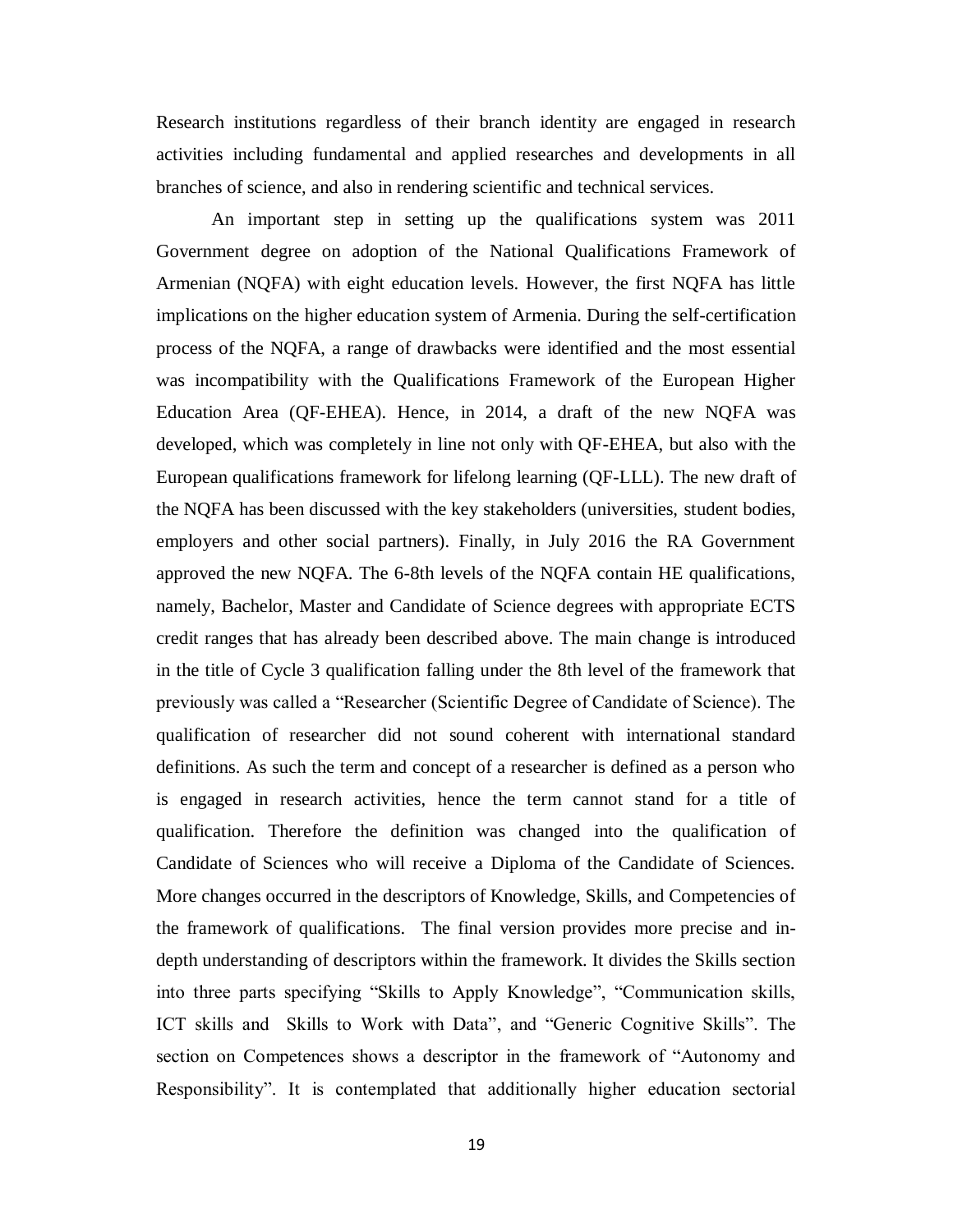qualifications frameworks (SQFs) will be developed for individual specialty areas, consistent with general descriptors of the NQFA.

|                      | REPUBLIC OF ARMENIA FOR THE DOCTORAL DEGREE                                   |                                                                                                                                                                                                                                                                                                                                                                                                                                                                                                                          |  |  |  |  |
|----------------------|-------------------------------------------------------------------------------|--------------------------------------------------------------------------------------------------------------------------------------------------------------------------------------------------------------------------------------------------------------------------------------------------------------------------------------------------------------------------------------------------------------------------------------------------------------------------------------------------------------------------|--|--|--|--|
|                      | <b>EDUCATIO</b><br><b>NAL LEVEL</b><br>(QUALIFICA<br><b>TION</b> )            | 3 <sup>RD</sup> (CANDIDATE OF SCIENCE / DOCTORE)                                                                                                                                                                                                                                                                                                                                                                                                                                                                         |  |  |  |  |
|                      | <b>General</b><br>description<br>(characteristi<br>c) of the<br>Qualification | The third level degree qualifies individuals who have<br>systematic and critical understanding and specialized<br>research skills in one or more complex fields of<br>scholarship or professional practice for advancing and/or<br>creating new knowledge.                                                                                                                                                                                                                                                               |  |  |  |  |
| KNOWLE<br><b>DGE</b> | 1.<br><b>Knowle</b><br>dge and<br>underst<br>anding                           | Demonstrates advanced knowledge specific to the<br>specialty area and related intersecting fields, which<br>applies in scientific research and professional work.<br>Demonstrates comprehensive and deep understanding of<br>state-of-the-art theories, approaches, new hypotheses<br>and scientific-research methods specific to the specialty<br>area and related intersecting fields.                                                                                                                                 |  |  |  |  |
|                      | 2.<br><b>Applyin</b><br>g<br>knowled<br>ge and<br>underst<br>anding           | Can apply acquired knowledge and understanding,<br>$\bullet$<br>conceptual principles and advanced methods of the field<br>to plan and conduct scientific-research activities and to<br>give innovative solutions to the complex theoretical and<br>practical problems.                                                                                                                                                                                                                                                  |  |  |  |  |
| <b>SKILLS</b>        | 3.<br>Commu<br>nication<br>, ICT<br>and<br>numera<br>cy skills                | Can use advanced principles and methods to<br>communicate and interpret, from multiple perspectives,<br>new and complex theoretical and practical problems and<br>the research results to the scholarly community and<br>wider society.<br>Can apply ICTs in a proficient way to implement<br>scientific research and create new knowledge.<br>Can evaluate and transform a wide range of quantitative<br>and qualitative data from different interrelated fields to<br>generate complex ideas and create new knowledge. |  |  |  |  |
|                      | 4.<br><b>Generic</b><br>cognitiv                                              | Can generate new, complex and abstract ideas, offer<br>and/or present new and original insights on current<br>information and issues based on the evaluation of                                                                                                                                                                                                                                                                                                                                                          |  |  |  |  |

## **LEVELS (QUALIFICATIONS) DESCRIPTORS OF THE NATIONAL QUALIFICATIONS FRAMEWORK OF THE REPUBLIC OF ARMENIA FOR THE DOCTORAL DEGREE**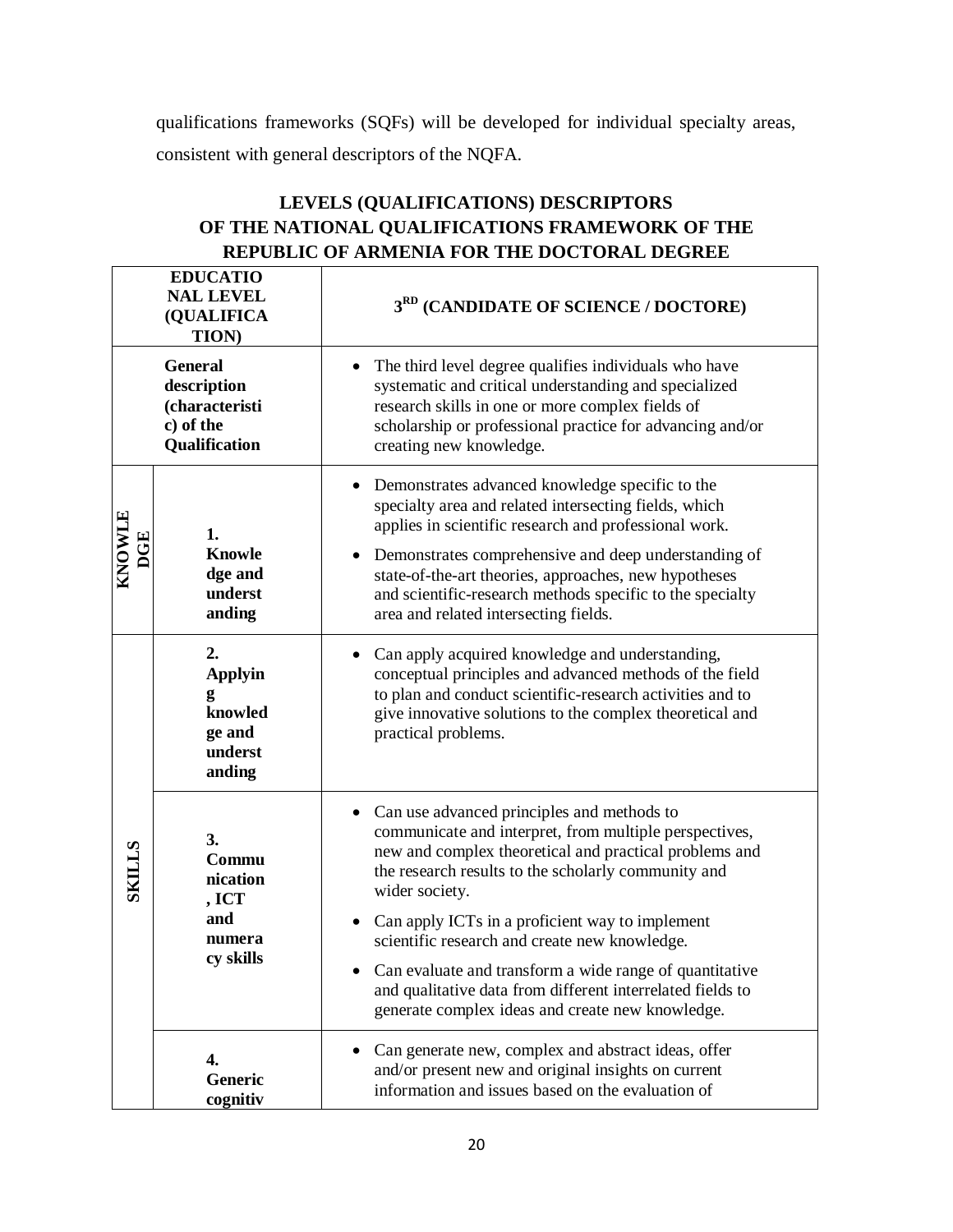|            | e skills<br>(includi<br>$\mathbf{ng}$<br>making<br>judgme<br>nts) | scientific-research results.<br>Can design and implement original research, theorize the<br>$\bullet$<br>results of the latter, which make contribution to the<br>scientific field and/or professional practice and are<br>published in national and international peer-reviewed<br>journals. |
|------------|-------------------------------------------------------------------|-----------------------------------------------------------------------------------------------------------------------------------------------------------------------------------------------------------------------------------------------------------------------------------------------|
|            | 5.<br><b>Autono</b>                                               | • Can initiate and manage complex innovative processes<br>at the forefront of the scientific-research, academic and<br>professional fields by demonstrating scholarly and<br>professional integrity and autonomy.<br>• Can create and lead a scientific-research or professional              |
| COMPETENCE | my and<br>responsi                                                | team and promote the research advancement of its<br>members.                                                                                                                                                                                                                                  |
|            | bility<br>(includi<br>$\mathbf{n}\mathbf{g}$<br>learning          | Is able to promote the scientific, technological, social or<br>cultural progress of the society within academic and<br>professional contexts.                                                                                                                                                 |
|            | skills)                                                           | • Is able to promote the sustainable development of<br>science, the nation and the State by protecting national<br>and common human values.                                                                                                                                                   |
|            | Workload in<br><b>ECTS</b> credits                                | 180                                                                                                                                                                                                                                                                                           |

The following statistics are provided by the National Statistical Service of the Republic of Armenia (Statistical Yearbook of Armenia, 2016, Chapter – "Science"):

1. DOMESTIC COSTS FOR RESEARCH AND DEVELOPMENT (in million AM Drams)

| Year                                                                                               | $\overline{2}$ | $\overline{2}$ | $\overline{2}$ | $\overline{2}$ | $\overline{2}$ |
|----------------------------------------------------------------------------------------------------|----------------|----------------|----------------|----------------|----------------|
|                                                                                                    |                |                | 0              |                |                |
|                                                                                                    |                |                |                |                |                |
|                                                                                                    |                | $\overline{2}$ | 3              | 4              | 5              |
| Dom                                                                                                | 9              | 9              | 9              |                |                |
| estic                                                                                              | 2              |                | 3              |                |                |
| costs,                                                                                             |                |                | 5              |                | 9              |
| total                                                                                              | 6.             | 3.             | 5.             |                | $\overline{c}$ |
|                                                                                                    | 6              | $\overline{2}$ | 7              | 2.             | 9.             |
|                                                                                                    |                |                |                | $\Omega$       | 9              |
| $% \left( \left( \mathcal{A},\mathcal{A}\right) \right) =\left( \mathcal{A},\mathcal{A}\right)$ of | 6              | 6              | 6              | 8              | 9              |
| whic                                                                                               | 0              |                |                | 2              |                |
| h at                                                                                               | 6              |                |                | 8              |                |
| the                                                                                                | 6.             | 0.             |                | 5.             | 8.             |
| expe                                                                                               | $\overline{2}$ | 6              | $\Omega$       | $\overline{2}$ | 4              |
| nse                                                                                                |                |                |                |                |                |
| $\sigma$                                                                                           |                |                |                |                |                |
| budg                                                                                               |                |                |                |                |                |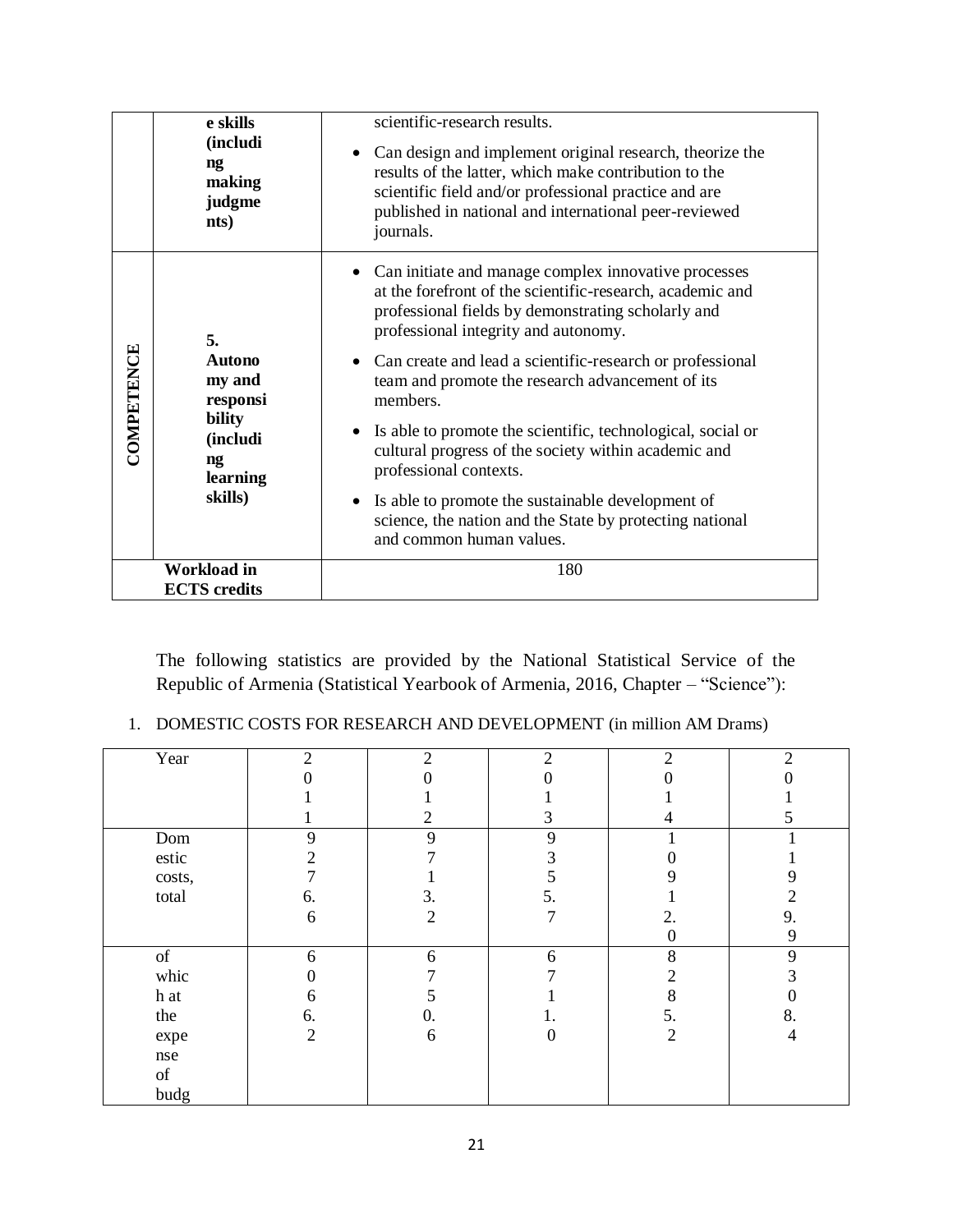| ыаг   |  |  |  |
|-------|--|--|--|
| funds |  |  |  |

### 2. NUMBER OF ORGANIZATIONS ENGAGED IN RESEARCH AND DEVELOPMENT

| Year                     | 2012 | 2013 | 2014          |  |
|--------------------------|------|------|---------------|--|
|                          |      |      |               |  |
|                          |      |      |               |  |
|                          |      |      |               |  |
| Scientific               |      | UZ   | <sub>00</sub> |  |
|                          |      |      |               |  |
| organizati<br>ons, total |      |      |               |  |

### 3. NUMBER OF EMPLOYEES OF ORGANIZATIONS ENGAGED IN SCIENTIFIC RESEARCHES AND DEVELOPMENTS

| Year | Persons, | of which:   |           |       |  |  |
|------|----------|-------------|-----------|-------|--|--|
|      | total    | researchers | support   | other |  |  |
|      |          | and         | personnel |       |  |  |
|      |          | technicians |           |       |  |  |
| 201  | 5 7 1 8  | 4748        | 566       | 404   |  |  |
|      |          |             |           |       |  |  |
| 201  | 5 5 9 8  | 4 4 2 1     | 556       | 621   |  |  |
| 2    |          |             |           |       |  |  |
| 201  | 5 2 3 0  | 4 2 3 4     | 605       | 391   |  |  |
| 3    |          |             |           |       |  |  |
| 201  | 5 6 24   | 4 5 1 4     | 673       | 440   |  |  |
| 4    |          |             |           |       |  |  |
| 201  | 5 0 4 4  | 4 1 6 4     | 503       | 377   |  |  |
| 5    |          |             |           |       |  |  |

|   | Volume of Scientific and Technical Works (mln. drams) |   |                               |            |   |  |
|---|-------------------------------------------------------|---|-------------------------------|------------|---|--|
|   | Total                                                 |   | of which conducted with ones' |            |   |  |
|   |                                                       |   |                               | own powers |   |  |
|   |                                                       | ↑ |                               |            | າ |  |
|   |                                                       |   |                               |            |   |  |
|   |                                                       |   |                               |            |   |  |
|   |                                                       |   |                               |            |   |  |
|   |                                                       |   |                               |            |   |  |
|   |                                                       |   |                               |            |   |  |
|   |                                                       |   |                               |            |   |  |
|   |                                                       |   |                               |            |   |  |
| m |                                                       |   |                               |            |   |  |
| e |                                                       |   |                               |            |   |  |
|   |                                                       |   |                               |            |   |  |
|   |                                                       |   |                               |            |   |  |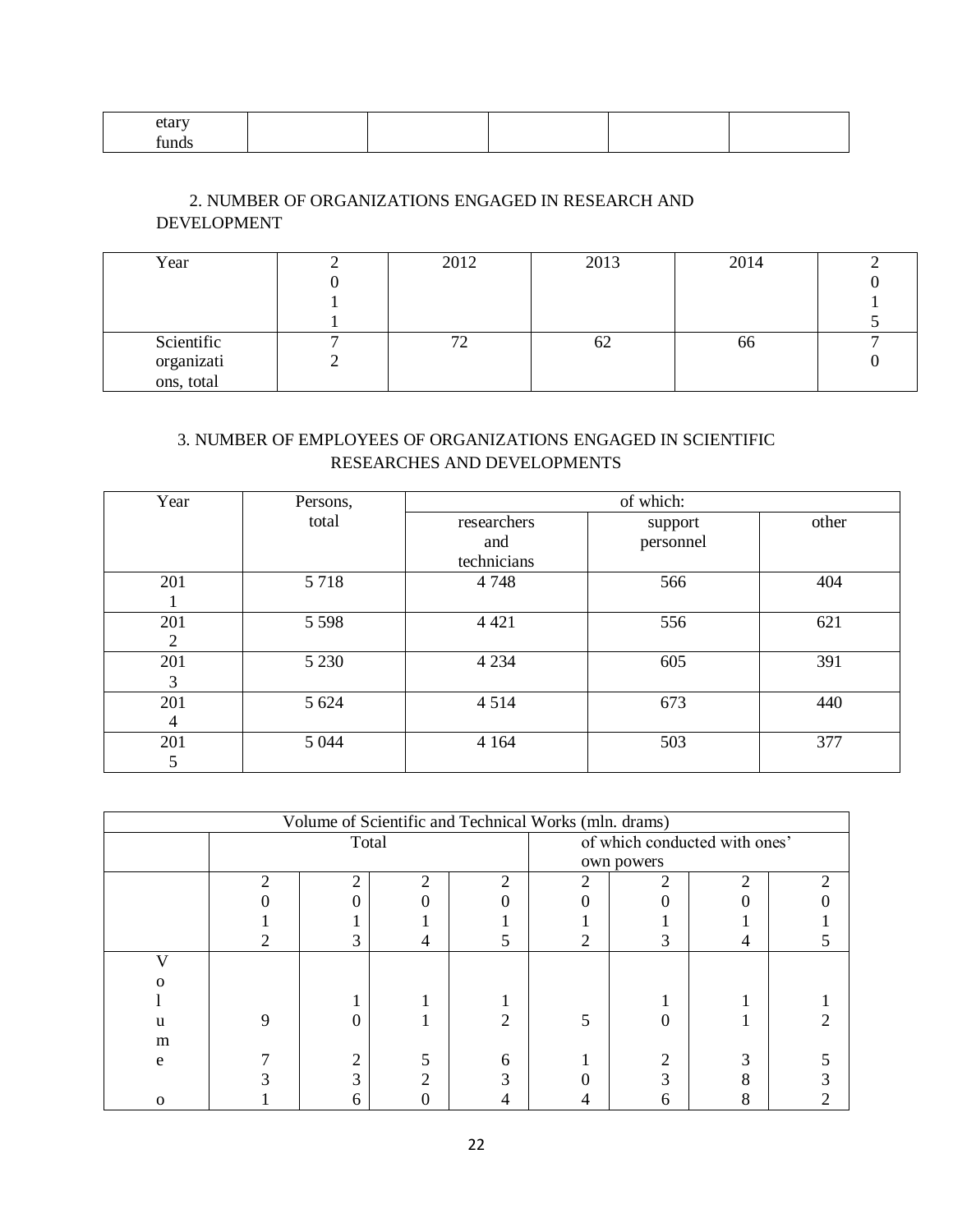| $\overline{\mathbf{f}}$                                                                      | $\frac{1}{9}$                              | $\frac{1}{6}$    | $\frac{1}{7}$                              | $\frac{1}{2}$                              | $\overset{\cdot}{\mathbf{1}}$              | $\frac{1}{6}$                              | $\stackrel{\cdot}{0}$                      | $\frac{1}{7}$                              |
|----------------------------------------------------------------------------------------------|--------------------------------------------|------------------|--------------------------------------------|--------------------------------------------|--------------------------------------------|--------------------------------------------|--------------------------------------------|--------------------------------------------|
|                                                                                              |                                            |                  |                                            |                                            |                                            |                                            |                                            |                                            |
| $\begin{array}{c} 0 \\ c \\ i \end{array}$                                                   |                                            |                  |                                            |                                            |                                            |                                            |                                            |                                            |
|                                                                                              |                                            |                  |                                            |                                            |                                            |                                            |                                            |                                            |
| $\frac{e}{n}$                                                                                |                                            |                  |                                            |                                            |                                            |                                            |                                            |                                            |
|                                                                                              |                                            |                  |                                            |                                            |                                            |                                            |                                            |                                            |
|                                                                                              |                                            |                  |                                            |                                            |                                            |                                            |                                            |                                            |
|                                                                                              |                                            |                  |                                            |                                            |                                            |                                            |                                            |                                            |
| $\begin{array}{c}\n t \\  i \\  f \\  i\n \end{array}$                                       |                                            |                  |                                            |                                            |                                            |                                            |                                            |                                            |
|                                                                                              |                                            |                  |                                            |                                            |                                            |                                            |                                            |                                            |
| $\mathbf{a}$                                                                                 |                                            |                  |                                            |                                            |                                            |                                            |                                            |                                            |
| $\begin{matrix} n \\ d \end{matrix}$                                                         |                                            |                  |                                            |                                            |                                            |                                            |                                            |                                            |
|                                                                                              |                                            |                  |                                            |                                            |                                            |                                            |                                            |                                            |
| $\mathbf{t}$                                                                                 |                                            |                  |                                            |                                            |                                            |                                            |                                            |                                            |
| $\frac{e}{c}$<br>h                                                                           |                                            |                  |                                            |                                            |                                            |                                            |                                            |                                            |
|                                                                                              |                                            |                  |                                            |                                            |                                            |                                            |                                            |                                            |
|                                                                                              |                                            |                  |                                            |                                            |                                            |                                            |                                            |                                            |
| $\begin{array}{c}\nn \\ i \\ c\n\end{array}$                                                 |                                            |                  |                                            |                                            |                                            |                                            |                                            |                                            |
|                                                                                              |                                            |                  |                                            |                                            |                                            |                                            |                                            |                                            |
| $\begin{matrix} a \\ l \end{matrix}$                                                         |                                            |                  |                                            |                                            |                                            |                                            |                                            |                                            |
|                                                                                              |                                            |                  |                                            |                                            |                                            |                                            |                                            |                                            |
| $\mathbf W$                                                                                  |                                            |                  |                                            |                                            |                                            |                                            |                                            |                                            |
| $\mathbf{o}$                                                                                 |                                            |                  |                                            |                                            |                                            |                                            |                                            |                                            |
| $\frac{r}{k}$                                                                                |                                            |                  |                                            |                                            |                                            |                                            |                                            |                                            |
|                                                                                              |                                            |                  |                                            |                                            |                                            |                                            |                                            |                                            |
| $\frac{s}{R}$                                                                                |                                            |                  |                                            |                                            |                                            |                                            |                                            |                                            |
| $\mathbf{e}$                                                                                 |                                            |                  | $\frac{1}{1}$                              | $\frac{1}{2}$                              |                                            |                                            | $\begin{smallmatrix}1\\1\end{smallmatrix}$ | $\frac{1}{2}$                              |
| $\mathbf S$                                                                                  | $\overline{9}$                             | $\boldsymbol{9}$ |                                            |                                            | $\overline{4}$                             | $\mathbf{9}$                               |                                            |                                            |
| e a<br>r c<br>h                                                                              |                                            | $\overline{9}$   |                                            |                                            |                                            |                                            |                                            |                                            |
|                                                                                              | $\begin{array}{c} 4 \\ 0 \\ 9 \end{array}$ |                  | $\begin{array}{c} 1 \\ 7 \\ 6 \end{array}$ | $\begin{array}{c} 3 \\ 2 \\ 1 \end{array}$ | $\begin{array}{c} 9 \\ 6 \\ 6 \end{array}$ | $\begin{array}{c} 9 \\ 4 \\ 3 \end{array}$ | $\begin{array}{c} 1 \\ 0 \\ 0 \end{array}$ | $\begin{array}{c} 2 \\ 6 \\ 0 \end{array}$ |
|                                                                                              |                                            | $\frac{4}{3}$    |                                            |                                            |                                            |                                            |                                            |                                            |
|                                                                                              | $\frac{1}{5}$                              | $\frac{1}{9}$    | $\frac{1}{4}$                              | $\frac{1}{0}$                              | $\frac{1}{4}$                              | $\frac{1}{9}$                              | $\overset{\cdot}{0}$                       | $\frac{1}{3}$                              |
|                                                                                              |                                            |                  |                                            |                                            |                                            |                                            |                                            |                                            |
| $\mathbf{a}$                                                                                 |                                            |                  |                                            |                                            |                                            |                                            |                                            |                                            |
| $\begin{matrix} n \\ d \end{matrix}$                                                         |                                            |                  |                                            |                                            |                                            |                                            |                                            |                                            |
|                                                                                              |                                            |                  |                                            |                                            |                                            |                                            |                                            |                                            |
| $\mathrm{d}% \left\vert \mathcal{H}\right\vert =\mathrm{d}\left\vert \mathcal{H}\right\vert$ |                                            |                  |                                            |                                            |                                            |                                            |                                            |                                            |
|                                                                                              |                                            |                  |                                            |                                            |                                            |                                            |                                            |                                            |
|                                                                                              |                                            |                  |                                            |                                            |                                            |                                            |                                            |                                            |
| e<br>v<br>e<br>l                                                                             |                                            |                  |                                            |                                            |                                            |                                            |                                            |                                            |
| $\mathbf{o}$                                                                                 |                                            |                  |                                            |                                            |                                            |                                            |                                            |                                            |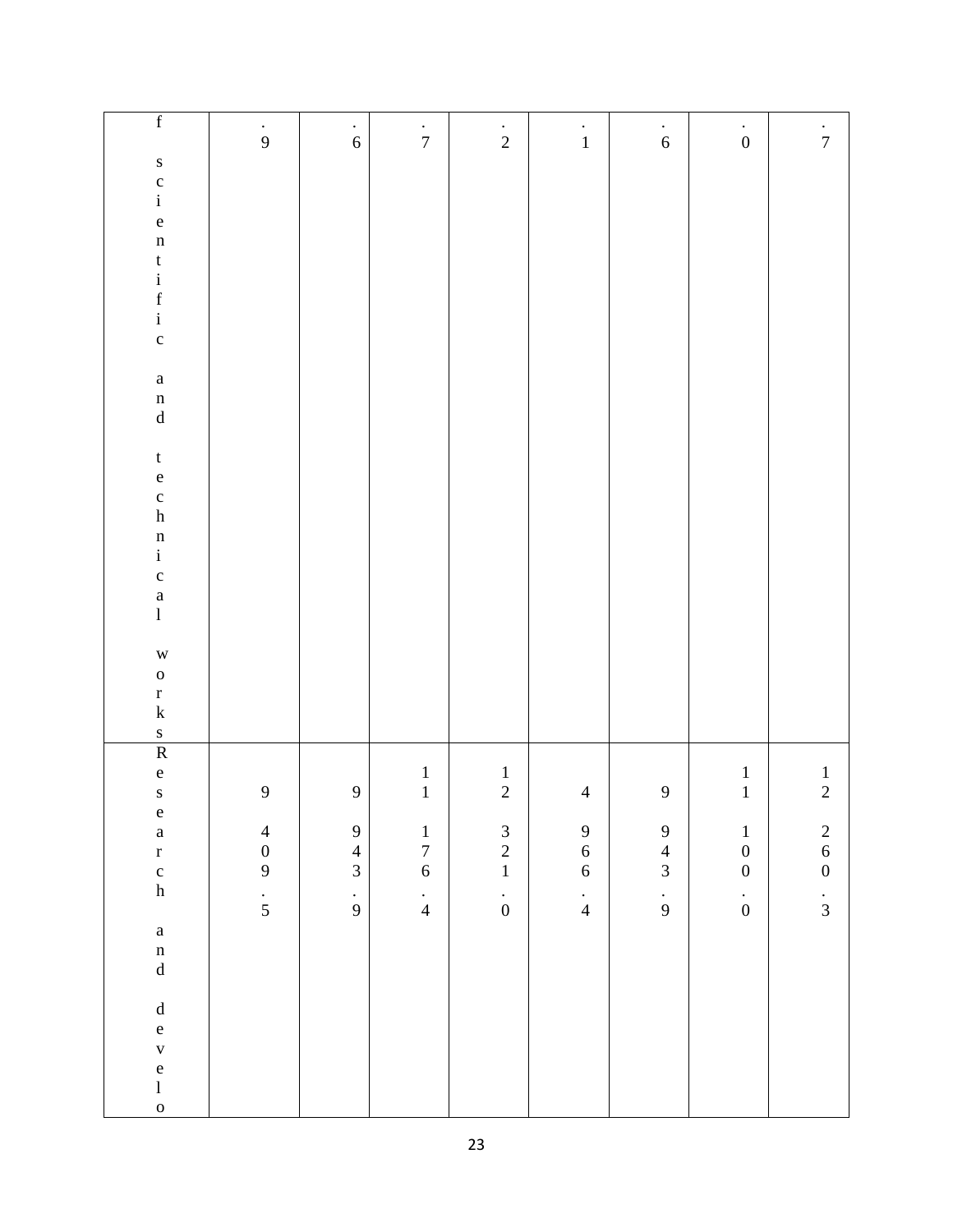| $_{\rm m}^{\rm p}$                                   |                                                 |                                       |                                            |                                            |                                            |                                            |                                            |                                            |
|------------------------------------------------------|-------------------------------------------------|---------------------------------------|--------------------------------------------|--------------------------------------------|--------------------------------------------|--------------------------------------------|--------------------------------------------|--------------------------------------------|
|                                                      |                                                 |                                       |                                            |                                            |                                            |                                            |                                            |                                            |
| $\mathbf e$                                          |                                                 |                                       |                                            |                                            |                                            |                                            |                                            |                                            |
| $\mathbf n$                                          |                                                 |                                       |                                            |                                            |                                            |                                            |                                            |                                            |
|                                                      |                                                 |                                       |                                            |                                            |                                            |                                            |                                            |                                            |
| $rac{t}{S}$<br>c i                                   |                                                 |                                       |                                            |                                            |                                            |                                            |                                            |                                            |
|                                                      |                                                 |                                       |                                            |                                            |                                            |                                            |                                            |                                            |
|                                                      |                                                 |                                       |                                            |                                            |                                            |                                            |                                            |                                            |
| $\mathbf{e}$                                         |                                                 |                                       |                                            |                                            |                                            |                                            |                                            |                                            |
| $\mathbf n$                                          | $\frac{3}{2}$<br>$\frac{2}{1}$<br>$\frac{1}{4}$ | $\begin{array}{c} 2 \\ 9 \end{array}$ | $\begin{array}{c} 3 \\ 4 \\ 4 \end{array}$ | $\begin{array}{c} 3 \\ 1 \\ 3 \end{array}$ | $\begin{array}{c} 1 \\ 3 \\ 7 \end{array}$ | $\begin{array}{c} 2 \\ 9 \\ 2 \end{array}$ | $\begin{array}{c} 2 \\ 8 \\ 8 \end{array}$ | $\begin{array}{c} 2 \\ 7 \\ 2 \end{array}$ |
|                                                      |                                                 | $\sqrt{2}$                            |                                            |                                            |                                            |                                            |                                            |                                            |
|                                                      |                                                 |                                       |                                            |                                            |                                            |                                            |                                            |                                            |
|                                                      |                                                 | $\frac{1}{7}$                         | $\frac{1}{3}$                              | $\frac{1}{2}$                              | $\frac{1}{7}$                              | $\frac{1}{7}$                              | $\frac{1}{0}$                              | $\frac{1}{4}$                              |
| $\begin{array}{c} t \\ i \\ f \\ i \end{array}$      |                                                 |                                       |                                            |                                            |                                            |                                            |                                            |                                            |
| $\mathbf{c}$                                         |                                                 |                                       |                                            |                                            |                                            |                                            |                                            |                                            |
|                                                      |                                                 |                                       |                                            |                                            |                                            |                                            |                                            |                                            |
| $\mathbf{a}$                                         |                                                 |                                       |                                            |                                            |                                            |                                            |                                            |                                            |
|                                                      |                                                 |                                       |                                            |                                            |                                            |                                            |                                            |                                            |
| $\begin{matrix} n \\ d \end{matrix}$                 |                                                 |                                       |                                            |                                            |                                            |                                            |                                            |                                            |
|                                                      |                                                 |                                       |                                            |                                            |                                            |                                            |                                            |                                            |
| $\mathfrak{t}$                                       |                                                 |                                       |                                            |                                            |                                            |                                            |                                            |                                            |
| $\mathbf{e}$                                         |                                                 |                                       |                                            |                                            |                                            |                                            |                                            |                                            |
|                                                      |                                                 |                                       |                                            |                                            |                                            |                                            |                                            |                                            |
| $\frac{c}{h}$                                        |                                                 |                                       |                                            |                                            |                                            |                                            |                                            |                                            |
|                                                      |                                                 |                                       |                                            |                                            |                                            |                                            |                                            |                                            |
| $\begin{array}{c} n \\ i \\ c \\ a \\ 1 \end{array}$ |                                                 |                                       |                                            |                                            |                                            |                                            |                                            |                                            |
|                                                      |                                                 |                                       |                                            |                                            |                                            |                                            |                                            |                                            |
|                                                      |                                                 |                                       |                                            |                                            |                                            |                                            |                                            |                                            |
|                                                      |                                                 |                                       |                                            |                                            |                                            |                                            |                                            |                                            |
|                                                      |                                                 |                                       |                                            |                                            |                                            |                                            |                                            |                                            |
| $\mathbf S$                                          |                                                 |                                       |                                            |                                            |                                            |                                            |                                            |                                            |
| $\mathbf{e}$                                         |                                                 |                                       |                                            |                                            |                                            |                                            |                                            |                                            |
| $\mathbf{r}$                                         |                                                 |                                       |                                            |                                            |                                            |                                            |                                            |                                            |
|                                                      |                                                 |                                       |                                            |                                            |                                            |                                            |                                            |                                            |
| $\frac{v}{i}$                                        |                                                 |                                       |                                            |                                            |                                            |                                            |                                            |                                            |
|                                                      |                                                 |                                       |                                            |                                            |                                            |                                            |                                            |                                            |
| c<br>e<br>s                                          |                                                 |                                       |                                            |                                            |                                            |                                            |                                            |                                            |
|                                                      |                                                 |                                       |                                            |                                            |                                            |                                            |                                            |                                            |
|                                                      |                                                 |                                       |                                            |                                            |                                            |                                            |                                            |                                            |

| Performance of Scientific and Technical Works (mln. drams) |  |  |                 |  |               |  |  |  |
|------------------------------------------------------------|--|--|-----------------|--|---------------|--|--|--|
|                                                            |  |  | At cost of work |  | At cost price |  |  |  |
|                                                            |  |  |                 |  |               |  |  |  |
|                                                            |  |  |                 |  |               |  |  |  |
|                                                            |  |  |                 |  |               |  |  |  |
|                                                            |  |  |                 |  |               |  |  |  |
|                                                            |  |  |                 |  |               |  |  |  |
| сt                                                         |  |  |                 |  |               |  |  |  |
|                                                            |  |  |                 |  |               |  |  |  |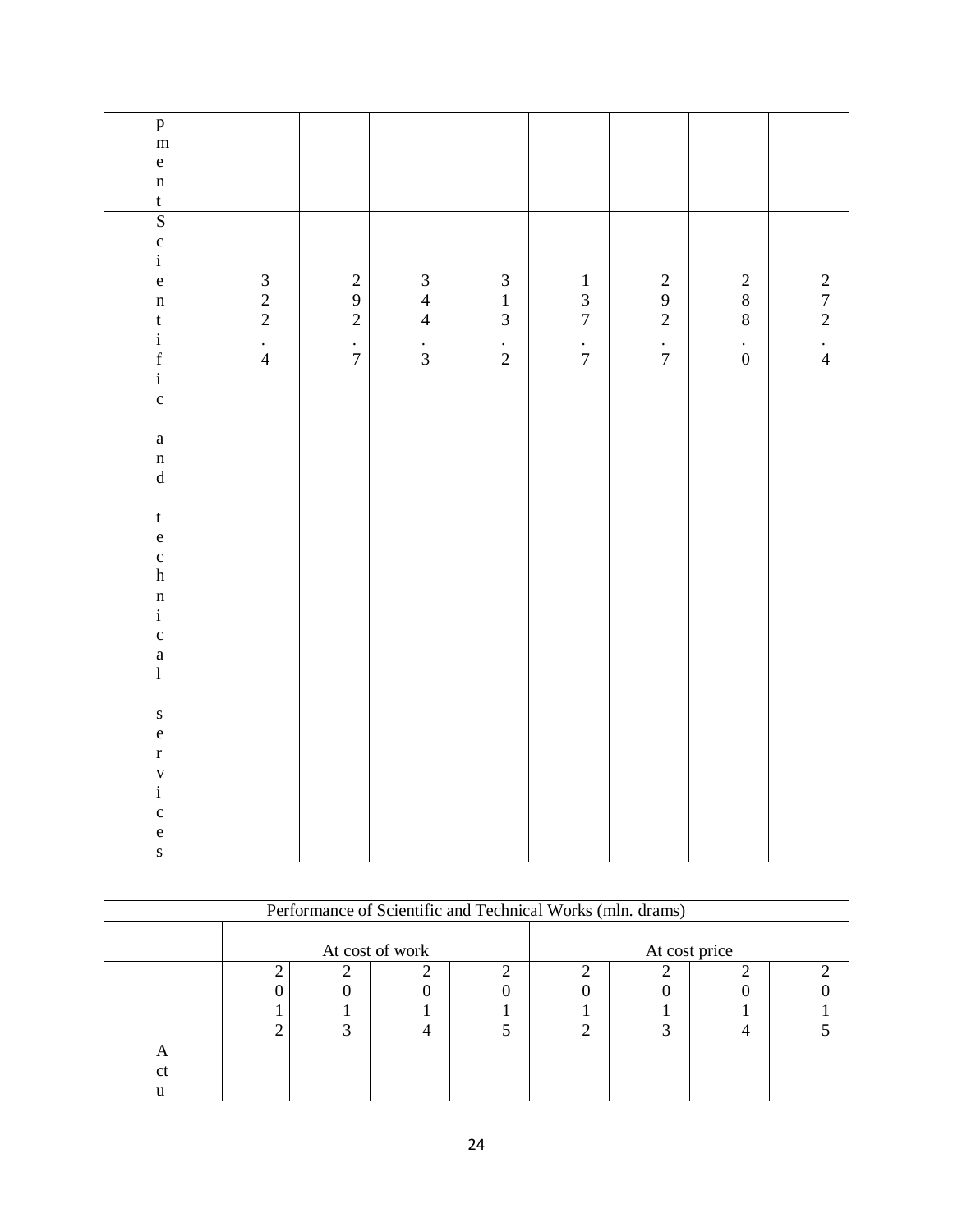| $\overline{\text{al}}$                         |                                  |                                            |                                            |                                            |                                            |                                            |                                            |                                            |
|------------------------------------------------|----------------------------------|--------------------------------------------|--------------------------------------------|--------------------------------------------|--------------------------------------------|--------------------------------------------|--------------------------------------------|--------------------------------------------|
|                                                |                                  |                                            |                                            |                                            |                                            |                                            |                                            |                                            |
| $\frac{v}{\text{ol}}$                          | $\,1\,$                          |                                            |                                            |                                            |                                            |                                            |                                            |                                            |
| $\mathbf u$                                    | $\mathbf{1}$                     | $\boldsymbol{7}$                           | $8\,$                                      | $\begin{array}{c} 1 \\ 0 \end{array}$      | $\begin{array}{c} 1 \\ 0 \end{array}$      | $\boldsymbol{7}$                           | $\,8\,$                                    | $\boldsymbol{9}$                           |
| ${\bf m}$                                      |                                  |                                            |                                            |                                            |                                            |                                            |                                            |                                            |
| $\mathbf{e}$                                   | $\boldsymbol{7}$                 |                                            |                                            | $\boldsymbol{0}$                           |                                            |                                            |                                            |                                            |
|                                                | $\overline{4}$                   | $\begin{array}{c} 4 \\ 2 \\ 1 \end{array}$ | $\begin{array}{c} 9 \\ 7 \\ 7 \end{array}$ |                                            | $\begin{array}{c} 3 \\ 9 \\ 6 \end{array}$ | $\begin{array}{c} 1 \\ 8 \\ 6 \end{array}$ | $\begin{array}{c} 8 \\ 5 \\ 2 \end{array}$ | $\begin{array}{c} 7 \\ 8 \\ 6 \end{array}$ |
| $\begin{matrix} 0 \\ f \end{matrix}$           | $\boldsymbol{0}$                 |                                            |                                            | $\begin{array}{c} 6 \\ 9 \end{array}$      |                                            |                                            |                                            |                                            |
| $\mathbf c$                                    |                                  |                                            |                                            |                                            |                                            |                                            |                                            |                                            |
| $\mathbf{o}$                                   | $\frac{1}{2}$                    | $\frac{1}{3}$                              | $\frac{1}{3}$                              | $\frac{1}{3}$                              | $\frac{1}{9}$                              | $\frac{1}{9}$                              | $\frac{1}{5}$                              | $\frac{1}{3}$                              |
| ${\bf m}$                                      |                                  |                                            |                                            |                                            |                                            |                                            |                                            |                                            |
|                                                |                                  |                                            |                                            |                                            |                                            |                                            |                                            |                                            |
| pl<br>et                                       |                                  |                                            |                                            |                                            |                                            |                                            |                                            |                                            |
|                                                |                                  |                                            |                                            |                                            |                                            |                                            |                                            |                                            |
| $\mathbf{e}$<br>$\rm d$                        |                                  |                                            |                                            |                                            |                                            |                                            |                                            |                                            |
|                                                |                                  |                                            |                                            |                                            |                                            |                                            |                                            |                                            |
| $\overline{W}$                                 |                                  |                                            |                                            |                                            |                                            |                                            |                                            |                                            |
| $\mathbf{o}$                                   |                                  |                                            |                                            |                                            |                                            |                                            |                                            |                                            |
| $\mathbf r$                                    |                                  |                                            |                                            |                                            |                                            |                                            |                                            |                                            |
| ${\bf k}$                                      |                                  |                                            |                                            |                                            |                                            |                                            |                                            |                                            |
| $\mathbf{a}$                                   |                                  |                                            |                                            |                                            |                                            |                                            |                                            |                                            |
| $\mathbf n$                                    |                                  |                                            |                                            |                                            |                                            |                                            |                                            |                                            |
| $\mathrm{d}% \left\  \mathcal{H}\right\  _{A}$ |                                  |                                            |                                            |                                            |                                            |                                            |                                            |                                            |
| $\mathbf{W}$                                   |                                  |                                            |                                            |                                            |                                            |                                            |                                            |                                            |
| $\mathbf{o}$                                   |                                  |                                            |                                            |                                            |                                            |                                            |                                            |                                            |
| $\frac{r}{k}$                                  |                                  |                                            |                                            |                                            |                                            |                                            |                                            |                                            |
|                                                |                                  |                                            |                                            |                                            |                                            |                                            |                                            |                                            |
| $\mathbf{a}$                                   |                                  |                                            |                                            |                                            |                                            |                                            |                                            |                                            |
| $\mathbf c$                                    |                                  |                                            |                                            |                                            |                                            |                                            |                                            |                                            |
| $\mathbf c$                                    |                                  |                                            |                                            |                                            |                                            |                                            |                                            |                                            |
| $\mathbf{e}$                                   |                                  |                                            |                                            |                                            |                                            |                                            |                                            |                                            |
|                                                |                                  |                                            |                                            |                                            |                                            |                                            |                                            |                                            |
|                                                |                                  |                                            |                                            |                                            |                                            |                                            |                                            |                                            |
| pt<br>e<br>d<br>b<br>y                         |                                  |                                            |                                            |                                            |                                            |                                            |                                            |                                            |
|                                                |                                  |                                            |                                            |                                            |                                            |                                            |                                            |                                            |
|                                                |                                  |                                            |                                            |                                            |                                            |                                            |                                            |                                            |
| $\mathbf c$                                    |                                  |                                            |                                            |                                            |                                            |                                            |                                            |                                            |
| $\mathbf u$                                    |                                  |                                            |                                            |                                            |                                            |                                            |                                            |                                            |
| st                                             |                                  |                                            |                                            |                                            |                                            |                                            |                                            |                                            |
| $\mathbf{o}$                                   |                                  |                                            |                                            |                                            |                                            |                                            |                                            |                                            |
| ${\bf m}$                                      |                                  |                                            |                                            |                                            |                                            |                                            |                                            |                                            |
|                                                |                                  |                                            |                                            |                                            |                                            |                                            |                                            |                                            |
| $\frac{er}{V}$                                 |                                  |                                            |                                            |                                            |                                            |                                            |                                            |                                            |
| ${\rm ol}$                                     |                                  |                                            |                                            |                                            |                                            |                                            |                                            |                                            |
|                                                |                                  |                                            |                                            |                                            |                                            |                                            |                                            |                                            |
| $\mathbf u$                                    |                                  |                                            |                                            |                                            |                                            |                                            |                                            |                                            |
| ${\bf m}$                                      | $\mathbf{1}$<br>$\boldsymbol{0}$ | $\mathbf{1}$<br>$\boldsymbol{0}$           | $\frac{1}{2}%$                             | $\frac{1}{3}$                              |                                            | $\begin{array}{c} 1 \\ 0 \end{array}$      | $\begin{array}{c} 1 \\ 1 \end{array}$      | $\frac{1}{2}$                              |
| $\mathbf{e}$                                   |                                  |                                            |                                            |                                            | $\,$ $\,$                                  |                                            |                                            |                                            |
| $\frac{0}{f}$                                  |                                  |                                            |                                            |                                            |                                            |                                            |                                            |                                            |
|                                                | $\boldsymbol{0}$                 |                                            |                                            |                                            |                                            |                                            |                                            |                                            |
| $\mathbf{w}$                                   | $\overline{7}$                   | $\begin{array}{c} 6 \\ 3 \\ 1 \end{array}$ | $\begin{array}{c} 0 \\ 3 \\ 7 \end{array}$ | $\begin{array}{c} 0 \\ 5 \\ 9 \end{array}$ | $\begin{array}{c} 1 \\ 0 \\ 0 \end{array}$ | $\begin{array}{c} 3 \\ 5 \\ 2 \end{array}$ | $\begin{array}{c} 8 \\ 4 \\ 7 \end{array}$ | $\begin{array}{c} 7 \\ 5 \\ 3 \end{array}$ |
| $\mathbf{o}$                                   | $\boldsymbol{7}$                 |                                            |                                            |                                            |                                            |                                            |                                            |                                            |
| $\mathbf r$                                    | $\ddot{\phantom{0}}$             | $\ddot{\phantom{0}}$                       | $\ddot{\cdot}$                             | $\ddot{\phantom{0}}$                       | $\ddot{\phantom{0}}$                       | $\ddot{\phantom{0}}$                       | $\ddot{\phantom{0}}$                       | $\ddot{\phantom{0}}$                       |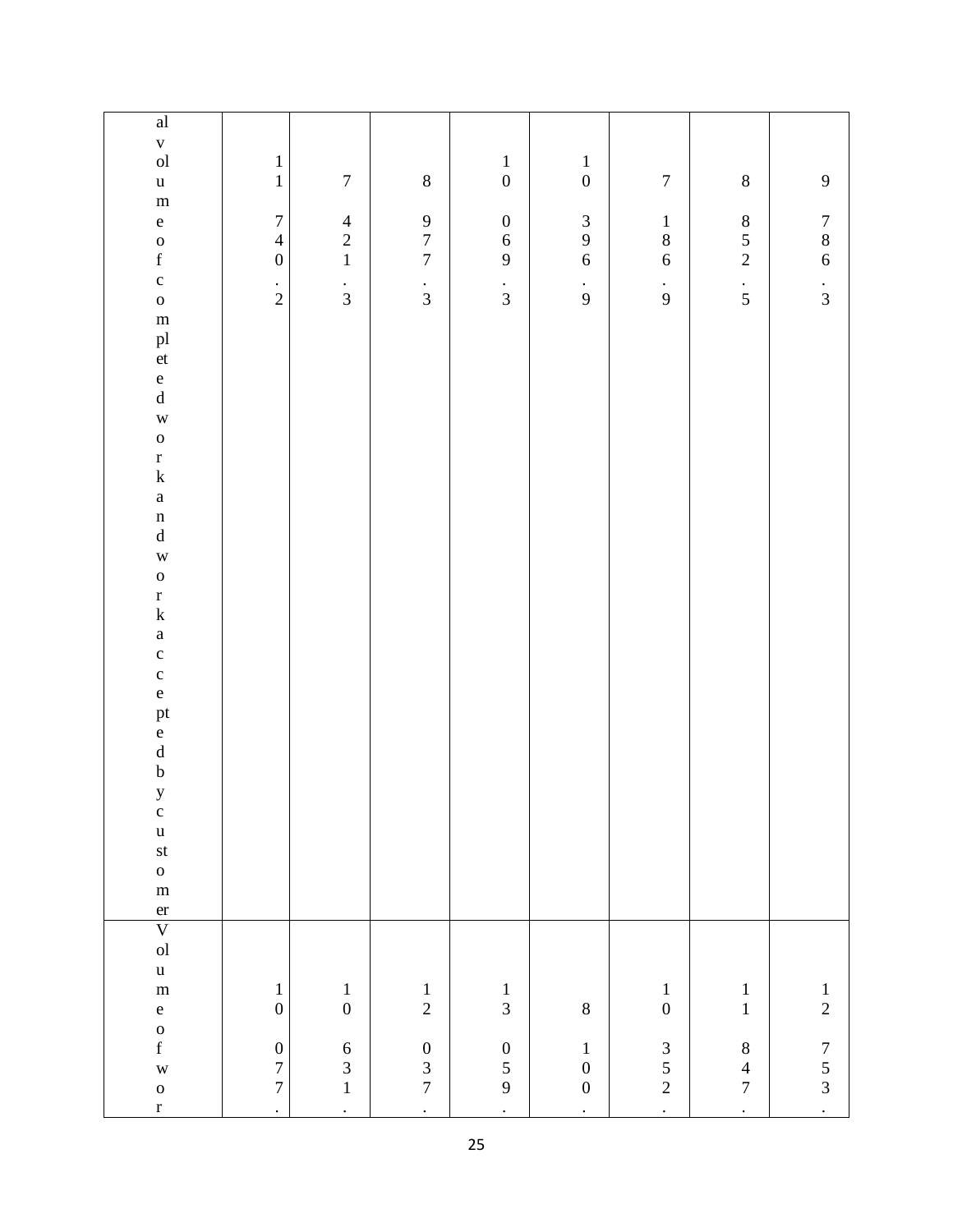| $\mathbf k$<br>$\mathbf S$<br>p<br>er<br>f<br>$\mathbf{o}$<br>$\mathbf{r}$<br>${\bf m}$<br>e<br>d<br>fr<br>$\mathbf{o}$<br>${\bf m}$                                                                                                                    | $\sqrt{6}$                                                                            | $\overline{6}$                                                                                       | $\overline{2}$                                                               | $\overline{5}$                                                               | $\overline{1}$                                                         | $\overline{9}$                                                              | $\overline{7}$                                                                                            | $\overline{6}$                                                               |
|---------------------------------------------------------------------------------------------------------------------------------------------------------------------------------------------------------------------------------------------------------|---------------------------------------------------------------------------------------|------------------------------------------------------------------------------------------------------|------------------------------------------------------------------------------|------------------------------------------------------------------------------|------------------------------------------------------------------------|-----------------------------------------------------------------------------|-----------------------------------------------------------------------------------------------------------|------------------------------------------------------------------------------|
| $^{\mbox{th}}$<br>e b<br>e gi<br>n<br>ni<br>$\mathbf n$<br>go f<br>f<br>th<br>e<br>y<br>e                                                                                                                                                               |                                                                                       |                                                                                                      |                                                                              |                                                                              |                                                                        |                                                                             |                                                                                                           |                                                                              |
| ar<br>$\begin{matrix} 0 \\ f \end{matrix}$<br>w<br>hi<br>$\frac{c}{h}$ :<br>$_{\rm ol}^{\rm v}$<br>$\mathbf u$<br>${\bf m}$<br>$\mathbf{e}$<br>$\frac{0}{f}$<br>s<br>ci<br>$\mathbf{e}$<br>nt<br>if<br>ic<br>$\mathbf{a}$<br>$\mathbf n$<br>$\mathbf d$ | $\overline{9}$<br>$\boldsymbol{7}$<br>$\overline{3}$<br>$\mathbf{1}$<br>$\frac{1}{9}$ | $\begin{array}{c} 1 \\ 0 \end{array}$<br>$\begin{array}{c} 2 \\ 3 \\ 6 \end{array}$<br>$\frac{1}{6}$ | $\frac{1}{1}$<br>$\begin{array}{c} 5 \\ 2 \\ 0 \end{array}$<br>$\frac{1}{7}$ | $\frac{1}{2}$<br>$\begin{array}{c} 6 \\ 3 \\ 4 \end{array}$<br>$\frac{1}{2}$ | $\,8\,$<br>$\begin{array}{c} 0 \\ 0 \\ 0 \end{array}$<br>$\frac{1}{5}$ | $\mathbf{9}$<br>$\begin{array}{c} 9 \\ 9 \\ 1 \end{array}$<br>$\frac{1}{3}$ | $\begin{smallmatrix}1\\1\end{smallmatrix}$<br>$\begin{array}{c} 3 \\ 7 \\ 6 \end{array}$<br>$\frac{1}{7}$ | $\frac{1}{2}$<br>$\begin{array}{c} 3 \\ 3 \\ 7 \end{array}$<br>$\frac{1}{1}$ |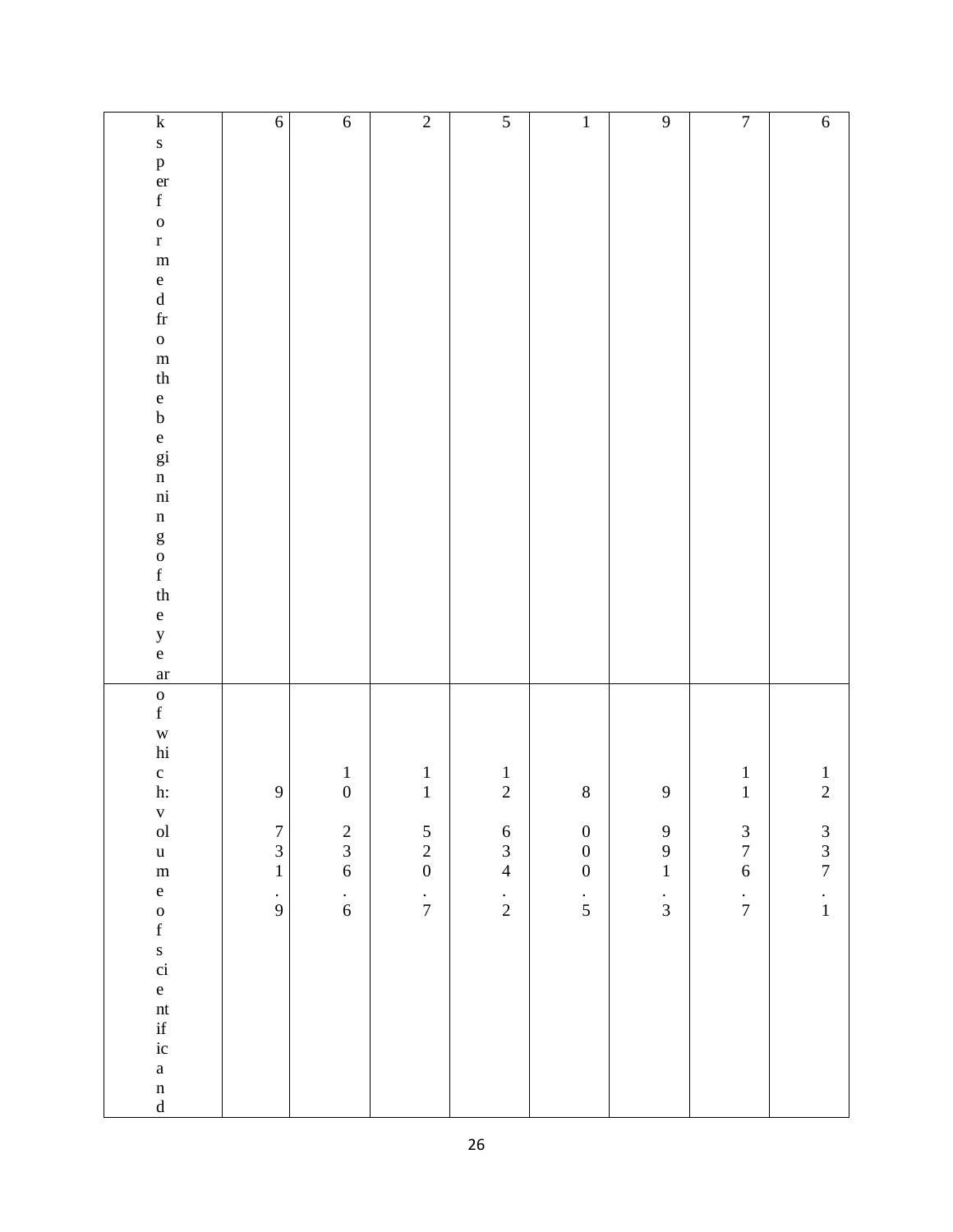| $\,$ te<br>$\frac{c}{h}$<br>ni<br>$\frac{c}{al}$<br>$\overline{W}$<br>$\mathbf{o}$<br>$\frac{r}{k}$<br>$\frac{s}{(}$<br>$\frac{p}{r}$<br>$\begin{matrix} 0 \\ d \end{matrix}$<br>$\mathbf{u}$<br>ct<br>io<br>$\mathbf n$<br>$\overline{)}$ |                                                                            |                                                                          |                                                                                                      |                                                                                                      |                                                                                 |                                                                        |                                                                                               |                                                                                                      |
|--------------------------------------------------------------------------------------------------------------------------------------------------------------------------------------------------------------------------------------------|----------------------------------------------------------------------------|--------------------------------------------------------------------------|------------------------------------------------------------------------------------------------------|------------------------------------------------------------------------------------------------------|---------------------------------------------------------------------------------|------------------------------------------------------------------------|-----------------------------------------------------------------------------------------------|------------------------------------------------------------------------------------------------------|
| $\overline{\text{in}}$<br>cl<br>$\frac{u}{di}$<br>$\mathbf n$<br>g:<br>re<br>$\mathbf{s}$<br>$\mathbf{e}$<br>ar<br>$\frac{c}{h}$<br>$\overline{W}$<br>$\mathbf{o}$<br>$\frac{r}{k}$<br>$\mathbf S$                                         | $\boldsymbol{7}$<br>5<br>$\mathbf{1}$<br>$\boldsymbol{0}$<br>$\frac{1}{0}$ | $\,$ $\,$<br>$\begin{array}{c} 5 \\ 5 \\ 5 \end{array}$<br>$\frac{1}{8}$ | $\begin{array}{c} 1 \\ 0 \end{array}$<br>$\begin{array}{c} 2 \\ 7 \\ 8 \end{array}$<br>$\frac{1}{2}$ | $\begin{array}{c} 1 \\ 0 \end{array}$<br>$\begin{array}{c} 4 \\ 5 \\ 2 \end{array}$<br>$\frac{1}{6}$ | $\boldsymbol{6}$<br>$\begin{array}{c} 1 \\ 1 \\ 1 \end{array}$<br>$\frac{1}{4}$ | $\,8\,$<br>$\begin{array}{c} 5 \\ 0 \\ 2 \end{array}$<br>$\frac{1}{1}$ | $\mathbf{1}$<br>$\overline{0}$<br>$\begin{array}{c} 2 \\ 6 \\ 0 \end{array}$<br>$\frac{1}{2}$ | $\begin{array}{c} 1 \\ 0 \end{array}$<br>$\begin{array}{c} 4 \\ 1 \\ 9 \end{array}$<br>$\frac{1}{1}$ |
| $\begin{matrix} 0 \\ f \end{matrix}$<br>$_{\rm hi}^{\rm w}$<br>$\frac{c}{h}$ :<br>$\mathbf f$<br>$\mathbf{u}$<br>$\mathbf n$<br>$\rm d$<br>$\mathbf{a}$<br>${\bf m}$<br>$\mathbf{e}$                                                       | $\,1\,$<br>$\mathfrak{Z}$<br>$\boldsymbol{0}$<br>$8\,$<br>$\frac{1}{8}$    | $\,1\,$<br>$\begin{array}{c} 6 \\ 3 \\ 0 \end{array}$<br>$\frac{1}{7}$   | $\,1$<br>$\begin{array}{c} 7 \\ 4 \end{array}$<br>9<br>$\frac{1}{4}$                                 | $\,1$<br>$\begin{array}{c} 9 \\ 9 \\ 3 \end{array}$<br>$\frac{1}{5}$                                 | $\,1$<br>$\,1$<br>$\boldsymbol{0}$<br>$\overline{0}$<br>$\frac{1}{6}$           | $\,1\,$<br>$\sqrt{6}$<br>$\frac{4}{2}$<br>$\frac{1}{9}$                | $\,1$<br>$\begin{array}{c} 7 \\ 6 \end{array}$<br>$\overline{6}$<br>$\frac{1}{7}$             | $\,1\,$<br>$\begin{array}{c} 9 \\ 9 \\ 8 \end{array}$<br>$\frac{1}{1}$                               |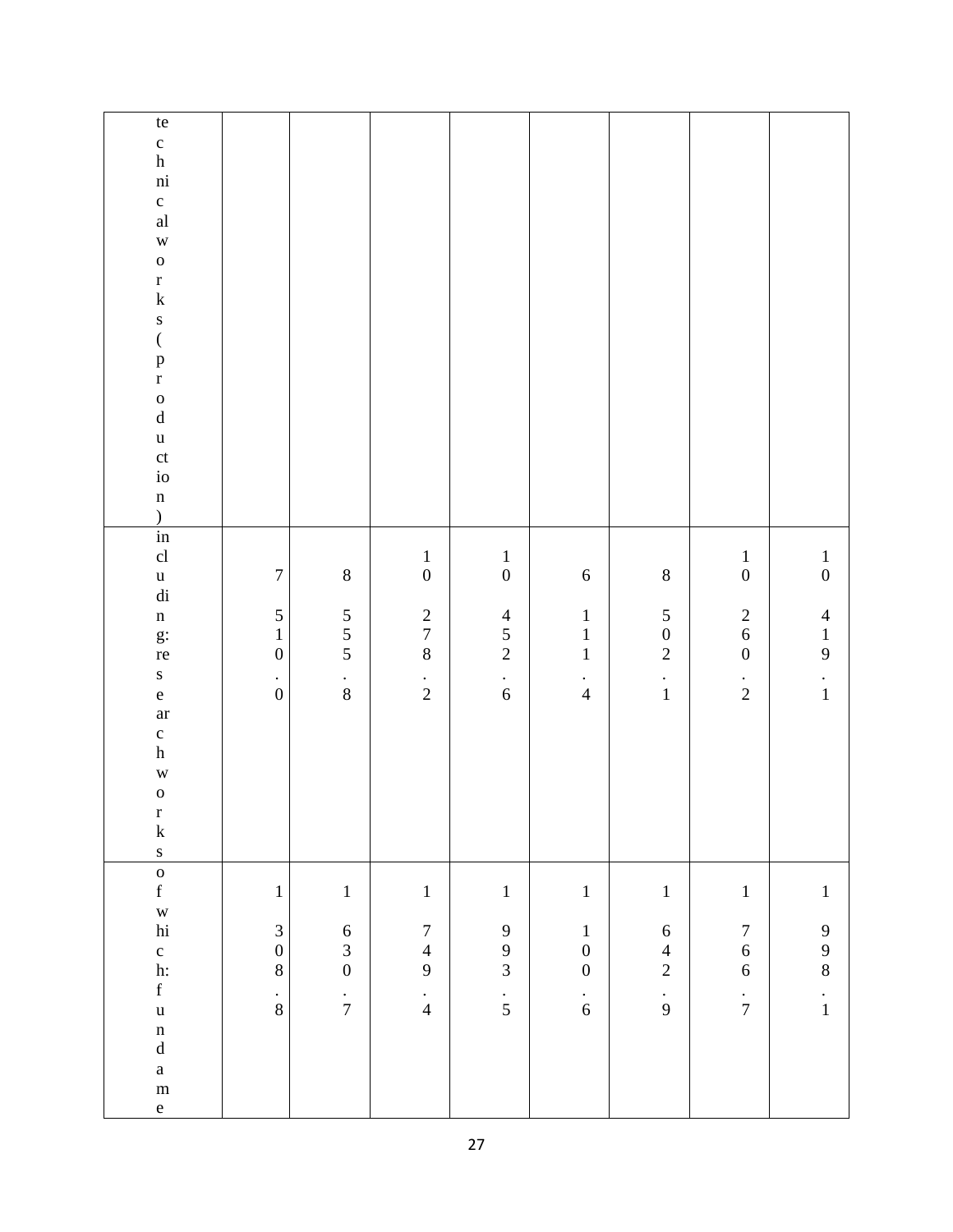| $\mathop{\hbox{\rm nt}}$<br>$\operatorname{al}$<br>re<br>${\bf S}$<br>$\mathbf{e}$<br>$\operatorname{ar}$<br>$\frac{c}{h}$                                                                                                                                                                         |                                                                                 |                                                                        |                                                                 |                                                                                                           |                                                                        |                                                                               |                                                             |                                                                            |
|----------------------------------------------------------------------------------------------------------------------------------------------------------------------------------------------------------------------------------------------------------------------------------------------------|---------------------------------------------------------------------------------|------------------------------------------------------------------------|-----------------------------------------------------------------|-----------------------------------------------------------------------------------------------------------|------------------------------------------------------------------------|-------------------------------------------------------------------------------|-------------------------------------------------------------|----------------------------------------------------------------------------|
| $\overline{D}$<br>e<br>si<br>$\frac{g}{n}$<br>÷,<br>$\rm e$<br>n<br>gi<br>n<br>$\mathbf{e}% _{t}\left( t\right)$<br>er<br>in<br>$_{\rm a}^{\rm g}$<br>$\begin{matrix} n \\ d \end{matrix}$<br>te<br>$\frac{c}{h}$<br>n<br>ol<br>o<br>gi<br>c<br>al<br>$\mathbf w$<br>$\mathbf{o}$<br>$\frac{r}{k}$ | $\,1\,$<br>$\frac{5}{7}$<br>5<br>$\bullet$<br>$\sqrt{6}$                        | $\,1\,$<br>$\begin{array}{c} 0 \\ 5 \\ 8 \end{array}$<br>$\frac{1}{2}$ | $\begin{array}{c} 5 \\ 3 \\ 1 \end{array}$<br>$\frac{1}{7}$     | $\mathbf{1}% _{T}\left( \mathbf{1}\right)$<br>$\begin{array}{c} 4 \\ 3 \\ 3 \end{array}$<br>$\frac{1}{7}$ | $\,1\,$<br>$\begin{array}{c} 4 \\ 5 \\ 5 \end{array}$<br>$\frac{1}{4}$ | $\begin{array}{c} 9 \\ 2 \\ 5 \end{array}$<br>$\frac{1}{9}$                   | $\begin{array}{c} 4 \\ 8 \\ 0 \end{array}$<br>$\frac{1}{3}$ | $\mathbf 1$<br>$\begin{array}{c} 2 \\ 5 \\ 8 \end{array}$<br>$\frac{1}{2}$ |
| $\frac{s}{P}$<br>re<br>$_{\mathrm{a}\mathrm{r}}^{\mathrm{p}}$<br>$\operatorname{at}$<br>$\mathrm{i}\mathrm{o}$<br>$\mathbf n$<br>$\begin{matrix} 0 \\ f \end{matrix}$<br>$\mathbf{e}$<br>$\mathbf X$<br>$\mathbf{p}$                                                                               | $\sqrt{2}$<br>$\mathfrak{Z}$<br>$\overline{4}$<br>$\bullet$<br>$\boldsymbol{7}$ | $\sqrt{2}$<br>$\boldsymbol{9}$<br>$\overline{c}$<br>$\frac{1}{2}$      | $\overline{2}$<br>$\sqrt{6}$<br>$\overline{9}$<br>$\frac{1}{2}$ | $\overline{2}$<br>$\overline{4}$<br>$\mathbf 1$<br>$\frac{1}{6}$                                          | $\,1$<br>9<br>$\boldsymbol{0}$<br>$\frac{1}{9}$                        | $\overline{2}$<br>$\overline{\mathcal{L}}$<br>$\overline{3}$<br>$\frac{1}{1}$ | $\frac{2}{3}$<br>$\mathbf{9}$<br>$\frac{1}{5}$              | $\begin{array}{c} 2 \\ 1 \end{array}$<br>$\mathbf{1}$<br>$\frac{1}{5}$     |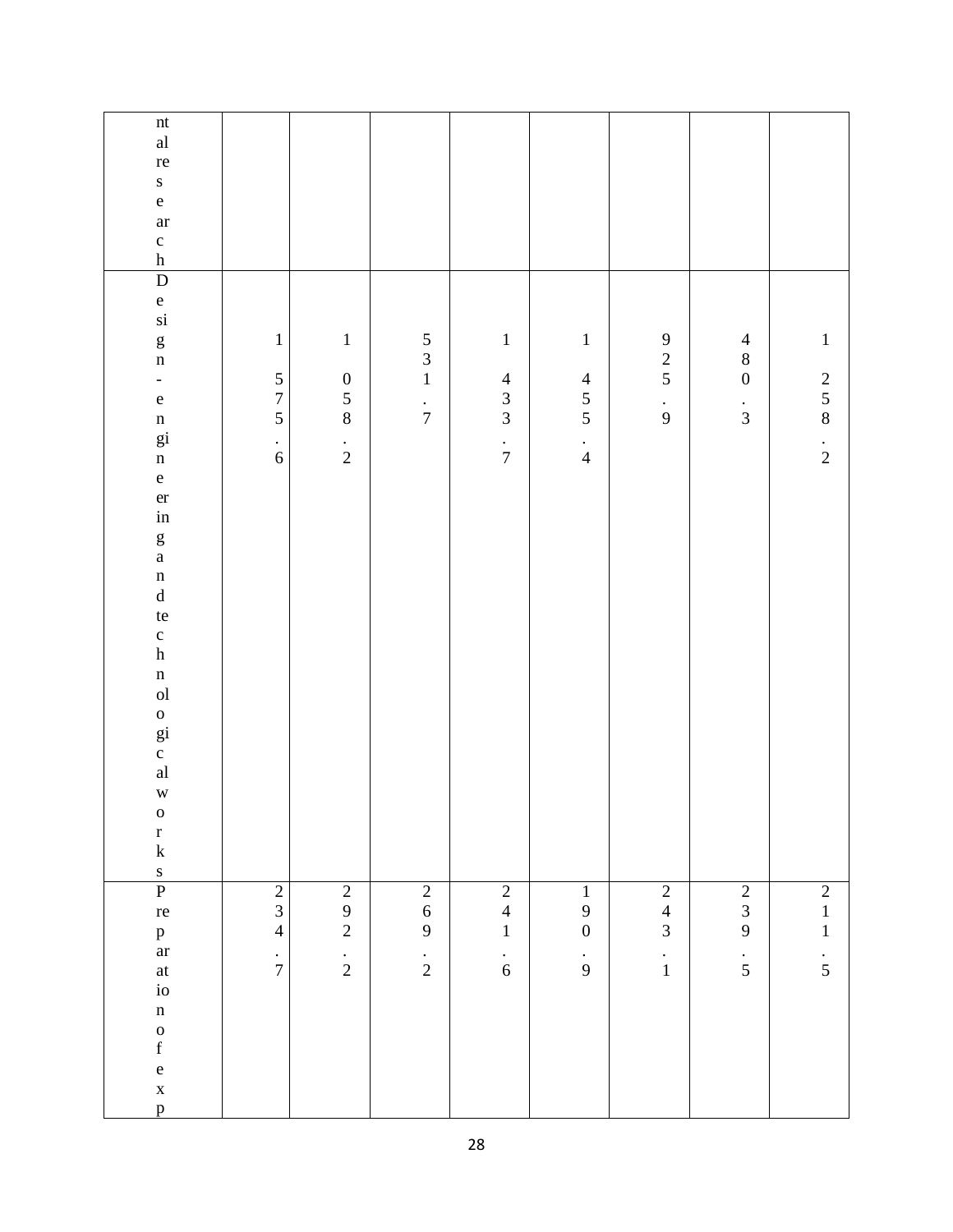| $\frac{1}{i}$<br>${\bf m}$<br>$\mathbf{e}$<br>nt<br>$\mathbf{a} \mathbf{l}$<br>$\mathbf{s}$<br>$\mathbf{a}$<br>${\bf m}$<br>pl<br>e<br>$\begin{array}{c} s \\ (l \\ \text{ot} \end{array}$<br>s)<br>$\begin{matrix} 0 \\ f \end{matrix}$<br>$\frac{p}{r}$<br>$\begin{matrix} 0 \\ d \end{matrix}$<br>$\mathbf{u}$<br>ct<br>io |                                            |                                            |                                            |                                                             |                                            |                                            |                                                        |                                                             |
|-------------------------------------------------------------------------------------------------------------------------------------------------------------------------------------------------------------------------------------------------------------------------------------------------------------------------------|--------------------------------------------|--------------------------------------------|--------------------------------------------|-------------------------------------------------------------|--------------------------------------------|--------------------------------------------|--------------------------------------------------------|-------------------------------------------------------------|
| $\frac{n}{D}$<br>e<br>si<br>$\frac{g}{n}$<br>$\mathbf w$<br>$\mathbf{o}$<br>$\begin{array}{c} r \\ k \\ f \end{array}$<br>$\mathbf 0$<br>$\frac{r}{c}$<br>$\mathbf{o}$<br>$\mathbf n$<br>st<br>$\bf r$<br>$\mathbf u$<br>ct<br>io<br>$\mathbf n$                                                                              | $\,8\,$<br>$\mathbf{9}$<br>$\frac{1}{2}$   | $\frac{3}{7}$<br>$\frac{1}{7}$             | $\frac{9}{7}$<br>$\frac{1}{3}$             | $\begin{array}{c} 1 \\ 9 \\ 3 \end{array}$<br>$\frac{1}{1}$ | $\frac{2}{9}$<br>$\frac{1}{2}$             | $\frac{5}{7}$<br>$\stackrel{\cdot}{0}$     | $\begin{array}{c} 5 \\ 0 \end{array}$<br>$\frac{1}{6}$ | $\begin{array}{c} 1 \\ 3 \\ 1 \end{array}$<br>$\frac{1}{9}$ |
| $rac{S}{\dot{c}i}$<br>$\mathbf{e}$<br>$\frac{nt}{if}$                                                                                                                                                                                                                                                                         | $\begin{array}{c} 3 \\ 2 \\ 2 \end{array}$ | $\begin{array}{c} 2 \\ 9 \\ 2 \end{array}$ | $\begin{array}{c} 3 \\ 4 \\ 4 \end{array}$ | $\begin{array}{c} 3 \\ 1 \\ 3 \end{array}$                  | $\begin{array}{c} 2 \\ 1 \\ 3 \end{array}$ | $\begin{array}{c} 2 \\ 6 \\ 3 \end{array}$ | $\begin{array}{c} 3 \\ 4 \\ 6 \end{array}$             | $\begin{array}{c} 3 \\ 1 \\ 6 \end{array}$                  |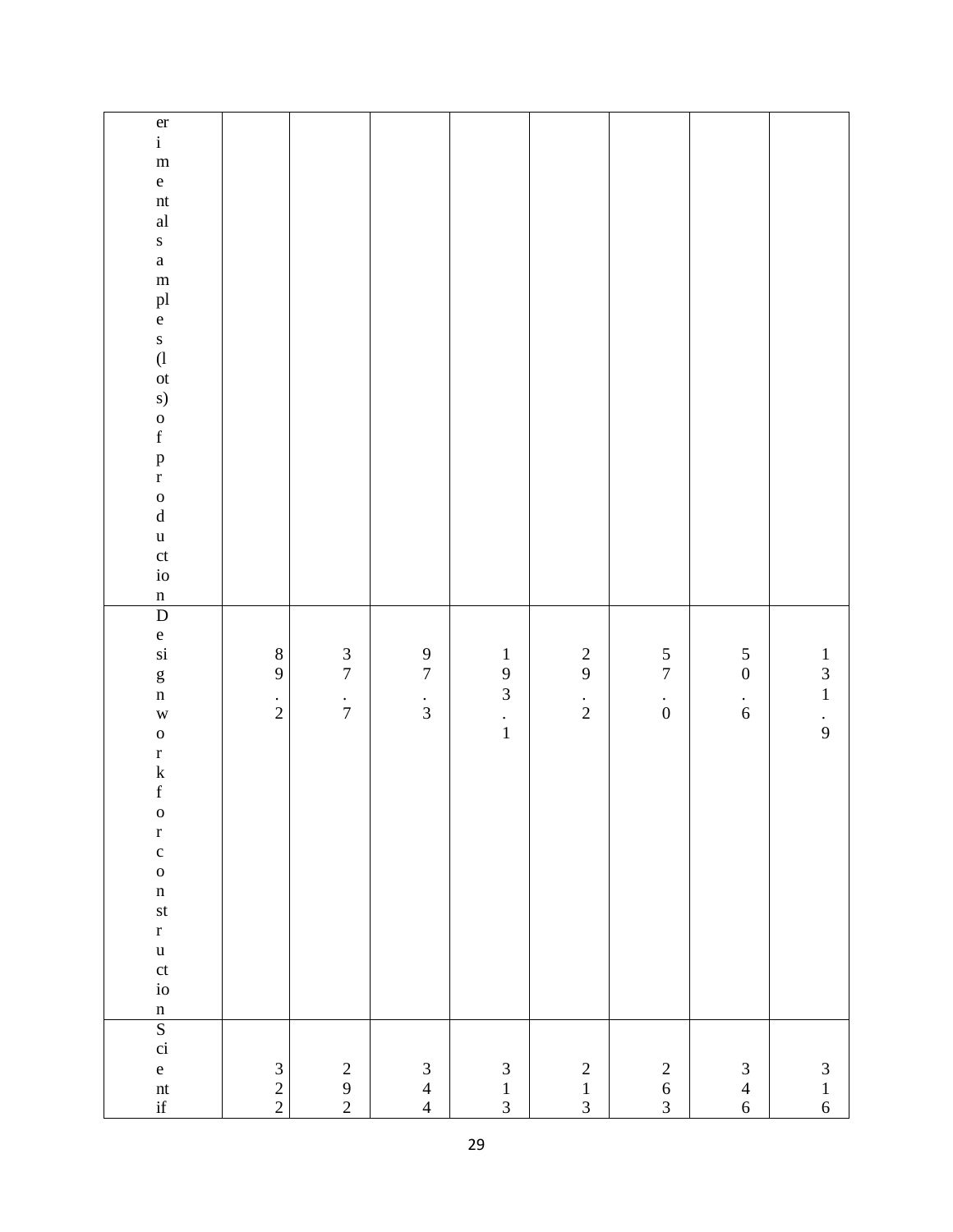| ic                         | $\bullet$      | $\bullet$        | $\bullet$      | $\bullet$      | $\bullet$  | $\bullet$  | $\bullet$    | $\bullet$      |
|----------------------------|----------------|------------------|----------------|----------------|------------|------------|--------------|----------------|
| $\mathbf{a}$               | $\overline{4}$ | $\boldsymbol{7}$ | $\mathfrak{Z}$ | $\overline{2}$ | $\sqrt{6}$ | $\sqrt{2}$ | $\mathbf{1}$ | $\overline{4}$ |
| $\mathbf n$                |                |                  |                |                |            |            |              |                |
| $\mathbf d$                |                |                  |                |                |            |            |              |                |
| $\,$ te                    |                |                  |                |                |            |            |              |                |
| $\mathbf c$                |                |                  |                |                |            |            |              |                |
| $\boldsymbol{\textbf{h}}$  |                |                  |                |                |            |            |              |                |
| $\mathbf n$                |                |                  |                |                |            |            |              |                |
| ${\rm ol}$                 |                |                  |                |                |            |            |              |                |
| $\mathbf 0$                |                |                  |                |                |            |            |              |                |
| $_{c}^{\text{gi}}$         |                |                  |                |                |            |            |              |                |
|                            |                |                  |                |                |            |            |              |                |
| $\mathop{\rm al}\nolimits$ |                |                  |                |                |            |            |              |                |
| ${\bf S}$                  |                |                  |                |                |            |            |              |                |
| $\operatorname{\sf er}$    |                |                  |                |                |            |            |              |                |
| $\mathbf{vi}$              |                |                  |                |                |            |            |              |                |
| $\mathbf c$                |                |                  |                |                |            |            |              |                |
| ${\bf e}$                  |                |                  |                |                |            |            |              |                |
| ${\bf S}$                  |                |                  |                |                |            |            |              |                |

The cooperation between HEIs, research institutes and private sector or state enterprises in Armenia is still rare. Participation of HE and research institutes in the transfer of modern technology to businesses is minimal. There are at least 3 main reasons for this:

- A legal system regulating cooperative activities between businesses and HEIs is needed, so that both partners could benefit from reciprocal advantages.
- HEIs do not have marketing specialists (including fundraising specialists) in their staffs knowing how to reach to the business and other stakeholders that might be willing to cooperate.
- Most HEIs and research centres are not able to conduct research on innovative technologies because they have neither access to up-to-date laboratories nor to modern equipment due to the lack of external funding.

Another major aspect is a lack of industrial demand for the services that research institutes can offer. However, some enterprises are starting to collaborate with universities or to buy-in the services of individual researchers. Some others are building up in-house research capacity or turning to emerging players that offer knowledge intensive services.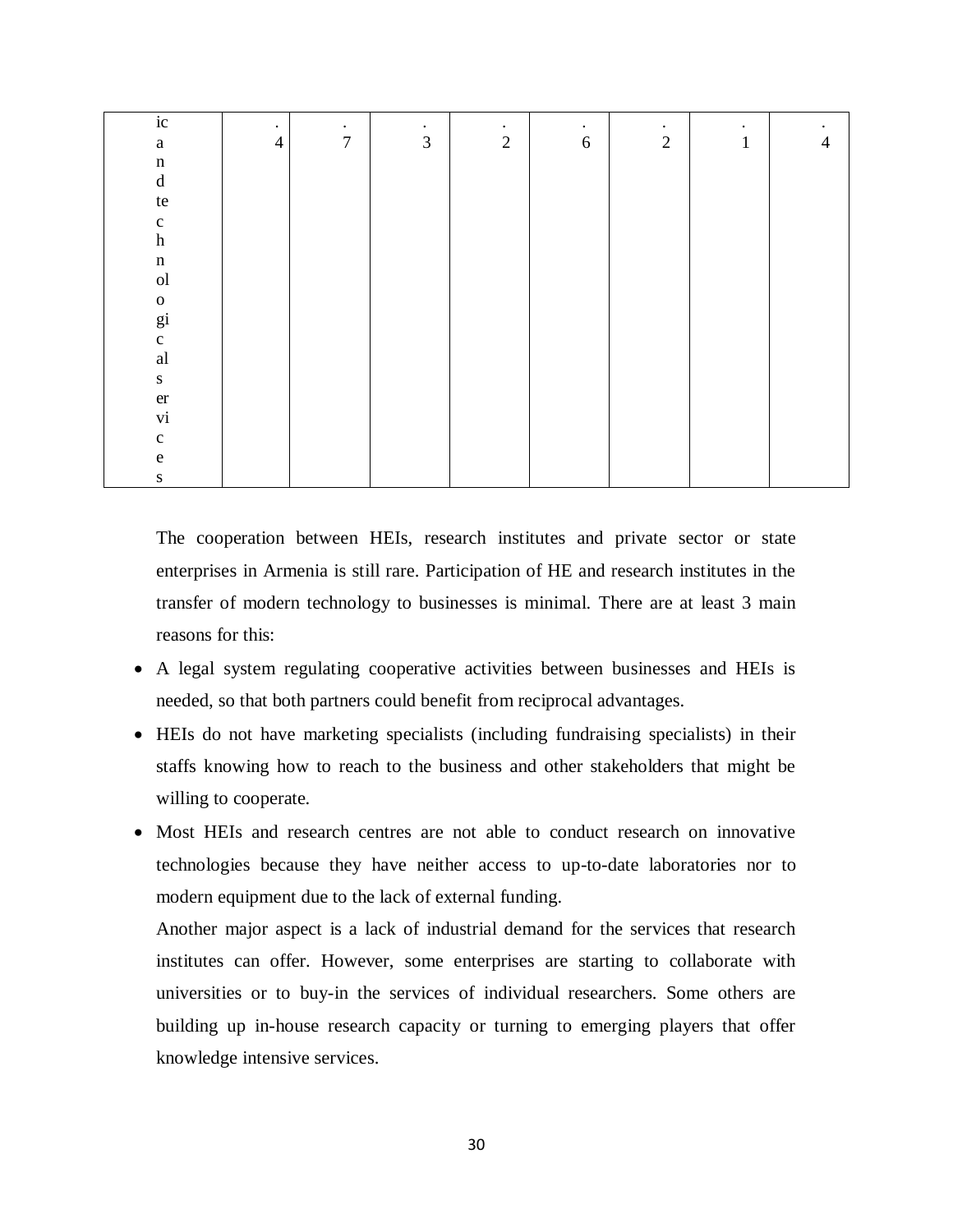In sum, cooperation between HEIs, research institutes and businesses faces both organizational and objective/corporeal problems and is very limited in scope.

Presently, the main mechanisms for technology transfer in Armenia are mostly indirect such as:

- The inward transfer of "hard" (product, process) or "soft" (management) technology, mainly by foreign direct investment;
- The integration of local firms into the international production chain by subcontracting, outsourced assembly processes, provision of distribution services, reverse engineering of products and/or customized production and design;
- Forging co-operative industrial alliances with foreign partners and learning-bytrading.

Generally, bottom-up activities are driving domestic innovation in Armenia. This involves collaboration of industry with engineers and scientists or groups of researchers, and networking of enterprises. However, the crucial issue for the further development of applied research in Armenia is to wire-up the innovation system by encouraging interaction between business, educational and research institutions. This requires flexible configurations and direct engagement of industrialists in the process of application of new technologies. On the other hand, legislative changes targeted to stimulating integration of science and HE systems are necessary.

### <span id="page-30-0"></span>*1.1 Doctoral education in Armenia*

The Armenian higher education institutions have been conducted postgraduate programmes since Soviet times. However, after joining Bologna process in 2005, Ministry of Education and Science in cooperation with higher education institutions has launched a series of reforms in the field of higher education, including PhD programme. Currently, as it was mentioned above, all the Armenian HEIs have already adopted the 3-tiered system. During the 2010 /2011 academic year the qualification of the Researcher on the third-level was also introduced at the Armenian HEIs. The PhD programs are typically 3 years full-time, 4 years for parttime and 5 years for research applicants. For all the cases, the overall student workload is 180 ECTS credits.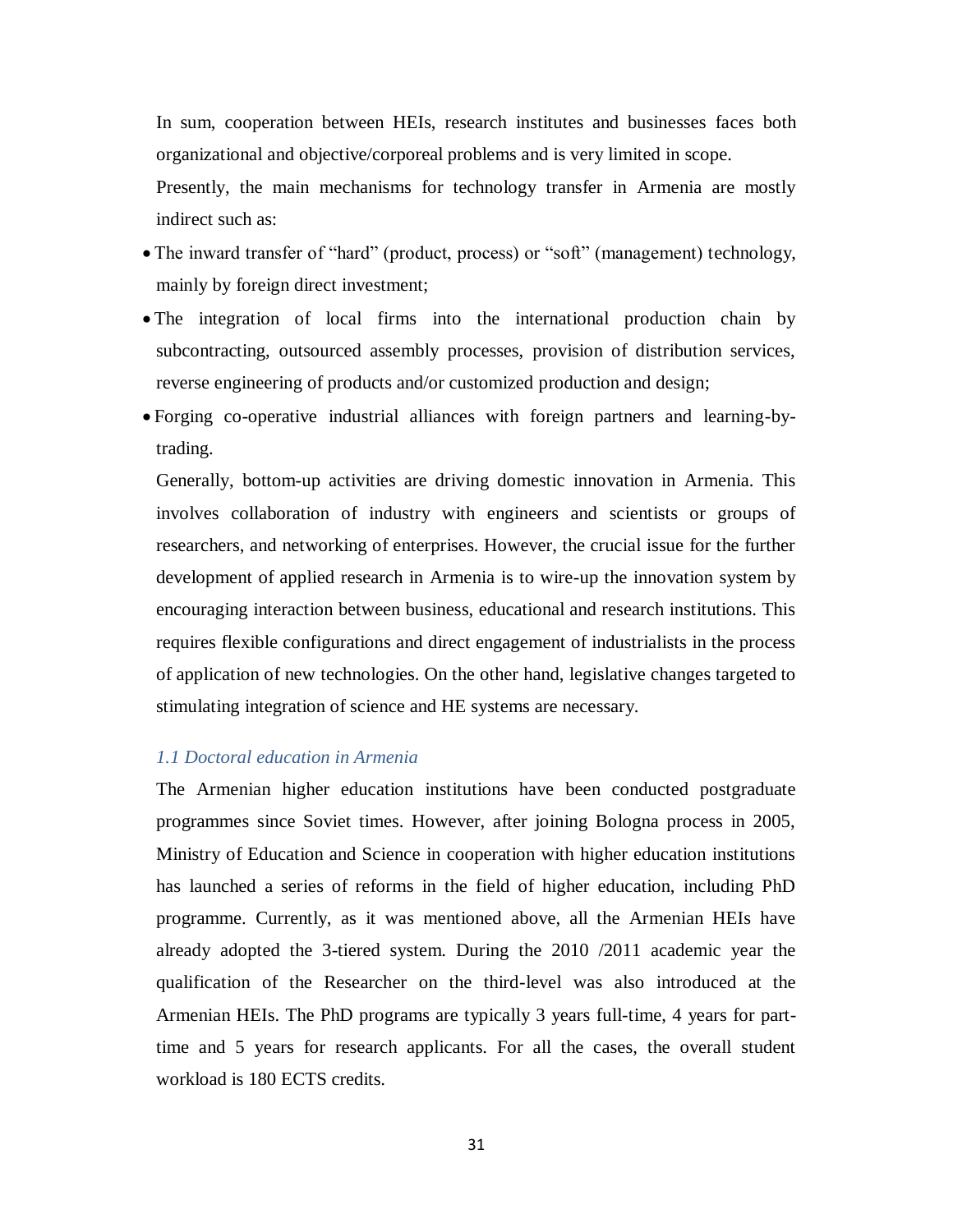The effectiveness and the quality of Doctoral programs in Armenia are influenced by several factors. Scarce research funding is a major drawback. The technical level of the infrastructure and the databases available for research are also critical factors. Although the situation has been changing for the better recent years, many universities and research organizations offering PhD programs are still having serious problems such as limited access to the electronic databases of scientific literature and information, lack of modern research laboratories and research equipment etc..

As it was stated above, the major issue for the Armenian HEIs is the lack of appropriate financing. Universities use it as a main reference point while deriving other sizeable problems such as the design and implementation of PhD programmes in accordance to the Salzburg principles as well as the development of the internal quality assurance for PhD programs, which will increase the transparency, visibility, autonomy and accountability of PhD education in Armenia.

#### *Admission*

Government of Armenia approves the number of PhD program seats represented by the Ministry of Education and Science at least 6 months prior each academic year. The admission requirements to the PhD programs are mainly regulated by the RA Governmental decrees. However, each university can set forth its own requirements in line with the doctoral program.

Applicant can be accepted in PhD program on a basis of master degree or specialized diploma. For medical professions, on a basis of doctor's certificate, case-oriented clinical medical specialties. Applicants are admitted on a competitive basis. Usually the requirements for admission involve tests in foreign languages and ICT literacy, exam in a discipline of specialization, submission of a paper on the proposed area of the thesis, a list of publications etc.

Full-time students receive scholarship from the beginning of acceptance date. According to the Government Decision of 25 February 2016 N 238-N on "Procedures for Admissions and Study in Doctoral Programmes, and Registration in Post-Doctoral Programmes and External Researcher Programmes in the Republic of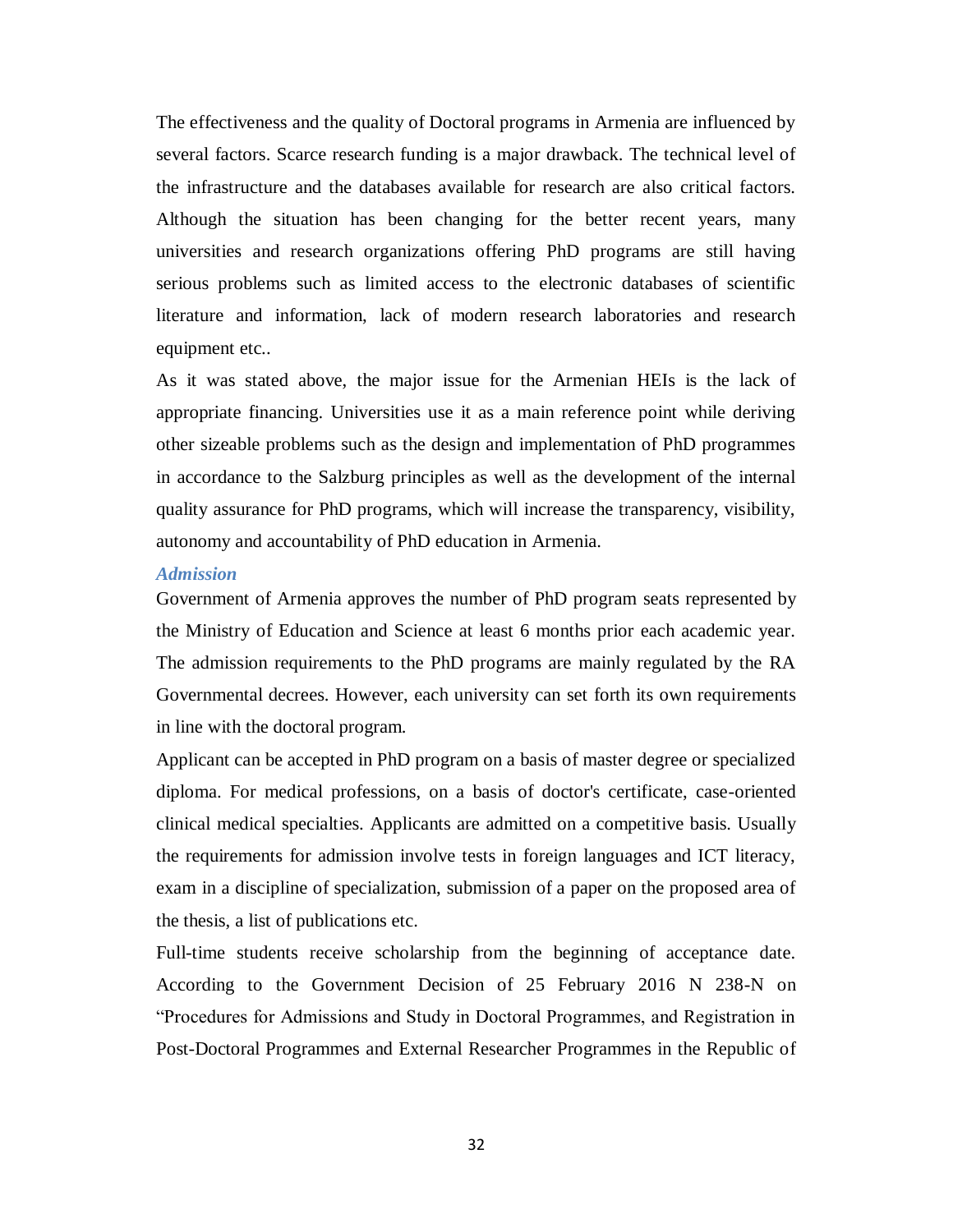Armenia<sup>38</sup> the period of study in full-time doctoral programmes is added to the person's formal scientific-pedagogical experience.

#### *Supervision*

According to the RA legislation, academic supervisors should have Doctor of Science degree (second level PhD degree) in the field or, in exceptional cases, Candidate of Science degree (first level PhD degree) who should obtain the Supreme Certifying Commission's authorization. For the permission a set of established performance criteria are concerned, mainly number of publication within the last 5 years (at least 30 published scientific works in the field of research). The maximum number of simultaneously supervised theses is set by each university and usually limited to five. Co-supervision is not allowed according to the regulatory framework but the universities usually informally apply the practice of co-supervision. Academic supervisors of doctoral students receive their wages calculated based on hourly rate and the number of doctoral students they supervise where for each student they are assigned to work for 50 hours annually. The HEIs may add extra remuneration from their օff-budget funds according to their internal procedures. Also, the HEIs may assign hourly rate remunerations for up to 30 hours annually for academic supervisors of external researchers.

### *PhD awarding*

 $\overline{a}$ 

The Supreme Certifying Commission sets the requirements for the content and design of the dissertation and for the procedures of its submission and defence. The compulsory exams are as follows: ITC, a foreign language and the discipline of specialization. These requirements are in contradiction with the admission requirements as PhD students have to pass the same exams twice.

For the defence of PhD theses, a PhD student must have at least six scientific articles, two of them without co-authors, or three articles, including at least one article in the Web of Science or Scopus databases of scientific publications and an article without co-authors.

<sup>8</sup> Government Decision of 25 February 2016 N 238-N on "*Procedures for Admissions and Study in Doctoral Programmes, and Registration in Post-Doctoral Programmes and External Researcher Programmes in the Republic of Armenia*", and Annulling the Government Decision of 20 July 2001 N 662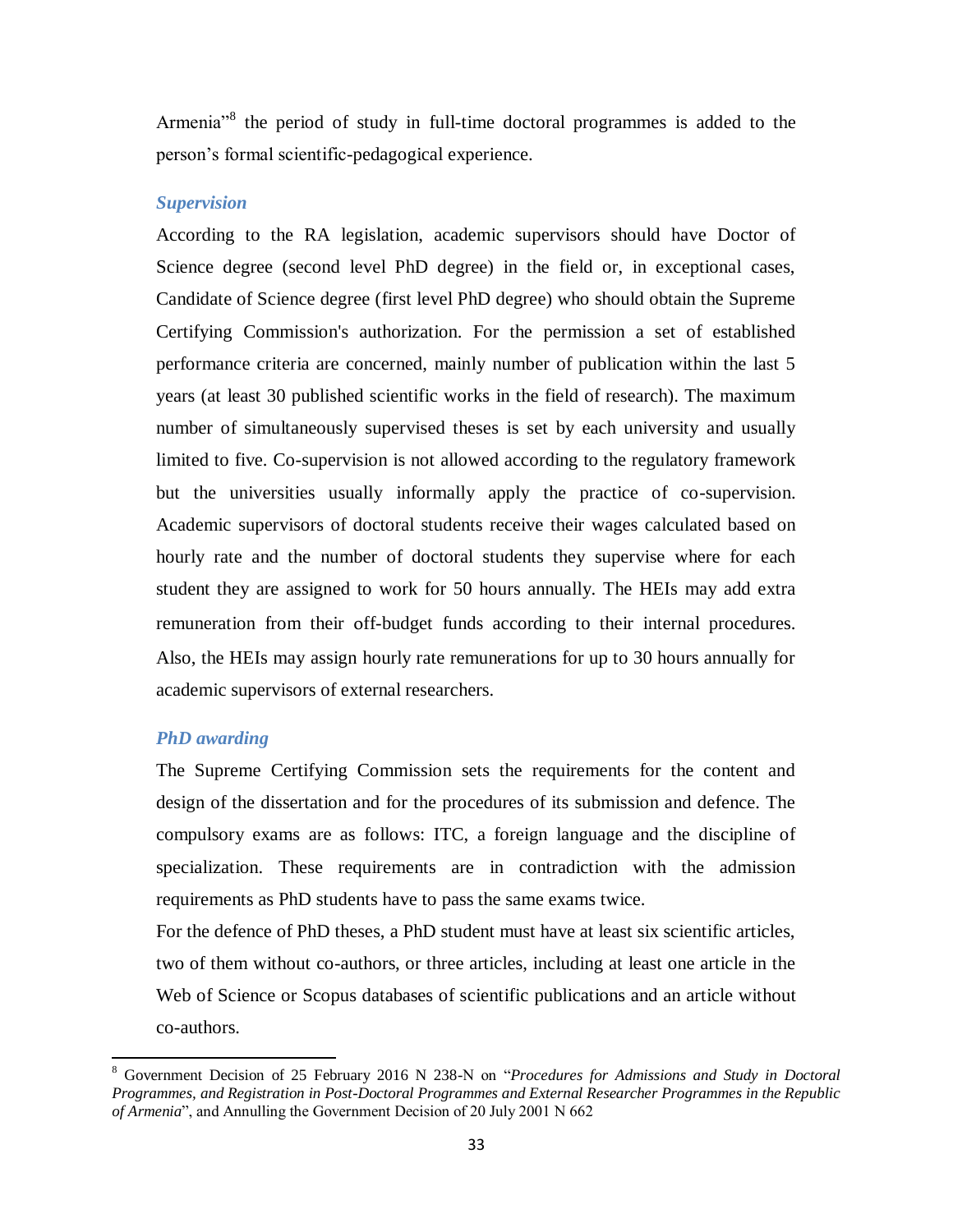Specialized Councils are established and operated at the universities and research institutions

in accordance with the regulatory framework set by the Supreme Certifying Commission. The Councils should have at least three doctors of sciences in the corresponding field. The Councils are approved by the three-year period after which the period of its activities may be extended. Council appoints two opponents for dissertation thesis defence. The decisions of the Councils are positive if threequarters of the members present at the meeting voted in favor.

Councils send the necessary documents to the Supreme Certifying Commission for validation of Councils' decision. The results of the focus group meetings organized and implemented by the ANQA with the relevant stakeholders demonstrated that the HEIs would like to have more autonomy in this field.

#### *Recognition*

Recognition of foreign doctoral degrees is performed either by the National Information Center for Academic Recognition and Mobility (ARMENIC), when it is undertaken for academic or professional purposes, or by the Supreme Certifying Commission of RA when the equivalent Armenian degree/diploma is sought by applicants. In the first case the recognition is performed according to the "Recommendation on Criteria and Procedures for the Assessment of Foreign Qualifications and Periods of Study" adopted by the Lisbon Recognition Convention Committee at its second meeting (Riga, 6 June 2001). In the second case the Supreme Certifying Commission evaluates foreign credentials to determine whether or not they are equivalent to the Armenian doctoral (candidate of science) degree. This procedure applies to all foreign degrees independently whether they were issued in countries that have equivalence agreements with Armenia or not. The holder of the document or his/her organization must apply to the Supreme Certifying Commission according to the respective procedure.

### <span id="page-33-1"></span><span id="page-33-0"></span>*2. Nature and characteristics of doctorate studies*

#### *2.1 Information on Doctorate program design*

In Armenia Doctoral education has traditionally been part of the postgraduate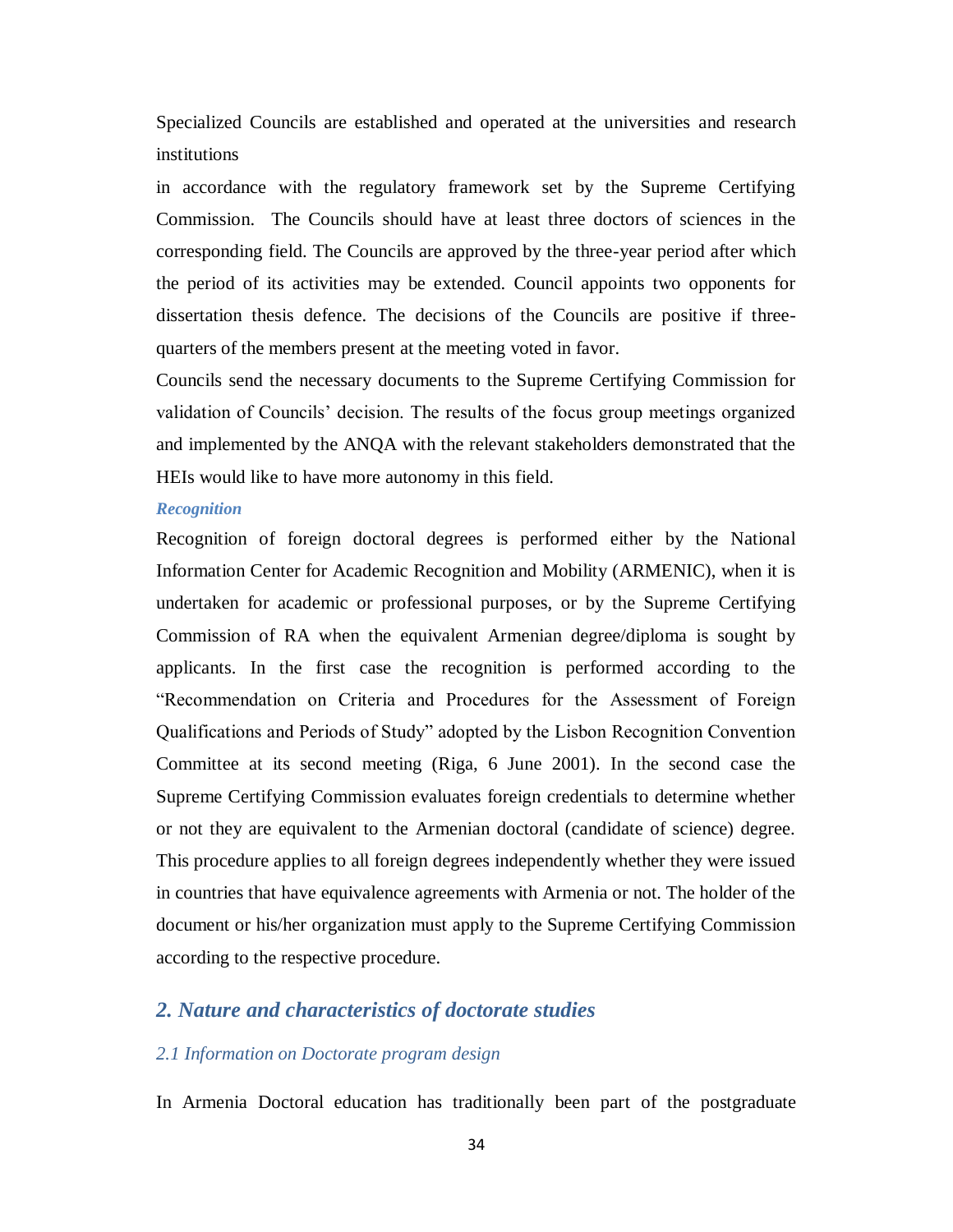education system and consisted of two successive scientific (research) degrees: the Candidate of Sciences and Doctor of Sciences. The Candidate of Sciences qualification is typically a three-year full-time programme consisting of coursework and a publicly defended thesis. The Doctor of Sciences qualification has two tracks: doctoral coursework or independent peer-reviewed research followed in either case by a public dissertation defence.

Both of these doctoral qualifications have by tradition been considered as paths to academic careers. Through the course of decades the main purpose of research education has been the creation of new knowledge; moreover, it gave bigger importance to the results of scholarship rather than formation of scholars with specific knowledge, capacities, and skills, including teaching skills for higher education.

In modern post-industrial societies, knowledge becomes outdated very quickly, making the training of versatile, innovative doctoral candidates a high priority. In the modern economy, their future career and employment opportunities are not limited to scholarly endeavors or teaching activities in traditional academic environment. They should also be equipped to work in the knowledge-based economy, including manufacturing, business, public and private entities, R&D centers and highly specialized services. The new generation of researchers should be competent not only in their professional area, but also have general broad preparedness, including communication, management and entrepreneurial skills. With its emphasis on narrow professional research, the traditional model of doctoral education did not foster the formation of such knowledge, skills, and capacities. Thus, it was necessary to introduce more structured, formal doctoral programs alongside, and in contrast to the traditional, informal "mentor-student" model.

The structured scientific educational programs were first piloted in Armenia in 1992 at State Engineering University of Armenia. A general (transferable) skills component was introduced across the curriculum in the three-year postgraduate program for Candidate of Sciences. The postgraduate students that completed this program, but had not yet defended the candidate's thesis, were awarded the intermediary qualification of Researcher, as set forth in the Law on Higher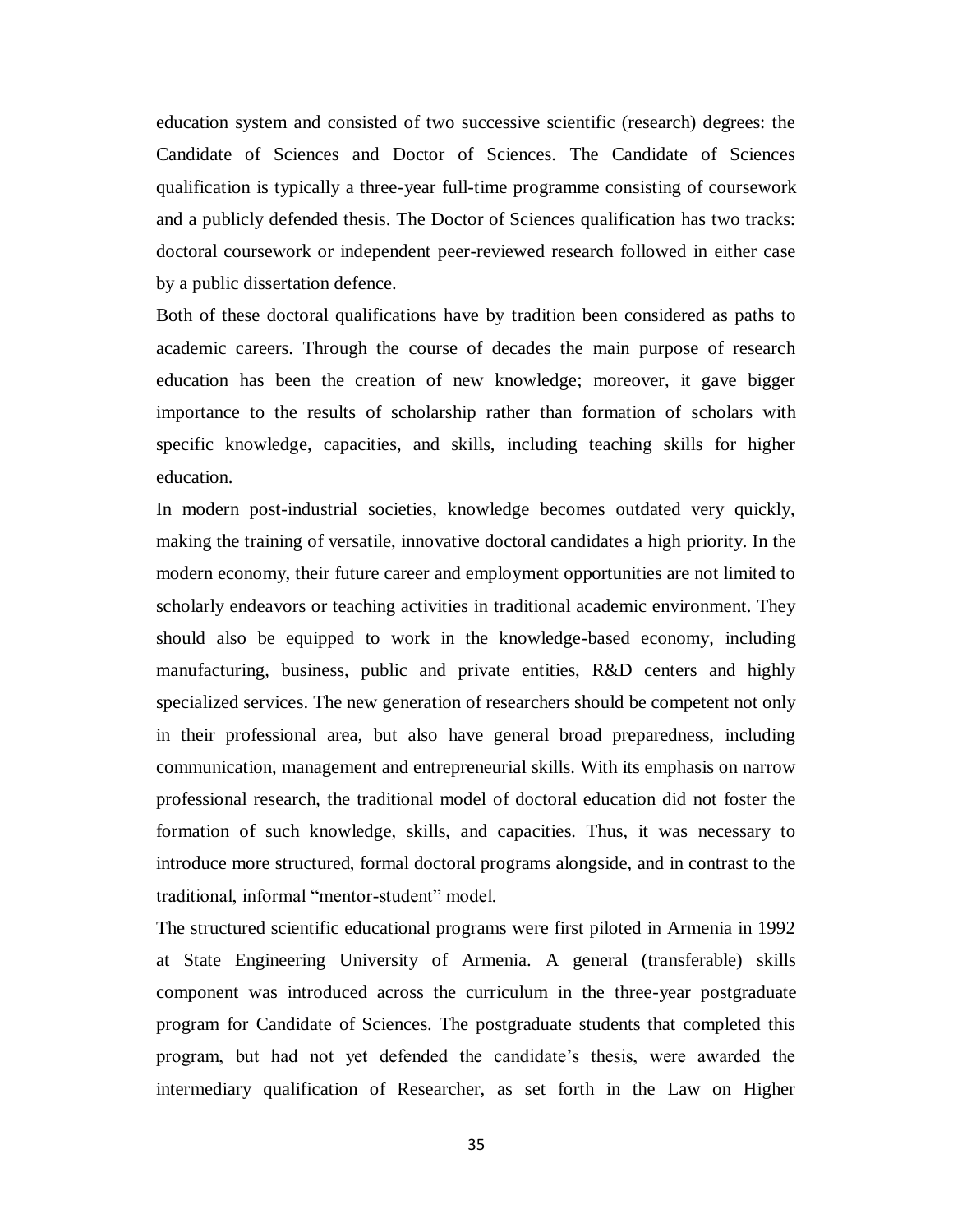Education.

 $\overline{a}$ 

The Researcher's programme with the embedded general skills component was introduced on a nationwide basis during the 2010-2011 academic year. Currently, the majority of Armenian universities offer structured scientific-educational programmes for the qualification of Researcher, consisted of 180 credits as it is mentioned above. The curriculum design is implemented according to internal document specific for each HEI, which regulates the structure and content of the doctoral programmes at the given university.

Introduction of a new credit system in Cycle 3 since 2017.9 The modules to be taken and credits they constitute are shown in the table below:

|              | <b>SECTIONS AND COURSE TITLES</b>                                             | <b>CREDITS</b> |
|--------------|-------------------------------------------------------------------------------|----------------|
|              | <b>LEARNING COMPONENT</b>                                                     | 50             |
| CC.00        | <b>Compulsory Courses and Examinations</b>                                    | 30             |
| CC.01        | Speciality (major) course that contains<br>the code of the dissertation topic | 8              |
| CC.02        | Scientific Research Methodology                                               | $\overline{4}$ |
| CC.03        | Professional English Language                                                 | $\overline{4}$ |
| CC.04        | New Communications and Educational<br>Technologies                            | $\overline{4}$ |
| I.00         | Internship10                                                                  | 10             |
| OC.00        | <b>Optional Courses and Tests11</b>                                           | 20             |
|              | RESEARCH COMPONENT                                                            | 130            |
| <b>PW.00</b> | Required minimum number of<br>published works on the dissertation             | 30             |

<sup>9</sup> Decree of the RA Minister of Education and Science of 21 July 2010 N 1167-N on "Introduction of a Credit System in Postgraduate Professional Educational Programmes (Aspirantura and External Researcher)"

<sup>&</sup>lt;sup>10</sup> Those doctoral students who have 6 month of work experience may skip the internship and accumulate credits based on a letter of reference presented from the workplace.

<sup>&</sup>lt;sup>11</sup> Doctoral student's selection of optional courses is made from the list of courses approved by the scientific council of a division the person is enrolled at (faculty, institute, centre).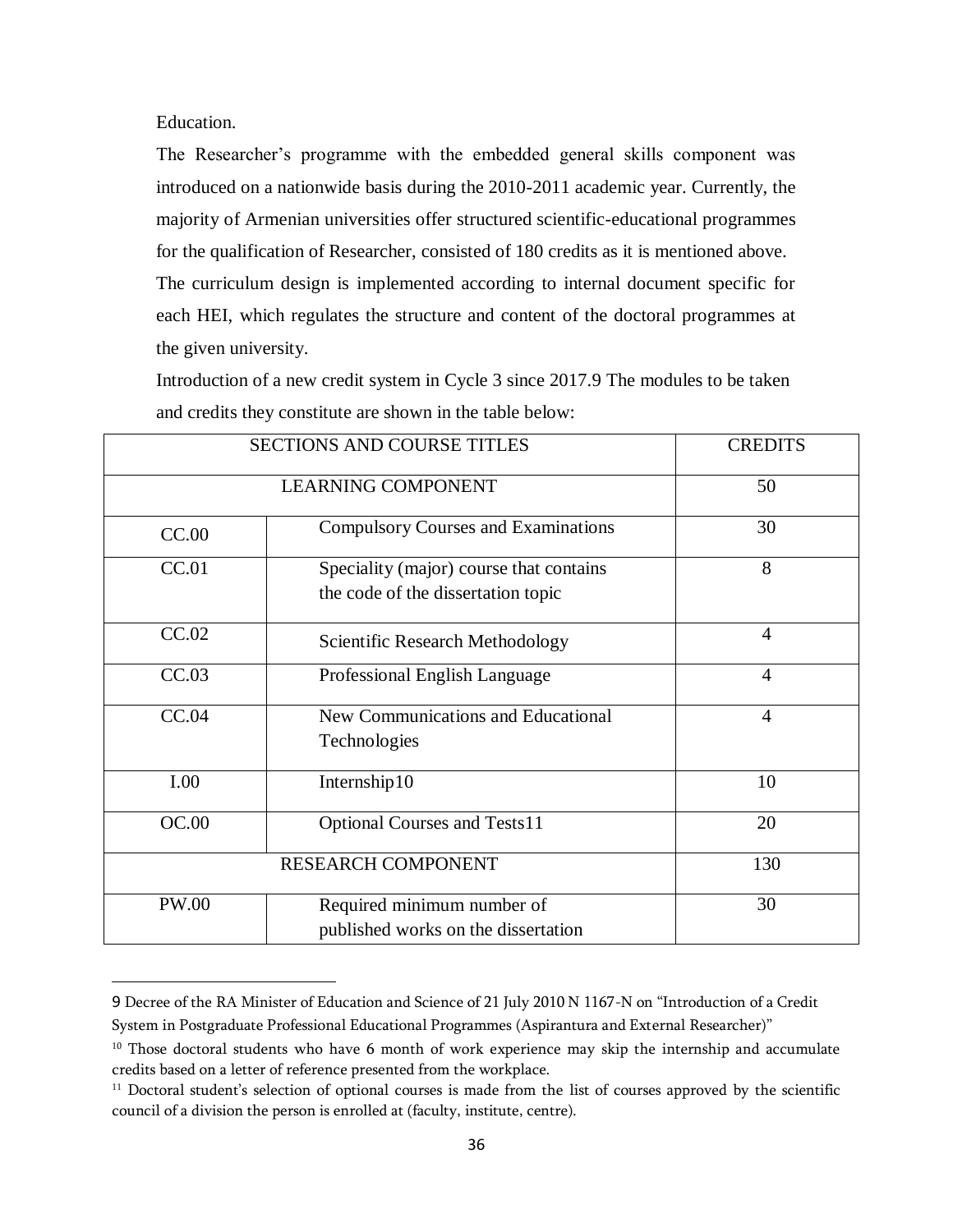|               | topic 12                                                                                             |     |
|---------------|------------------------------------------------------------------------------------------------------|-----|
| AA.00         | <b>Annual attestations</b>                                                                           | 20  |
| <b>DPF.00</b> | Positive feedback on the topic by the<br>institution that approved the dissertation<br>and its topic | 80  |
| <b>TOTAL</b>  |                                                                                                      | 180 |

#### *2.2 Characteristics of the Cycle 3 study:*

#### **Case of YSU**

 $\overline{a}$ 

Requirements for the content and design of the dissertation as well as for the procedures for its submission and defense are established by the Supreme Certifying Commission. Only persons holding a Master's degree or a Diploma of Specialist qualification are allowed to apply for admission to the doctoral (postgraduate) studies on a competitive basis. In most cases, doctoral study is the continuation of the professional education in the same field. Only applicants in the Law, Medicine and Veterinary must possess an undergraduate degree/diploma in the respective field of the intended study. If the areas studied in undergraduate education and the areas of a prospective graduate thesis are different, an additional examination in this new field can be assigned to the applicant. The abilities of applicants to undertake research are also taken into account. This ability can be confirmed by writing and submission of a research paper on the proposed area of the thesis, a list of applicant's publications, or recommendations by professors from previous studies. Prospective doctoral students are interviewed by a future supervisor who informs the admissions board of the results. Based on the results of an analysis of an applicant's documents and interviews with the supervisor, the admissions board takes a decision on allowing the candidate to take the entrance examinations. The entrance examinations for doctoral studies include tests in foreign languages (English, French or German) and ICT literacy, and written exam in a discipline of specialization. Based on the results of the

<sup>&</sup>lt;sup>12</sup> Defined in the section 10 of the Government Decision on "*Procedures for Awarding Scientific Degrees in the Republic of Armenia*"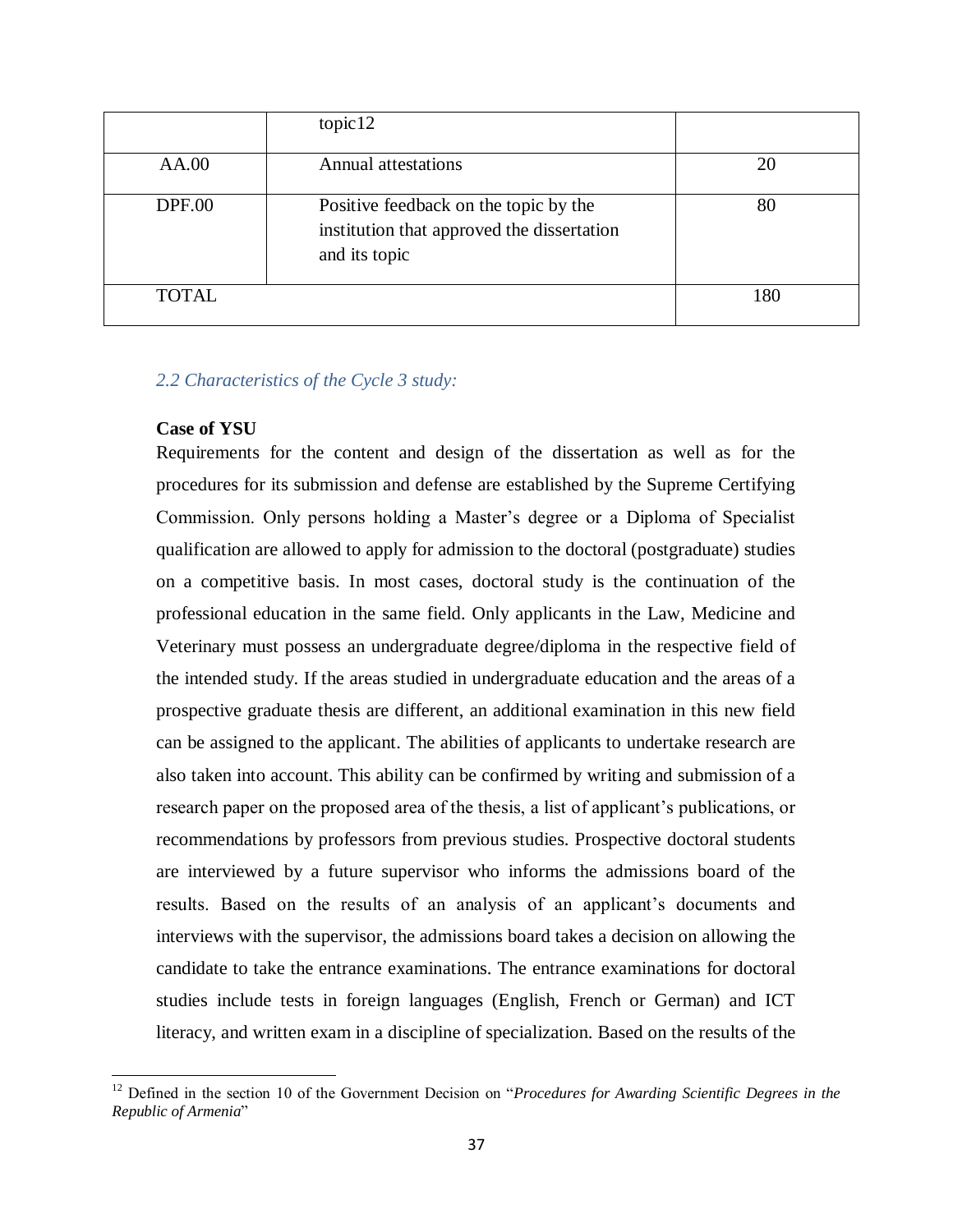entrance examinations, the admissions board of university takes a decision on each candidate so as to provide for the competitive enrollment of people best prepared for research and education.

Doctoral programme requires independent work on dissertation by performing an individual original research and imply a high degree of self-motivation on the part of the doctoral student. There is an annual attestation of the student by the department (laboratory). The PhD student must present an annual report describing the progress being made in preparing the dissertation as well as in preparing for the candidate examinations. The research supervisor monitors the progress of the doctoral student in fulfilling his or her individual plan.

The preparation for and the taking of examinations for the Doctoral degree are integral parts of doctoral programmes and are required of all persons seeking this degree. The following candidate examinations are always given: the discipline of specialization, a foreign language and ITC. Students seeking the doctoral degree and holding a diploma of higher education in a different scientific area than the prospective dissertation must take an additional examination in a relevant discipline. Requirements for the content and design of the dissertation (including the length of the thesis, which is set to max 150 pages) as well as for the procedures for its submission and defense are established and regulated by the Supreme Certifying Commission.

Thesis defense has several steps: first, the thesis is submitted for preliminary evaluation to the department at the doctoral student's HEI (the preliminary defense). Experts evaluate the quality and the relevance of the dissertation subject. They examine its scientific orientation, the degree of the author's personal participation in obtaining research results, and the degree of validity of the scientific findings, propositions and conclusions. Additionally, they examine the scientific value of the author's research publications, the practical value of the dissertation, the possible uses of its results and the relevance of the dissertation content to the discipline. If satisfied, the experts will recommend the dissertation for defense and submit it to the Specialized Council for preliminary consideration and further defense. Second, Specialized Council evaluates the dissertation (the preliminary evaluation). After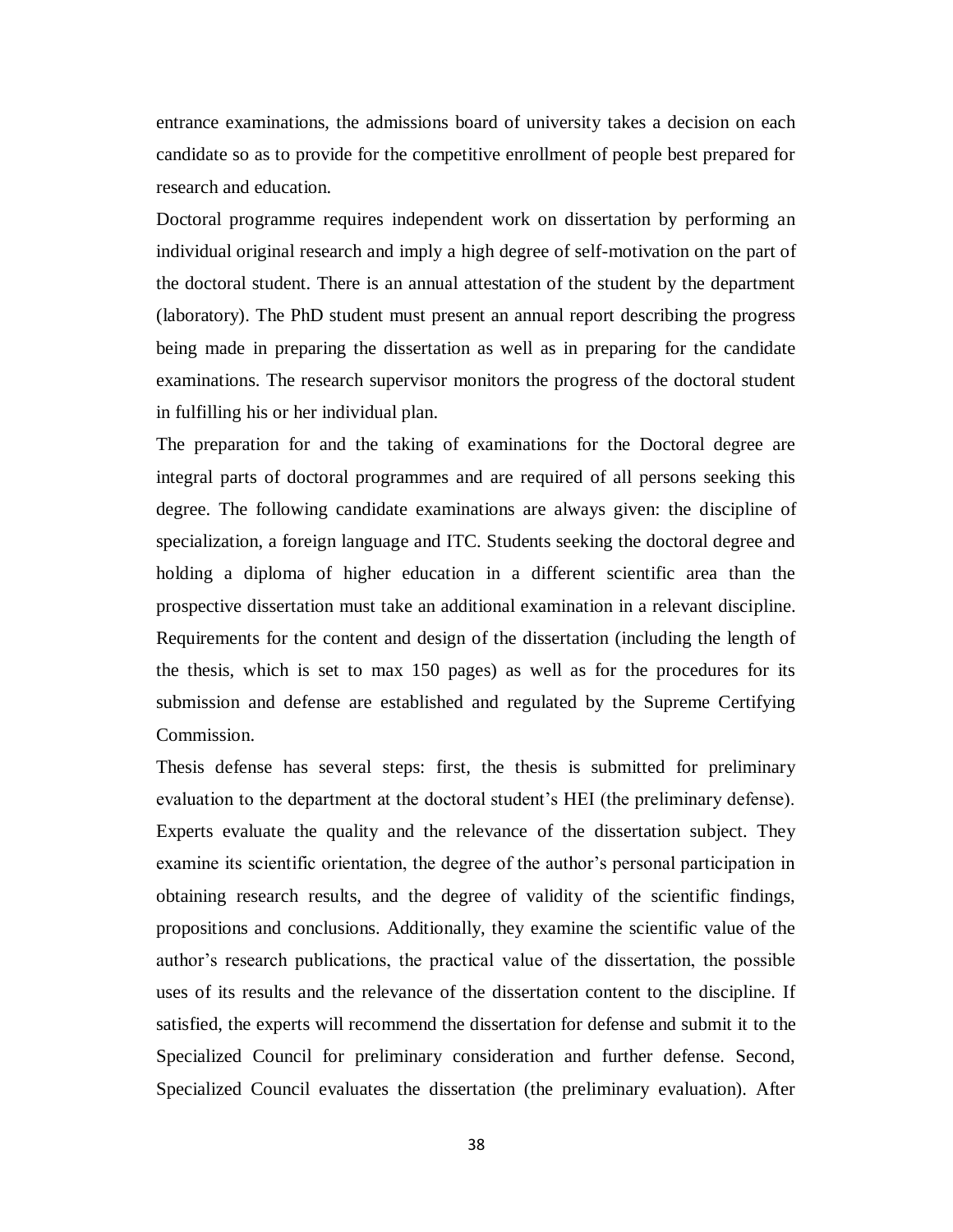consideration of the dissertation, the Council reaches a conclusion as to its quality. The members of the Council also evaluate the completeness of presentation of the dissertation materials in the author's publications. A further conclusion results in the assignment of an expert (leading) organization and two official opponents, and, if necessary, the enlargement of the Specialized Council. The leading organization provides a reference. The reference must demonstrate the importance of the results obtained and provide recommendations on the application of the results and the conclusions. Official opponents are appointed by the Specialized Council from among competent professors in the discipline. The official opponent is an official reviewer who must write the reference on the dissertation, participate in person in the defense process, and present the reference orally. Third, the defense of the dissertation is undertaken in public, in the form of a scientific debate. No fewer than half of the members of the Specialzied Council and both official opponents must be present at the defense. Upon completion of the defense procedure, the members of the Specialized Council vote by secret ballot on whether or not to award the Candidate of Science degree (PhD). In the case of a positive decision, the Dissertation Council must submit the applicant's documents to the Supreme Certifying Commission.

The Doctoral degree (the Candidate of Science) can be awarded in the following ways:

— through a formal full- or part-time Doctoral programmes (Aspirantura);

— through independent postgraduate studies (Degree Seeker).

The second route was rather popular in Armenia during the Soviet times when the country was very industrialized and many industry (work) based specialists were doing their researcher at work. For instance, currently there are 115 independent degree seekers registered at the Yerevan State University compared to the 450 doctoral students enrolled in the formal doctoral programmes (in 2012 there were 326 degree seekers and 440 PhD students). The defense of theses follows the regular rule, as is the case for the formal Doctoral programme.

Yerevan State University has 40 foreign doctoral students out of 450 totals (8.9%).

*2.3 Positioning of Cycle 3*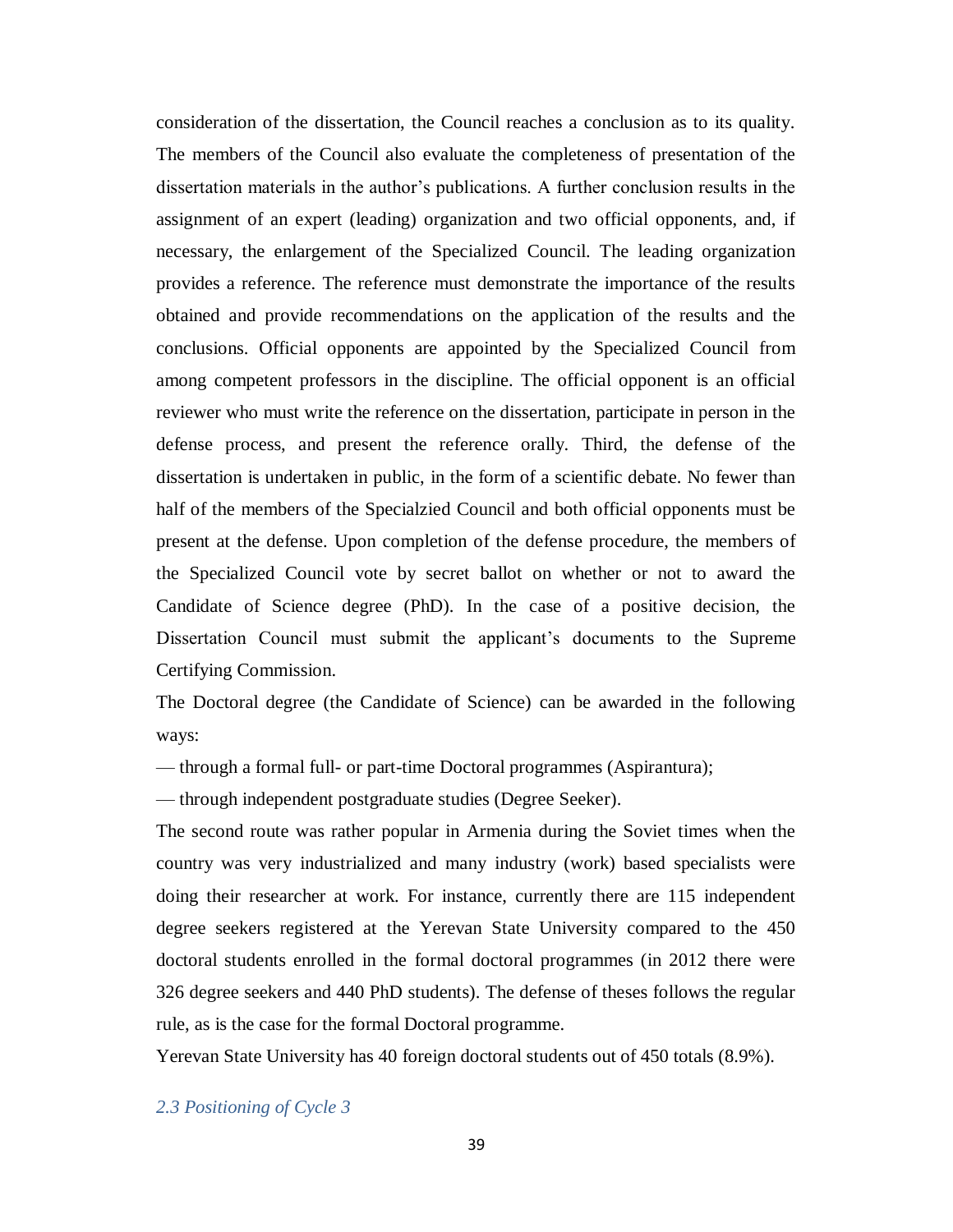There are no Doctoral or Graduate schools at the Armenian HEIs in the sense as they are common in the United States and in several European countries. The first attempt to establish and run a Graduate Schools, as an organizational unit responsible for all aspects of doctoral programmes' implementation, was in State Engineering University of Armenian in the beginning of 1990s. But this successfully started pilot didn't get continuation after almost 1.5 decade of implementation due to the internal political debates between university faculties, central administration and the Graduate school.

Nowadays, a special centralized university division called "Division of Aspirantura" coordinates the work with doctoral students. This division organizes admission and enrollment processes, keeps the track of academic records of doctoral students and carries out other technical tasks. The scientific supervisors and dissertation/thesis themes are suggested by professional departments and research units/centers in line with their research capacities and priorities and then approved by respective faculties. The Division of Aspirantura provides doctoral students with information on features of their research training, as well as consultancy on different matters. At the end of each academic year the Division checks the individual study plans of students, the accumulation of ECTS credits, etc.

There are several regulations at the Armenian HEIs and research according which persons holding a doctoral degree and involved in the state funded research projects receive an extra allowance for having scientific degree. Also, in addition to the system of scientific degrees, there is a system of academic or research titles, such as a (full) Professor, Associate Professor (Docent), Lead Researcher and Researcher. The academic/research title of Docent or Researcher is conferred on the staff having 1st doctoral degree (Candidate of Science) and the academic/research title of Professor or Lead Researcher is conferred on the staff having 2nd Doctoral degree (Doctor of Science).

The order of the Ministry of Education and Science from 21 July 2010 on "Introduction of the ECTS credit system in the 3rd cycle of higher education of Armenia'' sets a ground for development and adoption of so called "structured" Doctoral programmes with a compulsory educational component.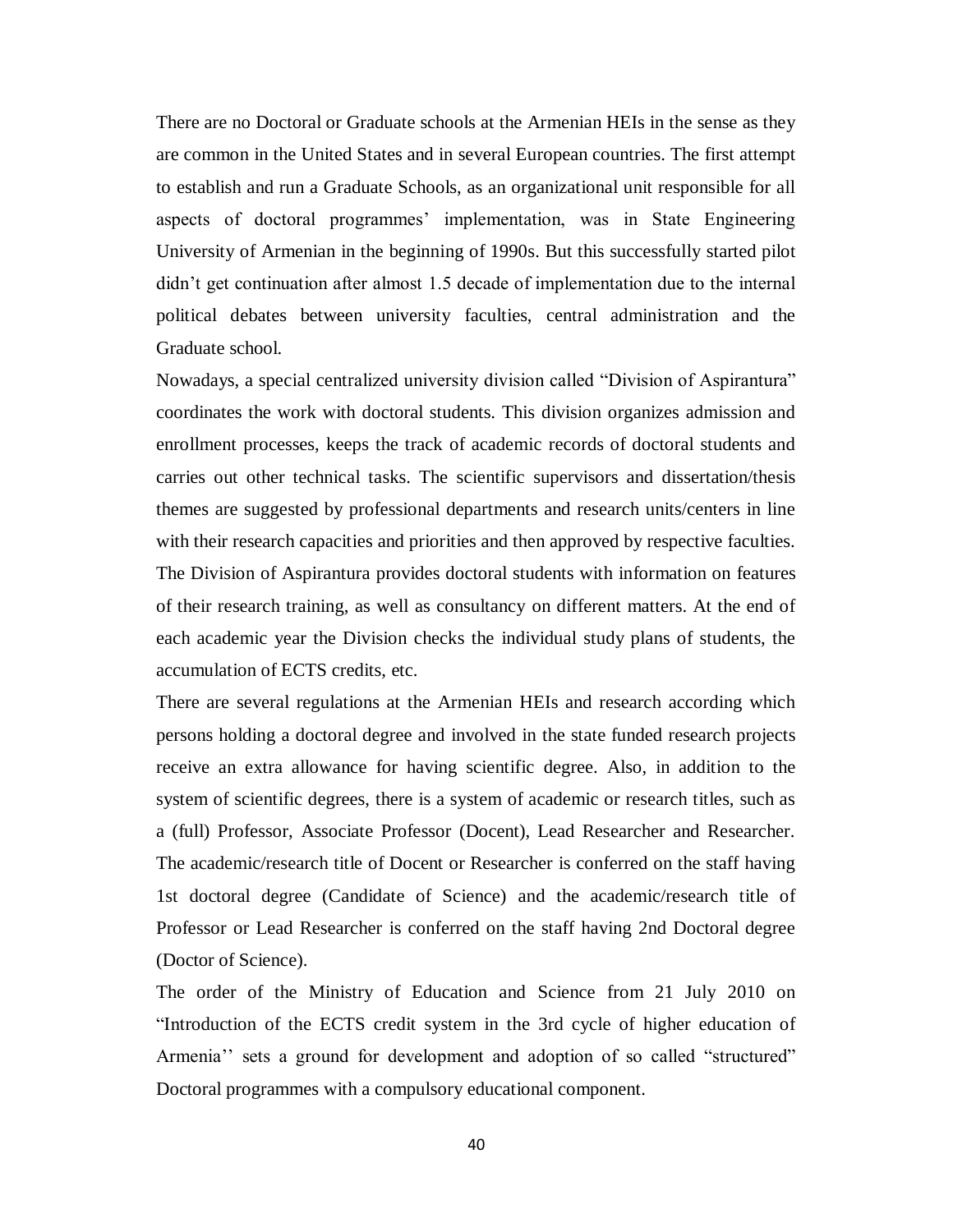Different HEIs in Armenia adopted structured doctoral programmes containing different ratios of education to research, depending on their mission, peculiarities and/or academic disciplines. For instance, the two largest universities in Armenia, the Yerevan State University (YSU) and National Polytechnic University of Armenia (NPUA) have included in their doctoral programmes a coursework which consists of 50 ECTS credits out of 180 assigned for the Doctorate. From these 50 credits the 30 intend for courses on developing the transferable/generic skills and 20 credits assigned for the courses developing professional competences of Doctoral students. The preparation for and taking of Candidate examinations are the integral parts of all Doctoral programmes and are required of all students (and independent degree seekers) seeking a Doctoral degree.

Currently many Armenian HEIs have developed a model of tripartite agreements, which regulate mutual obligations and responsibilities, as well as duties and liabilities between a given HEI, Doctoral student and a supervisor.

Majority of the Armenian HEIs with considerable number of doctoral students have their internal rules regulating doctoral studies within the university. These rules are published in the most cases are made available for doctoral students and supervisors. Some internal regulations/rules that are typical for major Armenian universities are in the documents presented below:

- Regulation on Admission to Doctoral Studies;
- Regulation on Structure and Content of Doctoral Programmes;
- Regulation on Organization of Doctoral Studies;
- Regulation on Final Attestation and Conferring Researcher Qualification;
- Template of the Individual Work-Plan of Doctoral Student, etc.

These regulations are applied on the central level of a HEI and are mandatory for all faculties and research units/centers. Rare HEIs have special regulations against the plagiarism in doctoral studies, since this aspect is under the control of student supervisor and the Specialized Councils of the Supreme Certifying Commission operating at the given HEI. The Supreme Certifying Commission has strict rules against plagiarism, according to which a doctoral thesis could not be defended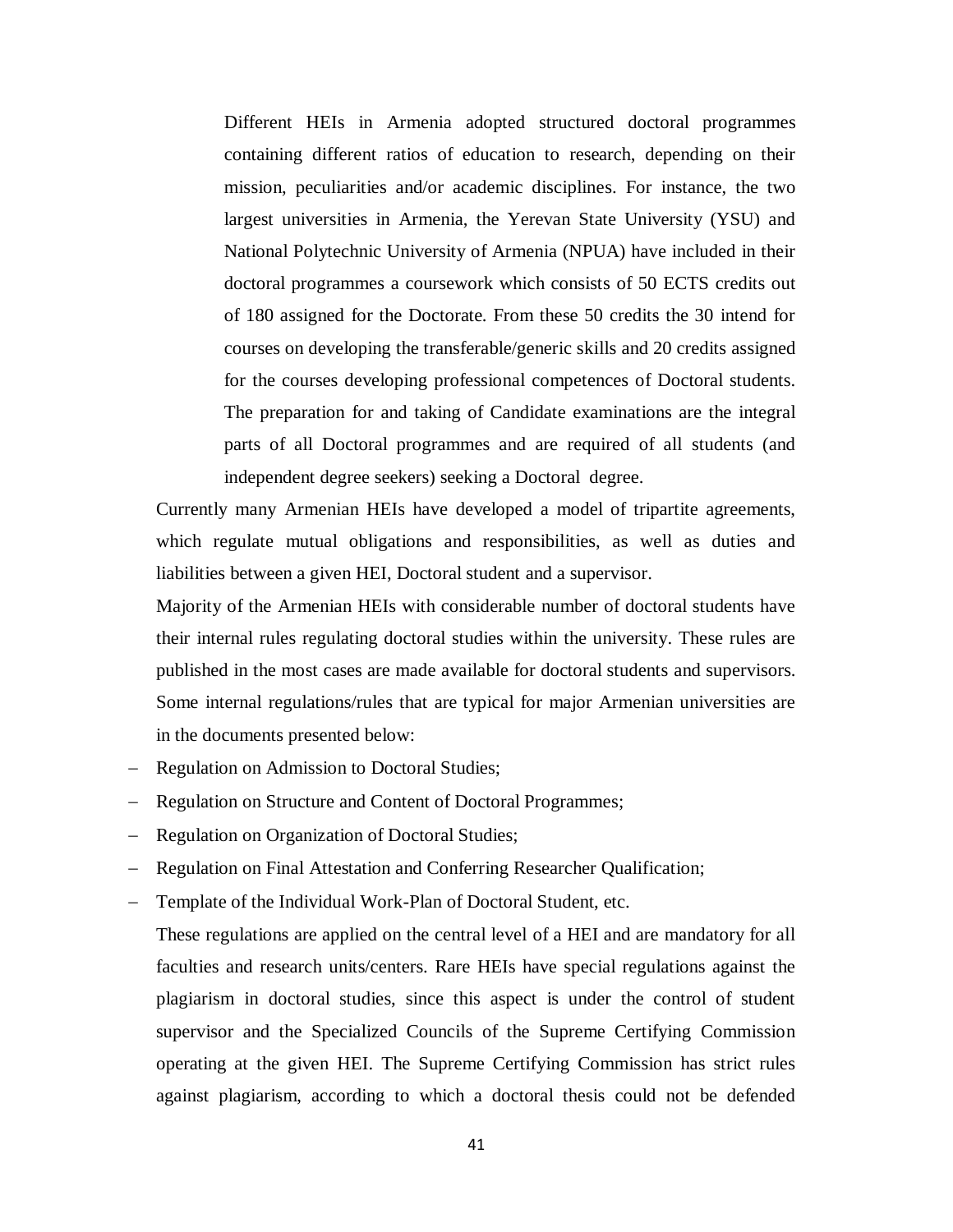anymore if the act of plagiarism is discovered before or during the defense stage. The Supreme Certifying Commission applies its own software against the plagiarism after submission of thesis by Specialized Councils and does not uphold a decision of the latter if any plagiarism is determined.

Doctoral programmes require independent work of students on thesis and imply a high degree of self-study on the part of doctoral students. There is, first of all, an annual evaluation of doctoral student's research activities by the department (laboratory, research unit, etc.) concerned. Student must present a report describing the progress being made in preparing the thesis as well as in taking the Candidate examinations. Research supervisor monitors aprogress of a Doctoral student in fulfilling his or her individual study and research plan and gives recommendations to the department concerned on the progress made by a student. There are no other special measures preventing or reducing dropouts except the annual progress reports (presenting the research results and/or thesis chapters) made by student at his or her department.

No special trainings are provided to Doctoral students by HEIs to integrate them into the society. Instead, there are several courses/modules in the educational component of Doctoral programmes, which develop and enhance some transferable skills. Different HEIs include different courses/modules in the programmes and some commonly used modules are presented below:

- Foreign Language;
- Philosophy & Methodology of Science;
- Pedagogy & Psychology;
- Scientific Ethics;
- Academic & Scientific Writing in English;
- Business Writing & Communication;
- New Teaching & Learning Technologies;
- Information Technologies;
- Methodology & Tools of Scientific Research;
- Project Development & Management;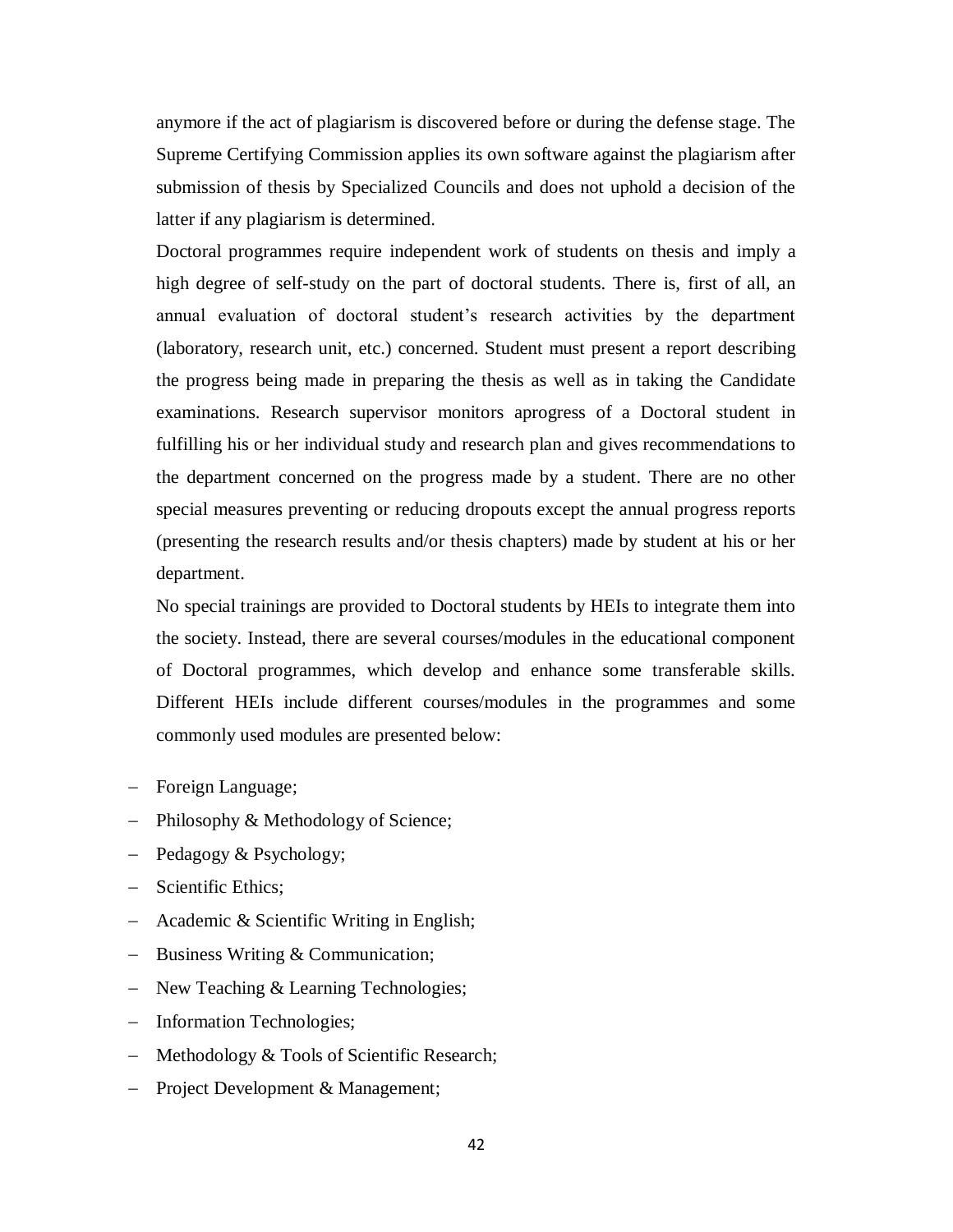- Research Management;
- Analysis Methods & Problem Solving;
- Time and Career Management;
- Human & Material Resources Management;
- Intellectual Property Rights and Patenting.

Almost all full-time Doctoral students enrolled at state HEIs are studying free of charge and receive small state stipend (allowance) but not a full-fledged scholarship which could support their research activities (this is not applied to the majority of part-time Doctoral students and to the Degree seekers). Majority of Doctoral students have jobs outside of universities to support education and some of them have teaching duties within HEIs.

The cases of financing of Doctoral theses by the industry (private or state sector) are very rare. There are several cases in the field of Microelectronics and ICT Technology which are supported by the private sector (such as "Synopsis Armenia", etc.).

There are no special alumni associations of Doctoral students. Traditionally students in Armenia continue their postgraduate studies at the same university where they received undergraduate education. Therefore, they are members of student alumni associations.

## *3. Internal quality assurance mechanisms* **CASE of YSU**

YSU QA policy was developed and approved by the YSU Academic Council (AC) in 2012 and fully complies with ESGs requirements. It defines a notion of quality at the YSU and main principles of QA, as well as goals and objectives of YSU QA system, main areas of QA, the organizational structure of QA system, QA processes and procedures as well as ongoing mechanisms of quality enhancement. In particular, the policy defines that the main goals of YSU QA system are continual improvement of quality of education and development of the quality culture. Self-assessment and improvement, expanded participation of teaching staff, students and external stakeholders as well as interconnection between internal and external QA processes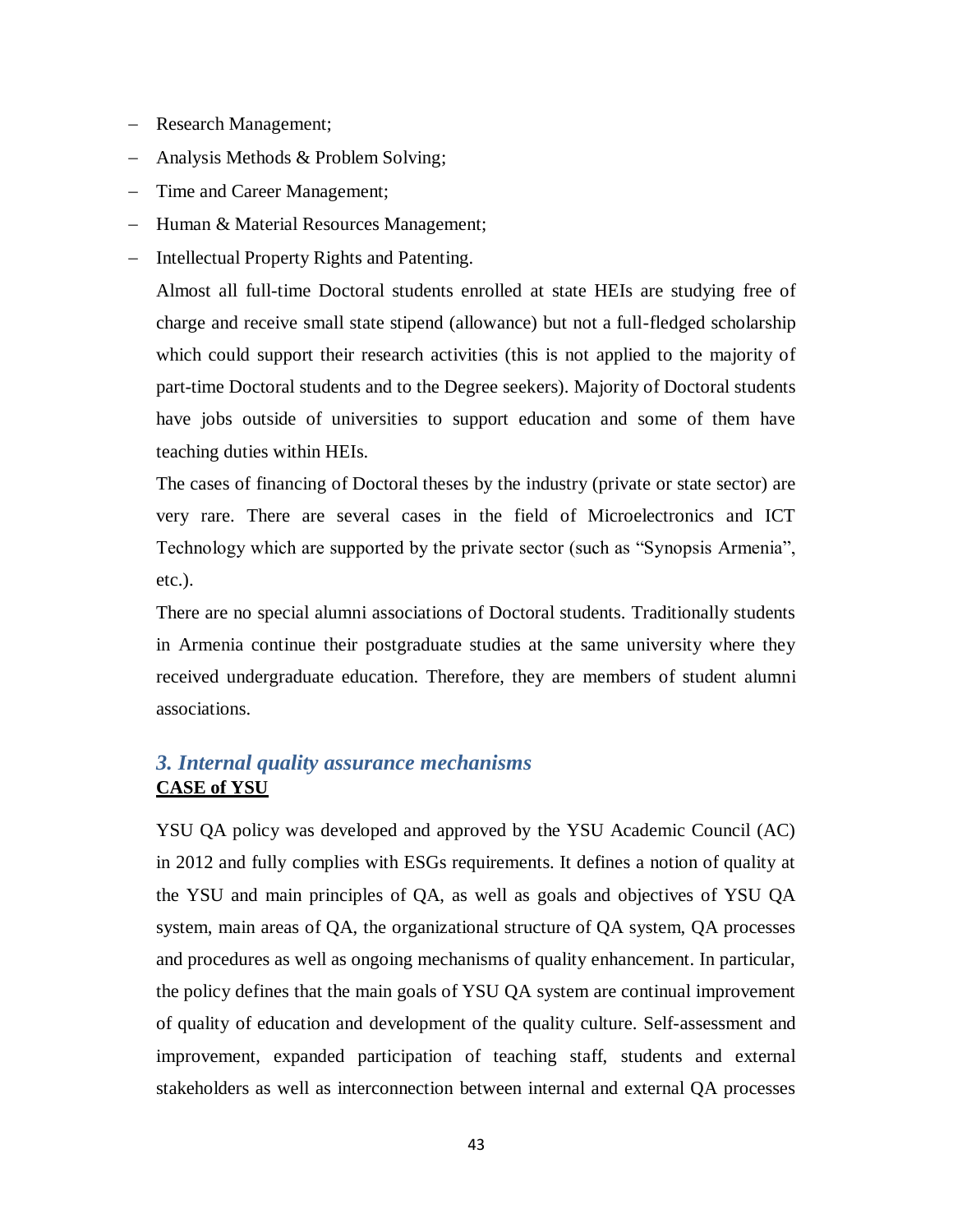are defined as one of the main principles of YSU QA. Academic standards, programmes and courses, teaching staff, teaching & learning, student assessment, academic resources, support services and infrastructure, scientific-research activities are defined as the main areas for the YSU QA policy. Corresponding processes and procedures as well as the main players are defined for every QA sphere. Moreover, the role of the students and external stakeholders (alumni, employers and external evaluators) is clearly defined in every QA process. The policy also defines the organizational structure of YSU QA system dividing up the responsibilities between the main structural units and players involved in QA processes.

Establishment of the YSU QA system in line with ESGs requirements started in 2008. It is worth mentioning that separate mechanisms and procedures of QA had existed at the YSU prior to that, such as student surveys (since 2002), teaching staff development programmes (since 2002), public information system (since 2006), graduate satisfaction surveys (since 2008), etc. However, a number of essential mechanisms and procedures of QA were missing, and the existing ones were not integrated in a common QA system. Thus targeted activities have been carried out at thr YSU during the recent years aiming at establishing a QA system meeting the ESGs requirements. Currently a number of QA mechanisms and procedures are exercised at the YSU aiming at continuous improvement of the quality of academic programmes, teaching staff and learning resources. They are as follows:

- 1. Student surveys on efficiency and quality of teaching (since 2002), due to which the professional and pedagogical qualities of the teaching staff as well as the quality of delivery of individual courses and study modules are evaluated. The results are used to develop and implement improving measures as well as in the tenured teaching staff re-election, promotion and rewarding processes ("Regulation of YSU Student Surveys on Teaching Quality & Effectiveness", approved by YSU AC in 2002, amended and revised in 2003, 2004, 2010, 2016).
- 2. Teaching staff development programmes (since 2002) aiming at improving the professional and pedagogical skills of the teaching staff. The results are taken into account when promoting and rewarding the lecturers ("Regulation on YSU Teaching Staff Development Programme", approved by YSU AC in 2002, amended and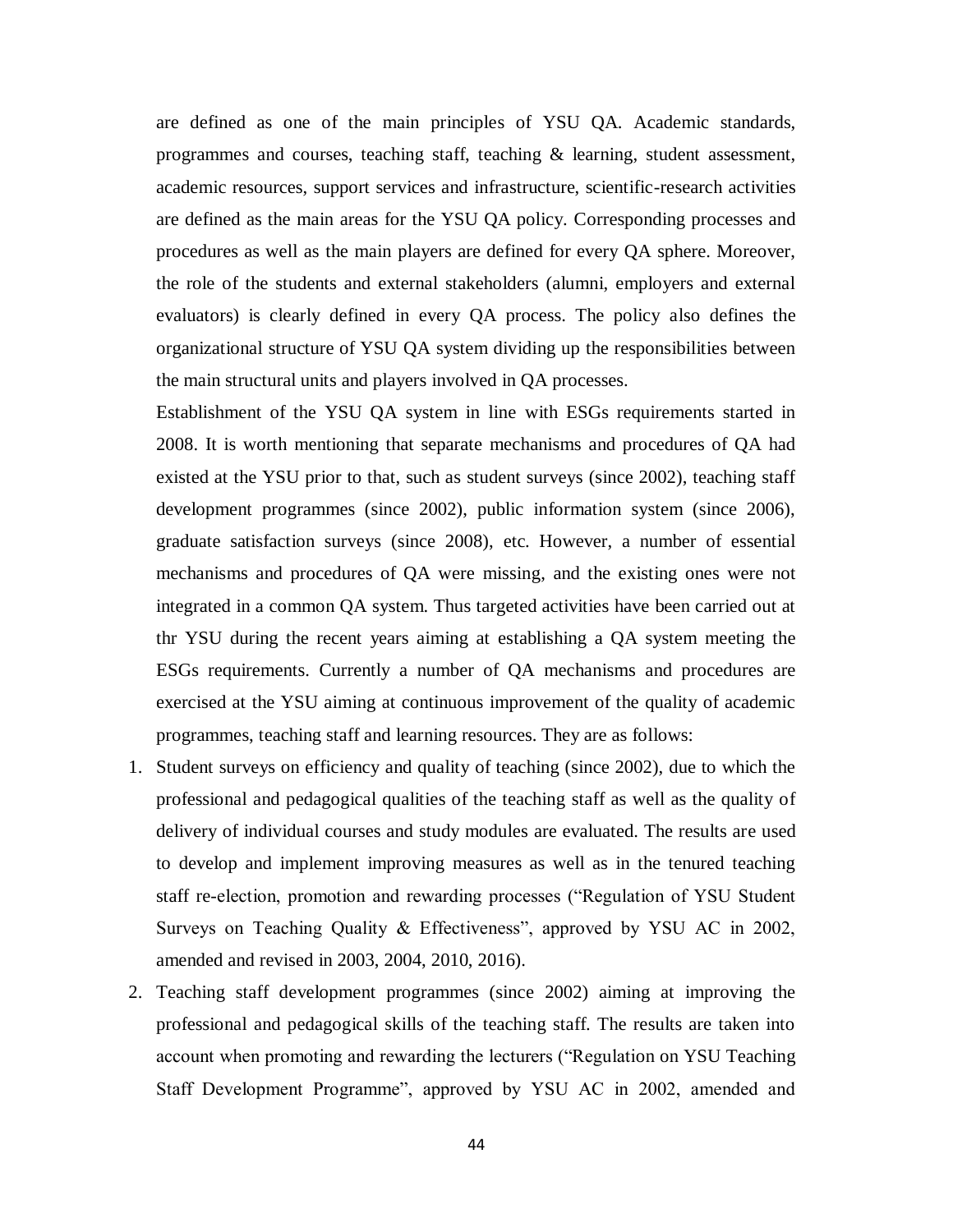revised in 2007, 2011 and 2015).

- 3. Graduate satisfaction surveys on the education received at the YSU (since 2008), through which the rate of YSU student satisfaction from the content of academic programmes and teaching methods, educational resources and student support services, organization of educational process and overall learning environment are assessed. The results are used for continuous improvement of the appropriate areas ("Regulation on Graduate Satisfaction Surveys from the Education Received in YSU", approved by YSU AC in 2010, amended and revised in 2017).
- 4. Validation, internal peer-review and official approval of academic programmes (since 2012). These processes target QA of YSU academic programmes in the stage of their development. The justification of the newly created programmes (social need, resource provision), their compliance with the requirements of the National Qualifications Framework and educational standard as well as the development quality of the programme are evaluated by these procedures. The procedures are implemented and applied for assessment of newly developed academic programmes ("Regulation on Approval of Academic Programmes", approved by YSU AC in 2011, amended and revised in 2013).
- 5. The annual monitoring and periodic review of academic programmes aims at evaluating the quality of the delivered programmes and their conformity with the set programmes goals as well as their continuous currency and relevance. The aim of this procedure is enhancement of the quality of programme implementation. (Regulation on Current Monitoring and Periodic Review of Academic Progarmmes, approved by YSU AC in 2011).

YSU has internal Quality Assurance Centre (QAC) since 2012. The main aim of the QAC is to promote implementation of internal QA mechanisms and procedures in line with ESGs requirements as well as continuous development of the quality culture. The QAC together with other administrative and educational units and bodies organizes, implements and monitors QA mechanisms and procedures defined by YSU QA policy.

YSU Academic Council (AC) also plays an essential role in IQA processes. It approves legal acts on QA and new educational programmes. Each semester AC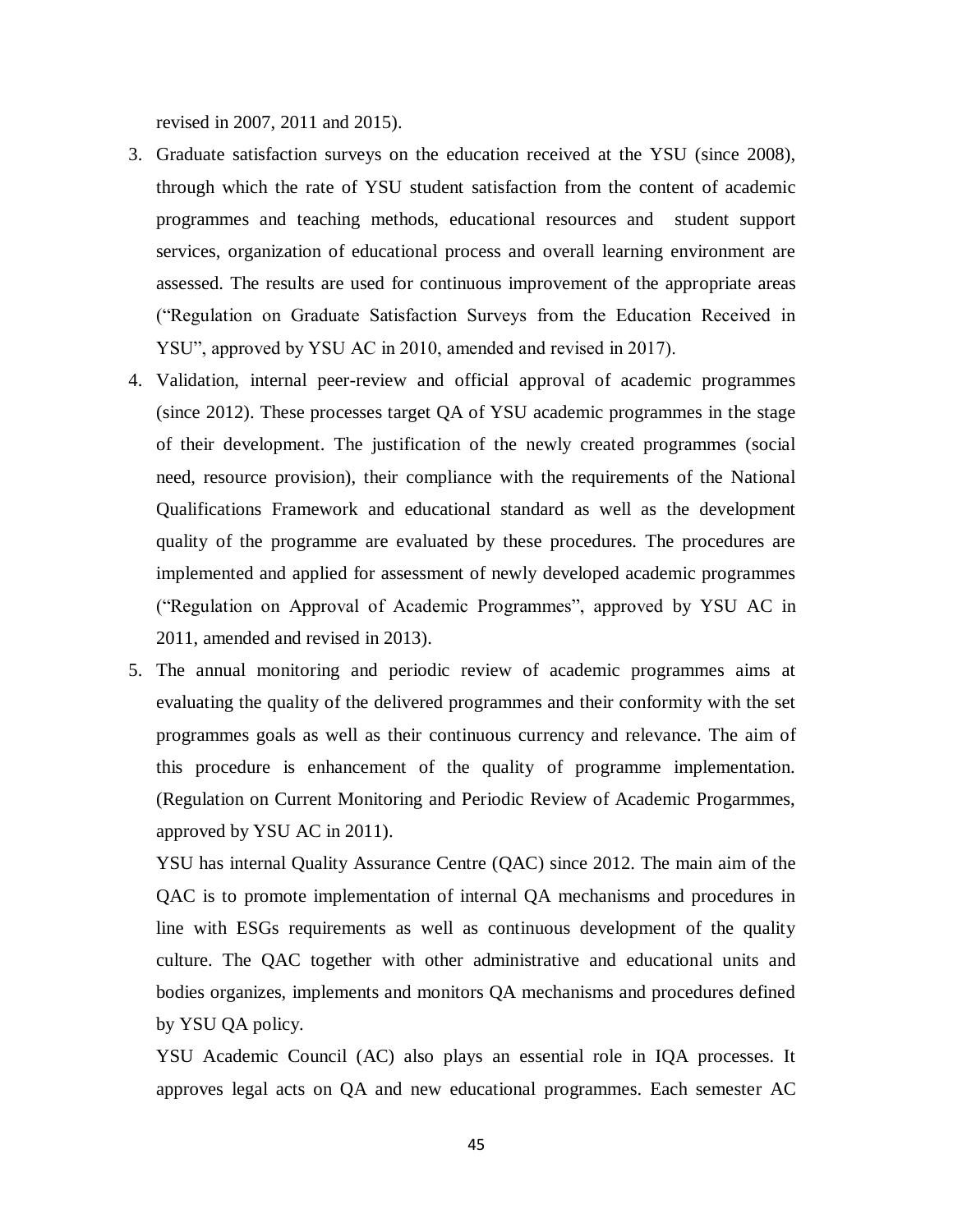hears the reports on the results of student surveys and annual reports on graduate satisfaction survey results and makes appropriate decisions (if necessary) to improve those processes. There is also YSU AC Permanent QA Committee (QAPC), which was established in 2012 to form the regulatory and methodological basis of YSU QA processes. AC representatives of administrative and teaching staffs and student body are involved in the committee. The main functions of the QAPC are as follows:

- Development of the drafts of QA legal acts,
- Providing recommendations and suggestions on implementation of QA standards, processes and procedures as well as on approval of new and reviewed academic programmes,
- Cooperation with other YSU QA structures and units.
- YSU QA policy defines centralized regulation of QA processes and their decentralized implementation. Therefore, Faculty Academic Council Permanent Quality Assurance Committees (FQAC) were established in all 19 Faculties in 2012 to effectively carry out QA processes in academic units (faculties, centers, and departments). The main functions of FQACs are:
- Providing recommendations to the faculty AC on QA issues,
- Conforming the academic programmes and courses to the requirements of YSU academic standards,
- Discussion of student survey results and suggestion of improving measures, etc. In 2012 YSU introduced a process of institutional self-assessment and a pilot selfassessment was launched in Faculty of Biology to provide adequate basis for external quality evaluation and accreditation.

On the Doctoral level main QA processes are carried out by Specialized Councils at each university and the Higher Certification Commission of RA as described above in 2.2. The Specialized Council is responsible for the quality and objectivity of the evaluation of the thesis and the Supreme Certifying Commission supervises the activity of the Specialized Councils and even can dissolve them if the quality of their work is low. Internal QA mechanisms are mainly laid down with Doctoral student supervisor and the respective professional department through implementing an annual evaluation of student research activities (work on the thesis).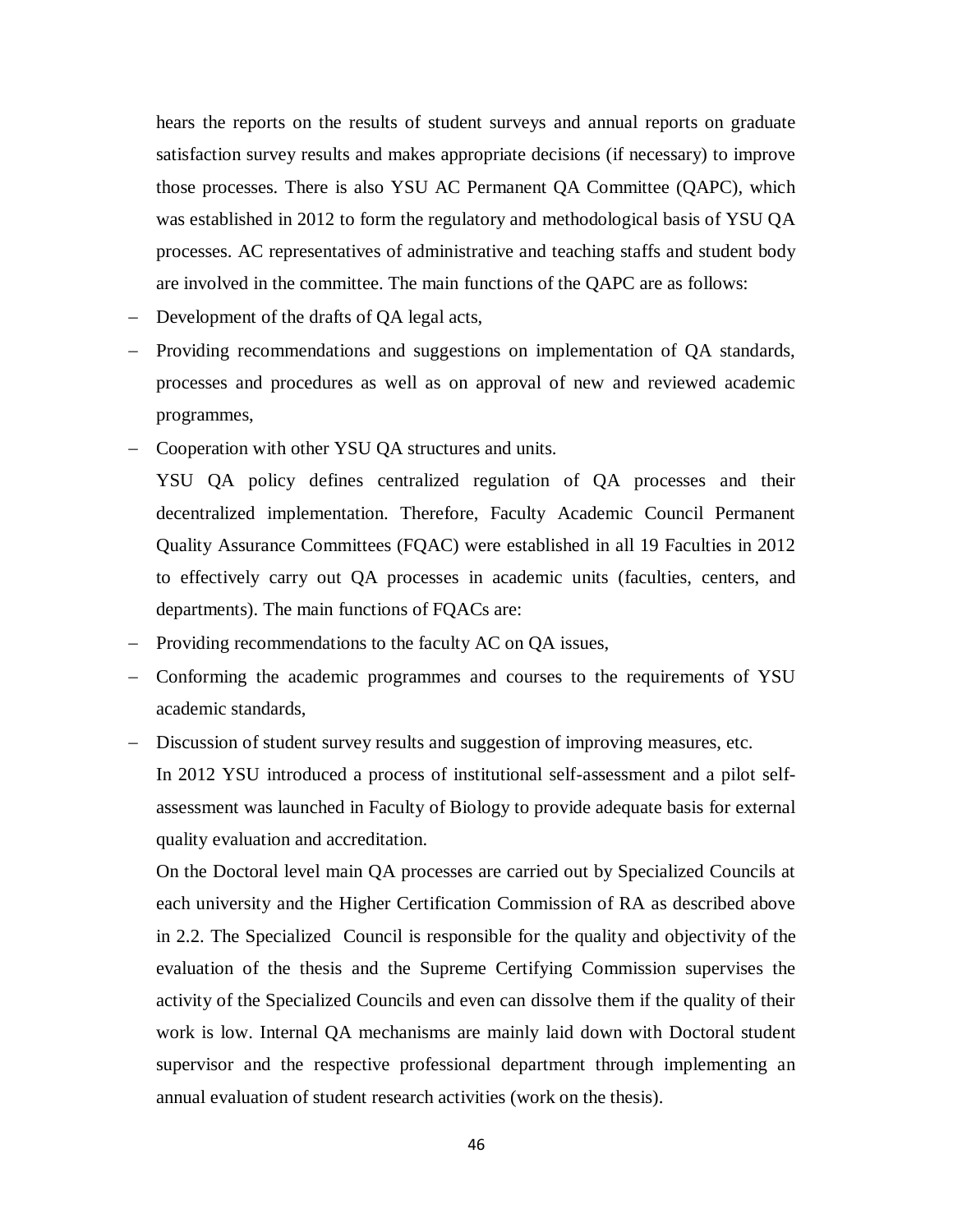| <b>ESG PART</b> |            |    |                            |
|-----------------|------------|----|----------------------------|
| 1               | <b>YES</b> | NO | <b>EXPLAIN</b>             |
| Does HEI        | <b>YES</b> |    | YSU IQA policy foresees    |
| have a policy   |            |    | IQA standards,             |
| to guarantee    |            |    | mechanisms and             |
| internally      |            |    | procedures to ensure       |
| quality of the  |            |    | quality of Bachelor's and  |
| Degrees         |            |    | Master's programmes. It    |
| delivered?      |            |    | doesn't have reflection on |
|                 |            |    | the Doctoral programmes    |
|                 |            |    | (research education).      |
| If yes, is it   | <b>YES</b> |    | It is widely disseminated  |
| made public     |            |    | and discussed among        |
| and part of     |            |    | internal stakeholders and  |
| its strategic   |            |    | made available on YSU      |
| management      |            |    | website. It has served as  |
| ?               |            |    | a main guiding document    |
|                 |            |    | during development of      |
|                 |            |    | IQA strategy of the new    |
|                 |            |    | <b>YSU</b> Strategic       |
|                 |            |    | Development Plan for       |
|                 |            |    | 2016-2020.                 |
| If yes, do      | <b>YES</b> |    | There are several central  |
| they have       |            |    | and faculty-level          |
| appropriate     |            |    | structures/bodies          |
| structure and   |            |    | responsible for the IQA    |
| processes?      |            |    | at YSU. These structures   |
|                 |            |    | are: YSU QA Centre, QA     |
|                 |            |    | Commission of YSU          |
|                 |            |    | Academic Council and       |
|                 |            |    | 19 QA Commissions of       |
|                 |            |    | <b>Faculty Academic</b>    |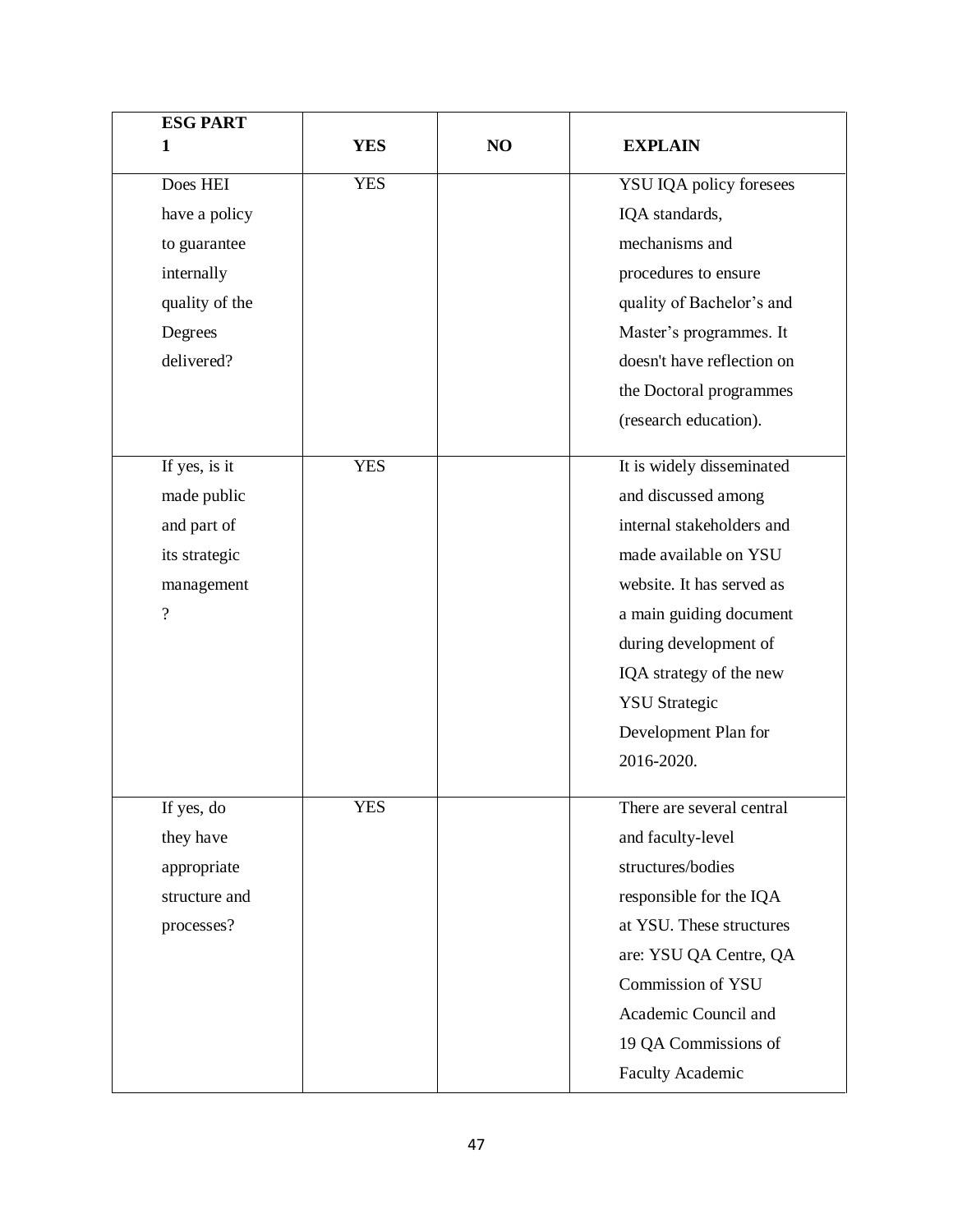|             |            |    | Councils. There are also       |
|-------------|------------|----|--------------------------------|
|             |            |    | appropriate IQA                |
|             |            |    | procedures, which are in       |
|             |            |    | line with ESGs.                |
| Are the     | <b>YES</b> |    | Students enrolled in           |
| pedagogical |            |    | <b>Bachelor's and Master's</b> |
| methods and |            |    | programmes upon                |
| methods of  |            |    | completion of each             |
| delivery    |            |    | semester evaluate the          |
| assessed?   |            |    | courses (effectiveness of      |
|             |            |    | teaching) they took part.      |
|             |            |    |                                |
| Does the    |            | NO | Effectiveness of               |
| university  |            |    | supervision of Doctoral        |
| assess the  |            |    | theses is assessed only        |
| supervision |            |    | according to the integral      |
| of the      |            |    | criteria - the ratio of        |
| director of |            |    | students defended their        |
| thesis      |            |    | theses to the total number     |
|             |            |    | of students supervised by      |
|             |            |    | a certain supervisor.          |
| Does the    |            | NO | There is no such kind of       |
| PhD student |            |    | assessment/feedback            |
| assess the  |            |    | procedures for Doctoral        |
| supervision |            |    | students but Bachelor's        |
| of his/her  |            |    | and Master's programme         |
| director    |            |    | students do evaluate           |
| during      |            |    | teaching effectiveness of      |
| his/her     |            |    | their teachers.                |
| thesis?     |            |    |                                |
| Does the    | <b>YES</b> |    | The success (completion)       |
| university  |            |    | rate of the Doctorate at       |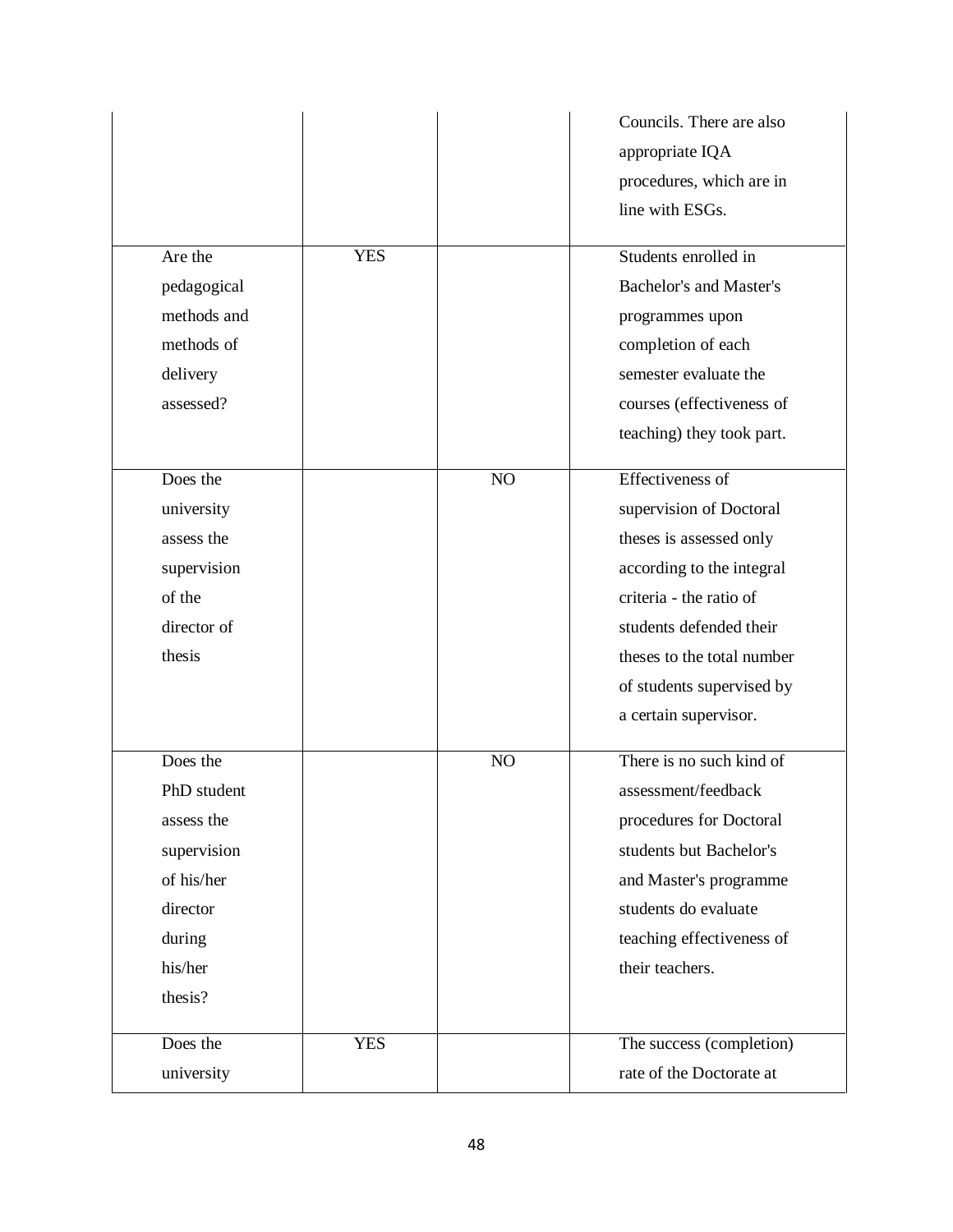| assess the    |            |    | YSU is monitored on a       |
|---------------|------------|----|-----------------------------|
| success rates |            |    | yearly basis and defined    |
| at the        |            |    | as a ratio of students      |
| doctorate?    |            |    | defended theses in a        |
|               |            |    | given cohort of students    |
|               |            |    | to the total number of      |
|               |            |    | students enrolled in that   |
|               |            |    | cohort.                     |
| Are the       | <b>YES</b> |    | These criteria are          |
| criteria for  |            |    | included in the YSU         |
| the           |            |    | Research KPIs (Key          |
| assessment    |            |    | Performance Indicators),    |
| made public?  |            |    | which is published          |
|               |            |    | periodically and made       |
|               |            |    | available on the YSU        |
|               |            |    | website.                    |
|               |            |    |                             |
|               |            |    |                             |
| Is            |            | NO | These criteria are          |
| assessment    |            |    | calculated by the staff of  |
| carried out   |            |    | the YSU Doctoral            |
| by an         |            |    | <b>Education Department</b> |
| external      |            |    | (Aspirantura).              |
| examiner?     |            |    |                             |
| Is there a    | <b>YES</b> |    | Doctoral students can       |
| procedure     |            |    | appeal to the head of the   |
| for students  |            |    | Department, dean of the     |
| appeals?      |            |    | Faculty and then to the     |
|               |            |    | Vice-rector for Scientific  |
|               |            |    | Affairs on different        |
|               |            |    | issues related to their     |
|               |            |    | education, research or      |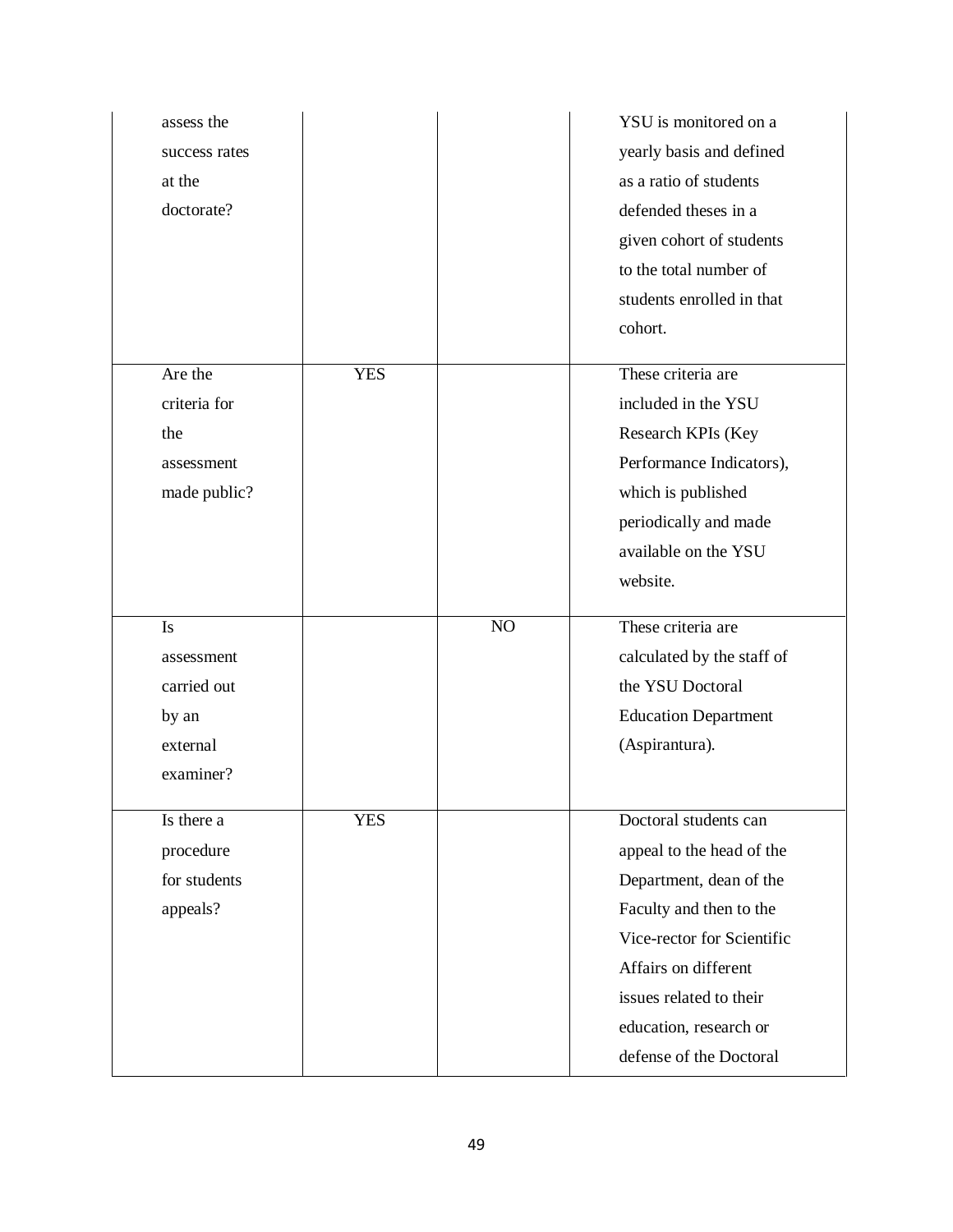|                                                       |            | thesis.                                                                                                                                                                                                                                   |
|-------------------------------------------------------|------------|-------------------------------------------------------------------------------------------------------------------------------------------------------------------------------------------------------------------------------------------|
| Are there<br>regulations<br>for student<br>admission? | <b>YES</b> | Admission criteria and<br>procedures for Doctoral<br>students are regulated on<br>the national/system level<br>(i.e. for all HEIs in<br>Armenia) by the Higher<br><b>Certification Commission</b><br>(HCC) of the Republic of<br>Armenia. |
| Are there<br>regulations<br>for student               | <b>YES</b> | Doctoral student<br>progression is assessed<br>on an annual basis by the                                                                                                                                                                  |
| progression?                                          |            | specialization department<br>based on the oral report<br>of the student about his                                                                                                                                                         |
|                                                       |            | or her research results<br>(work done on the thesis,<br>published research                                                                                                                                                                |
|                                                       |            | articles, presentations in<br>scientific conferences,<br>etc.) as well as                                                                                                                                                                 |
| How is the                                            | <b>YES</b> | coursework completed.<br>Supervision of Doctoral                                                                                                                                                                                          |
| competence                                            |            | students is regulated by                                                                                                                                                                                                                  |
| of teachers                                           |            | <b>Supreme Certifying</b>                                                                                                                                                                                                                 |
| assessed?                                             |            | Commission, which has                                                                                                                                                                                                                     |
|                                                       |            | an ultimate privilege to                                                                                                                                                                                                                  |
|                                                       |            | give the right for                                                                                                                                                                                                                        |
|                                                       |            | supervision, based on the                                                                                                                                                                                                                 |
|                                                       |            | level of supervisor's                                                                                                                                                                                                                     |
|                                                       |            | qualification (only                                                                                                                                                                                                                       |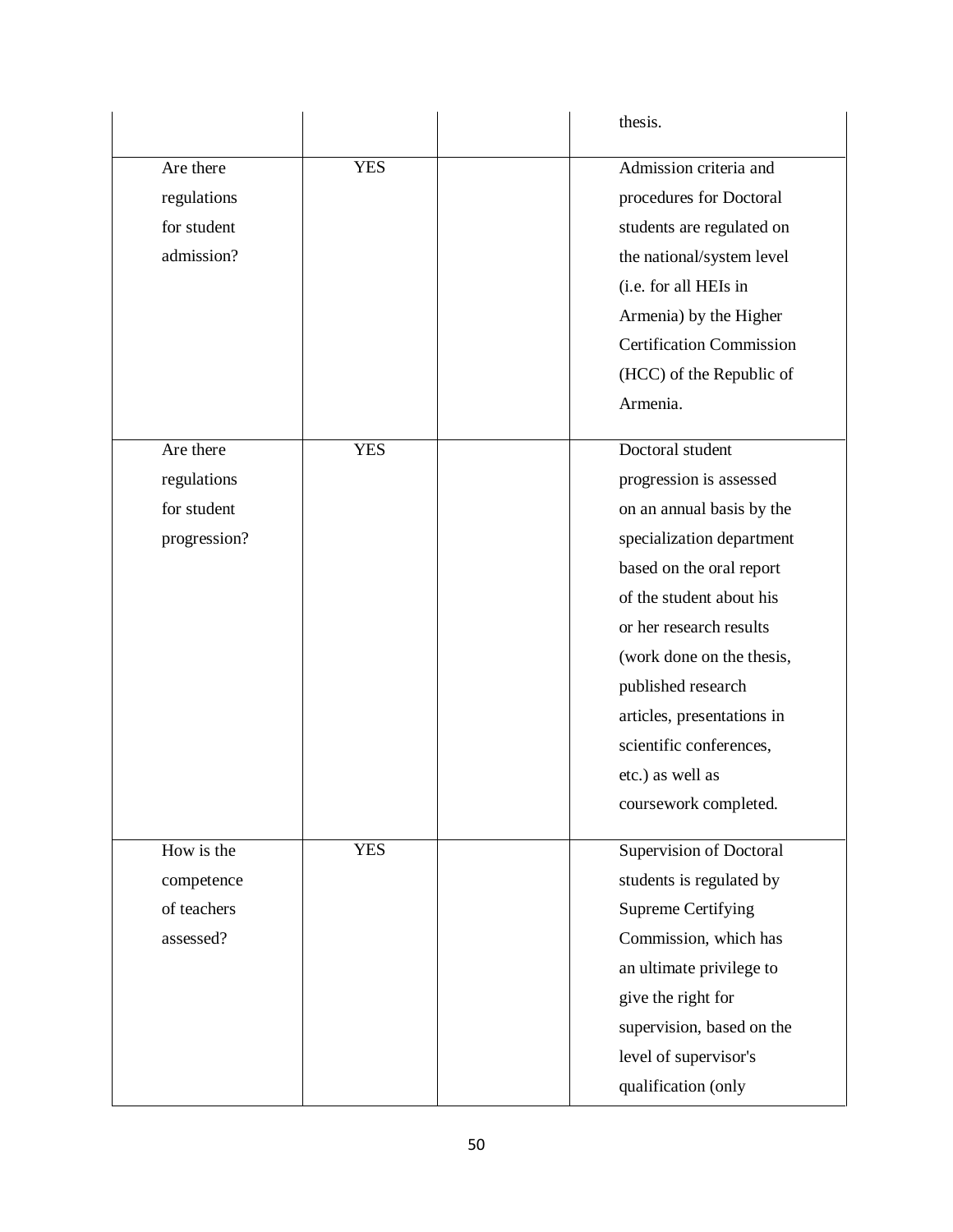|                    |            | Doctor or Candidate of      |
|--------------------|------------|-----------------------------|
|                    |            | Science degrees),           |
|                    |            | research field and the      |
|                    |            | number and focus of the     |
|                    |            | recent publications in      |
|                    |            | scientific journals.        |
|                    |            |                             |
| Are there          | <b>YES</b> | YSU academic staff is       |
| fair and           |            | recruited according to the  |
| transparent        |            | formal criteria and         |
| procedures         |            | procedures, which are       |
| for the            |            | stated in the appropriate   |
| recruitment        |            | regulation adopted by       |
| of staff?          |            | <b>YSU</b> Academic Council |
|                    |            | in 2013. Recruitment of     |
|                    |            | the academic staff is       |
|                    |            | carried out on the          |
|                    |            | competitive basis based     |
|                    |            | on the                      |
|                    |            | qualification/scientific    |
|                    |            | degree, research            |
|                    |            | accomplishments and         |
|                    |            | pedagogical experience.     |
|                    |            |                             |
| Does the           | <b>YES</b> | The following               |
| <b>HEI</b> collect |            | quantitative and            |
| analyses and       |            | qualitative data are        |
| use relevant       |            | collected and used by       |
| information        |            | <b>Doctoral Studies</b>     |
| for the            |            | Department: number of       |
| management         |            | students admitted per       |
| of Cycle 3?        |            | specialty, number of total  |
|                    |            | doctoral students, number   |
|                    |            | of defended theses per      |
|                    |            | specialty per year,         |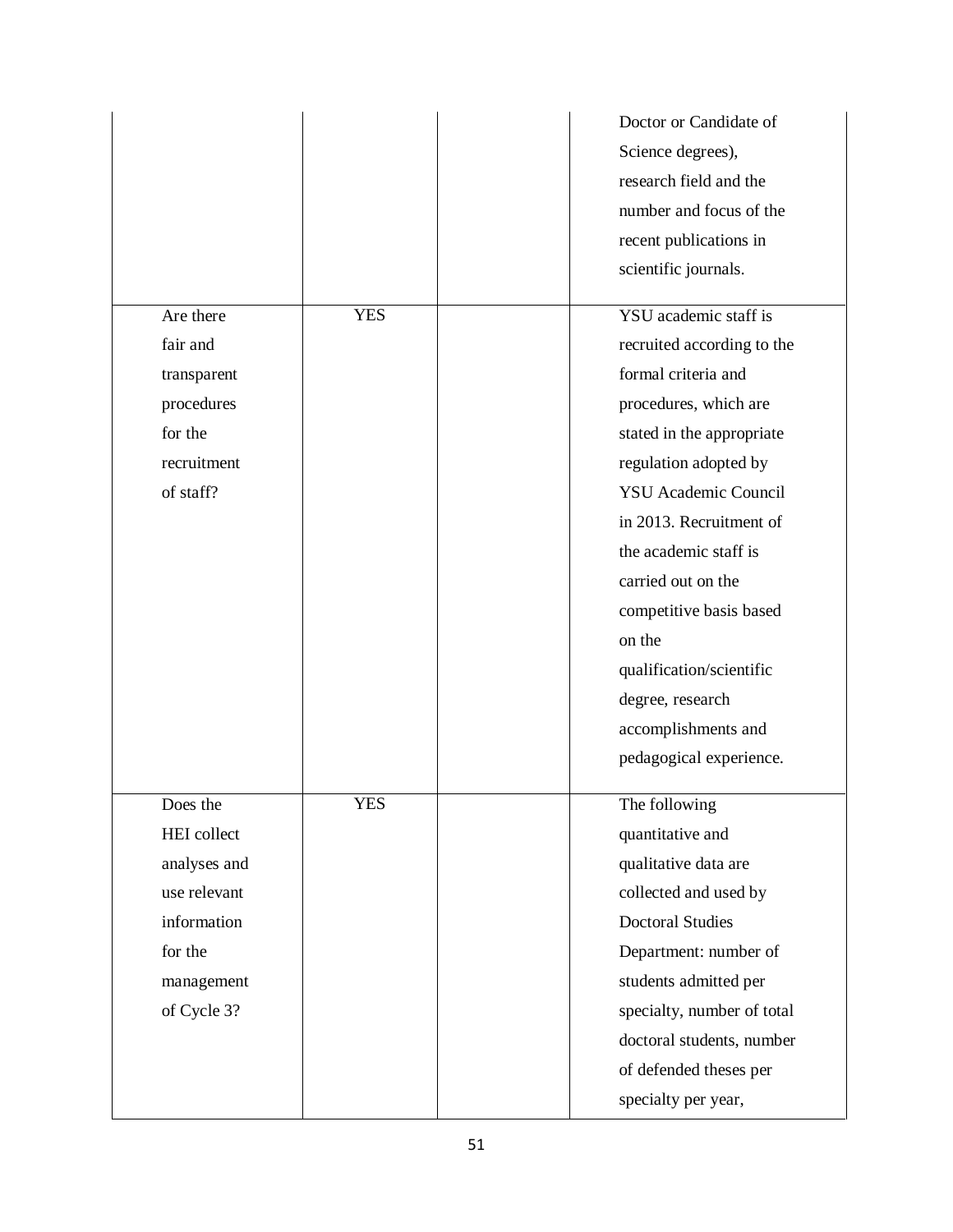|              |            | students                    |
|--------------|------------|-----------------------------|
|              |            | attestation/progression     |
|              |            | results per semester and    |
|              |            | per year, number of         |
|              |            | published scientific        |
|              |            | papers, number of           |
|              |            | collected credits from      |
|              |            | coursework, number of       |
|              |            | defended theses,            |
|              |            | information on thesis       |
|              |            | supervisors, etc.           |
|              |            |                             |
| Does the     | <b>YES</b> | A detailed information      |
| HEI publish  |            | related to the terms and    |
| clear,       |            | conditions of: (i)          |
| accurate and |            | Doctoral student            |
| objective    |            | admission (e.g. number      |
| information  |            | of places per specialty     |
| on Cycle 3?  |            | and mode of study, list of  |
|              |            | entrance examinations,      |
|              |            | criteria and procedures     |
|              |            | for enrollment              |
|              |            | competition, etc.); (ii)    |
|              |            | <b>Study in Doctoral</b>    |
|              |            | programmes (i.e. brief      |
|              |            | description of the          |
|              |            | programmes,                 |
|              |            | requirements for            |
|              |            | coursework/credits and      |
|              |            | candidate examinations,     |
|              |            | etc.); (iii) Graduation and |
|              |            | defense. Brief abstracts    |
|              |            | of the theses to be         |
|              |            | defended and other          |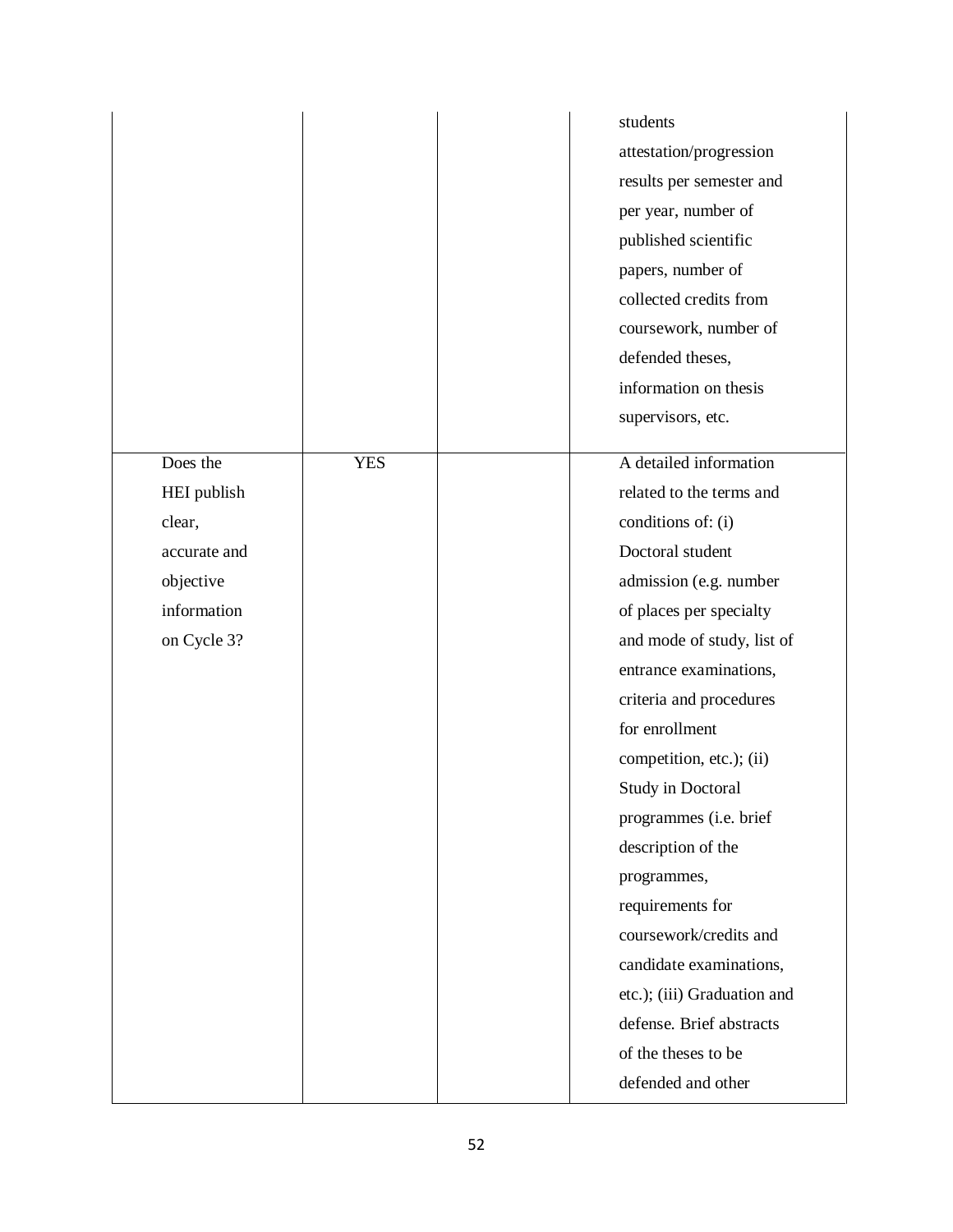|               |    | relevant information are<br>made available on the<br>YSU Web-site. |
|---------------|----|--------------------------------------------------------------------|
| Are the       | NO | There is no monitoring                                             |
| Cycle 3       |    | system for Doctoral                                                |
| programs      |    | programmes at YSU yet.                                             |
| well          |    |                                                                    |
| monitored?    |    |                                                                    |
| Are the       | NO | There are no adopted                                               |
| Cycle 3       |    | ongoing monitoring and                                             |
| programs      |    | periodic review criteria                                           |
| reviewed and  |    | and procedures at YSU                                              |
| modified?     |    | yet.                                                               |
| Can the PhD   | NO | Bachelor's and Master's                                            |
| students      |    | programme students can                                             |
| make their    |    | evaluate the knowledge                                             |
| own           |    | and skills acquired during                                         |
| evaluation of |    | study in YSU through the                                           |
| skills        |    | graduate satisfaction                                              |
| acquired      |    | surveys, which is                                                  |
| throughout    |    | conducted in YSU                                                   |
| their thesis? |    | already 9 years. But this                                          |
|               |    | survey is not conducted                                            |
|               |    | for Doctoral students.                                             |
|               |    |                                                                    |

### **CASE of SAFAA**

SAFAA's QA center was established in 2012 in the frames of TEMPUS DIUSAS project, and SAFAA started to develop quality culture at the institution referring to the ESG requirements. The Quality Assurance Center is an independent structural unit of the institution reporting directly to the Rector. The independence of the Center guarantees the objectivity of the self-evaluation. The Center's activities are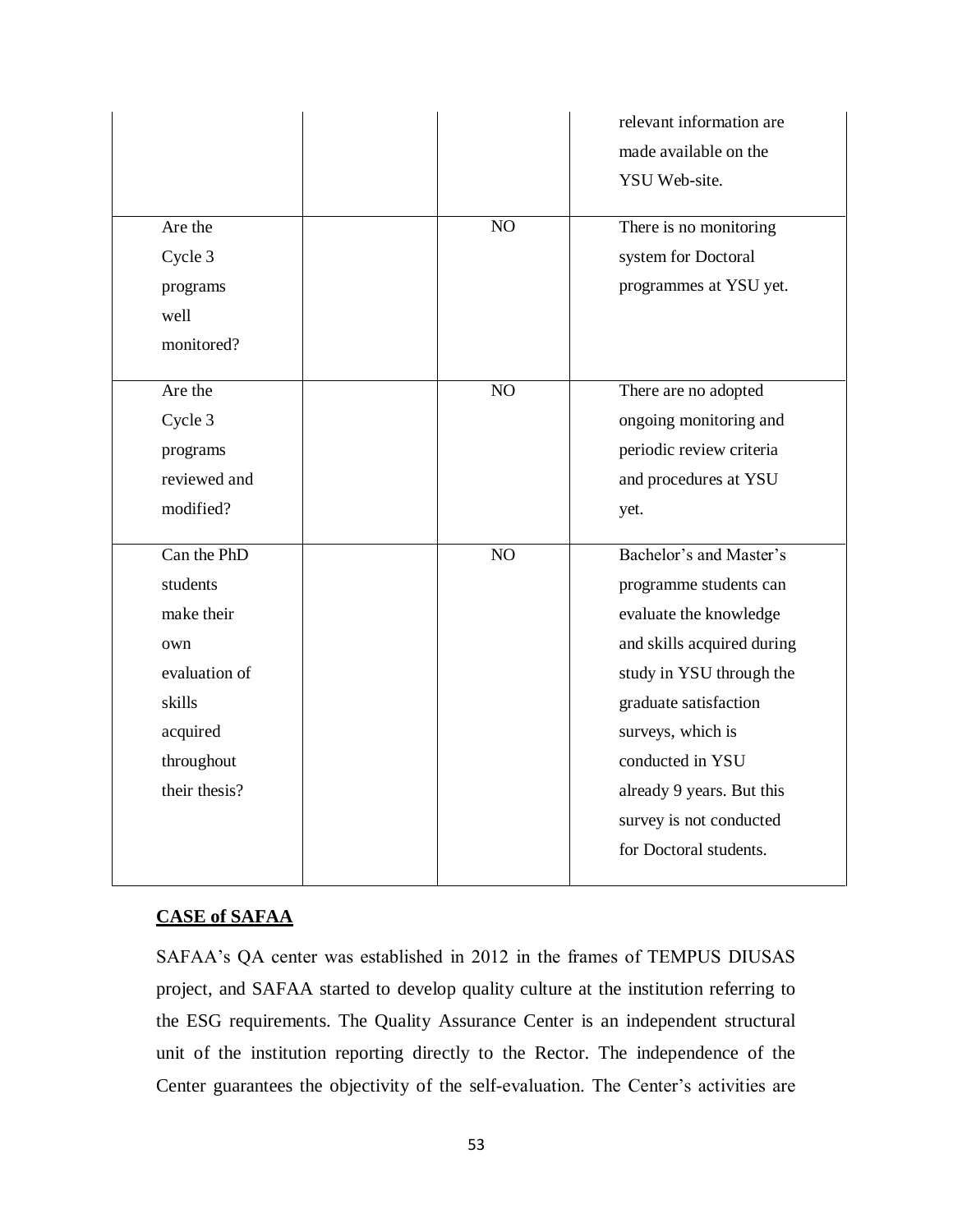regulated by the Provisions of the "QA Center Regulation" adopted by the Rector. The functions of the Center are as follows:

- Coordinate QA internal processes;
- Interpret external quality assurance requirements and make them available to all stakeholders and staff involved in QA processes;
- Implement annual preparation processes for institutional and programme selfassessment reports;
- Train the staff about quality assurance approaches;
- Increase stakeholders' awareness about the processes in SAFAA;
- Organize and elaborate on issues related to external quality assurance processes;
- Develop monitoring mechanisms that will enable to make improvements through PDCA principle;
- Promote continuous improvement of all processes in the institution and establishment of quality culture;
- Monitor the review process of Academic Programmes carried out by the Chairs to make the programmes in line with the European educational standards;
- Develop mechanisms that will enable to evaluate:
- 1. teaching methodology ("Course efficiency evaluation" conducted among students),
- 2. student assessment system (Survey among students and teachers),
- 3. current resources in SAFAA and provided services (Survey among students and teachers),
- 4. work done by teaching and administrative staff,
- 5. admissions (Survey among fresh students),
- 6. awareness of applicants (Survey among applicants),
- 7. level of employer satisfaction with alumni (Survey among employers),
- 8. level of alumni satisfaction with the education they received in SAFAA (Survey among alumni).

The survey results are available on SAFAA's official website and represented to the management for the decision making. The survey results are discussed with the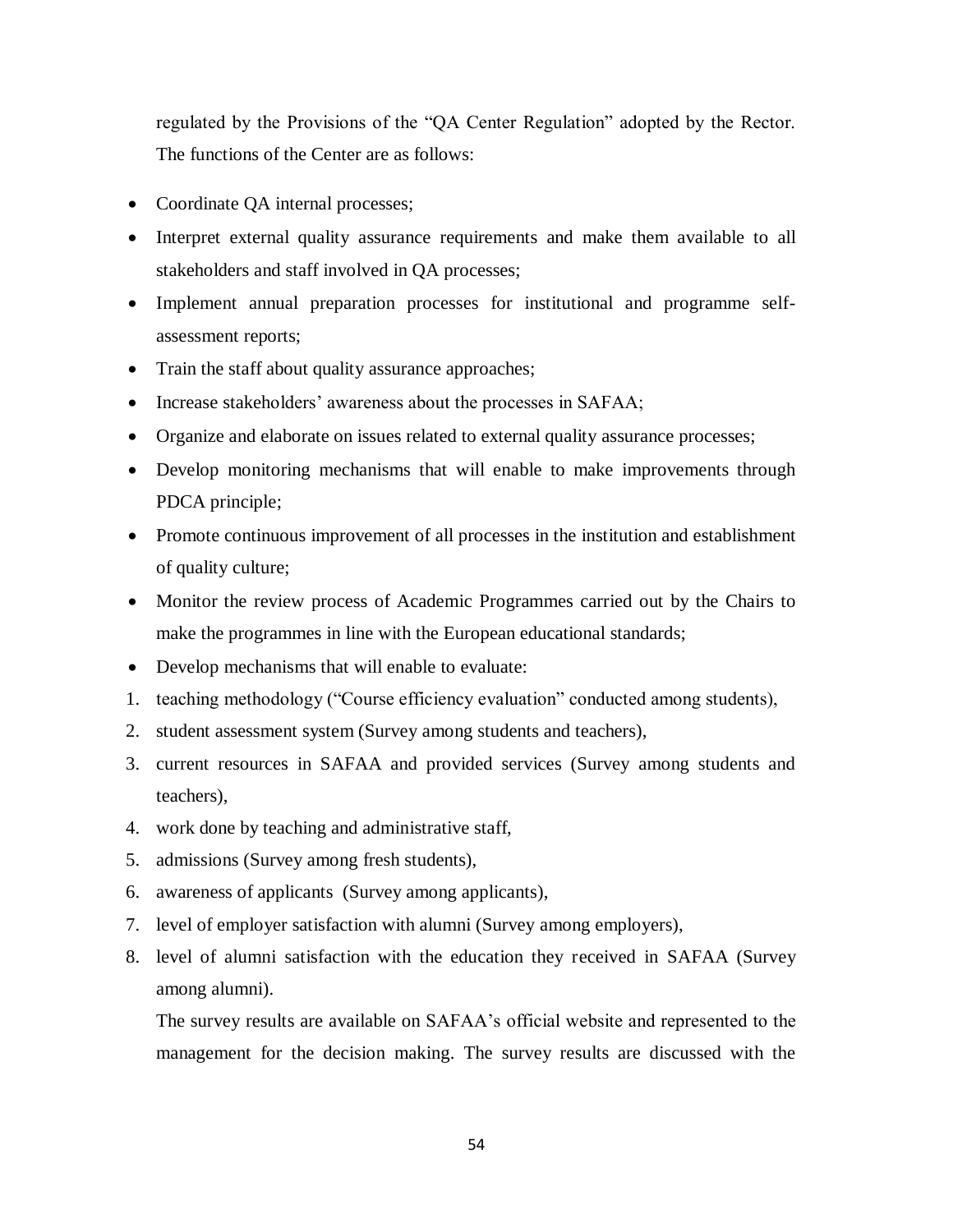stakeholders as well. The results reflect on the long-term and short-term plans of SAFAA as well.

Since 2012 SAFAA undertook the development of QA policy, tools and mechanisms. The main goal of SAFAA QA policy is the continuous improvement of SAFAA activities. In its functioning SAFAA values the following:

- Involvement of internal and external stakeholders in quality management system, thus making them part of SAFAA's decision making and administrative processes, development and redevelopment of Academic Programmes and a number of other processes;
- Ensuring transparency through providing information and reports on different processes to internal and external stakeholders.

SAFAA's quality policy is reflected in a number of documents that successfully coordinate current processes:

- Regulation on Department Annual Planning, Monitoring, Evaluation and Improvement
- Quality Assurance Manual ,
- Guide for Academic Programme Development and Review ,
- SAFAA's Code of Conduct, etc.

Defense of doctoral theses of SAFAA doctoral students is held by Specialized Council of National Academy of Sciences of Armenia.

For the effective functioning of the institution SAFAA takes into account the current requirements in higher education area from the perspective of internal quality assurance, SAFAA performs based on PDCA cycle.

At 3rd level there is still a need for the development of tools and mechanisms for doctoral Programme and research quality assurance taking into consideration ESG, Salzburg Principles and external QA standards.

In recent years, YSAFA attached particular importance to the development of research and revision of the research Programme in line with the international and national standards. The first and one of the most crucial steps was the involvement in the EU funded TEMPUS "VERITAS – Structural Development of the Third Cycle Based on Salzburg Principles" project [\(www.tempusveritas.am\)](http://www.tempusveritas.am/). Within the project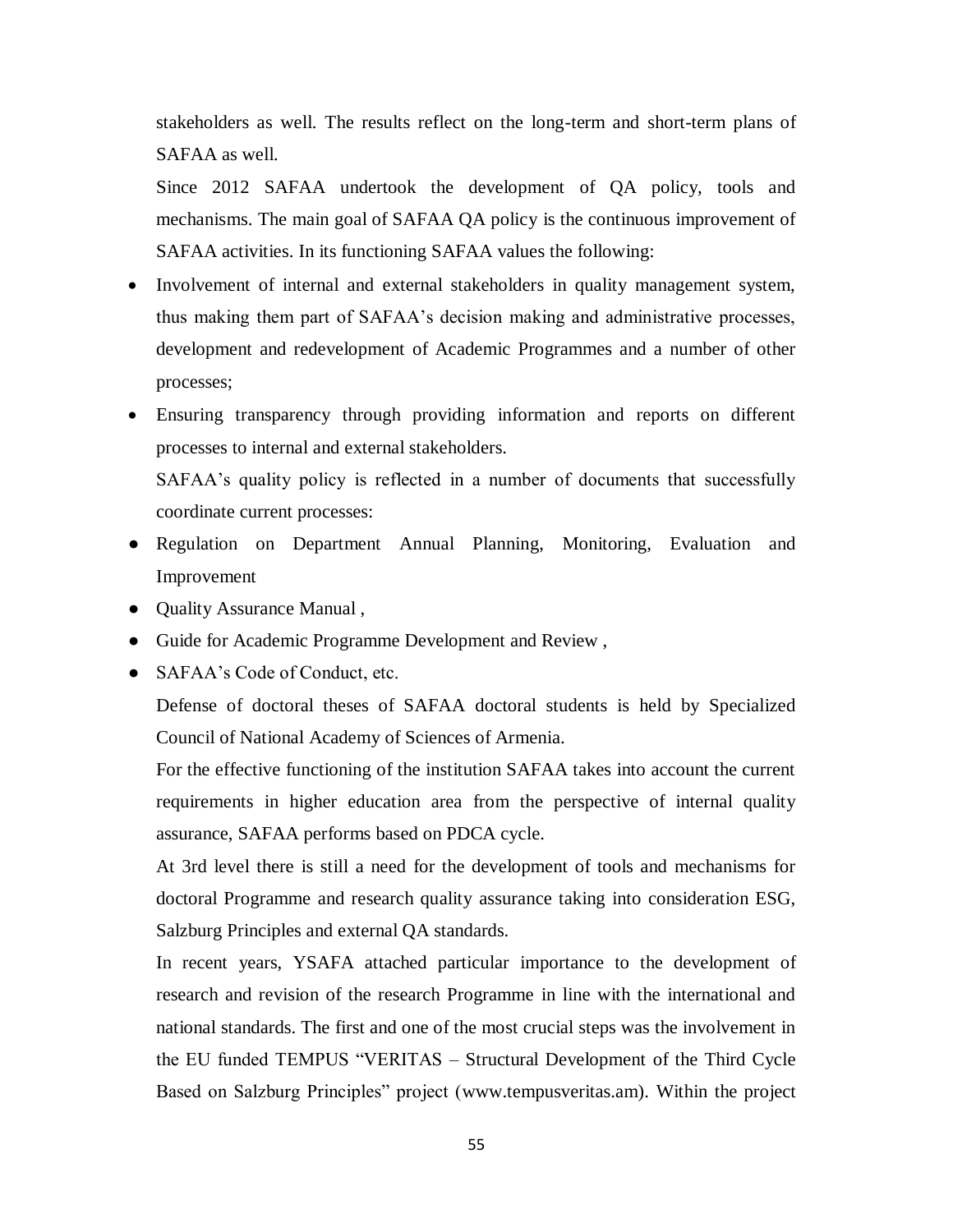the doctoral Programme was totally revised and redesigned in line with National Qualification Framework, Salzburg Principles and national newly developed QA standards. The cooperation with national, EU partners in general and with RA Supreme Certifying Commission opens new possibilities to respond to the contemporary demands with regard to research.

For the first time, SAFAA conducted self-evaluation of the revised programme outlining the current gaps and conducting SWOT analysis. The report was externally evaluated and the recommendations are taken into account for the further improvements of the 3rd cycle at SAFAA.

| <b>ESG PART 1</b>  | <b>YES</b> | NO | <b>EXPLAIN</b>      |
|--------------------|------------|----|---------------------|
| Does HEI have a    | <b>YES</b> |    | The university has  |
| policy to          |            |    | a quality           |
| guarantee          |            |    | assurance policy,   |
| internally quality |            |    | which includes      |
| of the Degrees     |            |    | institution's all   |
| delivered?         |            |    | activity areas.     |
| If yes, is it made | <b>YES</b> |    | Quality assurance   |
| public and part of |            |    | policy is presented |
| its strategic      |            |    | in YSAFA            |
| management?        |            |    | Quality assurance   |
|                    |            |    | Handbook which      |
|                    |            |    | is available on     |
|                    |            |    | official website.   |
| If yes, do they    | <b>YES</b> |    | They do have well   |
| have appropriate   |            |    | structure and       |
| structure and      |            |    | processes.          |
| processes?         |            |    |                     |
| Are the            |            | NO | In Cycle 3 the      |
| pedagogical        |            |    | pedagogical         |
| methods and        |            |    | methods and         |
| methods of         |            |    | methods of          |
| delivery assessed? |            |    | delivery are not    |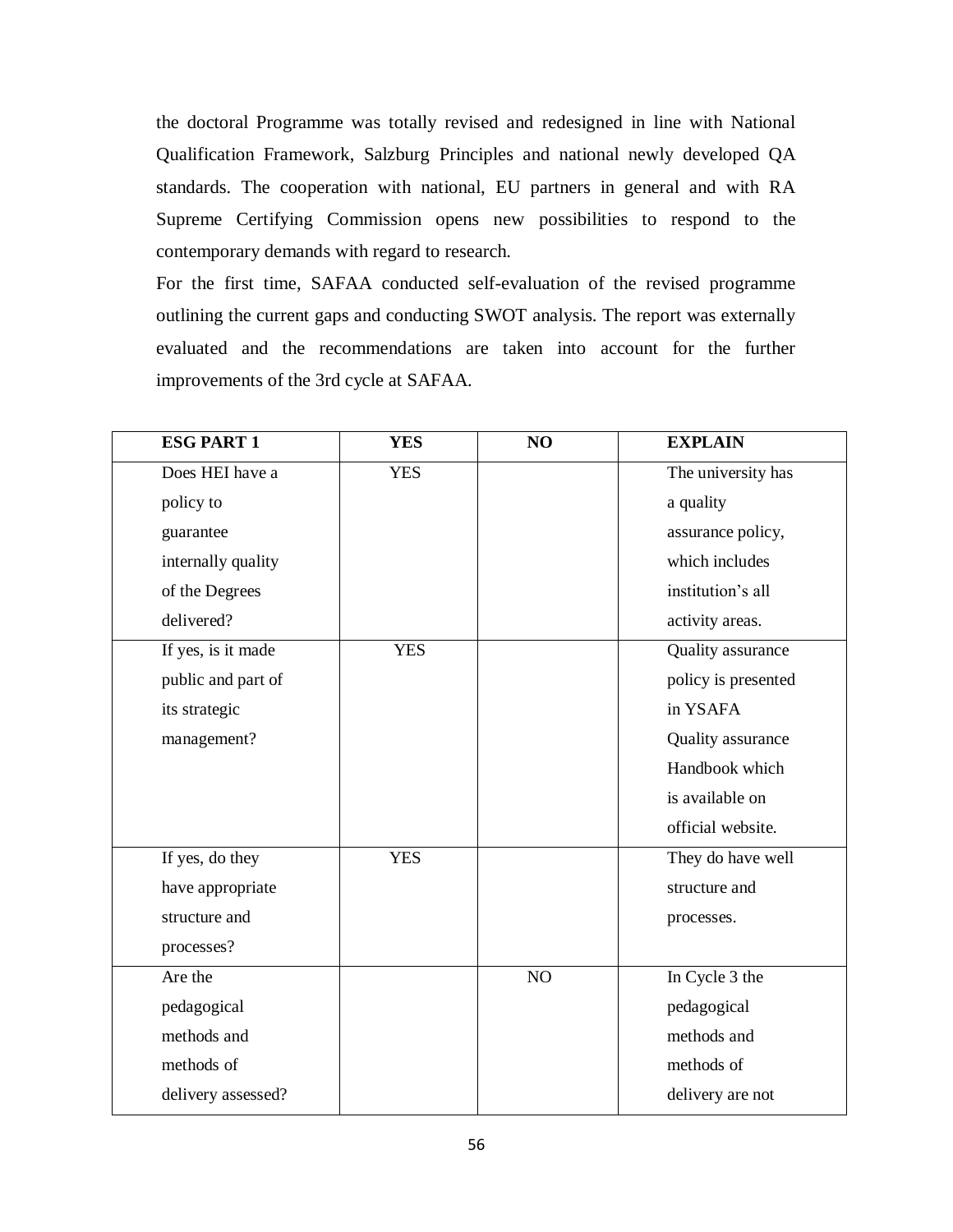|                    |          | assessed but the    |
|--------------------|----------|---------------------|
|                    |          | university has that |
|                    |          | experience for      |
|                    |          | bachelor's and      |
|                    |          | master's degrees.   |
| Does the           | NO       | The university      |
| university assess  |          | does not have that  |
| the supervision of |          | experience yet as   |
| the director of    |          | the cycle 3         |
| thesis             |          | Programme is        |
|                    |          | under review.       |
|                    |          | Respectively it is  |
|                    |          | planned to          |
|                    |          | develop tools to    |
|                    |          | assess the          |
|                    |          | supervision of the  |
|                    |          | thesis.             |
|                    |          |                     |
| Does the PhD       | NO       | The university      |
| student assess the |          | does not have that  |
| supervision of     |          | experience yet as   |
| his/her director   |          | the cycle 3         |
| during his/her     |          | Programme is        |
| thesis?            |          | under review.       |
|                    |          | Respectively it is  |
|                    |          | planned to          |
|                    |          | develop tools for   |
|                    |          | PHD students to     |
|                    |          | assess the          |
|                    |          | supervision of      |
|                    |          | his/her director    |
|                    |          | during his/her      |
|                    |          | thesis.             |
| Does the           | $\rm NO$ | The university      |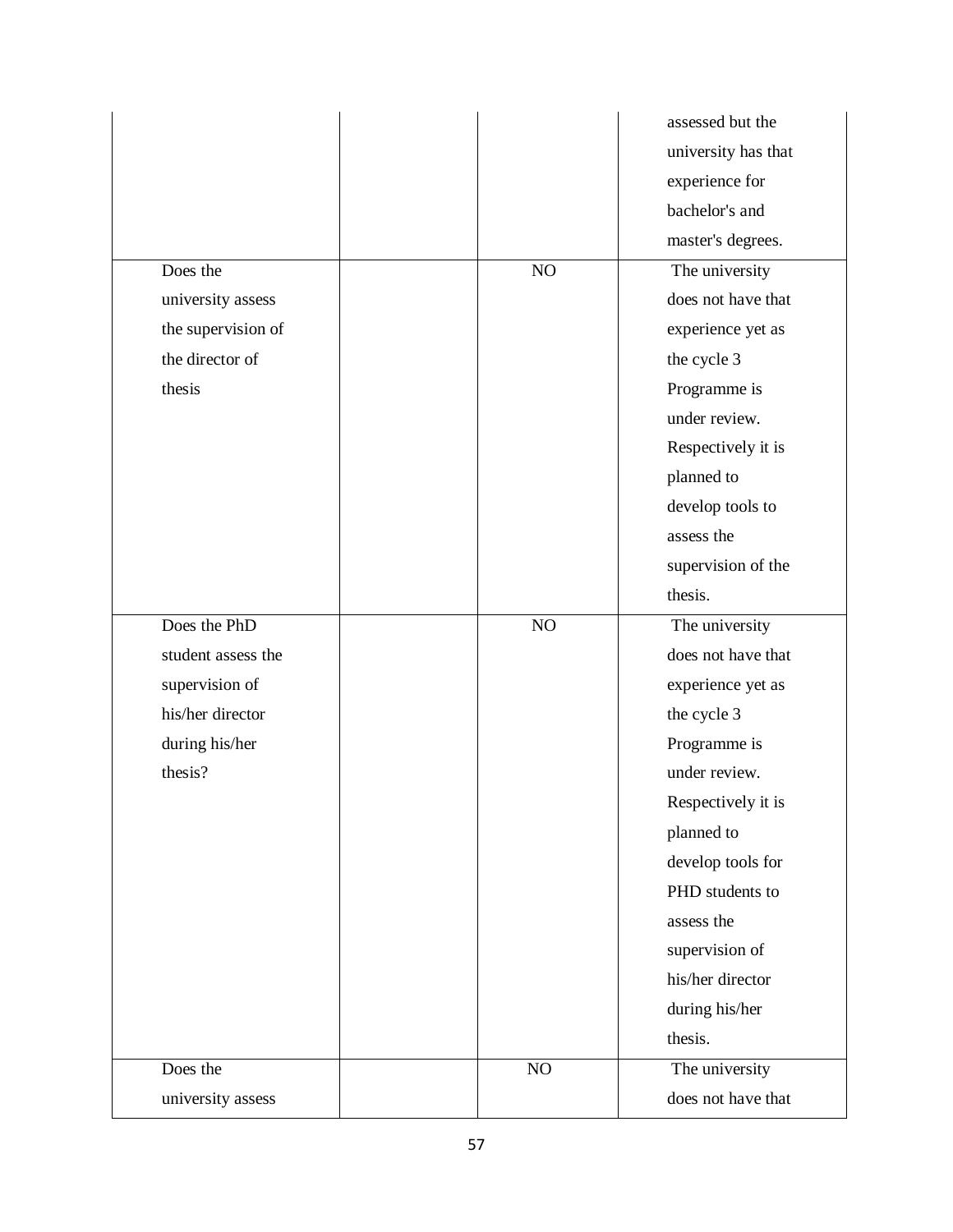| the success rates    |            |          | experience yet as   |
|----------------------|------------|----------|---------------------|
| at the doctorate?    |            |          | the cycle 3         |
|                      |            |          | Programme is        |
|                      |            |          | under review. So    |
|                      |            |          | the university      |
|                      |            |          | plans to assess the |
|                      |            |          | rates at the        |
|                      |            |          | doctorate.          |
| Are the criteria for | <b>YES</b> |          | The assessment      |
| the assessment       |            |          | criteria are        |
| made public?         |            |          | available on        |
|                      |            |          | website.            |
| Is assessment        |            | $\rm NO$ | PHD students are    |
| carried out by an    |            |          | assessed based on   |
| external             |            |          | RA Supreme          |
| examiner?            |            |          | Certifying          |
|                      |            |          | Commission's        |
|                      |            |          | regulation. That is |
|                      |            |          | following: PHD      |
|                      |            |          | students write a    |
|                      |            |          | report on the work  |
|                      |            |          | done in a year.     |
|                      |            |          | The report also     |
|                      |            |          | includes            |
|                      |            |          | supervisor's        |
|                      |            |          | opinion. The        |
|                      |            |          | report is discussed |
|                      |            |          | in the chair or     |
|                      |            |          | Scientific council  |
|                      |            |          | session, where a    |
|                      |            |          | decision is made    |
|                      |            |          | on a student.       |
| Is there a           | <b>YES</b> |          | The appeal          |
| procedure for        |            |          | procedure is        |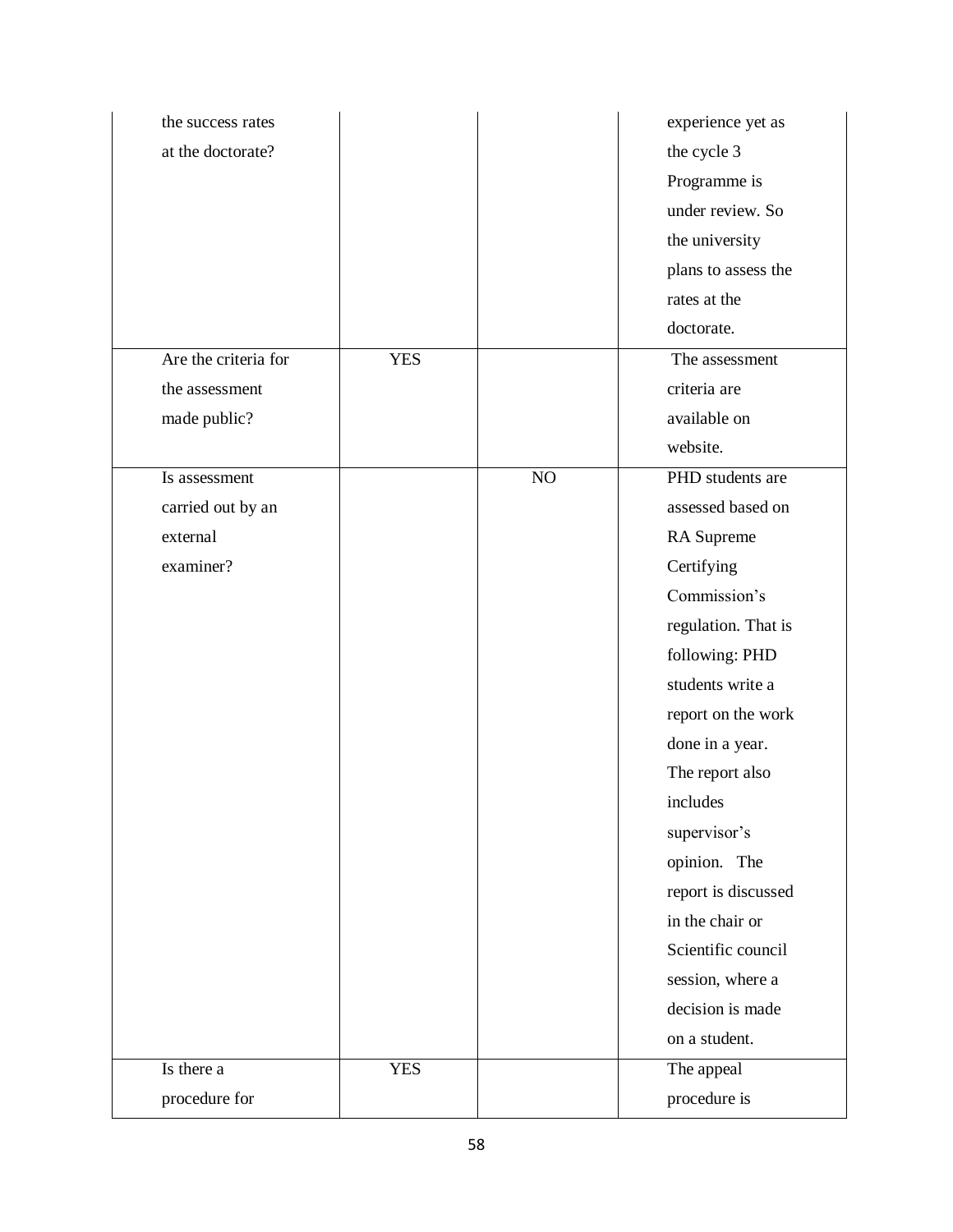| students appeals? |            | carried out based   |
|-------------------|------------|---------------------|
|                   |            | on regulation       |
|                   |            | adopted by RA       |
|                   |            | Supreme             |
|                   |            | Certifying          |
|                   |            | commission.         |
| Are there         | <b>YES</b> | YSAFA has its       |
| regulations for   |            | admission           |
| student           |            | procedure based     |
| admission?        |            | on RA Supreme       |
|                   |            | Certifying          |
|                   |            | Commission's        |
|                   |            | regulation.         |
|                   |            | However, YSAFA      |
|                   |            | is currently        |
|                   |            | developing the      |
|                   |            | internal admission  |
|                   |            | criteria that will  |
|                   |            | be additional to    |
|                   |            | the general         |
|                   |            | requirements.       |
| Are there         | <b>YES</b> | The successful      |
| regulations for   |            | and approved        |
| student           |            | scientific articles |
| progression?      |            | of YSAFA all        |
|                   |            | students are        |
|                   |            | published free in   |
|                   |            | YSAFA's journal     |
|                   |            | for scientific      |
|                   |            | articles,           |
|                   |            | "Taregirq". The     |
|                   |            | PHD students are    |
|                   |            | to write 6          |
|                   |            | scientific articles |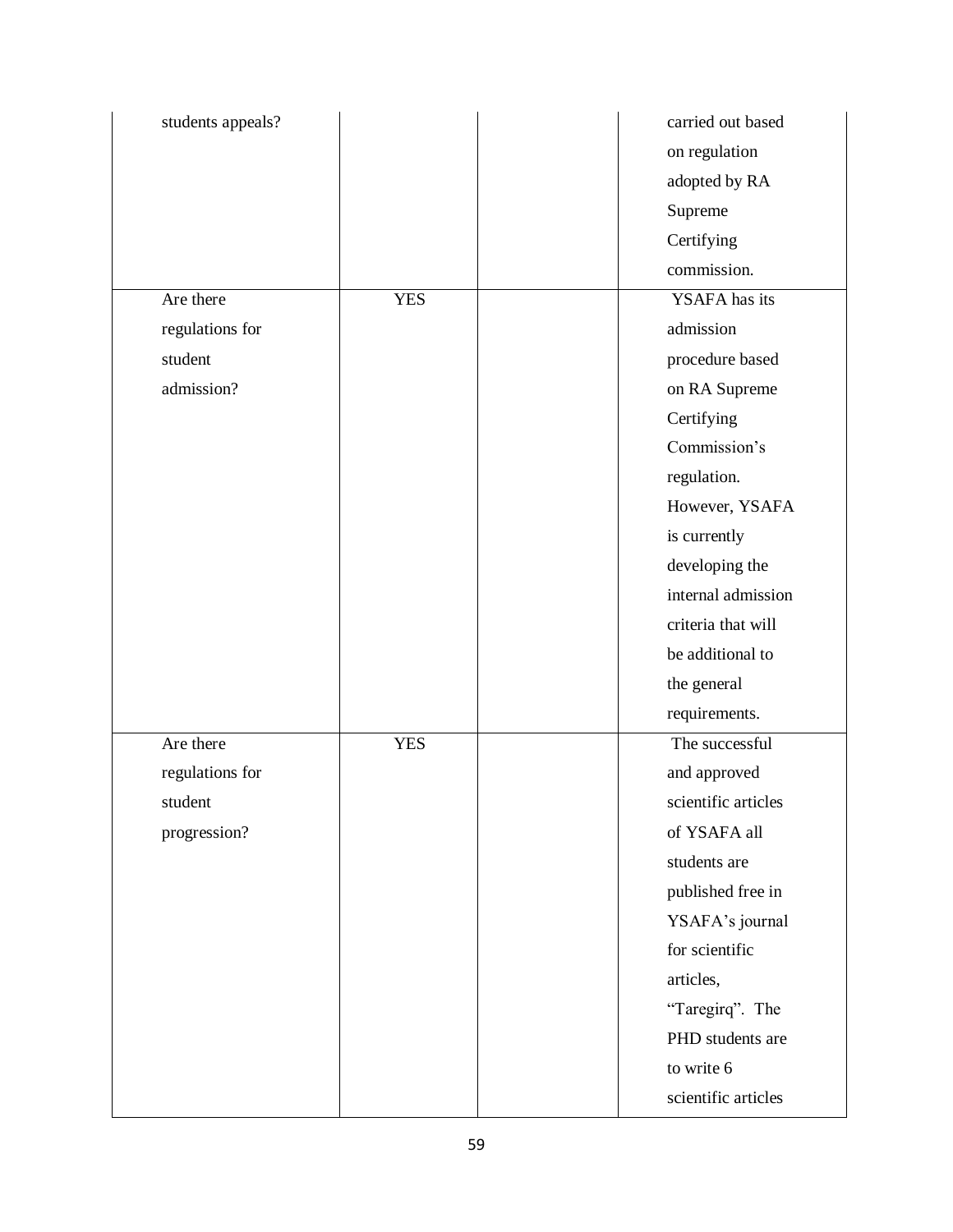|                    |            | while they are          |
|--------------------|------------|-------------------------|
|                    |            | learning. The           |
|                    |            | articles should be      |
|                    |            | published in            |
|                    |            | journals/periodical     |
|                    |            | s that are accepted     |
|                    |            | by RA Supreme           |
|                    |            | Certifying              |
|                    |            | Comission.              |
|                    |            | <b>Besides students</b> |
|                    |            | have the right to       |
|                    |            | publish their           |
|                    |            | articles in             |
|                    |            | international           |
|                    |            | scientific              |
|                    |            | journals/periodical     |
|                    |            | s like Scopus etc.      |
| How is the         |            | The university          |
| competence of      |            | does not have that      |
| teachers assessed? |            | experience yet as       |
|                    |            | the cycle 3             |
|                    |            | Programme is            |
|                    |            | under review.           |
|                    |            | Respectively it is      |
|                    |            | planned to              |
|                    |            | develop tools for       |
|                    |            | assessing the           |
|                    |            | teachers                |
|                    |            | competences.            |
| Are there fair and | <b>YES</b> | The university has      |
| transparent        |            | fair and                |
| procedures for the |            | transparent             |
| recruitment of     |            | procedures for the      |
| staff?             |            | recruitment of          |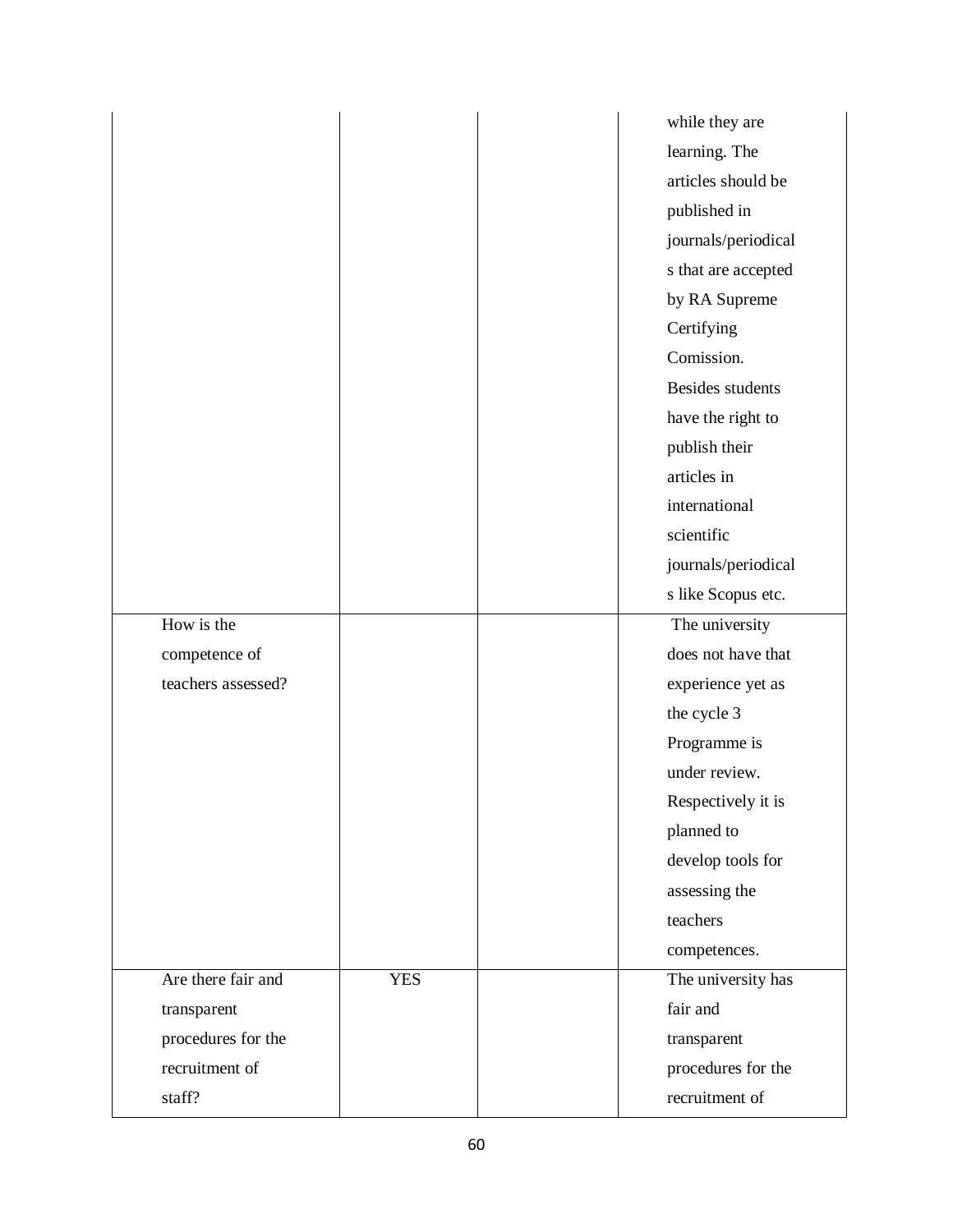|                  |            |    | teaching,             |
|------------------|------------|----|-----------------------|
|                  |            |    | administrative and    |
|                  |            |    | support staff also    |
|                  |            |    | for supervisors.      |
| Deso the HEI     |            | NO | The relevant          |
| collect analyses |            |    | information on        |
| and use relevant |            |    | PHD students is       |
| information for  |            |    | kept in Research      |
| the management   |            |    | Center.               |
| of Cycle 3?      |            |    |                       |
| Deso the HEI     | <b>YES</b> |    | Relevant              |
| publish clear,   |            |    | information on the    |
| accurate and     |            |    | Cycle 3 is            |
| objective        |            |    | available on          |
| information on   |            |    | YSAFA official        |
| Cycle 3?         |            |    | website.              |
| Are the Cycle 3  |            | NO | <b>YSAFA</b> reviewed |
| Programmes well  |            |    | and monitored for     |
| monitored?       |            |    | the first time        |
|                  |            |    | Cycle 3               |
|                  |            |    | Programme within      |
|                  |            |    | the framework of      |
|                  |            |    | <b>TEMPUS</b>         |
|                  |            |    | <b>VERITAS</b>        |
|                  |            |    | (Developing of        |
|                  |            |    | the third cycle       |
|                  |            |    | based on Salzburg     |
|                  |            |    | principles)           |
|                  |            |    | project. To ensure    |
|                  |            |    | continuous            |
|                  |            |    | improvement and       |
|                  |            |    | development of        |
|                  |            |    | cycle 3               |
|                  |            |    | Programme, the        |
|                  |            |    |                       |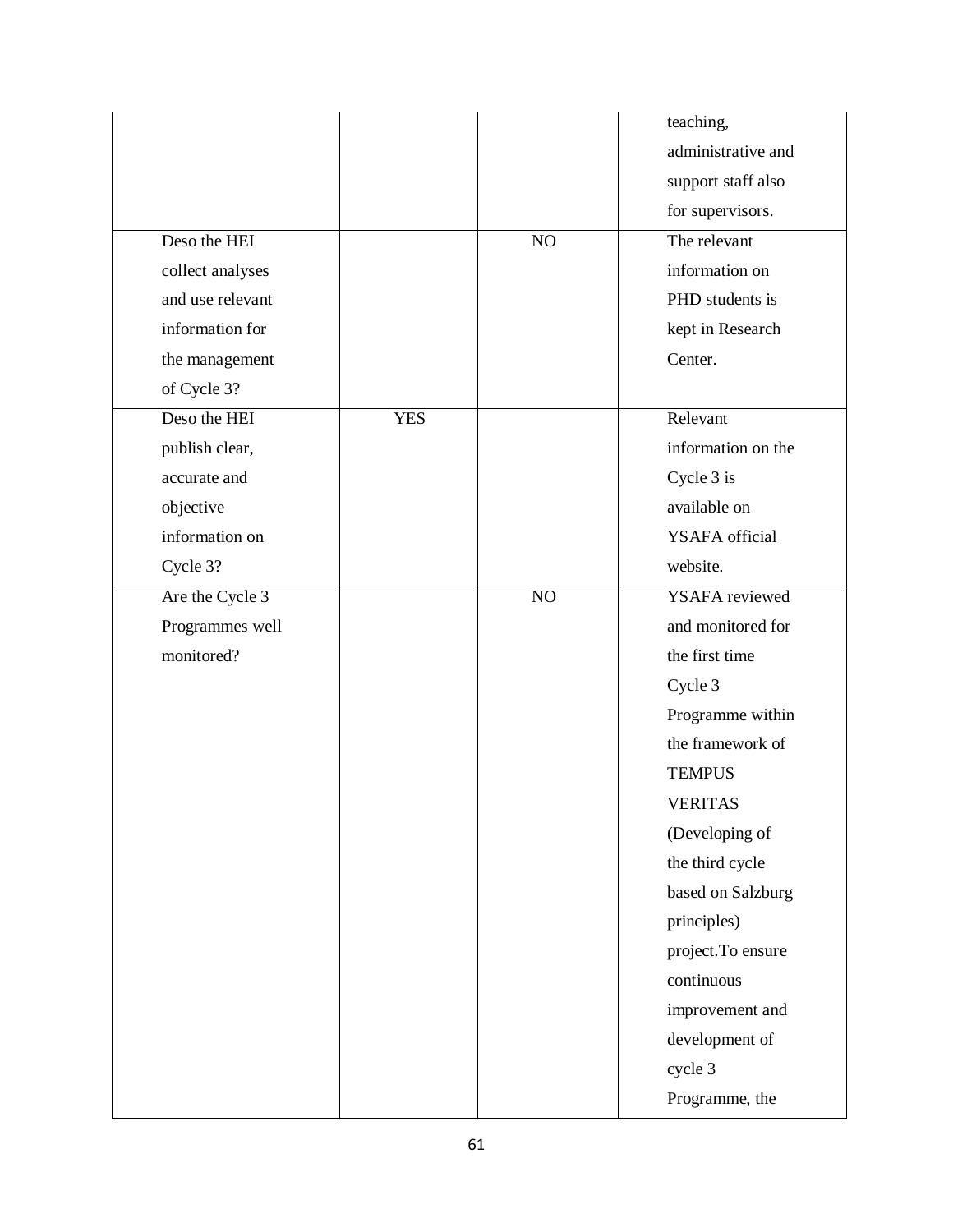|                  |            | university plans to |
|------------------|------------|---------------------|
|                  |            | develop quality     |
|                  |            | assurance           |
|                  |            | mechanisms that     |
|                  |            | are set in the      |
|                  |            | Strategic plan      |
|                  |            | $(2017 - 2021)$ and |
|                  |            | in the Annual plan  |
|                  |            | for QA Center.      |
| Are the Cycle 3  | <b>YES</b> | The university      |
| Programmes       |            | reviewed Cycle 3    |
| reviewed and     |            | Programme within    |
| modified?        |            | <b>TEMPUS</b>       |
|                  |            | VERITAS project.    |
|                  |            | The                 |
|                  |            | recommendation      |
|                  |            | received in May     |
|                  |            | 2017 will be        |
|                  |            | embedded in the     |
|                  |            | research            |
|                  |            | Programme before    |
|                  |            | the official launch |
|                  |            | of the new          |
|                  |            | Programme.          |
| Can the PhD      | <b>YES</b> |                     |
| students make    |            |                     |
| their own        |            |                     |
| evaluation of    |            |                     |
| skills acquired  |            |                     |
| throughout their |            |                     |
| thesis?          |            |                     |

# **CASE of UFAR**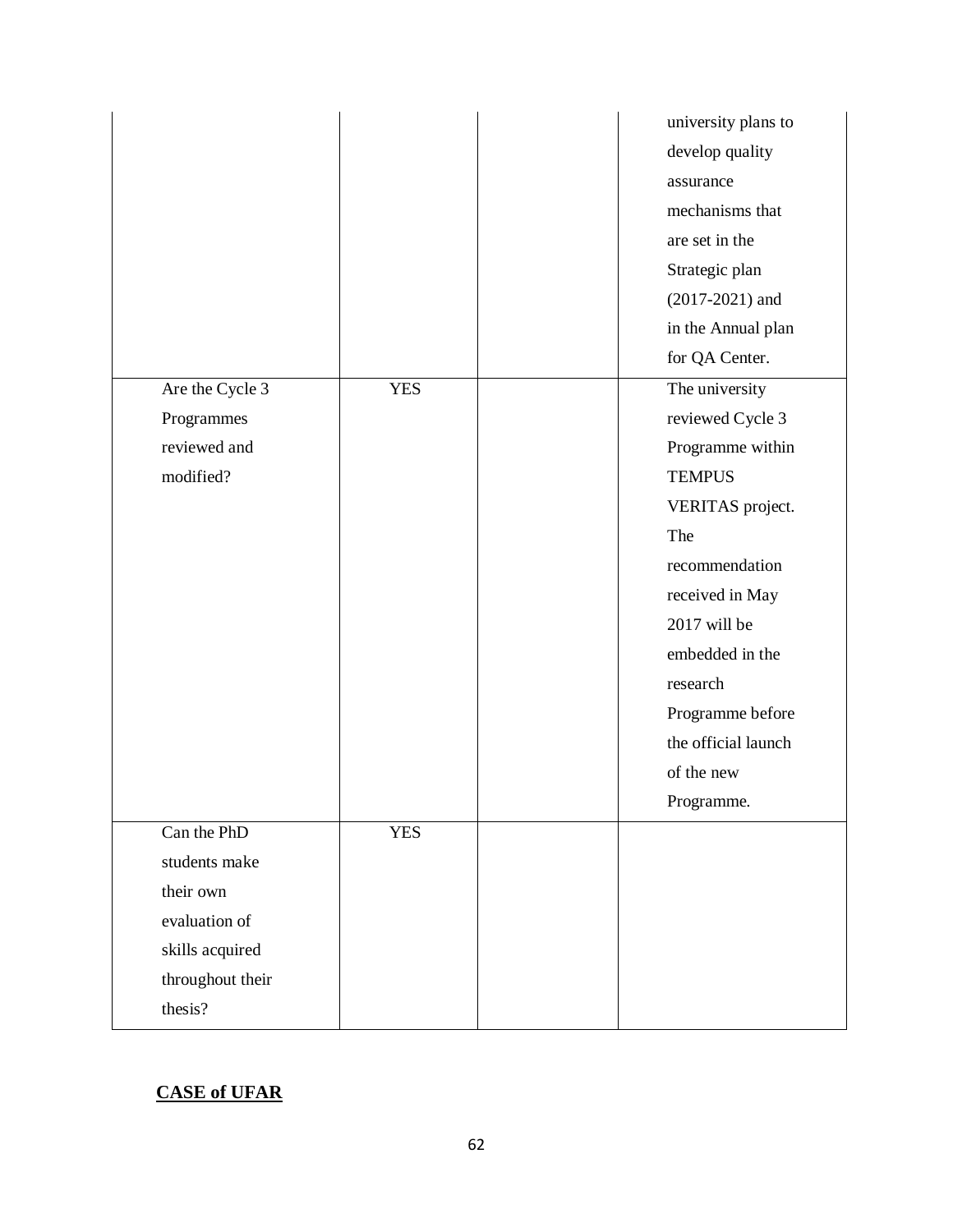| <b>ESG PART 1</b>                                                                            |            |    |                                                                                                                                                                                                                                                                                                                                                                                                                                                                                                                                      |
|----------------------------------------------------------------------------------------------|------------|----|--------------------------------------------------------------------------------------------------------------------------------------------------------------------------------------------------------------------------------------------------------------------------------------------------------------------------------------------------------------------------------------------------------------------------------------------------------------------------------------------------------------------------------------|
|                                                                                              | <b>YES</b> | NO | <b>EXPLAIN</b>                                                                                                                                                                                                                                                                                                                                                                                                                                                                                                                       |
| Does HEI have a<br>policy to guarantee<br>internally quality<br>of the Degrees<br>delivered? |            |    | Since the term<br>"Internal Quality"<br>is mostly viewed<br>within the first<br>and second cycles<br>of education,<br>taking into<br>account the fact<br>that these cycles<br>are the ones<br>undergoing<br>accreditation and<br>subsequently an<br>external review<br>process, IQA is<br>mostly guaranteed<br>throughout<br>undergraduate and<br>graduate degrees<br>and is neglected<br>on the third cycle.<br>Some HEIs might<br>have separate<br>regulations and/or<br>policies on IQA,<br>but this is not a<br>common practice. |
| If yes, is it made<br>public and part of<br>its strategic<br>management?                     | N/A        |    |                                                                                                                                                                                                                                                                                                                                                                                                                                                                                                                                      |
| If yes, do they<br>have appropriate<br>structure and<br>processes?                           | N/A        |    |                                                                                                                                                                                                                                                                                                                                                                                                                                                                                                                                      |
| Are the<br>pedagogical<br>methods and                                                        |            |    |                                                                                                                                                                                                                                                                                                                                                                                                                                                                                                                                      |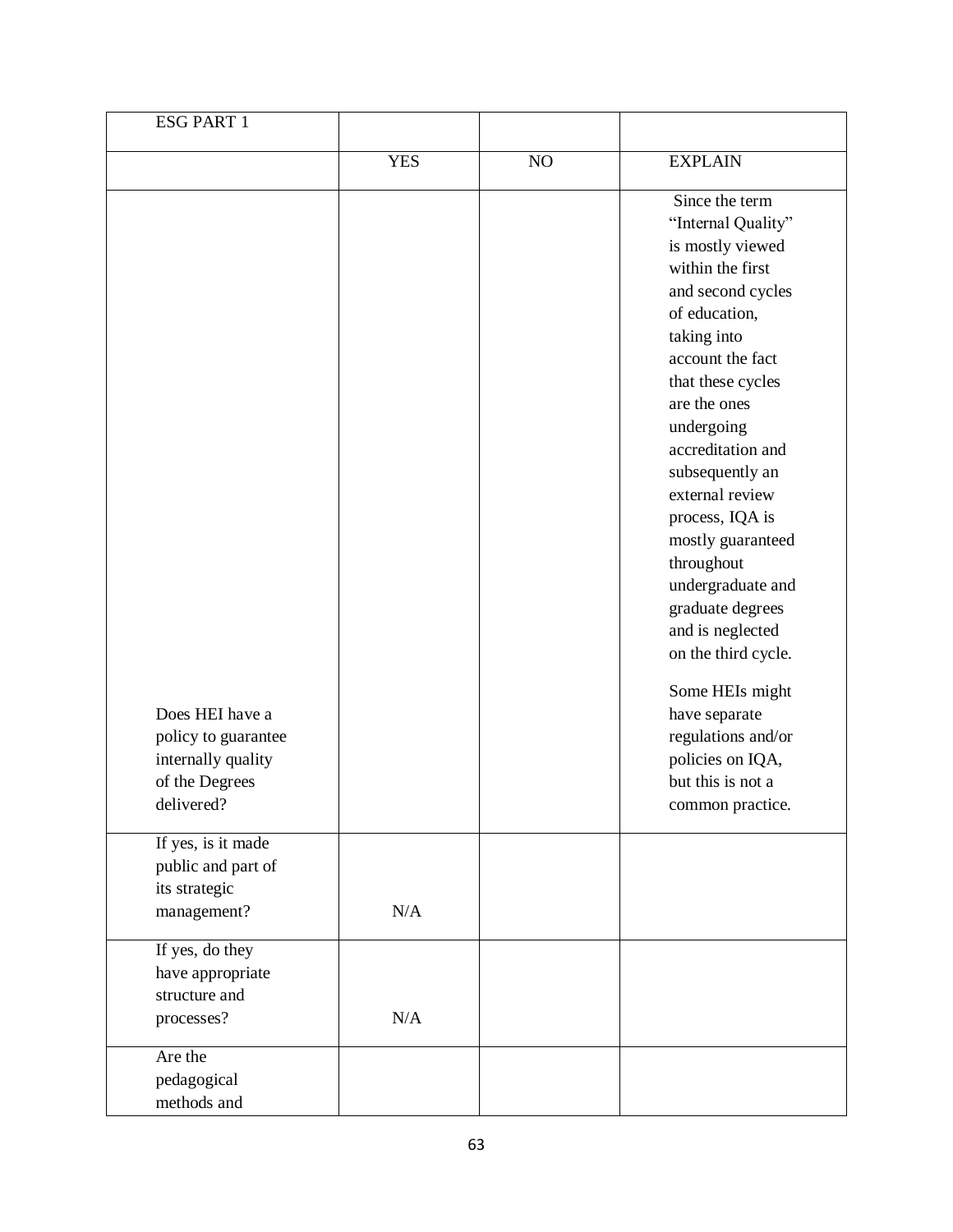| methods of           |     |                |                     |
|----------------------|-----|----------------|---------------------|
| delivery assessed?   |     |                |                     |
|                      |     |                |                     |
| Does the             |     |                |                     |
| university assess    |     |                |                     |
| the supervision of   |     |                |                     |
| the director of      |     |                |                     |
| thesis               |     |                |                     |
| Does the PhD         |     |                |                     |
| student assess the   |     |                | There is no         |
| supervision of       |     |                | common practice     |
| his/her director     |     |                | of assessing the    |
| during his/her       |     |                | work of the         |
| thesis?              |     | NO             | supervisor.         |
|                      |     |                |                     |
|                      |     |                | Universities have   |
|                      |     |                | statistic data,     |
|                      |     |                | since the Ministry  |
|                      |     |                | of Education and    |
| Does the             |     |                | Science of the RA   |
| university assess    |     |                | requests analytical |
| the success rates at |     |                | data once or twice  |
| the doctorate?       | Yes |                | per annum.          |
| Are the criteria for |     |                |                     |
| the assessment       |     |                |                     |
| made public?         | Yes |                |                     |
|                      |     |                |                     |
| Is assessment        |     |                |                     |
| carried out by an    |     |                |                     |
| external examiner?   | Yes |                |                     |
|                      |     |                | The student who     |
|                      |     |                | has been rejected   |
|                      |     |                | the being granted   |
|                      |     |                | the degree can      |
|                      |     |                | appeal the          |
|                      |     |                | decision of both    |
|                      |     |                | the Scientific      |
|                      |     |                | Committee and       |
| Is there a           |     |                |                     |
|                      |     |                | the Supreme         |
| procedure for        |     |                | Certifying          |
| students appeals?    |     | N <sub>o</sub> | Commission.         |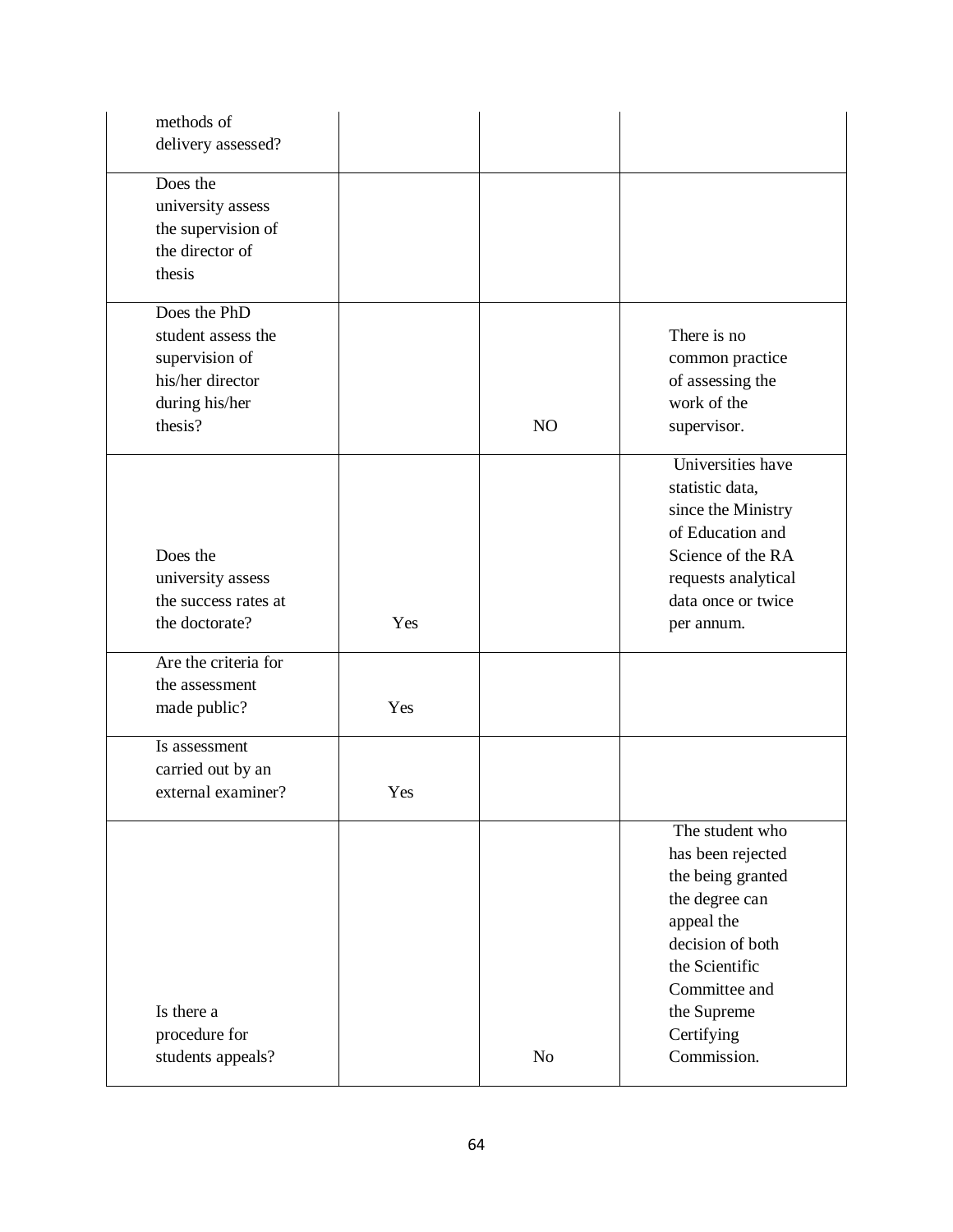| Are there          |     |                |                                      |
|--------------------|-----|----------------|--------------------------------------|
| regulations for    |     |                |                                      |
| student admission? |     | N <sub>o</sub> |                                      |
|                    |     |                | The University                       |
|                    |     |                | has regulation                       |
|                    |     |                | governing the                        |
|                    |     |                | progression of the                   |
|                    |     |                | students. In                         |
|                    |     |                | particular, student                  |
|                    |     |                | have to take                         |
|                    |     |                | different                            |
|                    |     |                | certification                        |
|                    |     |                | exams throughout                     |
|                    |     |                | their full-time                      |
|                    |     |                |                                      |
|                    |     |                | study. What is<br>more, the students |
|                    |     |                | have to be                           |
|                    |     |                | accredited each                      |
|                    |     |                | ear in front of the                  |
|                    |     |                |                                      |
|                    |     |                | Chair they are                       |
|                    |     |                | attached to, to<br>make sure their   |
|                    |     |                |                                      |
|                    |     |                | work is in                           |
| Are there          |     |                | progress and to                      |
| regulations for    |     |                | trace any                            |
| student            |     |                | divergence that                      |
| progression?       | Yes |                | may emerge.                          |
|                    |     |                | Each HEI has its                     |
|                    |     |                | own regulation                       |
|                    |     |                | and/or procedure.                    |
|                    |     |                | Mostly, the                          |
|                    |     |                | competence is                        |
| How is the         |     |                | assessed by                          |
| competence of      |     |                | means of                             |
| teachers assessed? | Yes |                | questionnaires.                      |
|                    |     |                |                                      |
|                    |     |                | Staff recruitment                    |
| Are there fair and |     |                | usually follows                      |
| transparent        |     |                | the set principles                   |
| procedures for the |     |                | like the ones                        |
| recruitment of     |     |                | governing                            |
| staff?             | Yes |                | recruitment at BA                    |
|                    |     |                | and MA levels. In                    |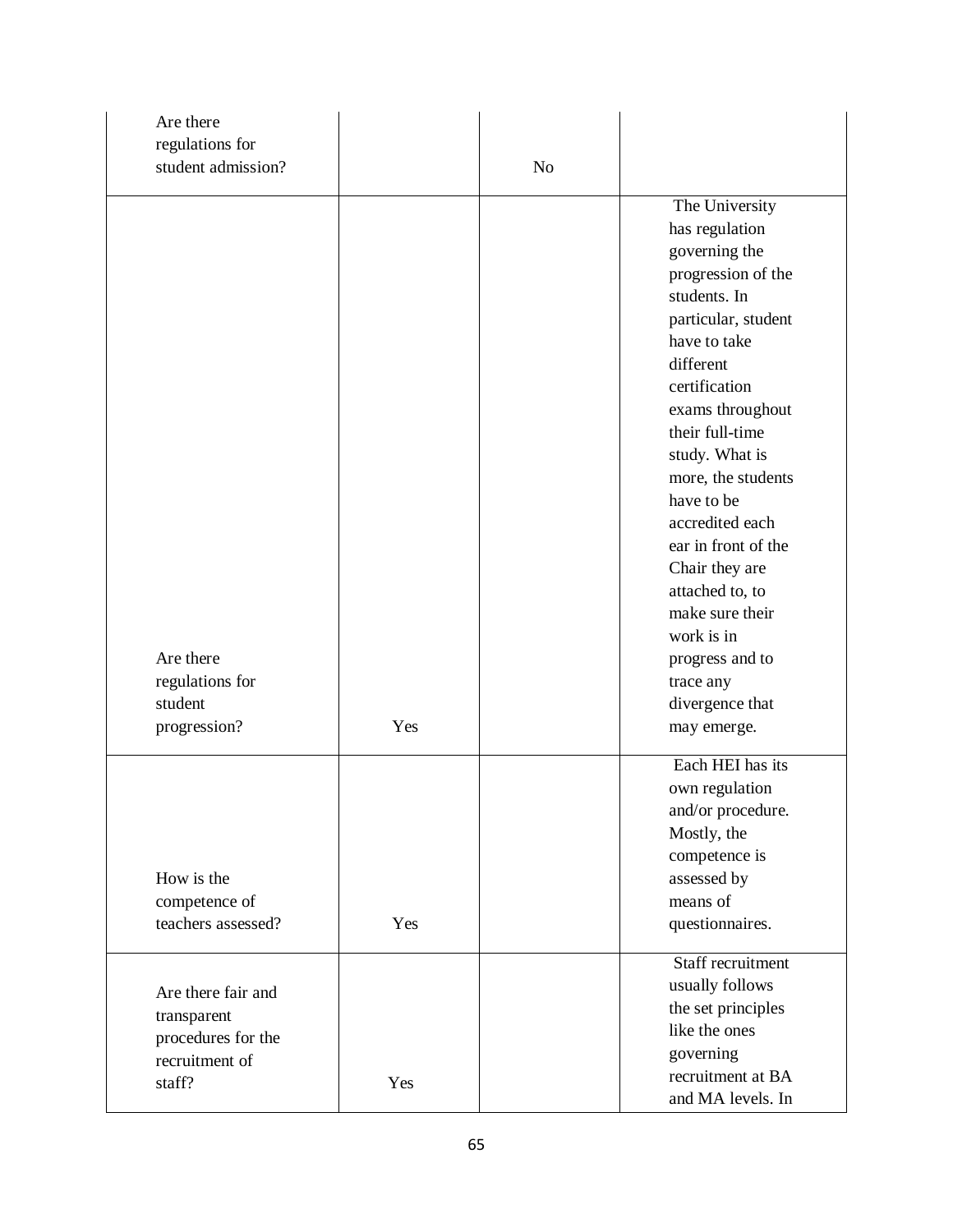| particular,<br>announcement are<br>posted in certain<br>newspapers, via<br>different sites and<br>on the website of<br>the university<br>highlighting the<br>requirements and<br>the procedure. |
|-------------------------------------------------------------------------------------------------------------------------------------------------------------------------------------------------|
|                                                                                                                                                                                                 |
|                                                                                                                                                                                                 |
|                                                                                                                                                                                                 |
|                                                                                                                                                                                                 |
|                                                                                                                                                                                                 |
|                                                                                                                                                                                                 |
|                                                                                                                                                                                                 |
|                                                                                                                                                                                                 |
|                                                                                                                                                                                                 |
|                                                                                                                                                                                                 |
|                                                                                                                                                                                                 |
|                                                                                                                                                                                                 |
|                                                                                                                                                                                                 |
|                                                                                                                                                                                                 |
| Some HEIs                                                                                                                                                                                       |
| review and                                                                                                                                                                                      |
| monitor their                                                                                                                                                                                   |
| Cycle 3                                                                                                                                                                                         |
| programmes;                                                                                                                                                                                     |
| however, there are                                                                                                                                                                              |
| no regulations and                                                                                                                                                                              |
| a policy<br>governing the said                                                                                                                                                                  |
| procedure.                                                                                                                                                                                      |
|                                                                                                                                                                                                 |
| The Universities                                                                                                                                                                                |
| have regulation                                                                                                                                                                                 |
| governing the                                                                                                                                                                                   |
| progression of the<br>students. In                                                                                                                                                              |
|                                                                                                                                                                                                 |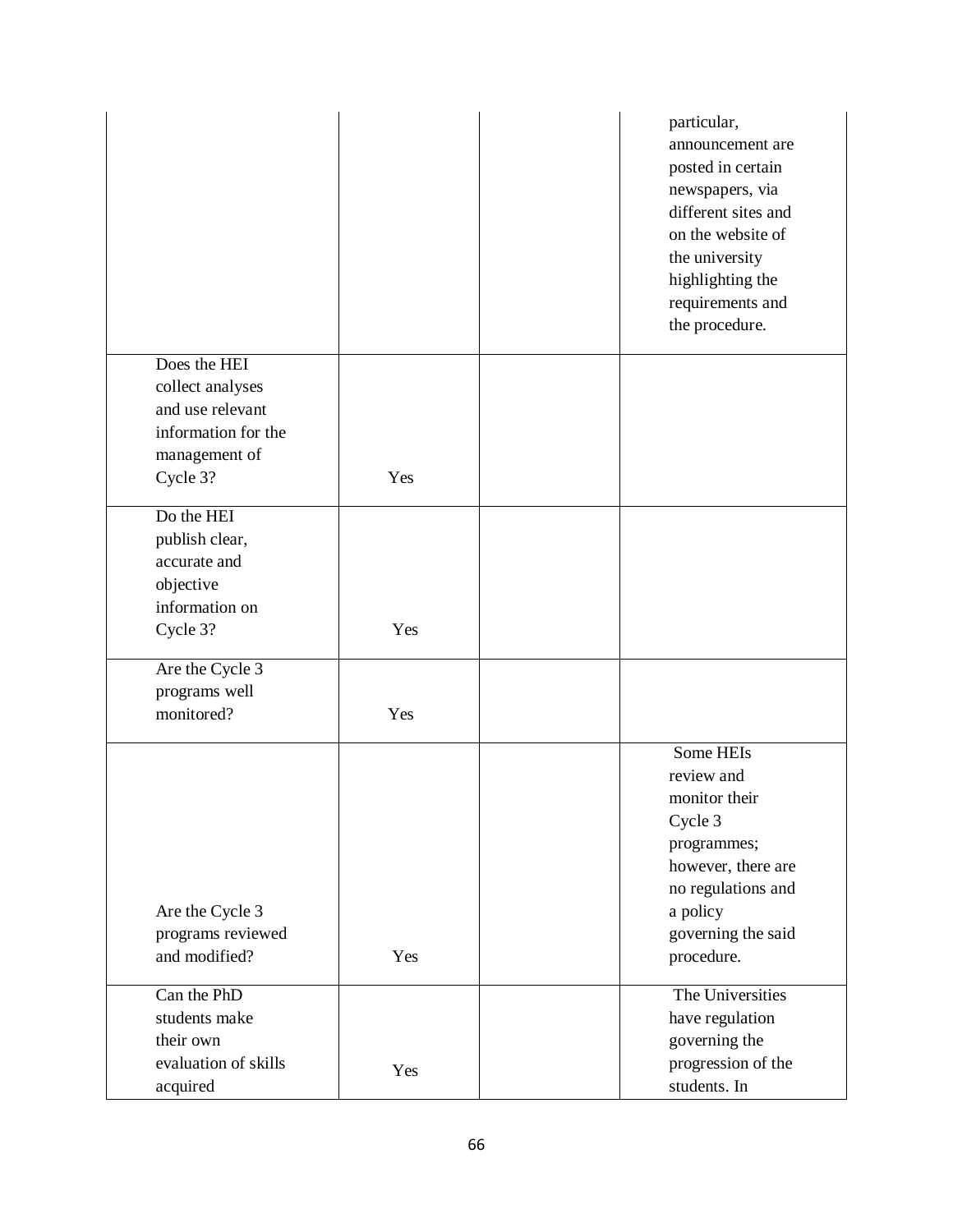| throughout their | particular, student |
|------------------|---------------------|
| thesis?          | have to take        |
|                  | different           |
|                  | certification       |
|                  | exams throughout    |
|                  | their full-time     |
|                  | study. What is      |
|                  | more, the students  |
|                  | have to be          |
|                  | accredited each     |
|                  | year in front of    |
|                  | the Chair they are  |
|                  | attached to, to     |
|                  | make sure their     |
|                  | work is in          |
|                  | progress and to     |
|                  | trace any           |
|                  | divergence that     |
|                  | may emerge.         |

### *4.External Quality Assurance system*

Following its ratification of Bergen (Bergen Communiqué) by the RA National Assembly in 2005 steps have been undertaken to actively implement the Bologna action lines to integrate into European Higher Education Area. RA HEIs adopted internal quality assurance mechanisms based on ESG to ensure the successful implementation of their processes. Nevertheless, the delivery of doctoral programmes in line with the Salzburg Principles has been left unattended.

"The statute on state accreditation of institutions and their academic programs in the Republic of Armenia" approved by the RA Government on 30 June, 2011 N 978-Ն decree, decision of RA Government on "Standards of Accreditation of Professional Education of the RA" decree N 959-Ն (30 June, 2011) are the main documents governing the quality assurance of HEIs but these documents mainly refer to the first and the second cycles of education.

In Armenia, the external quality assurance is carried out through accreditation. The accreditation process is being performed by the ANQA.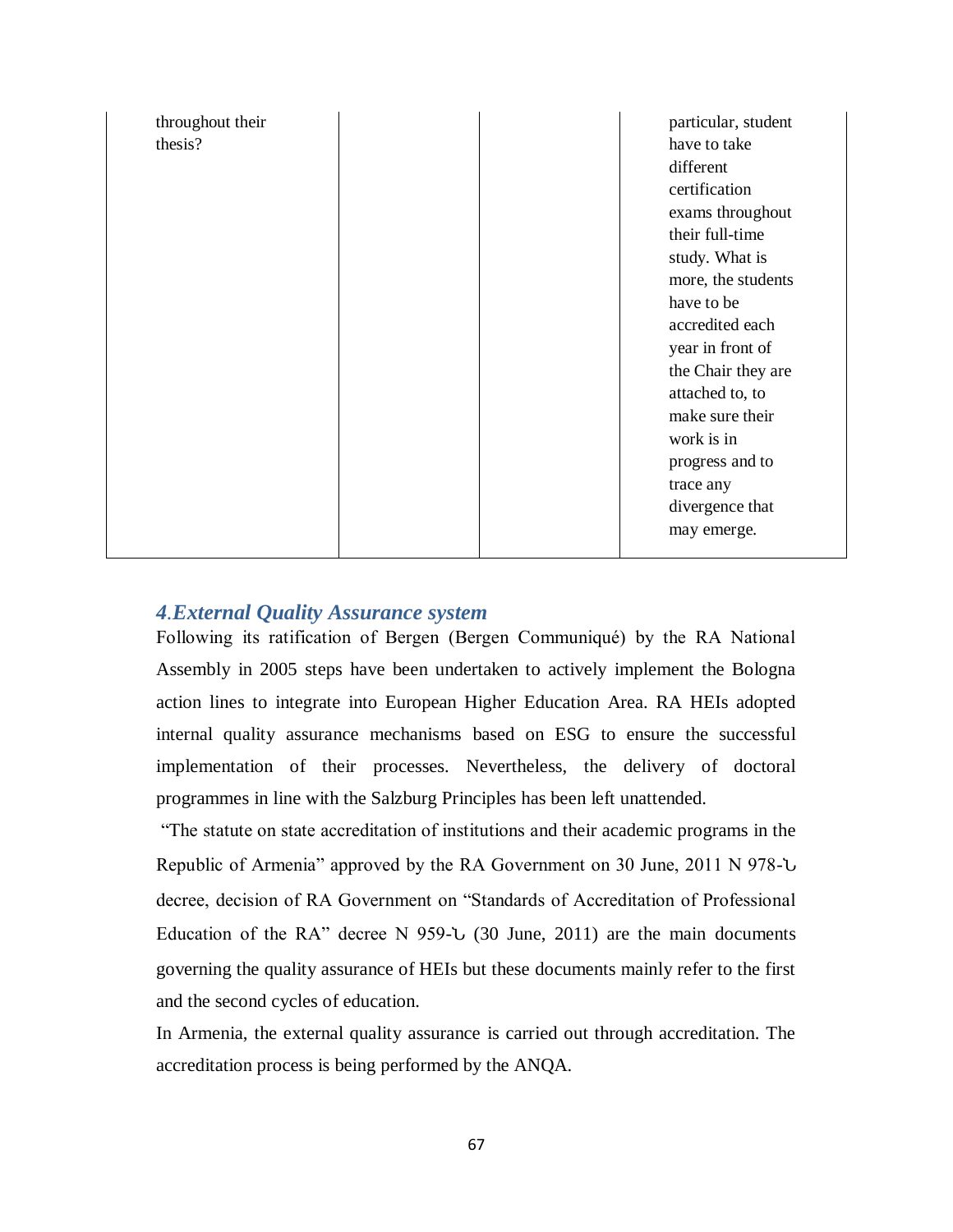ANQA strives to promote public trust, social cohesion, equity, responsibility and competitiveness through periodic enhancement of the quality of educational services. ANQA carries out its mission by:

- being receptive to the needs of national stakeholders through its mandatory institutional and voluntary programme accreditation;
- aligning its QA criteria and standards with international standards and guidelines;
- ensuring international recognition, thereby assisting to strengthen the position of Armenian professional education in EHEA;
- attaching importance to close cooperation with stakeholders in the process of developing the quality assurance system.

In the RA, the external quality assurance is in line with the institution's internal quality assurance processes, and it maintains the institution's autonomy. In addition, the external quality assurance is based on the information revealed by the internal quality assurance system. The Armenian external quality assurance entails two types of accreditation:  $\bullet$  institutional,  $\bullet$  programme. Institutional Accreditation is the state recognition of academic and QA procedures of the TLI. Institutional accreditation is a regular mandatory process both for state and non-state institutions operating in the territory of the RA. Institutional Accreditation allows to evaluate the effectiveness of TLI operations, as well as to find out whether the TLI is in compliance with its mission, whether it follows the policy of continuous improvement and enhances the development of implemented academic programmes. Institutional accreditation is a prerequisite for Programme Accreditation. Programme Accreditation is the recognition of academic programmes and the correspondence of quality with state accreditation standards and programme accreditation criteria. Programme Accreditation is targeted at separate academic programmes. This procedure allows to periodically evaluate the effectiveness of academic programmes as well as to monitor whether it thoroughly ensures the acquisition of intended learning outcomes. The Programme Accreditation is currently carried out on the initiative of the TLI, based on voluntary basis, with the exception of medical academic programmes, the accreditation of which is compulsory. However, with the adoption of the new Law on Higher and Postgraduate Professional Education the program accreditation for all the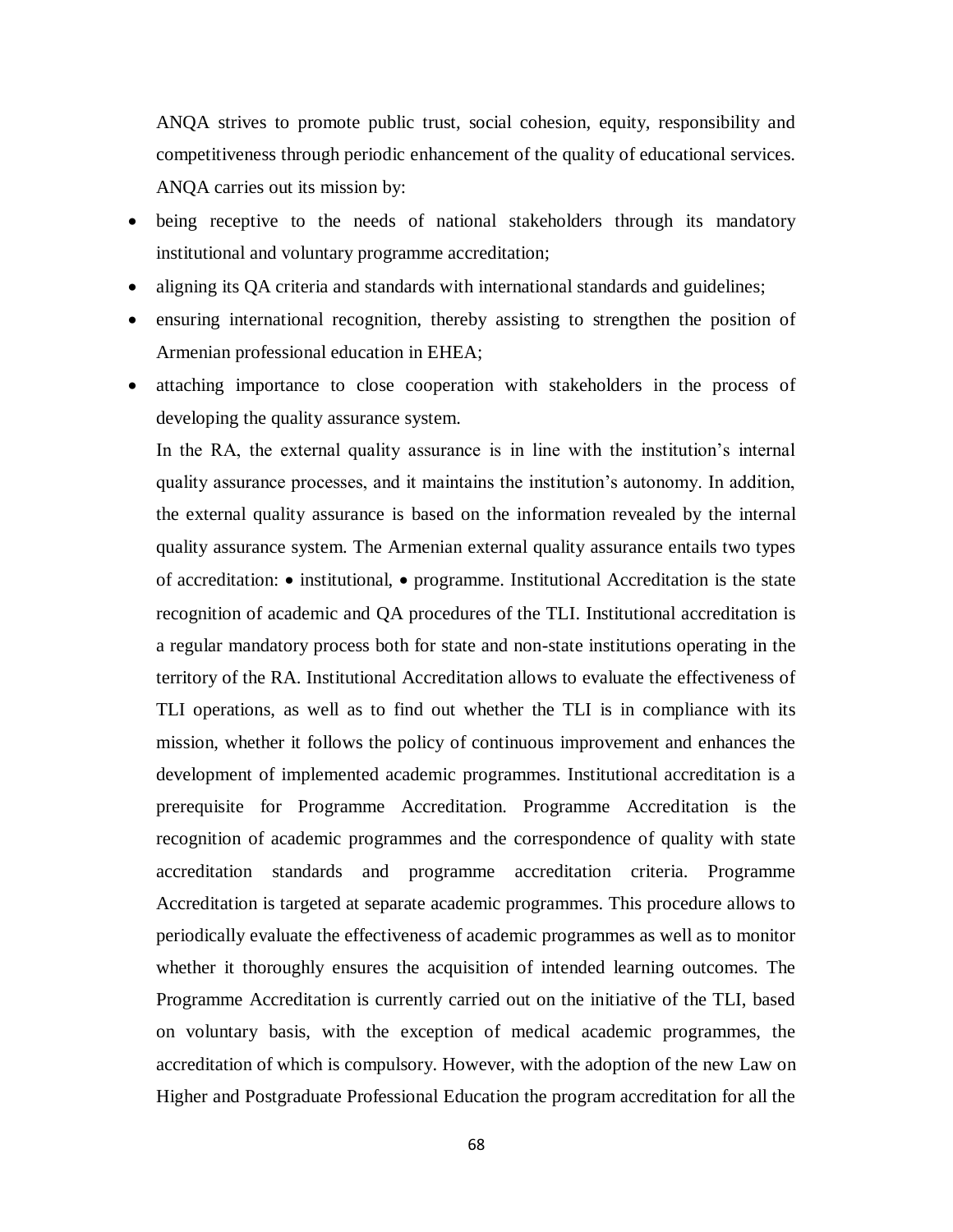3 cycles will also become mandatory. As an outcome of accreditation process, the TLI or its separate academic programmes are positioned as accredited with a certain validity date.

State Accreditation Criteria and Standards serve as a foundation and framework to guide institutions in self-evaluation as a basis for assessing institutional and programme performance and to identify needed areas of improvement. The criteria, standards and performance indicators promulgated by the RA Government are reviewed and modified periodically to ensure they are up-to date, valid, relevant and consistent with the emerging trends and recent developments in the field of quality assurance and accreditation. However the cycle 3 is not yet concerned.

As an external quality assurance provider in HE, ANQA's core activities are based on external QA principles and correspond to the standards of ESG (Part 2).

*ESG standards' reflection in ANQA activities*

| <b>ESG</b><br>standard | <b>ANQA</b> activity                                           |
|------------------------|----------------------------------------------------------------|
|                        |                                                                |
| 2.1.                   | Accreditation criteria and standards of ANQA are the           |
| Consideration          | basis of the whole external QA process in Armenia.             |
| of internal            |                                                                |
| quality                |                                                                |
| assurance              |                                                                |
|                        |                                                                |
| 2.2. Designing         | ANQA regularly evaluates the efficiency of external QA         |
| methodologies          | methods with the involvement of stakeholders and makes         |
| fit for purpose        | necessary revisions.                                           |
| 2.3.                   | The procedure for external QA established by ANQA              |
| Implementing           | includes the core elements of self-assessment analysis, site   |
| processes              | visit, report and follow-up plan                               |
| 2.4. Peer-             | Experts' recruitment, selection, training, expert panel        |
|                        |                                                                |
| review experts         | formation, working and monitoring procedures are               |
|                        | established<br>the<br>principles<br>of<br>inclusiveness,<br>on |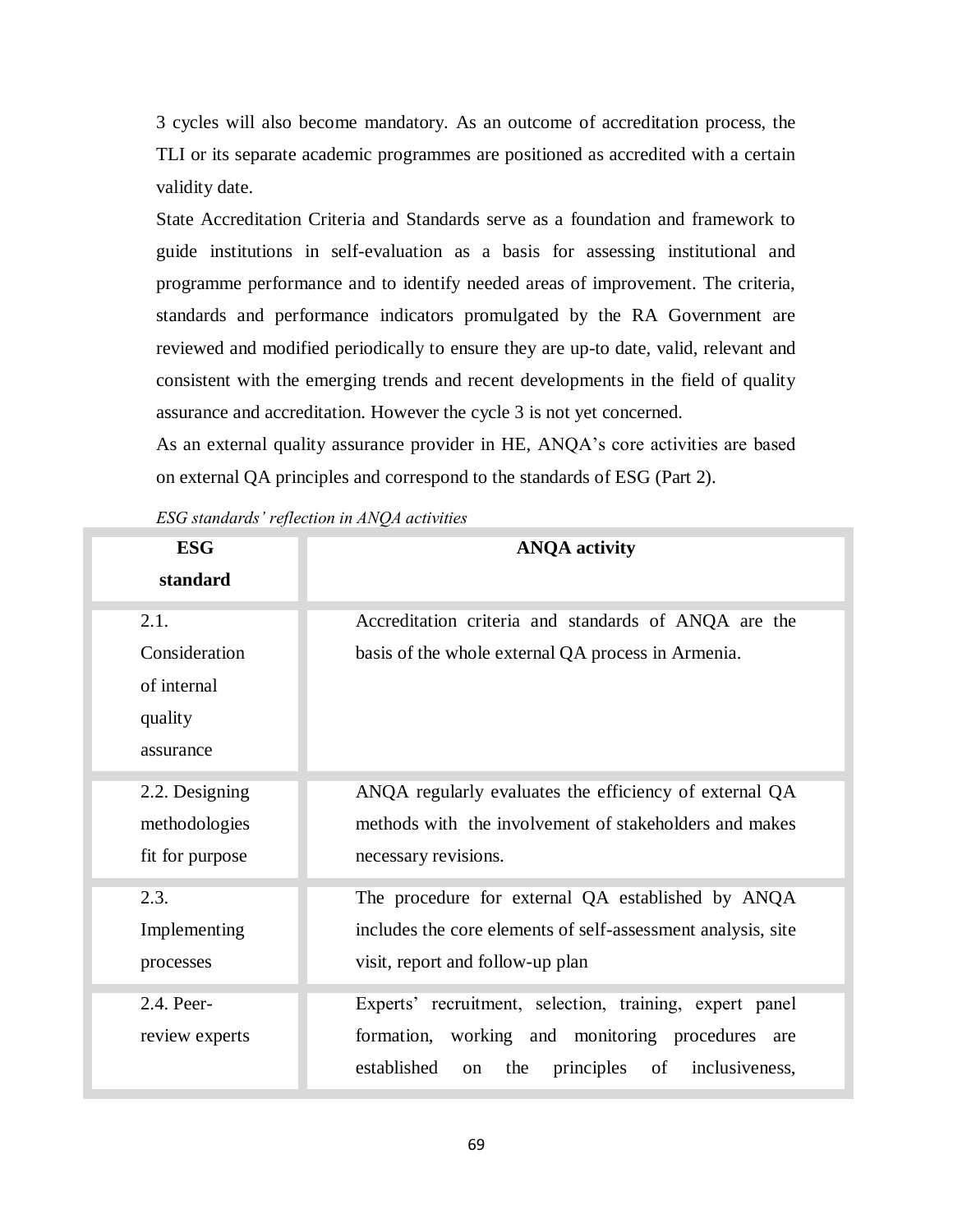|                | participation, transparency, independence and avoidance<br>of conflicts of interest.                                                                                                                                                                                                                                          |
|----------------|-------------------------------------------------------------------------------------------------------------------------------------------------------------------------------------------------------------------------------------------------------------------------------------------------------------------------------|
| 2.5. Criteria  | The final outcomes of an external QA process are                                                                                                                                                                                                                                                                              |
| for outcomes   | decisions of the Accreditation Committee                                                                                                                                                                                                                                                                                      |
| 2.6. Reporting | ANQA requires the expert panels to provide reports in<br>accordance to the pre-defined template, which includes<br>findings,<br>considerations, conclusions<br>and<br>recommendations. The expert panel reports together with<br>the Accreditation Committee conclusions and decisions<br>are published on the ANQA web-site. |
| 2.7.           | Though new regulations are in the development phase,                                                                                                                                                                                                                                                                          |
| Complaints     | appeal opportunity is being considered and the                                                                                                                                                                                                                                                                                |
| and appeals    | corresponding procedure is established.                                                                                                                                                                                                                                                                                       |

*Mapping of ANQA criteria and Standards towards ESG*

| <b>ESG Part 1 standards</b>                                                       | ANQA<br>criteria      | <b>ANQA</b>   |
|-----------------------------------------------------------------------------------|-----------------------|---------------|
|                                                                                   | and standards for     | criteria and  |
|                                                                                   | institutional         | standards     |
|                                                                                   | accreditation         | for           |
|                                                                                   |                       | academic      |
|                                                                                   |                       | program       |
|                                                                                   |                       | accreditation |
| Policy<br>for<br>quality<br>1.1.                                                  | 1(1.1; 1.2; 1.3), 2   | 7(7.1; 7.2;   |
| assurance                                                                         | (2.1; 2.2; 2.3;       | 7.4)          |
|                                                                                   | $(4.8);$ 4 $(4.8);$ 5 |               |
|                                                                                   | (5.7); 10 (10.1;      |               |
|                                                                                   | 10.2; 10.3; 10.4)     |               |
| The assessment is highly concentrated on the programme management issues, as well |                       |               |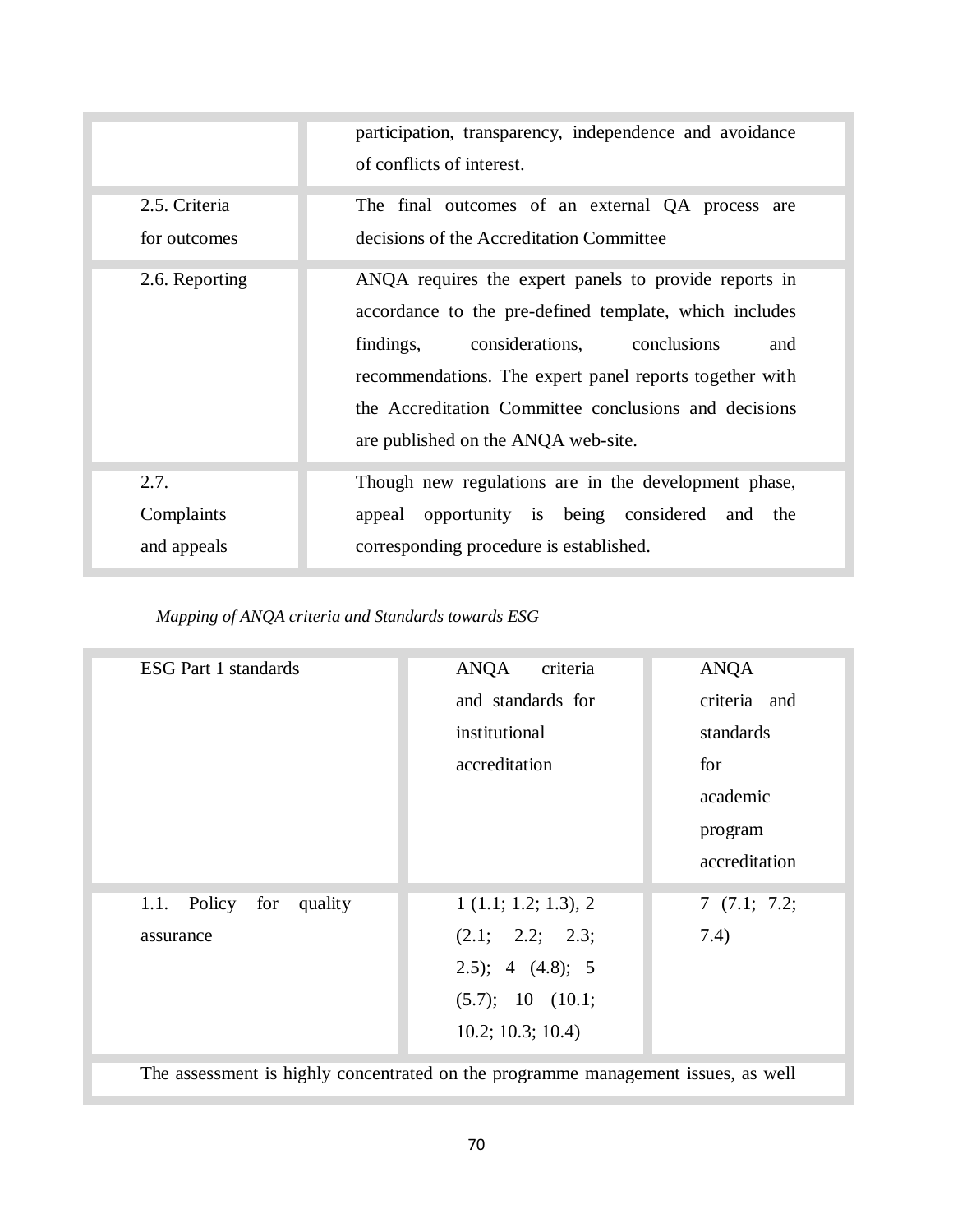as the development of institutional capacities in general to guarantee the culture of QA within the academic environment. The efficiency of internal QA system of institutions is also in focus.

| 1.2. Design and approval of | 3(3.1; 3.2; 3.3; | 1(1.1; 1.2;   |
|-----------------------------|------------------|---------------|
| programmes                  | 3.4)             | 1.3; 1.4); 3  |
|                             |                  | (3.1; 3.2); 5 |
|                             |                  | (5.1; 5.2;    |
|                             |                  | 5.3; 5.4      |

The outcome-based approach is of vital importance during assessment. The procedure of formation of an academic programme must be based on objective outcomes outlined with the involvement of internal and external stakeholders. Both formal and informal parts of creating and developing processes are assessed. All the components of academic programmes are assessed from the perspective of their accordance with the goals of the programme.

| 1.3.               | Student-centred | (3.2; 3.3); 4 | 3(3.1; 3.2);   |
|--------------------|-----------------|---------------|----------------|
| learning, teaching | and             | (4.2; 4.6)    | 4(4.1; 4.2;    |
| assessment         |                 |               | 4.3; 4.4; 4.5) |

Learning, teaching and assessment methods are observed to ensure that all of them are based on learning outcomes, and students' active involvement in learning and fair assessment are appreciated. The transformation to student-centered approaches was one of the main challenges during the first cycle of institutional accreditation.

| 1.4. Student admission,                                                             |  | 4(4.1; 4.2; 4.5) | 1(1.2) |
|-------------------------------------------------------------------------------------|--|------------------|--------|
| progression, recognition                                                            |  |                  |        |
| and certification                                                                   |  |                  |        |
|                                                                                     |  |                  |        |
| Though being mostly addressed indirectly these processes are discussed during site- |  |                  |        |

ostly addressed indirectly, these processes are discussed during site visit with alumni and students. During the assessment, expert panels give importance especially to the recognition of students, observing it under different criteria.

|--|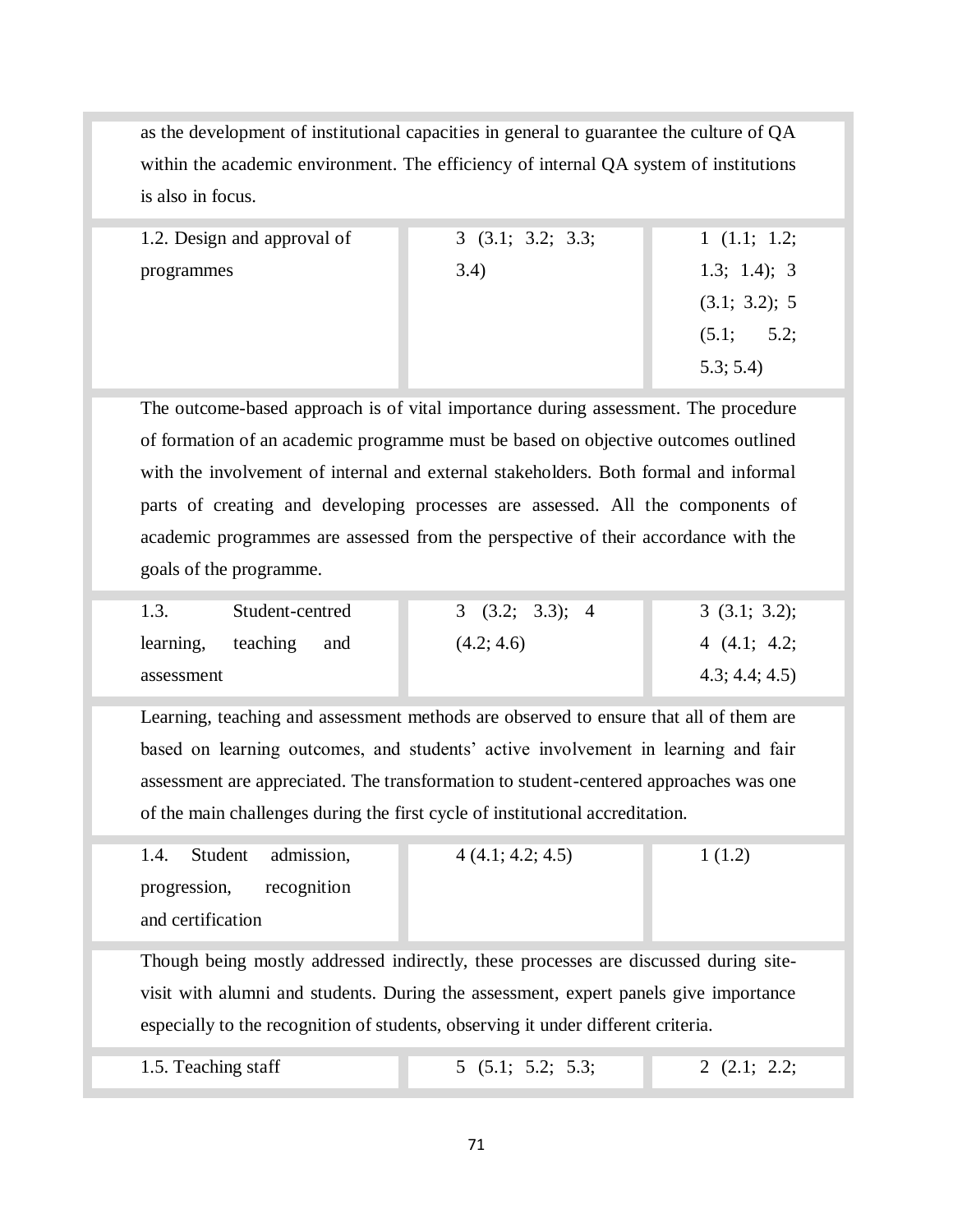5.4; 5.5; 5.6) 2.3; 2.4)

Having a separate criterion, the teaching staff is assessed by the means of its fitness to academic programmes or their capacity to execute the programmes. Issues of qualification, professional development, motivation and research are also taken into account.

| 1.6. Learning resources and | 2 $(2.1)$ ; 4 $(4.2)$ ; | 6(6.1; 6.2; |
|-----------------------------|-------------------------|-------------|
| student support             | 4.3; 4.4; 4.5; 4.7);    | 6.3)        |
|                             | 7(7.1; 7.2; 7.3;        |             |
|                             | 7.4; 7.6)               |             |

Learning and infrastructural resources are assessed through their accordance to requirements for conductive academic environment. Financial capacities of an institution are observed to ensure its stability and abilities to overcome challenges. The availability of learning for students with limited abilities is also assessed and thus encouraged.

| 1.7.       | Information | 2 $(2.4; 2.5; 2.6;$          | 2 $(2.2)$ ; 3 |
|------------|-------------|------------------------------|---------------|
| management |             | $(2.7)$ ; 4 $(4.2; 4.8)$ ; 5 | (3.3); 7(7.3) |
|            |             | $(5.3)$ ; 7 $(7.5; 7.7)$ ; 8 |               |
|            |             | (8.3)                        |               |

Through information management the assessment is focused on the efficiency of documentation and its digitalization, the surveys to measure the level of satisfaction among students and other stakeholders, as well as other methods of collecting information and its use for improvements.

| 1.8. Public information | 8(8.1; 8.2; 8.3;    |  |
|-------------------------|---------------------|--|
|                         | $(8.4)$ ; 10 (10.6) |  |

The publicity and transparency of qualitative and quantitative information on all the activities of the institution are assessed keeping focus on the permanent availability of full and reliable information for the stakeholders.

| 1.9. On-going monitoring | (3.4; 3.5); 4 | 1(1.5; 1.6; |
|--------------------------|---------------|-------------|
|--------------------------|---------------|-------------|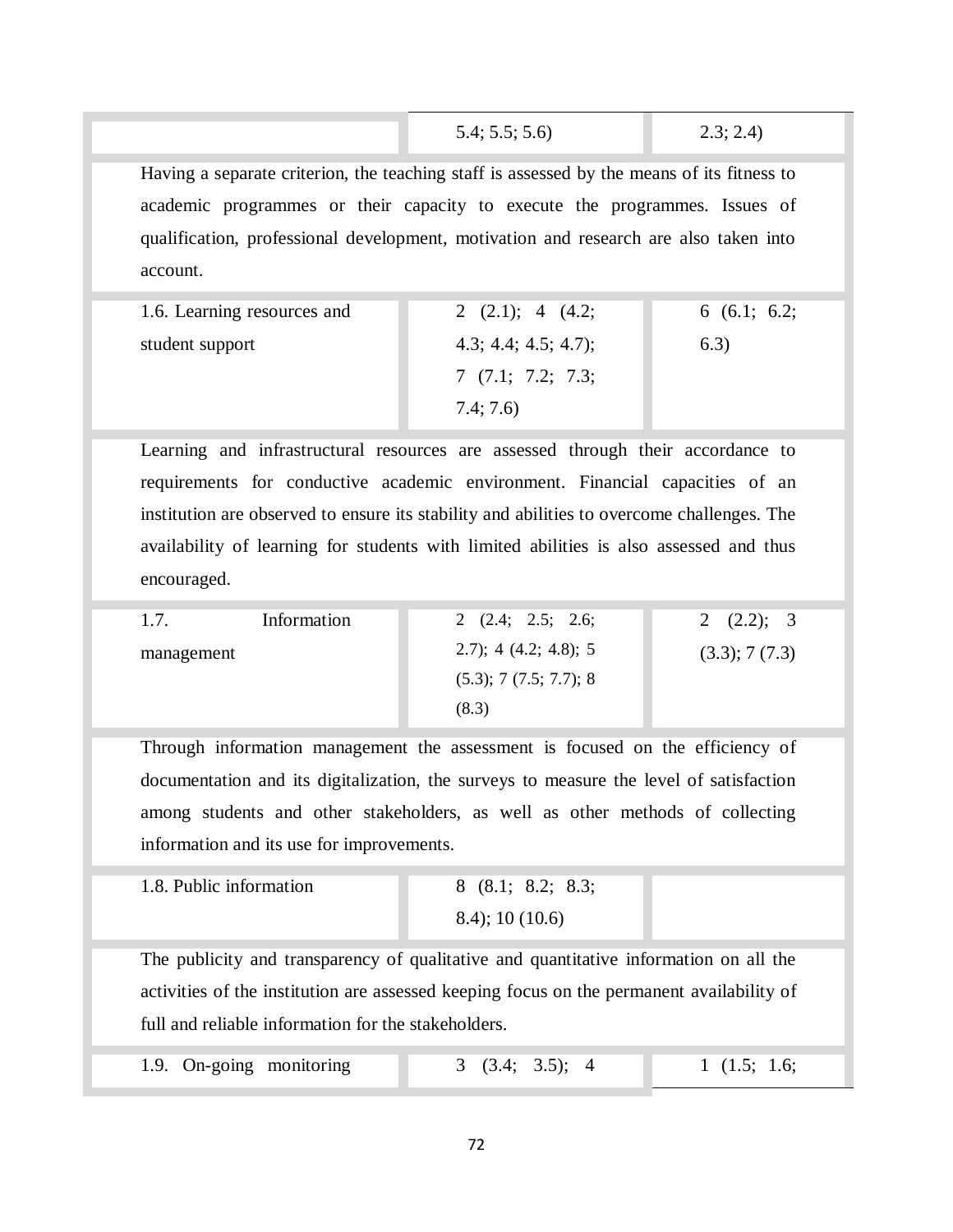| and periodic review of | (4.2; 4.8) | $1.7$ ; 3 (3.3); |
|------------------------|------------|------------------|
| programmes             |            | 7(7.3; 7.5)      |

The properly and regularly carried out benchmarking is of a high importance for the expert panels during their assessment. Internal QA system must have working procedures for the efficient review of programmes.

1.10. Cyclical external quality assurance

10 (10.5)

The institutions are either currently implementing or have just passed the first cycle of external QA, and that is why there is not much reference to the cyclicality of external QA during the assessment. Still, one of the standards requires that the IQA system should provide valid and sufficient background for the success of external QA processes.

As it was stated above cycle 3 is not yet concerned by the ANQA. However, within the frames of EU TEMPUS "VERITAS" grant project (http://tempusveritas.am/) ANQA has developed QA criteria and standards for the 3rd Cycle.

*QA criteria/standards for doctoral education:* 

#### *1. Institutional strategies*

*The Higher Education Institution's (hereinafter HEI) research strategy is in concord with its mission and goals.* 

1.1 HEI has a research strategy that is adopted at the institutional level of the HEI, represents the institution's mission and its goals for research.

1.2 Research strategy reflects the needs of the internal and external stakeholders and includes ethical concepts.

1.3 HEI has formal mechanisms and procedures to evaluate the effectiveness of research strategy and to further improve it.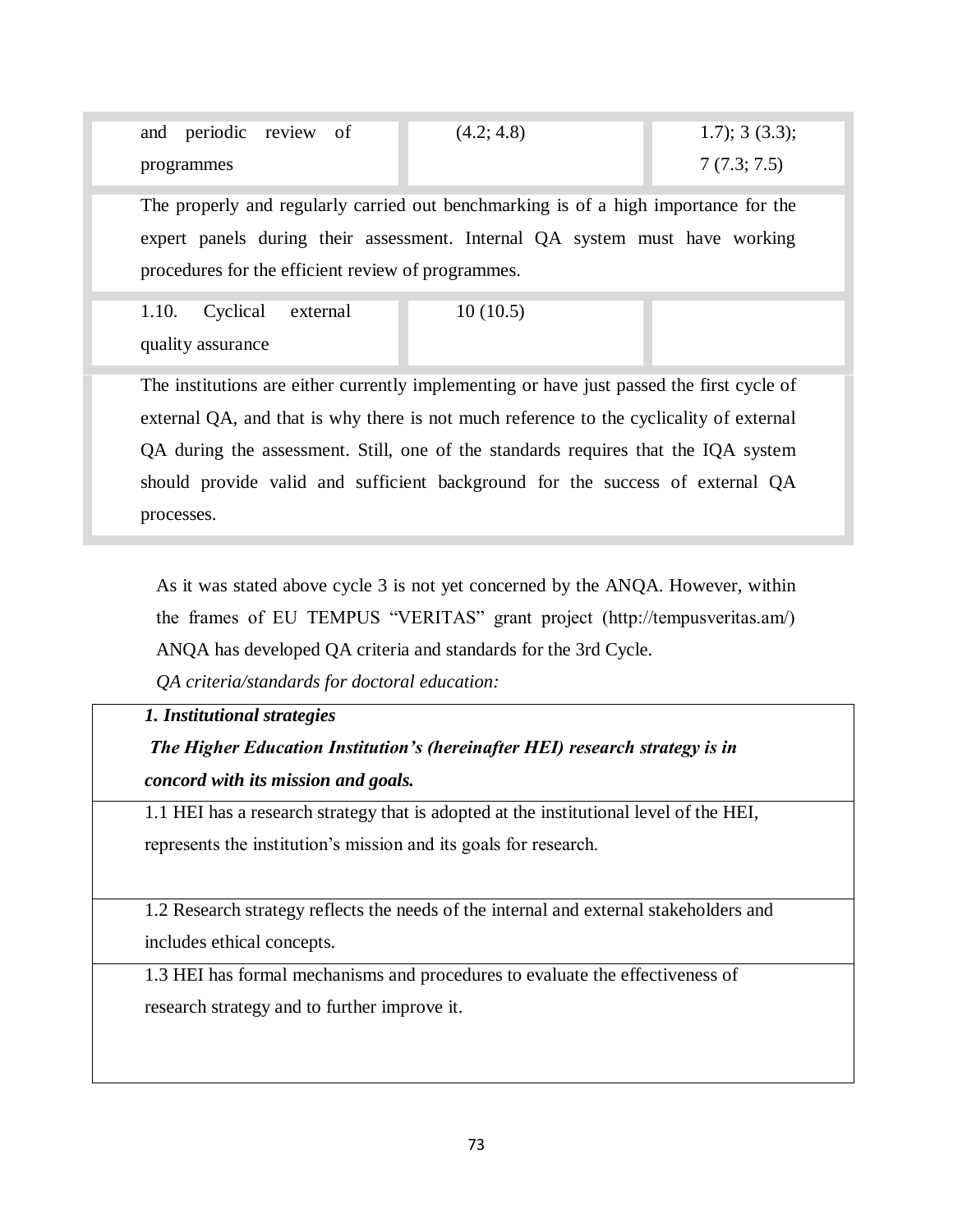*2. The doctoral program's ambitions are in concord with the institution's research strategy, forms part of institutional planning and resource allocation, is designed to meet new challenges and needs of global labour market.* 

2.1 Doctoral program is thoroughly formulated, according to the intended outcomes, is flexible, meets the needs of doctoral candidates and is in line with the institution's research strategy.

2.2 Doctoral program is contextually coherent with other relevant doctoral programs.

2.3 Doctoral program is functioning in the context of a strong research environment ensuring critical mass of researchers and relevant resources promoting interdisciplinary approach.

2.4 Doctoral program provides training in core discipline areas and transferable skills and ensures an active involvement of doctoral candidates in research activities.

2.5 Doctoral program has set criteria on the assessment of the quality of research results against achieved outcomes and mechanisms for the evaluation of the research results' social impact.

2.6 There are set mechanisms and procedures in place to ensure development, approval, monitoring and periodic review of doctoral program with an active involvement of internal and external stakeholders.

*3. Admission Policy*

*HEI's admission policy on doctoral program is transparent, is in line with doctoral program's ambitions.*

3.1 HEI has set mechanisms for promoting equitable recruitment, selection and admission procedures.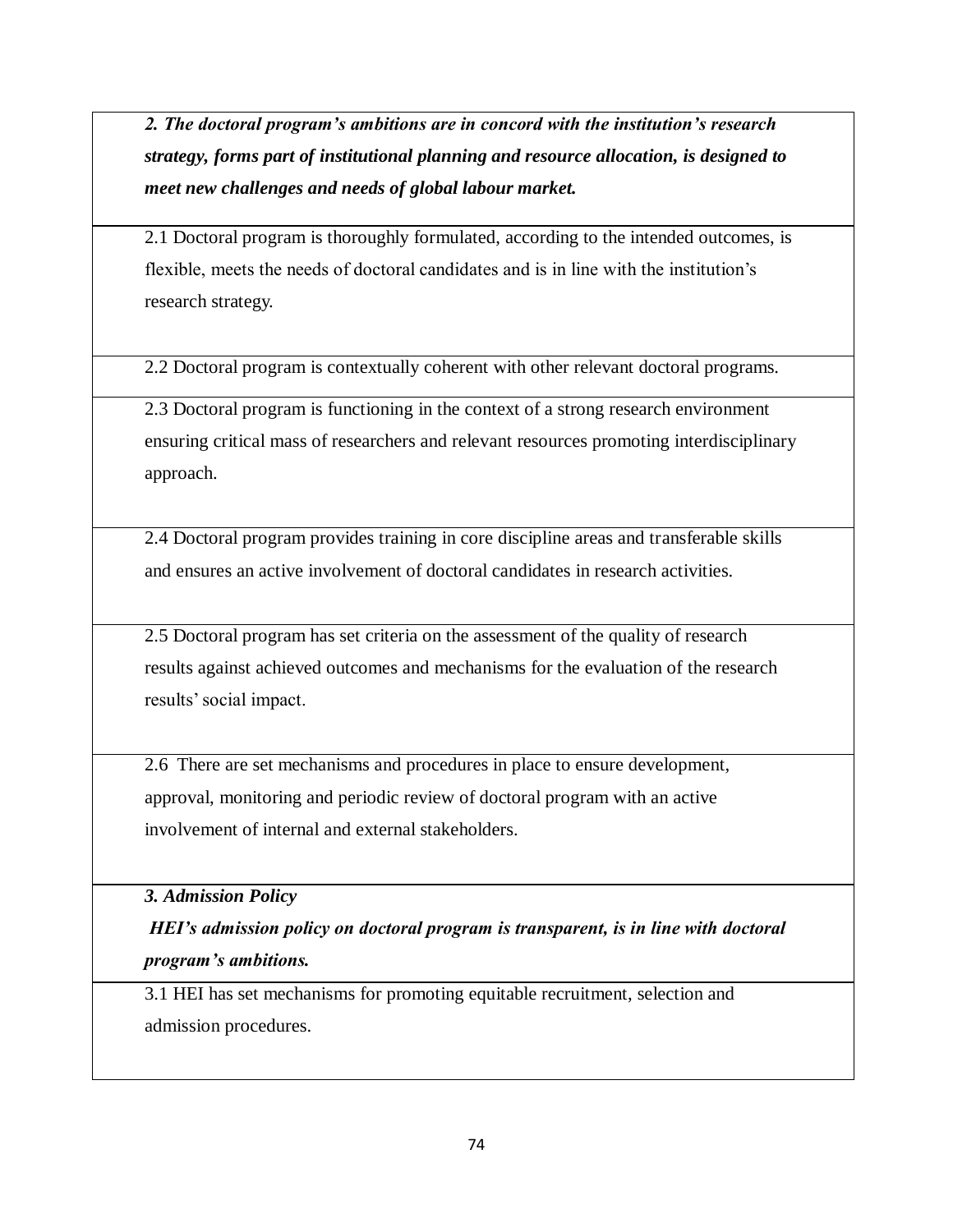3.2 Selection criteria of doctoral candidates are transparent, publicly available and are in line with the explicit outcomes of doctoral program.

3.3 HEI periodically analyses the effectiveness of applicants' assessment system.

### *4.Supervisor*

# *HEI provides highly qualified supervisors/well-structured supervisory team to achieve doctoral program's ambitions.*

4.1 Supervisors/supervisory team responsibilities, qualifications, workload, recognition criteria are comprehensively stated and described and are in line with doctoral program's ambitions.

4.2 HEI has supervisor/ supervisory team appointment procedures.

4.3 HEI has motivation mechanisms for supervisors to be involved in active researching and be part of relevant scientific network.

4.4 There is well-established system for periodic evaluation of supervision that foster to review existing policies and procedures for supervision and to reveal the professional needs of supervisors.

4.5 HEI fosters the development and professional progress of supervisors.

### *5.Research Environment*

## *HEI promotes the quality research provisions by creating an environment conducive to research.*

5.1 There are necessary resources for the implementation of doctoral program in accordance with its content, which effectively support the implementation of program's ambitions and create an environment conducive to research.

5.2 HEI monitors the scientific progress of the individual doctoral candidates by achieved scientific results and provides career development opportunities. Supervisors have primary responsibility in doctoral candidate's scientific progress.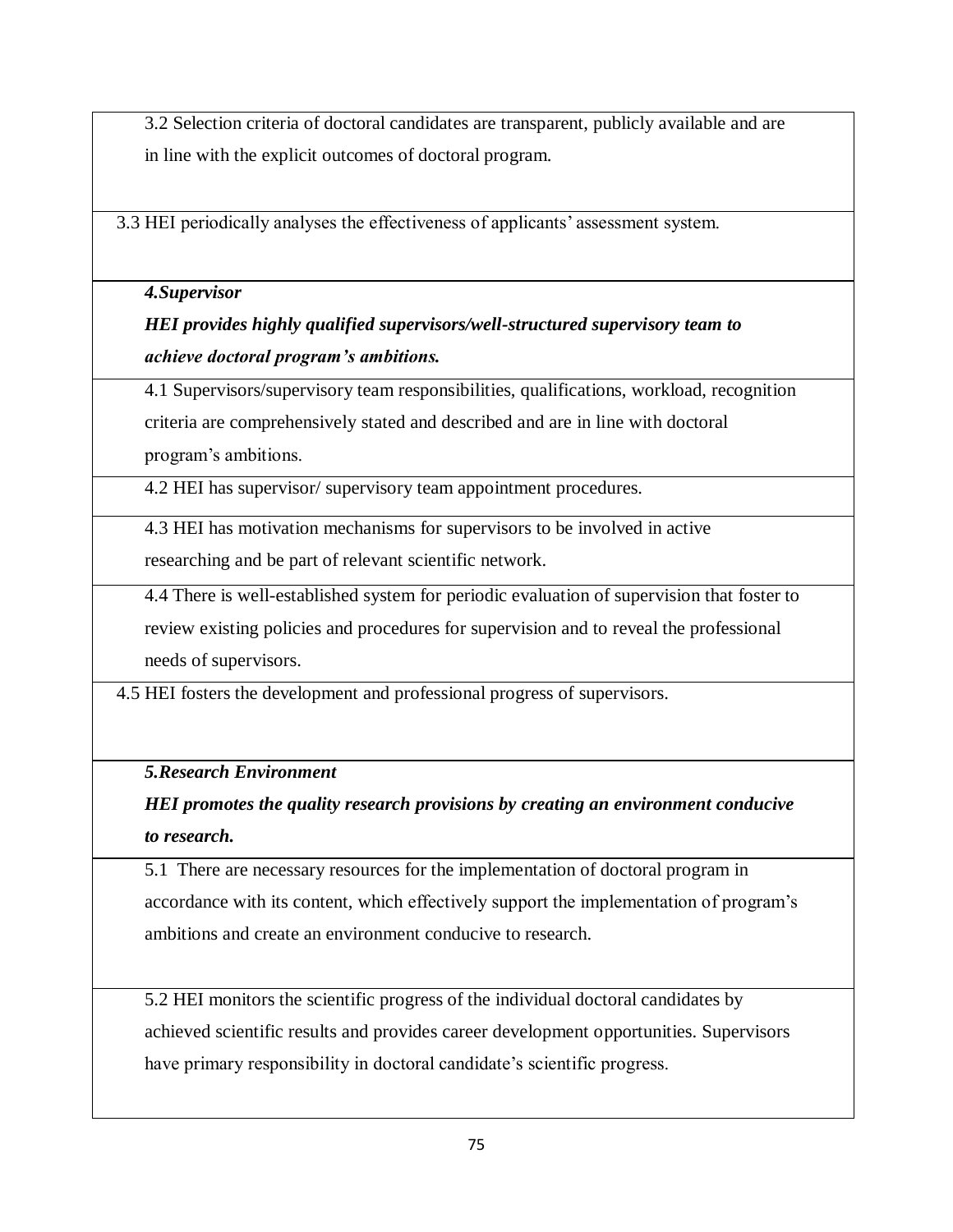5.3 HEI ensures that all doctoral candidates receive useful and regular information and advice to promote research and to have opportunity to work in research teams and different research environments.

5.4 HEI has sound financial distribution policy and capacity to sustain and ensure the integrity and continuity of doctoral programs at the institution.

5.5 HEI has mechanisms in place for the evaluation of the effectiveness, applicability and availability of resources.

*6. Doctoral Candidates*

*Doctoral candidates are recognized as professionals with commensurate rights.*

6.1 HEI has formal mechanisms to regulate relations between candidate, supervisors and institution where the rights and responsibilities of doctoral candidates are clearly formulated.

6.2 Doctoral candidates are engaged in governance at the university and participate in decision-making.

6.3 HEI has set mechanisms that ensure quality of the student services and doctoral candidates are involved in the quality assurance practices.

*7. Internationalization*

*Internationalization is coherent with institution's research strategy and the individual needs of the doctoral candidates.*

7.1 HEI promotes fruitful and effective collaboration with local and international counterparts aiming to create critical mass and networking as well as to implement joint research and doctoral programs.

7.2 The mobility of doctoral candidates is driven by the candidates' research projects.

7.3 HEI allocates sufficient financial resources for internationalization.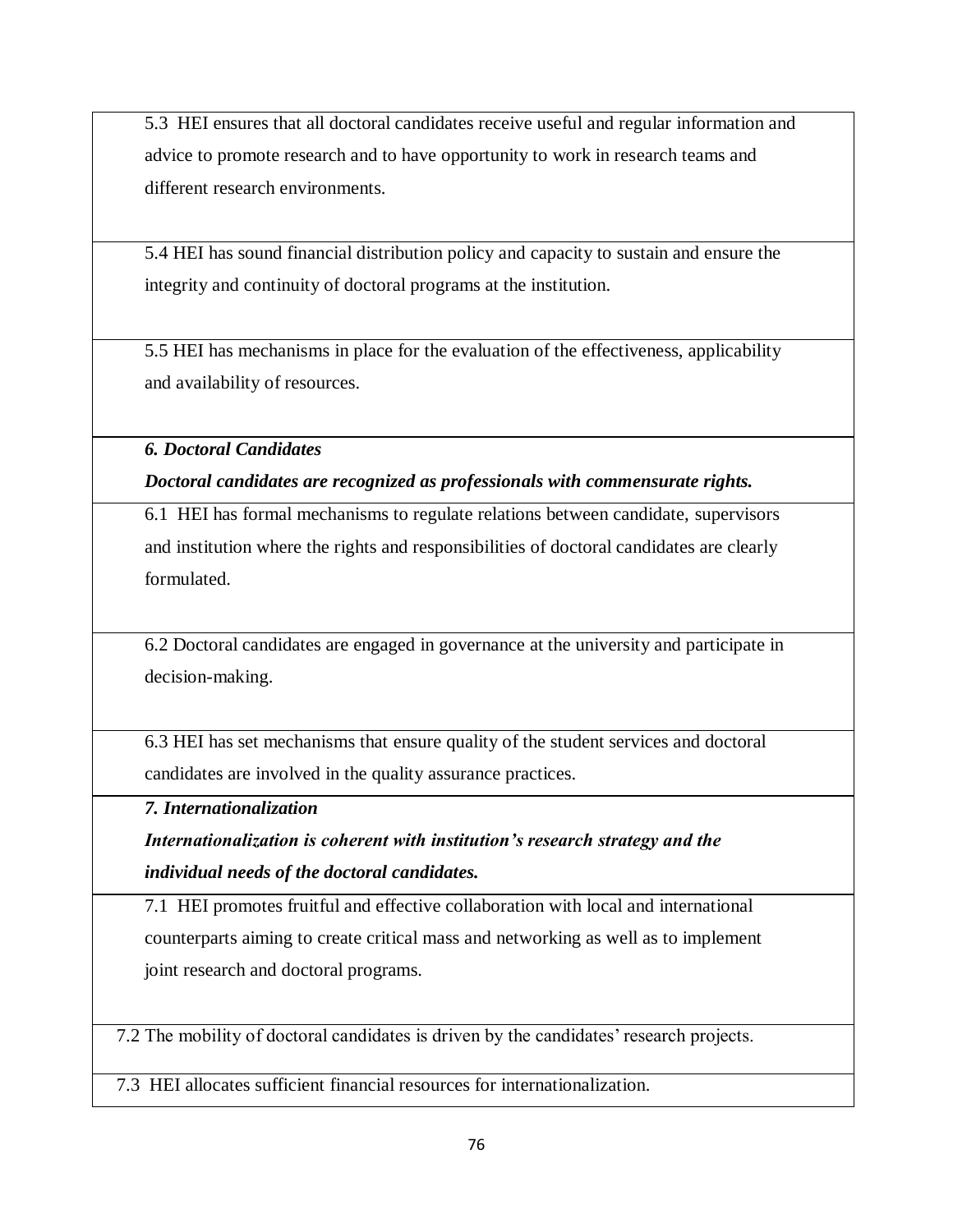*8. PhD awarding* 

*HEI has clear mechanisms for monitoring and assessment of the research results (applicable to the institutions having Specialized Councils).* 

8.1 Specialized Council has PhD awarding criteria that are applied and periodically reviewed.

8.2 HEI has set criteria for the nomination of the members of Specialized Council/s.

8.3 HEI periodically implements quality assurance of Specialized Council/s' activities.

8.4 Specialized Council/s periodically publishes reports on the development of the relevant fields.

*9. Internal quality assurance* 

*HEI has an internal quality assurance system, which promotes continual improvement of all the processes of doctoral education.*

9.1 There are well-established and publicly available policies and procedures for internal quality assurance of doctoral education.

9.2 The internal and external stakeholders of doctoral education are involved in the quality assurance processes.

9.3 HEI collects reliable information on the implemented processes through feedback mechanisms, which is evaluated for the improvement of the goals and processes of doctoral education.

9.4 The internal quality assurance system of doctoral education is periodically reviewed.

The QA criteria and standards for PhD education have undergone a pilot during the external visits at the Armenian 11 HEIs. The "VERITAS'' partner institutions have assessed criteria and standards as enhancement-led and applicable with the exception